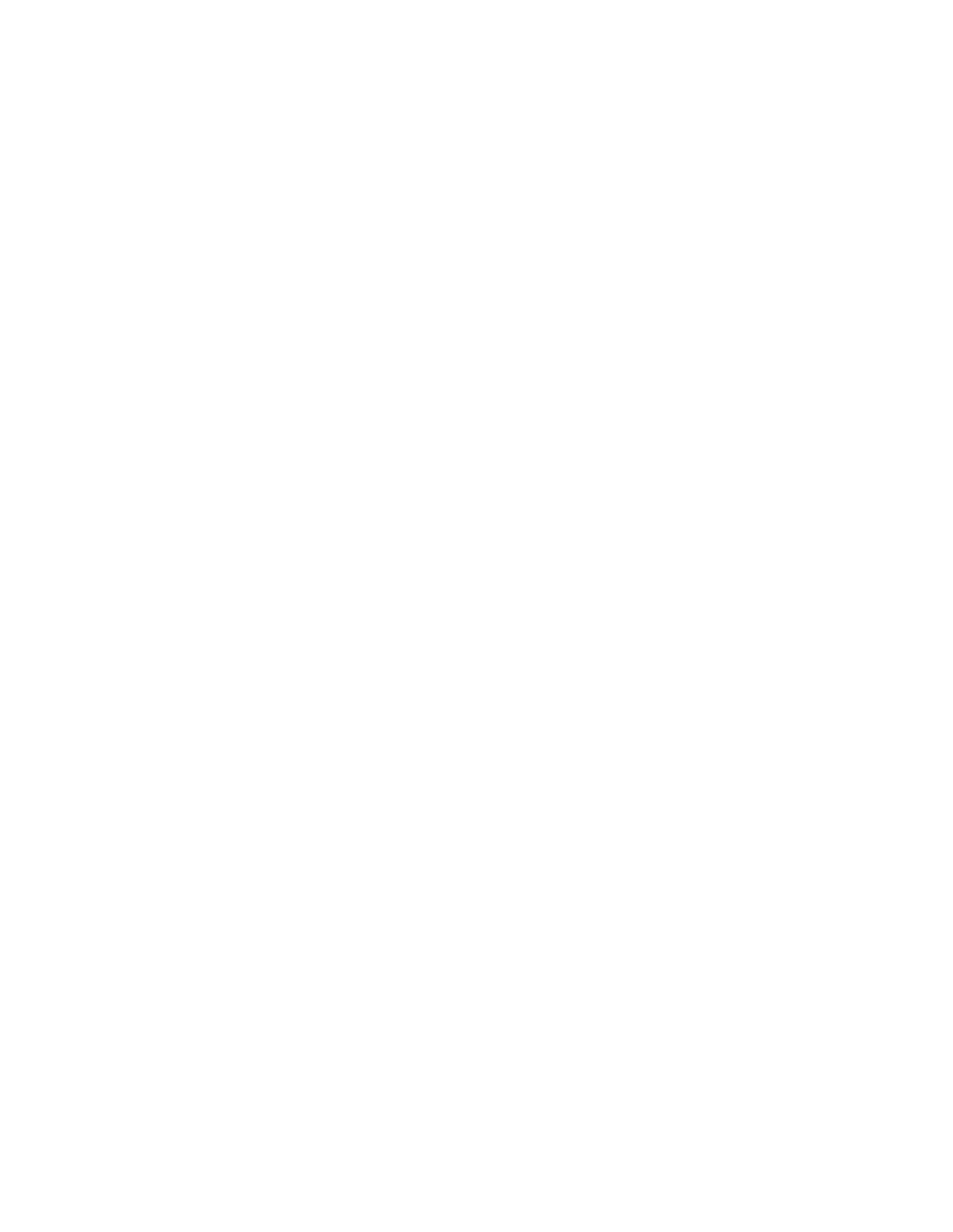# **THE NATURE AND IMPORTANCE OF ENTREPRENEURSHIP**

# **LEARNING OBJECTIVES**

- 1. To introduce the concept of entrepreneurship and its historical development.
- 2. To explain the entrepreneurial decision process.
- 3. To identify the basic types of start-up ventures.
- 4. To explain the role of entrepreneurship in economic development.
- 5. To discuss the ethics and racial responsibility of entrepreneurs.

# **NATURE AND DEVELOPMENT OF ENTREPRENEURSHIP**

The term *entrepreneur* comes from the French and translates "between-taker" or "go-between."

#### **Earliest Period**

In this period the money person (forerunner of the capitalist) entered into a contract with the go-between to sell his goods. While the capitalist was a passive risk bearer, the merchant bore all the physical and emotional risks.

#### **Middle Ages**

In this age the term **entrepreneur** was used to describe both an actor and a person who managed large production projects. In such large production projects, this person did not take any risks, managing the project with the resources provided. A typical entrepreneur was the cleric who managed architectural projects.

# **17th Century**

In the 17th century the entrepreneur was a person who entered into a contract with the government to perform a service

Richard Cantillon, a noted economist of the 1700s, developed theories of the entrepreneur and is regarded as the founder of the term. He viewed the entrepreneur as a risk taker who "buy[s] at certain price and sell[s] at an uncertain price, therefore operating at a risk."

# **18th Century**

In the 18th century the person with capital was differentiated from the one who needed capital. In other words, entrepreneur was distinguished from the capital provider.

Many of the inventions developed during this time as was the case with the inventions of Eli Whitney and Thomas Edison were unable to finance invention themselves. Both were capital users (entrepreneurs), not capital providers (venture capitalists.) Whitney used expropriated crown property. Edison raised capital from private sources.

A **venture capitalist** is a professional money manager who makes risk investments from a pool of equity capital to obtain a high rate of return on investments.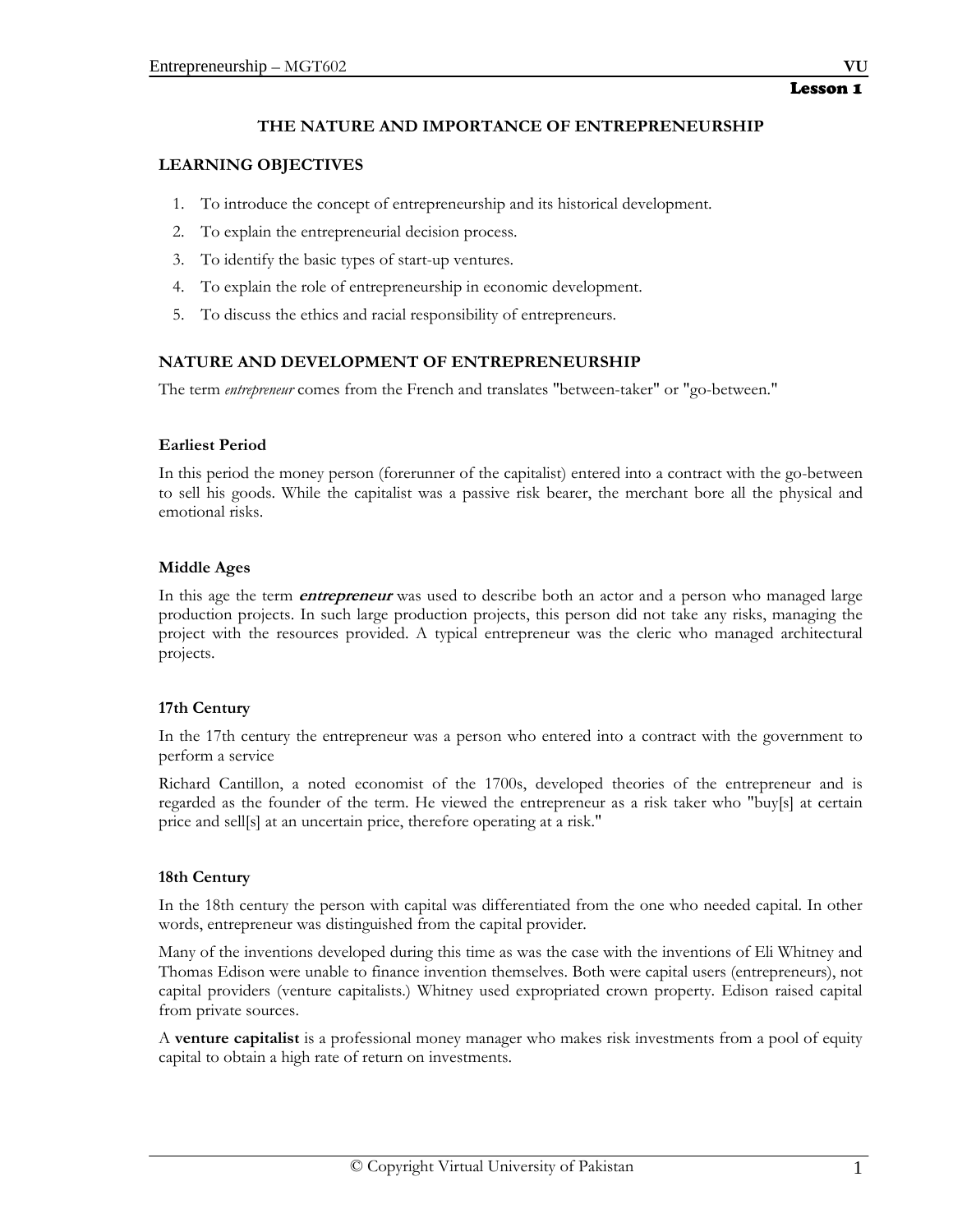## **19th and 20th Centuries**

In the late 19th and early 20th centuries, entrepreneurs were viewed mostly from an economic perspective. The entrepreneur "contributes his own initiative, skill and ingenuity in planning, organizing and administering the enterprise, assuming the chance of loss and gain."

Andrew Carnegie is one of the best examples of this definition, building the American steel industry on of the wonders of industrial world, primarily through his competitiveness rather than creativity.

In the middle of the 20th century, the notion of an **entrepreneur as an innovator was** established.

Innovation, the act of introducing something new, is one of the most difficult tasks for the entrepreneur.

Edward Harriman and John Pierpont Morgan are examples of this type of entrepreneur. Edward reorganized the Ontario and southern railroad through the northern pacific trust and john developed his large banking house by reorganizing and financing the nation's industries.

This ability to innovate is an instinct that distinguishes human beings from other creatures and can be observed throughout history.

# **DEFINITION OF ENTREPRENEUR**

The concept of entrepreneurship from a personal perspective has been explored in this century. This exploration is reflected in the following three definitions of an entrepreneur:

In almost all definitions of entrepreneurship, there is agreement that we are talking about a kind of behavior that includes:

- 1. . Initiative taking.
- 2. The organizing and reorganizing or social/economic mechanisms to turn resources and situations to practical account.
- 3. .The acceptance of risk or failure.

To an economist, an entrepreneur is one who brings resources, labor, materials, and other assets into combinations that make their value greater than before, and one who introduces changes, innovations, and a new order.

To a psychologist, such a person is typically driven by certain forces- the need to obtain something, to experiment, to accomplish or perhaps to escape the authority of others.

*Entrepreneurship* is the dynamic process of creating incremental wealth. Our definition of entrepreneurship involves four aspects:

- 1. Entrepreneurship involves the creation process.
- 2. It requires the devotion of the necessary time and effort.
- 3. It involves assuming the necessary risks.
- 4. The rewards of being an entrepreneur are independence, personal satisfaction, and monetary reward.

For the person who actually starts his or her own business there is a high failure rate due to poor sales, intense competition, lack of capital or lack of managerial ability.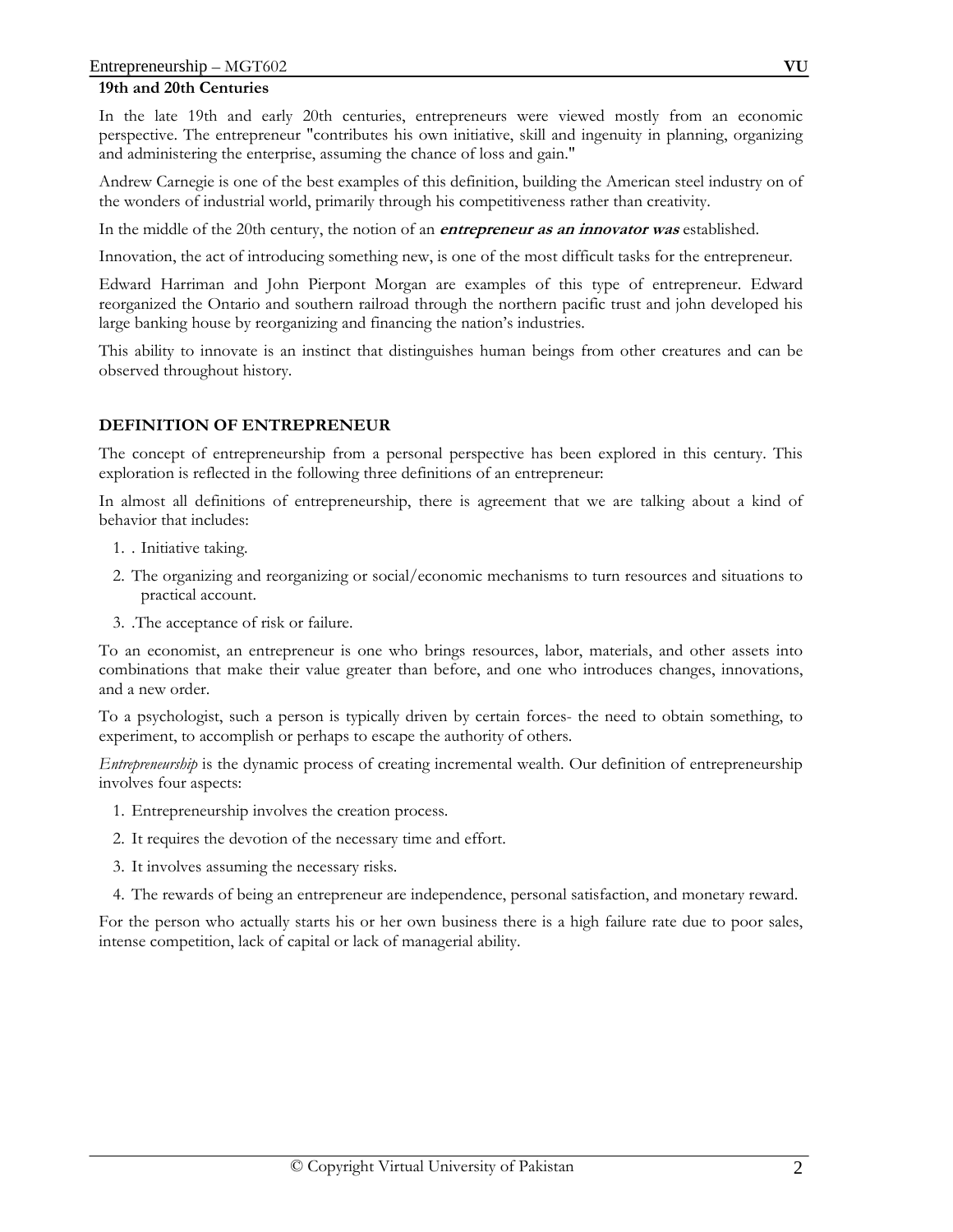# **THE ENTREPRENEURIAL DECISION PROCESS**

#### **(Deciding to become an entrepreneur by leaving present activity)**

Many individuals have difficulty bringing their ideas to the market and creating new venture. Yet entrepreneurship and the actual entrepreneurial decisions have resulted in several million new businesses being started throughout the world. Although no one knows the exact number in the United States.

Indeed, millions of ventures are formed despite recession, inflation, high interest rates, and lack of infrastructure, economic uncertainty and the high probability of failure

The entrepreneurial decision process entails a movement *from* something *to* something— a movement from a present life style to forming a new enterprise.

To leave a present live-style to create something new comes from a negative force--disruption. Many companies are formed by people who have retired, moved, or been fired. Another cause of disruption is completing an educational degree.

The decision to start a new company occurs when an individual perceives that forming a new enterprise is both desirable and possible.

#### **KEY TERMS**

#### **Breakthrough innovations**

A new product with some technological change

#### **Business ethics**

The study of behavior and morals in a business situation

#### **Desirability of new venture formation**

Aspects of a situation that make it desirable to start a new company.

#### **Entrepreneur**

Individual who takes risks and starts something new

#### **Entrepreneur as an innovator**

An individual developing something unique

#### **Entrepreneurial decision process**

Deciding to become an entrepreneur by leaving present activity

#### **Entrepreneurship**

Process of creating something new and assuming the risks and rewards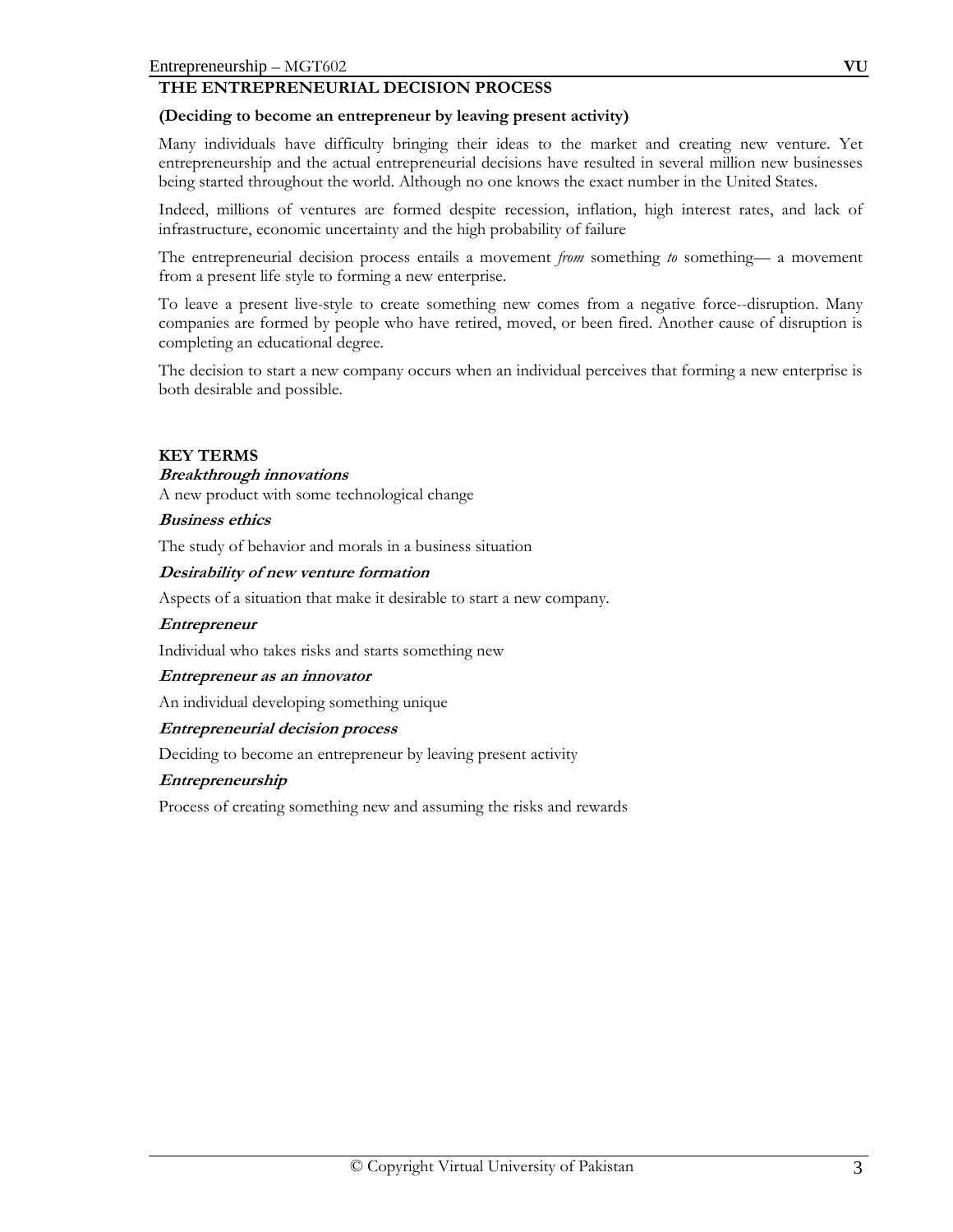# **THE NATURE AND IMPORTANCE OF ENTREPRENEURSHIP**

# **LEARNING OBJECTIVES**

- 1. To introduce the concept of entrepreneurship and its historical development.
- 2. To explain the entrepreneurial decision process.

# **THE ENTREPRENEURIAL DECISION PROCESS**

## **(Deciding to become an entrepreneur by leaving present activity)**

Many individuals have difficulty bringing their ideas to the market and creating new venture. Yet entrepreneurship and the actual entrepreneurial decisions have resulted in several million new businesses being started throughout the world. Although no one knows the exact number in the United States.

Indeed, millions of ventures are formed despite recession, inflation, high interest rates, and lack of infrastructure, economic uncertainty and the high probability of failure

The entrepreneurial decision process entails a movement *from* something *to* something— a movement from a present life style to forming a new enterprise.

To leave a present live-style to create something new comes from a negative force--disruption. Many companies are formed by people who have retired, moved, or been fired. Another cause of disruption is completing an educational degree.

The decision to start a new company occurs when an individual perceives that forming a new enterprise is both desirable and possible.

# **Desirability of New Venture Formation**

# **(Aspects of a situation that make it desirable to start a new company)**

The perception that starting a new company is desirable results from an individual's culture, subculture, family, teachers and peers.

American culture places a high value on being your own boss, being a success and making money therefore, it is not surprising to find a high rate of company formation in the United States. On the other hand in some countries making money is not as valued and failure may be a disgrace. The rate of business formation in these countries is not as high. Many subcultures that shape value systems operate within a cultural framework.

Studies indicate that a high percentage of founders of companies had fathers and/or mothers who valued independence. Encouragement to form a company is also gained from teachers, who can significantly influence individuals. An area having a strong educational base is also a requirement for entrepreneurial activity. Peers are important, also, as is an area with an entrepreneurial pool and peer-meeting place.

# **Possibility of New Venture Formation**

# **(Factors making it possible to create a new venture)**

Although the desire of new venture formation derived from the individual's culture, subculture, family, teachers and peers needs to be present before any action is taken, the second feature necessary centers around this question "What makes it possible to form a new company?"

Formal education and previous business experience give a potential entrepreneur the skills needed to form and manage a new enterprise. Although educational systems are important in providing the needed business knowledge, individual will tend to be more successful in forming in fields in which they have worked. The government also contributes by providing the infrastructure to help a new venture.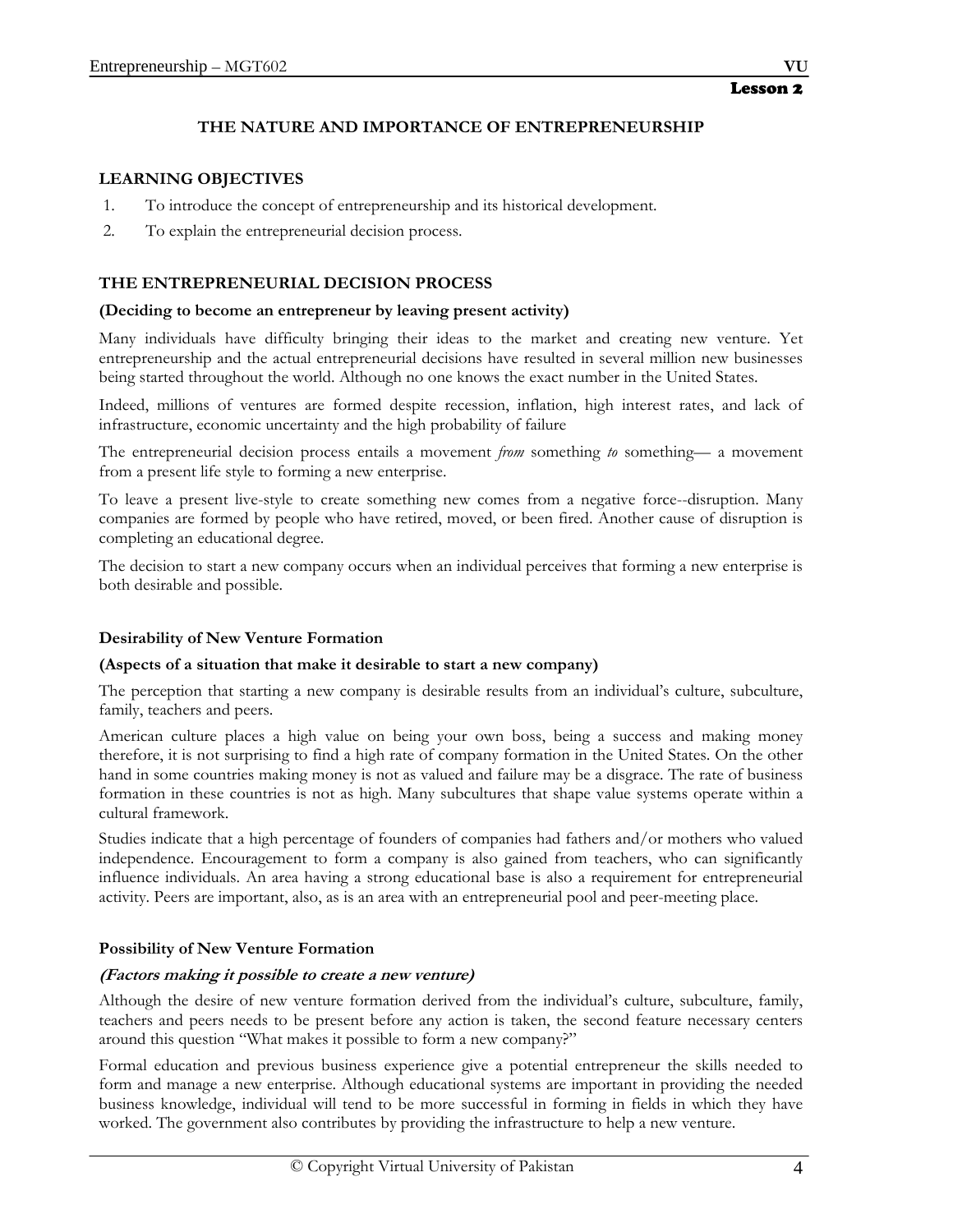#### Entrepreneurship – MGT602 **VU**

The market must be large enough and the entrepreneur must have the marketing know-how to put together the entire package.

 Finally, financial resources must be readily available. Although most start-up money comes from personal savings, credit, and friends, but there is often a need for additional capital. Risk-capital availability plays an essential role in the development and growth of entrepreneurial activity.

# **KEY TERMS**

# **Foundation companies**

A type of company formed from research and development that usually does not go public.

# **Gazelles**

Very high growth ventures.

# **Government as an innovator**

A government active in commercializing technology

# **High-potential ventures***.*

A venture that has high growth potential and therefore receives great investor interest

# **Entrepreneurship**

Entrepreneurship within an existing business structure

# **Iterative synthesis**

The intersection of knowledge and social need that starts the product development process

# **Lifestyle firm**

A small venture that supports the owners and usually does not grow

# **Ordinary innovation**

Z new product with little technological change

# **Possibility of new venture formation**

Factors making it possible to create a new venture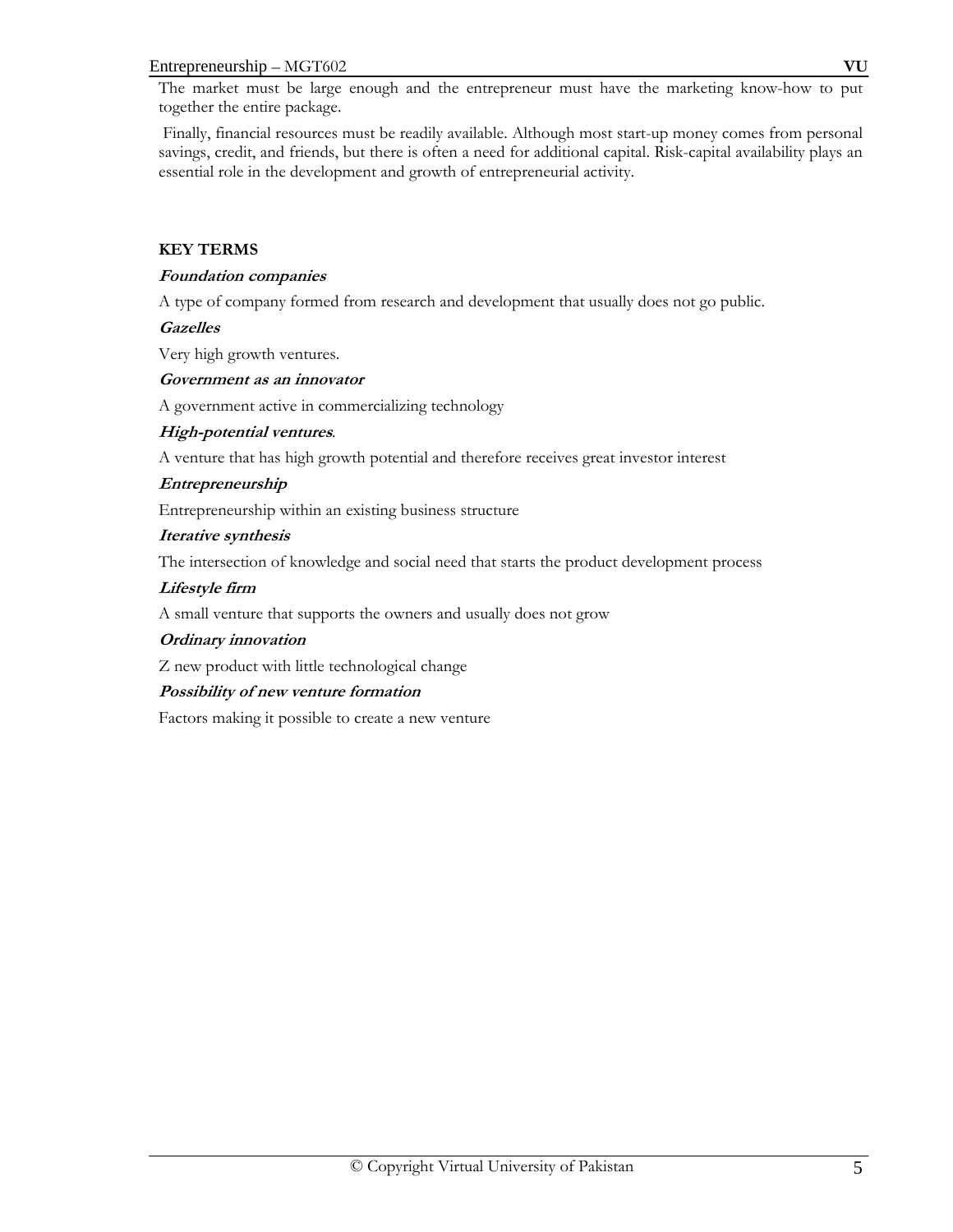# **ENTREPRENEURIAL PROCESS/START UPS**

# **LEARNING OBJECTIVES**

- 1. To identify the basic types of start-up ventures.
- 2. To explain the role of entrepreneurship in economic development
- 3. To discuss the ethics and racial responsibility of

# **TYPES OF START-UPS**

# **Life-Style Firms**

A **life-style firm** exists primarily to support the owners and usually has little growth opportunity.

This type of firm may grow after several years to 30 or 40 employees.

# **Foundation Companies**

A type of company formed from research and development that usually does not go public. This firm can grow in five to ten years from 40 to 400 employees.

# **High-Potential Venture**

A venture has high growth potential and therefore receives great investor interest. The company may start out like a foundation company, but its growth is far more rapid. After five to ten years the company could employ around 500 employees. These firms are also called **gazelles** and are most important for the economic development of an area.

# **ROLE OF ENTREPRENEURSHIP IN ECONOMIC DEVELOPMENT**

The role of entrepreneurship in economic development involves initiating change in the structure of business and society. One theory of economic growth depicts innovation as the key, not only in developing new products, but also in stimulating investment interest. The new capital created expands the capacity for growth (supply side), and new spending utilizes the new capacity and output (demand side.)

In spite of the importance of investment and innovation in the economic development of an area, there is still a lack of understanding of few factors which are as follows:

- The **product-evolution process** is the process through which innovation develops and commercializes through entrepreneurial activity, which in turn stimulates economic growth. It begins with knowledge in the base technology and ends with products or services available in the marketplace.
- The critical point in the process is the intersection of knowledge and a recognized social need, called the **iterative synthesis.** This point often fails to evolve into a marketable innovation.
- Most innovations introduced in the market are **ordinary innovations**, with little uniqueness.
- **Technological innovations** refer to new products with significant technological advancements.
- **Breakthrough innovations** mean the development of new products with some technological change.

Regardless of the level of uniqueness or technology, each innovation evolves into and develops towards commercialization through one of three mechanisms: the government, entrepreneurship, or entrepreneurship. Entrepreneurship has assisted in revitalizing areas of the inner city. Individuals in innercity areas can relate to the concept and see it as a possibility for changing their present situation.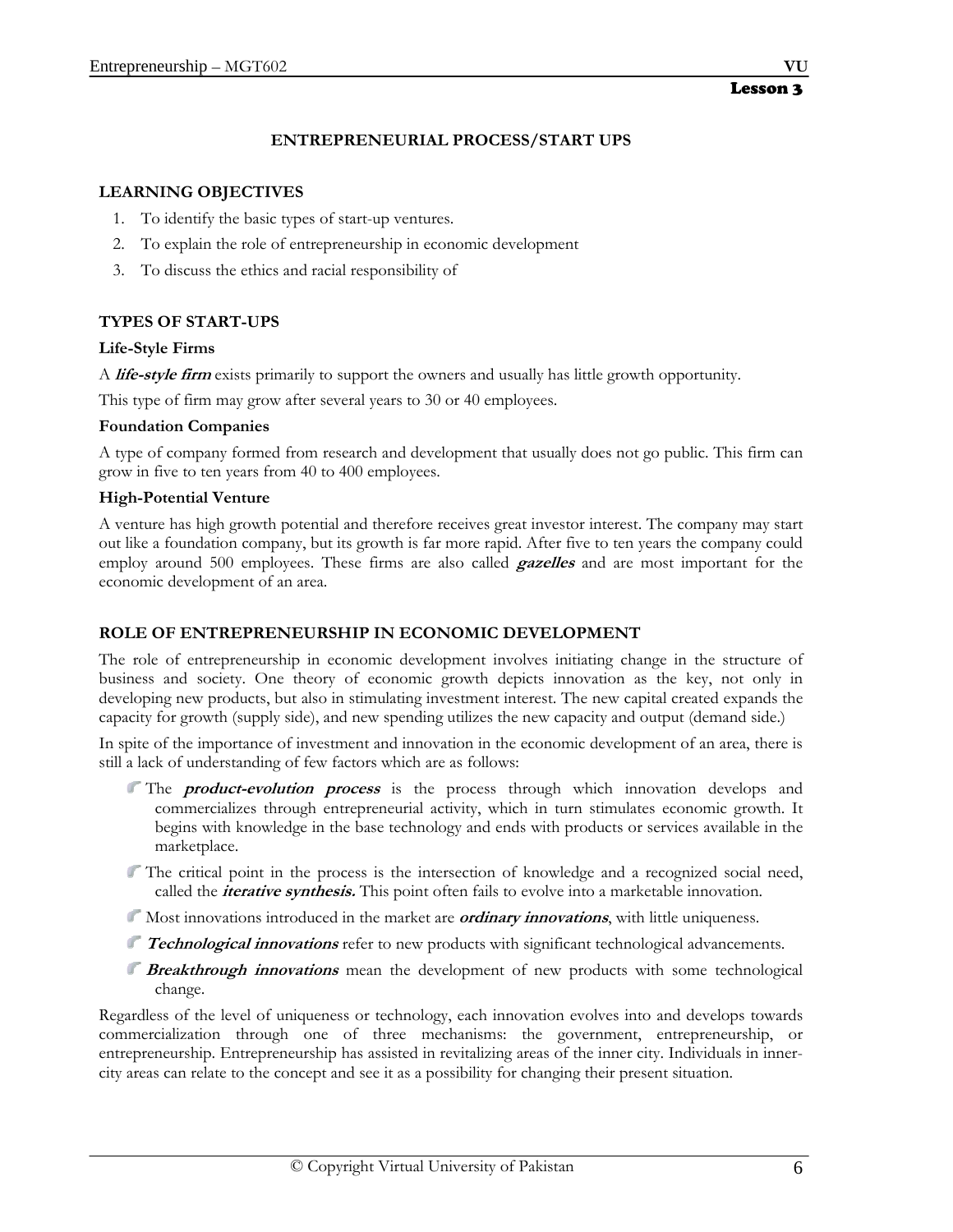# **GOVERNMENT AS AN INNOVATOR**

A government active in commercializing technology is known as an innovative government. Commercializing technology is frequently called **technology transfer**.

However, few inventions resulting from government-sponsored research have reached the commercial market. Most of the by-products from scientific research have little application to any social need. The government lacks the business skills needed for successful commercialization. Government bureaucracy and red tape also often inhibit the timely formation of the business. Recently, federal labs have been required to commercialize some of their technology each year and some are providing entrepreneurial training.

# **Entrepreneurship**

Entrepreneurship refers to entrepreneurship within an existing organization or business structure. Entrepreneurship can also bridge the gap between science and the marketplace.

Existing businesses have the financial resources, business skills, and marketing and distribution system to commercialize innovation successfully. Often the bureaucratic structure, emphasis on short-term profits, and structured organization inhibit creativity. Some corporations have tried to establish an Entrepreneurial spirit in their organization, some in the form of strategic business units (SBUs.)

# **Entrepreneurship**

The third method for bridging the gap between the science and the marketplace is via entrepreneurship. Many entrepreneurs have difficult time bridging this gap and creating new ventures. They may often lack managerial skills, marketing capabilities, or financial resources. They frequently do not know how to interface with banks, suppliers, customers, and distributors. Yet, entrepreneurship is the most effective method for bridging the gap and creating new enterprises, these activities affect an areas economy by building the economic base and providing jobs.

# **ENTREPRENEURIAL CAREERS AND EDUCATION**

Since 1985 there has been an increased interest in entrepreneurial careers fostered by factors such as increased media coverage of entrepreneurs and employment shifts.

A conceptual model for understanding entrepreneurial careers views the career stages as interacting with other stages and events in the individual's life, the life-cycle approach*.* This approach conceptualizes entrepreneurial careers in nine categories.

- 1. Educational environment
- 2. The individual's personality
- 3. Childhood family environment
- 4. Employment history
- 5. Adult development history
- 6. Adult family/non-work history
- 7. Current work situation
- 8. The individual's current perspective
- 9. The current family situation

Although there exist a common perception that entrepreneur are less educated than the general population however studies have found entrepreneurs overall and female entrepreneurs in particular, are far more educated than the general population. However, this education sometimes does not develop the specific skills needed in the venture, especially for women entrepreneurs.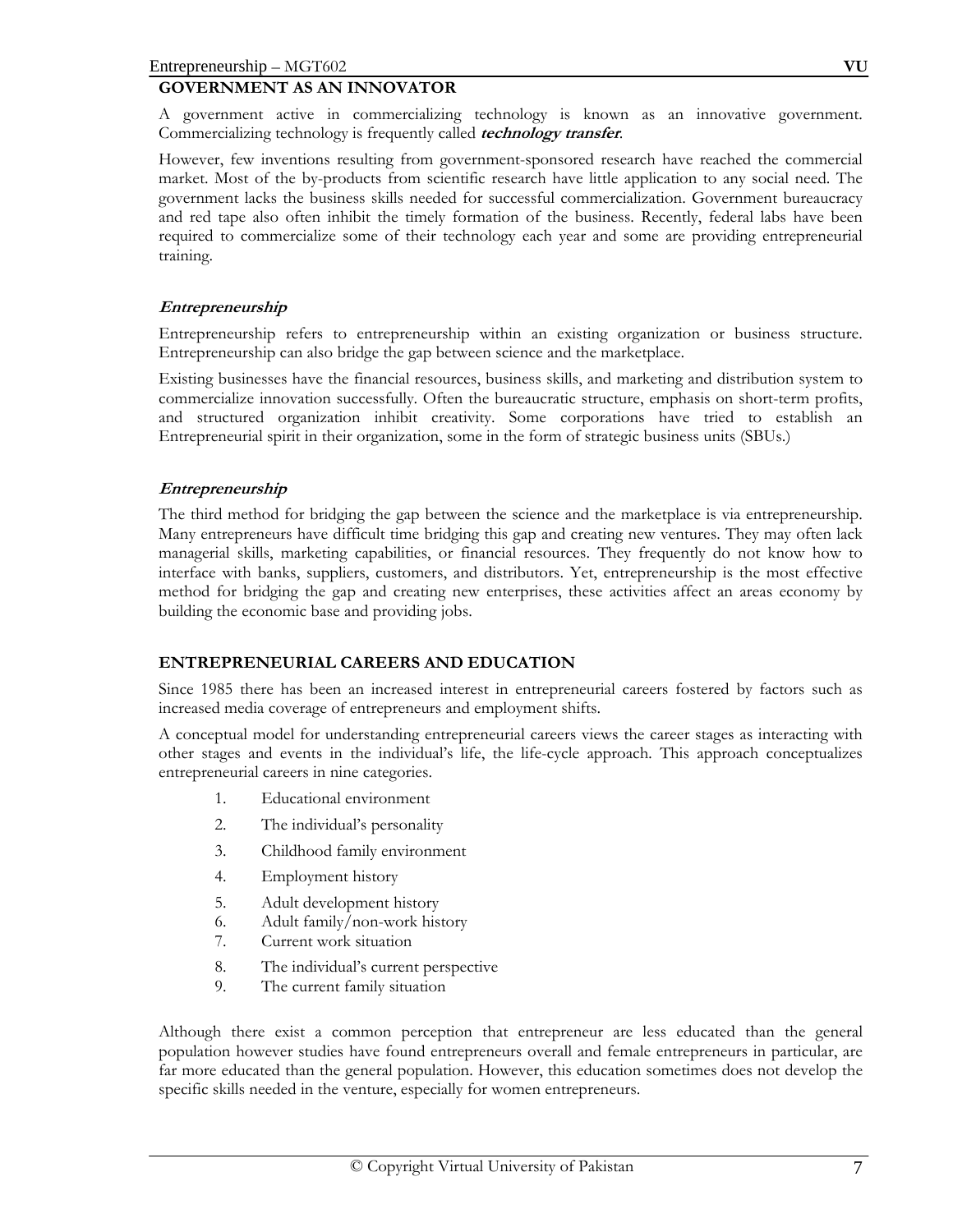The research on the childhood family environment of the entrepreneur has had more definite results. Entrepreneurs tend to have self-employed fathers, and many also have entrepreneurial mothers. The family plays an important role in establishing the desirability of entrepreneurship as a career.

Employment history also has an impact on entrepreneur careers in both positive and a negative sense. Entrepreneurs tend to have a higher probability of success when the venture created is in their field of experience. Negative displacement (such as dissatisfaction with various aspects of ones job) also encourages entrepreneurship.

Although no definite research has been done on the adult development history of entrepreneurs, it appears to also affect entrepreneur's careers. One's development history has somewhat more of an impact on women, since they tend to start businesses at a later stage in life.

There is a lack of data on adult family/non-work history and the available data adds little understanding towards entrepreneurial career development.

Entrepreneurs are known for their strong work values, their long workdays, and their dominant management style. They tend to fall in love with the organization and will sacrifice almost anything in order for it to survive.

While in college, few future entrepreneurs realize that they will pursue entrepreneurship as their major life goal. Relatively few individuals will start a business immediately after graduation. Entrepreneurship education is a fast growing area in colleges and universities. While the courses vary by university, there is a great commonality, especially in the initial few courses.

The **skills required by entrepreneurs** can be classified in to three main areas:

- 1. *Technical skills* involve such things as writing, listening, oral presentations, coaching, and technical know-how.
- 2. *Business management skills* include those areas involved in starting, developing and managing any enterprise.
- 3. *Personal entrepreneurial skills* differentiate an entrepreneur from a manager and include inner control (discipline), risk taking, innovativeness, persistence, visionary leadership, and being change oriented.

These skills and objectives form the basis of the modular approach to an entrepreneurship curriculum. Today entrepreneurs are recognizing the need to learn some of the "science" of management in an MBA program in order to grow their businesses effectively in the global environment.

# **ETHICS AND SOCIAL RESPONSIBILITY OF ENTREPRENEURS**

The entrepreneur must establish a balance between ethical exigencies, economic expediency, and social responsibility. A managers attitudes concerning corporate responsibility tend to be supportive of laws and professional codes of ethics. Entrepreneurs have few reference persons, role models, and developed internal ethics codes. Entrepreneurs are sensitive to peers pressure and social norms in the community as well as pressures from their companies.

While **ethics** refers to the "study of whatever is right and good for humans," **business ethics** concerns itself with the investigation of business practices in light of human values. The word "ethics" stems from the Greek *êthos*, meaning custom and usage.

Development of Our Ethical Concepts

Socrates, Plato, and Aristotle provide the earliest writings dealing with ethical conceptions; earlier writings involving moral codes can be found in both Judaism and Hinduism.

American attitudes on ethics result from three principle influences: Judeo-Christian heritage, a belief in individualism and opportunities based on ability rather than social status.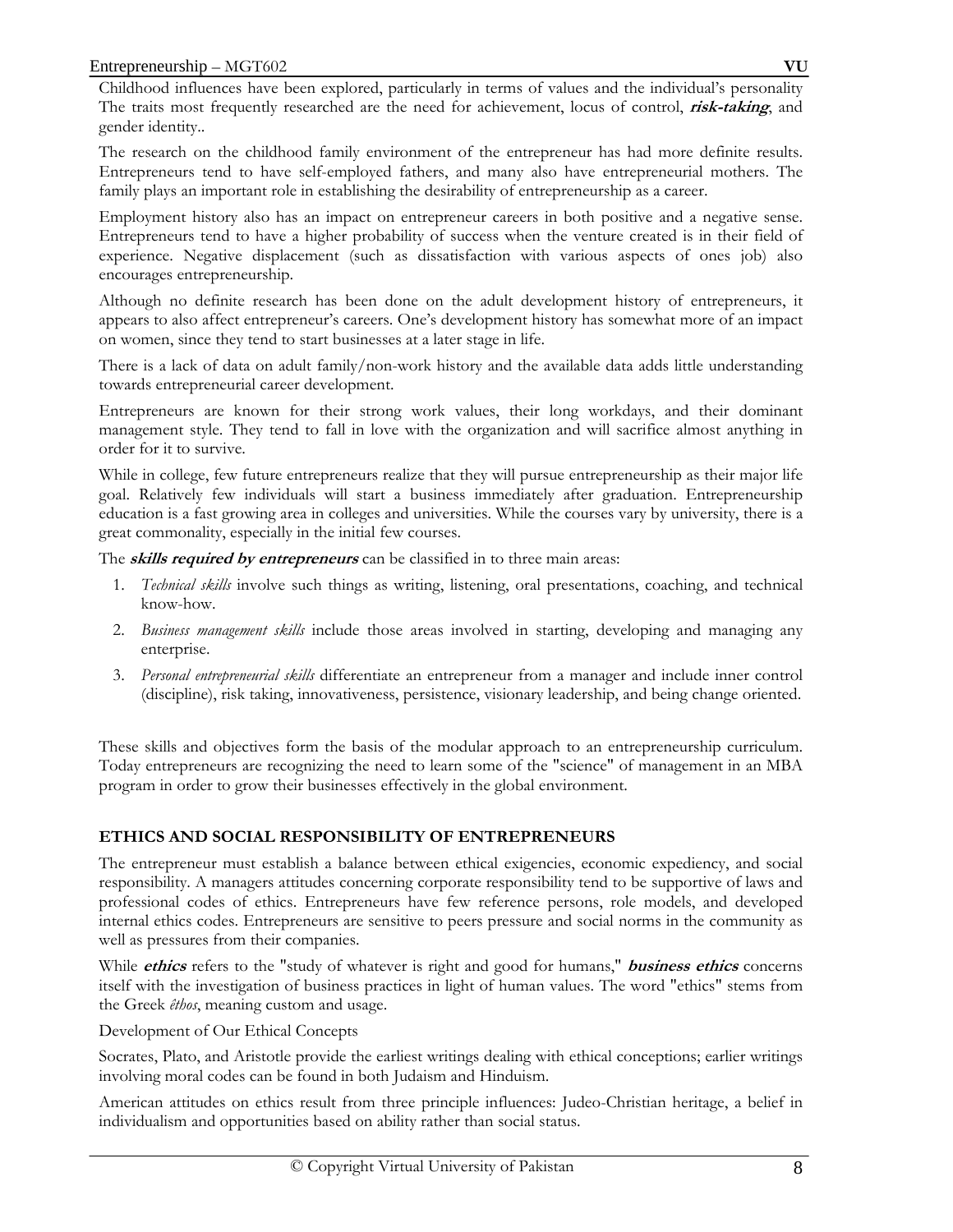Research on business ethics can be broken down into four broad classifications:

- 1. Pedagogically-oriented inquiry
- 2. Theory-building without empirical testing
- 3. Empirical research, measuring the attitudes and ethical beliefs of students and academic faculty
- 4. Empirical research within business environments

# **THE FUTURE OF ENTREPRENEURSHIP**

In spite of the differences in definition of entrepreneurship, there are common aspects such as risk taking, creativity, independence, and rewards. Entrepreneurship is currently being embraced by educational institutions, governments, societies, and corporations. Schools are increasing their emphasis on entrepreneurship in terms of courses and academic research. In Europe many universities have started programs in entrepreneurship.

There has also been an increase in academic research, endowed chairs and centers of entrepreneurial activity. Governments have also promoted the growth of entrepreneurship. Individuals are encouraged to form new businesses and provided tax incentives, roads, and a communications system to facilitate this creative process. Some state governments are developing strategies for fostering entrepreneurial activity.

The venture capital industry has benefited from lowering of capital gains tax rates and more relaxed rules regarding pension fund investment.

Society's support of entrepreneurship is critical in providing motivation and public support. The media has played a powerful role in developing public support. Media coverage uplifts the image of the entrepreneur and growth companies. Articles have appeared in newspapers such as *New York Times*, *The Wall Street Journal,* and the *Washington Post.* Business magazines such as *Barrons, Business Week, Forbes,* and *Fortune* have provided coverage. Magazines such as *Black Enterprise, Entrepreneur, Inc.,* and *Venture* focus on issues of the entrepreneurial process. Television on both a national and local level has highlighted entrepreneurship.

Large companies will continue to have a special interest in Entrepreneurship in the future. The largest 15 companies account for over 20 percent of the total U.S. research and development. Other companies will create more new businesses through Entrepreneurship.

# **KEY TERMS**

#### **Product-evolution process**

Process for developing and commercializing an innovation

#### **Risk taking**

Taking calculated chances in creating and running a venture.

#### **Technological innovation**

A new product with significant technological advancement

#### **Technology transfer**

Commercializing the technology in the laboratories into new products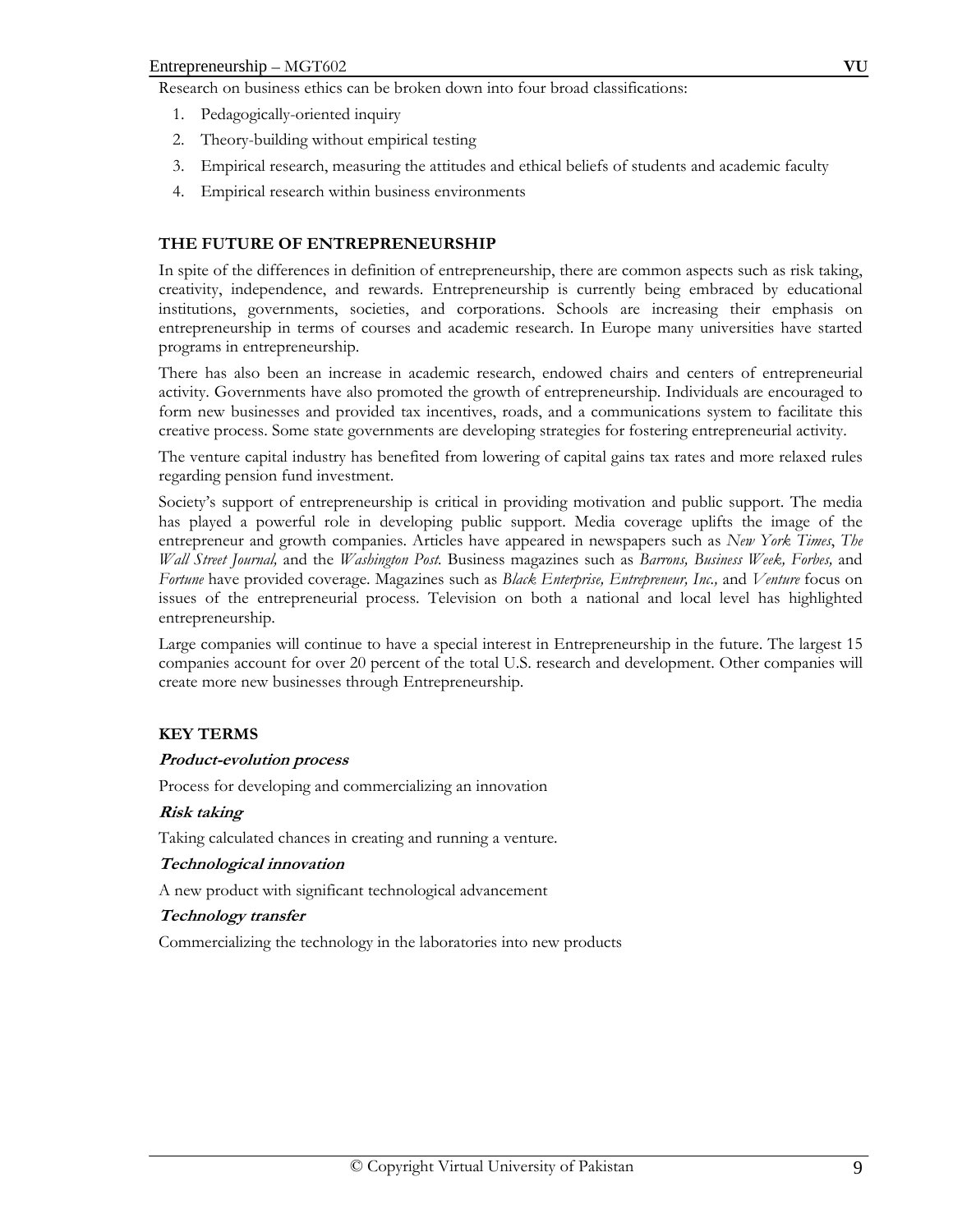# **THE ENTREPRENEURIAL AND ENTREPRENEURIAL MIND**

#### **LEARNING OBJECTIVES**

- 1. To explain the aspects of the entrepreneurial process.
- 2. To explain the differences between entrepreneurial and managerial domains.
- 3. To explain the organizational environment conducive for entrepreneurship.
- 4. To identify the general characteristics of an Entrepreneur.
- 5. To explain the process of establishing entrepreneurship in an organization.

# **ENTREPRENEURIAL PROCESS**

The **entrepreneurial process** involves finding, evaluating, and developing an opportunity by overcoming the strong forces that resist the creation of something new.

#### **Phase 1: Identifying and Evaluating the Opportunity**

Most good business opportunities result from an entrepreneur being alert to possibilities. Some sources are often fruitful, including consumers and business associates. Channel members of the distribution system-retailers, wholesalers or manufacturer's reps-are also helpful. Technically-oriented individuals often identify business opportunities when working on other projects. Each opportunity must be carefully screened and evaluated-this is the most critical element of the entrepreneurial process.

- a. The evaluation process involves looking at
- b. The creation and length of the opportunity
- c. Its real and perceived value
- d. Its risks and return.
- e. It's fit with the skills and goals of the entrepreneur
- f. Its differential advantage in its competitive environment

It is important to understand the cause of the opportunity, as the resulting opportunity may have a different market size and time dimension. The market size and the length of the **window of opportunity** are the primarily bases for determining risks and rewards. The risks reflect the market, competition, technology, and amount of capital involved. The amount of capital forms the basis for the return and rewards. The return and reward of the present opportunity needs to be viewed in light of any possible subsequent opportunities as well. The opportunity must fit the personal skills and goals of the entrepreneur. The entrepreneur must be able to put forth the necessary time and effort required for the venture to succeed. One must believe in the opportunity enough to make the necessary sacrifices.

Opportunity analysis, or an opportunity assessment plan, should focus on the opportunity and provide the basis to make the decision, including:

- a. A description of the product or service
- b. An assessment of the opportunity
- c. Assessment of the entrepreneur and the team
- d. Specifications of all the activities and resources needed
- e. The source of capital to finance the initial venture

The most difficult aspect of opportunity analysis is the assessment of the opportunity.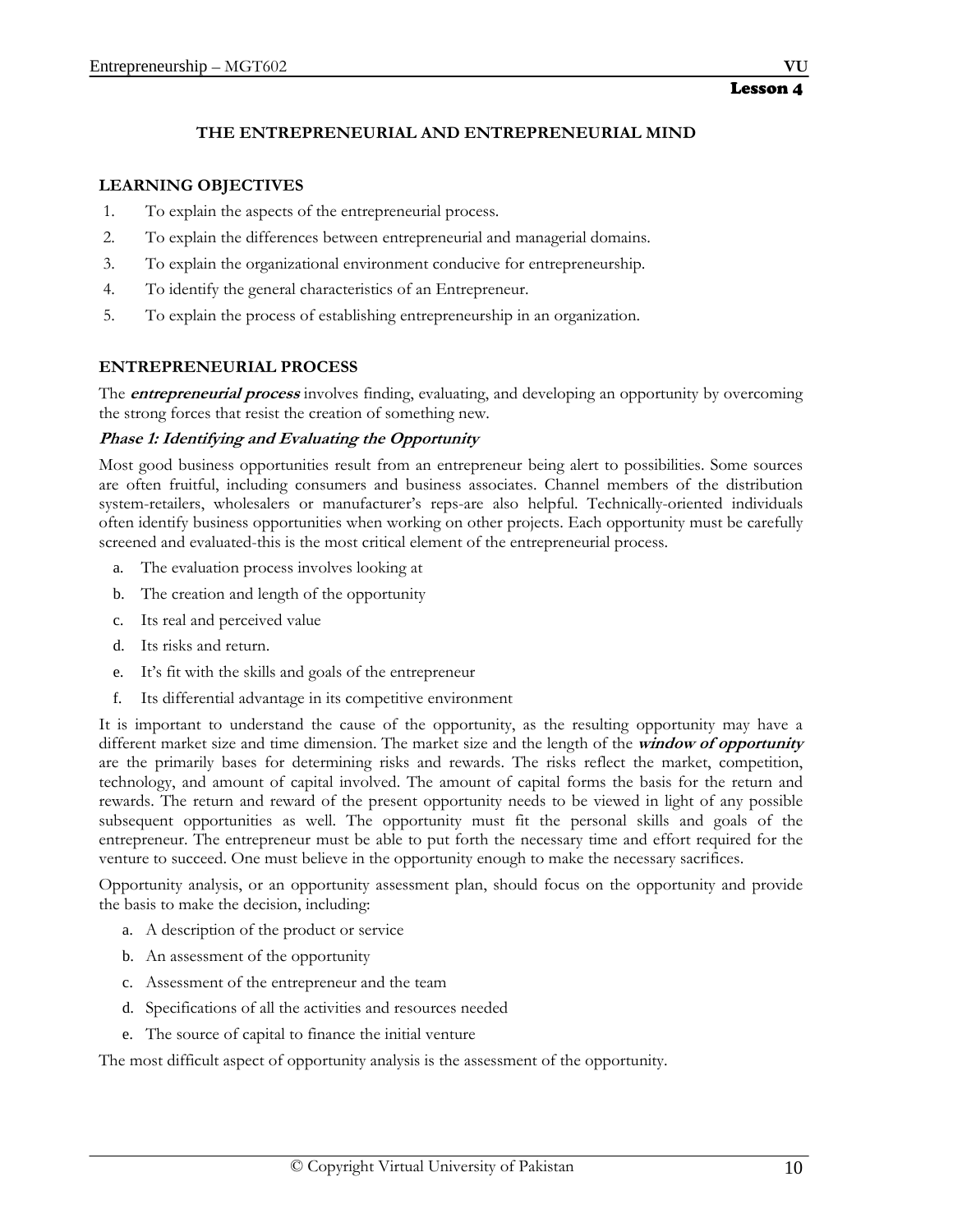# **Phase 2: Develop a Business Plan**

A good **business plan** must be developed in order to exploit the opportunity defined. A good business plan is important in developing the opportunity and in determining the resources required, obtaining those resources and successfully managing the venture.

# **Phase 3: Determine the Resources Required.**

Assessing the resources needed starts with an appraisal of the entrepreneur's present resources. Any resources that are critical must be distinguished from those that are just helpful. Care must be taken not to underestimate the amount and variety of resources needed. Acquiring needed resources, while giving up as little control as possible, is difficult. The entrepreneur should try to maintain as large an ownership position as possible, particularly in the start-up stage. As the business develops, more funds will probably be needed, requiring more ownership be relinquished.

Alternative resource suppliers should be identified, along with their needs and desires, in order to structure a deal with the lowest cost and loss of control.

# **Phase 4: Manage the Enterprise.**

The entrepreneur must employ these resources through implementation of the business plan. This involves implementing a management structure, as well as identifying a control system.

# **KEY TERMS**

#### **Administrative domain**

The ways managers make decisions

#### **Business plan**

The description of the future direction of the business

#### **Corporate culture**

The environment of a particular organization

#### **Entrepreneurial domain**

The ways entrepreneurs make decisions

#### **Entrepreneurial process**

The process through which a new venture is created by an entrepreneur

# **Entrepreneurial culture**

The environment of an entrepreneurial-oriented organization

#### **Entrepreneurship**

Entrepreneurship within an existing business organization

# **Opportunity identification**

The process by which an entrepreneur comes up with the opportunity for a new venture

# **Opportunity parameters**

Barriers to new product creation and development

# **Top management commitment**

Managers in an organization strongly supporting entrepreneurship

#### **Traditional managers**

Managers in a non-entrepreneurial-oriented organization

# **Window of opportunity**

The time period available for creating the new venture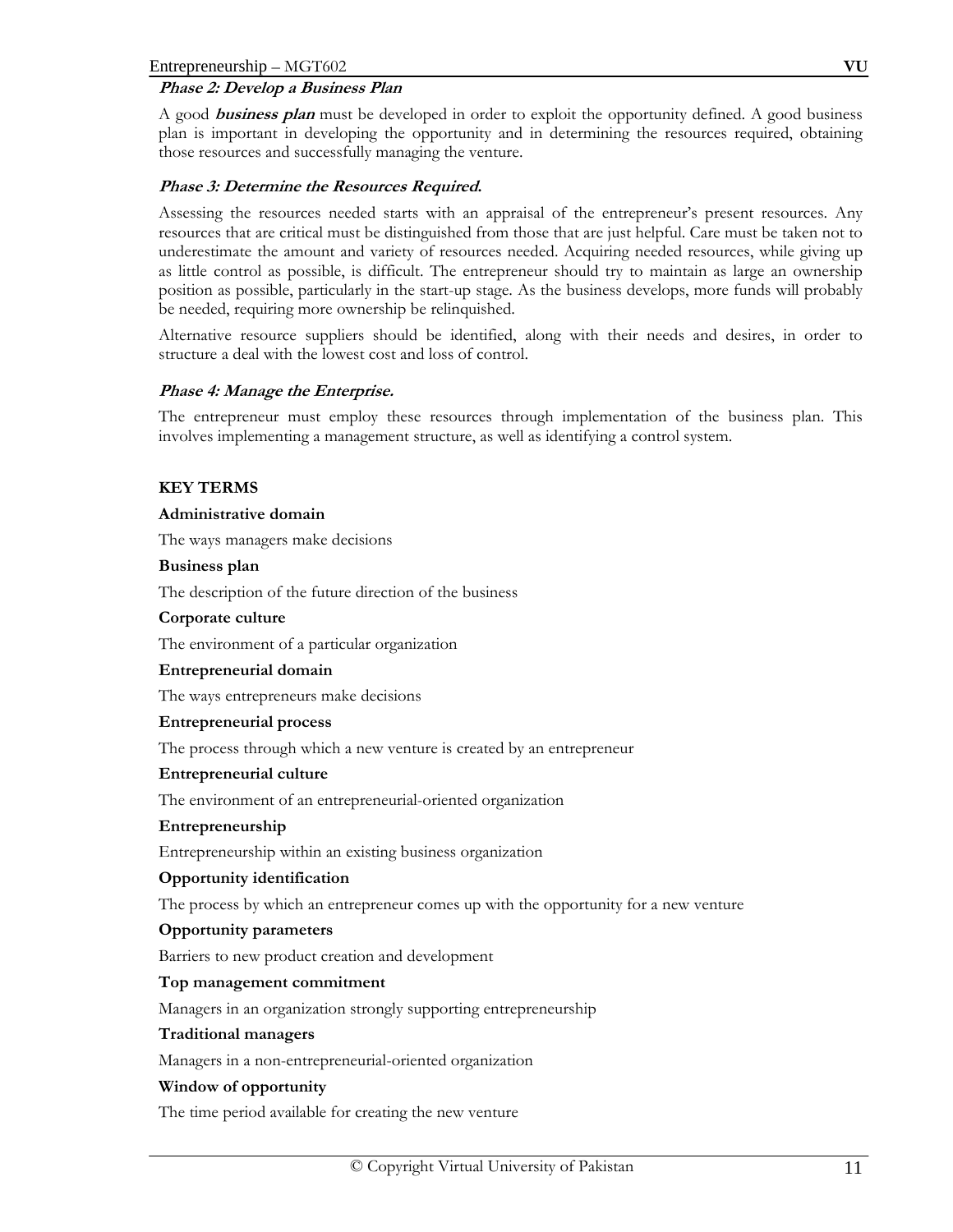# **THE ENTREPRENEURIAL AND ENTREPRENEURIAL MIND (continued…)**

# **LEARNING OBJECTIVES**

- 1. To explain the aspects of the entrepreneurial process.
- 2. To explain the differences between entrepreneurial and managerial domains.
- 3. To explain the organizational environment conducive for entrepreneurship.
- 4. To identify the general characteristics of an entrepreneur.
- 5. To explain the process of establishing entrepreneurship in an organization.

# **MANAGERIAL VERSUS ENTREPRENEURIAL DECISION MAKING**

The difference between the entrepreneurial and managerial styles involves five business dimensions.

# **Strategic Orientation**

The entrepreneur's strategic orientation depends on his or her perception of the opportunity. This orientation is most important when other opportunities have diminishing returns accompanied by rapid changes in technology, consumer economies, social values or political rules. When the use of planning systems is the strategic orientation, there is more pressure for the administrative domain to be operant.

# **Commitment to Opportunity**

The **entrepreneurial domain** is pressured by the need for action and has a short time span in terms of opportunity commitment. The **administrative domain (***the ways mangers make decisions***)** is not only slow to act on an opportunity, but the commitment is usually for a longer time span.

# **Commitment of Resources**

An entrepreneur is used to having resources committed at periodic intervals, often based on certain tasks or objectives being reached. In acquiring these resources the entrepreneur is forced to achieve significant milestones using very few resources. In the administrative domain, the commitment of resources is for the total amount needed. Administrative-oriented individuals receive personal rewards by effectively administering the resources under their control.

# **Control of Resources**

The administrator is rewarded by effective resource administration and has a drive to own or accumulate as many resources as possible. The entrepreneur, under pressure of limited resources, strives to rent resources on an as-needed basis.

# **Managerial Structure**

In the administrative domain, the organizational structure is formalized and hierarchical in nature.

The entrepreneur employs a flat organizational structure with informal networks.

# **CAUSES FOR RECENT INTEREST IN ENTREPRENEURSHIP**

Interest in entrepreneurship has resulted from events occurring on social, cultural, and business levels.

There is an increasing interest in "doing your own thing." Individuals frequently desire to create something of their own. They want responsibility and want more freedom in their organizations. Frustration can develop and result in the employee becoming less productive or leaving the organization. This has recently caused more discontent in structured organizations. When meaning is not provided within the organization, individuals often search for an institution, such as entrepreneurship, that will provide it.

Entrepreneurship is one method for stimulating and capitalizing on those who think that something can be done differently and better, such as Xerox Corporation's commitment to Xerox Technology Ventures.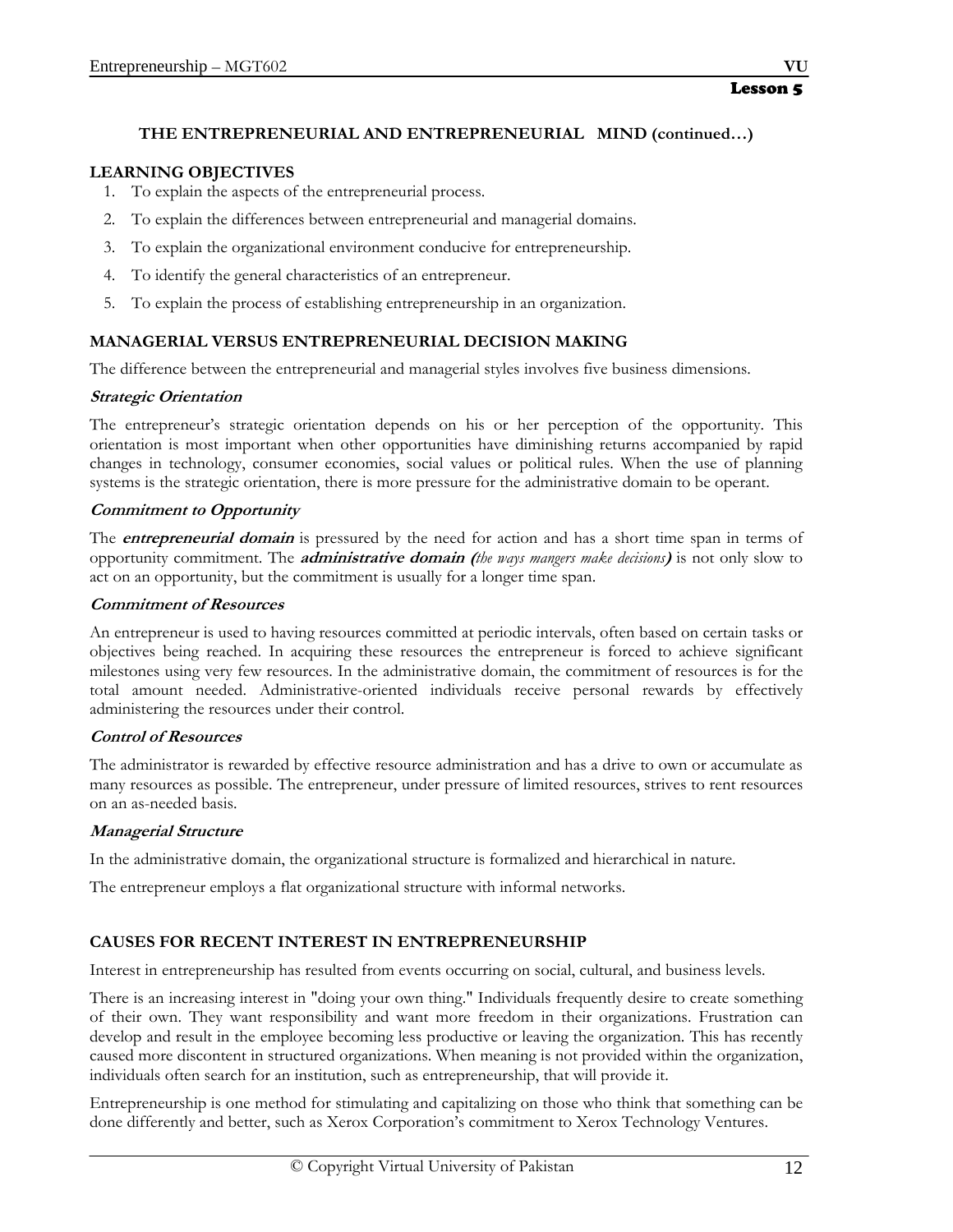It is important to instill the entrepreneurial spirit in an organization in order to innovate and grow.

In a large organization problems occur that thwart creativity and innovation. This growth and diversity that can result are critical, since large corporations are more efficient in a competitive market than are smaller firms. The resistance against flexibility, growth, and diversification can be overcome by developing a spirit of entrepreneurship, called **Entrepreneurship***,* within the existing organization.

There are social, cultural, and business pressures for Entrepreneurship. Hyper competition has forced U.S. companies to focus on new product development and increased productivity.

Reductions in large corporation's staff are being absorbed in the workforce, particularly in small businesses. Entrepreneurial endeavors consist of four key elements.

- 1. **New business venturing** refers to the creation of new business within an existing organization.
- 2. **Organizational innovativeness** refers to product and service innovation with an emphasis on development and innovation in technology.
- 3. **Self-renewal** reflects the transformation of organizations through the renewal of the key ideas on which they are built.
- 4. **Proactiveness** includes initiative and risk taking, as well as competitive aggressiveness

# **KEY TERMS**

## **Administrative domain**

The ways managers make decisions

#### **Business plan**

The description of the future direction of the business

# **Corporate culture**

The environment of a particular organization

#### **Entrepreneurial domain**

The ways entrepreneurs make decisions

#### **Entrepreneurial process**

The process through which a new venture is created by an entrepreneur

#### **Entrepreneurial culture**

The environment of an entrepreneurial-oriented organization

#### **Entrepreneurship**

Entrepreneurship within an existing business organization

# **Opportunity identification**

The process by which an entrepreneur comes up with the opportunity for a new venture

# **Opportunity parameters**

Barriers to new product creation and development

# **Top management commitment**

Managers in an organization strongly supporting Entrepreneurship

#### **Traditional managers**

Managers in a non-entrepreneurial-oriented organization

# **Window of opportunity**

The time period available for creating the new venture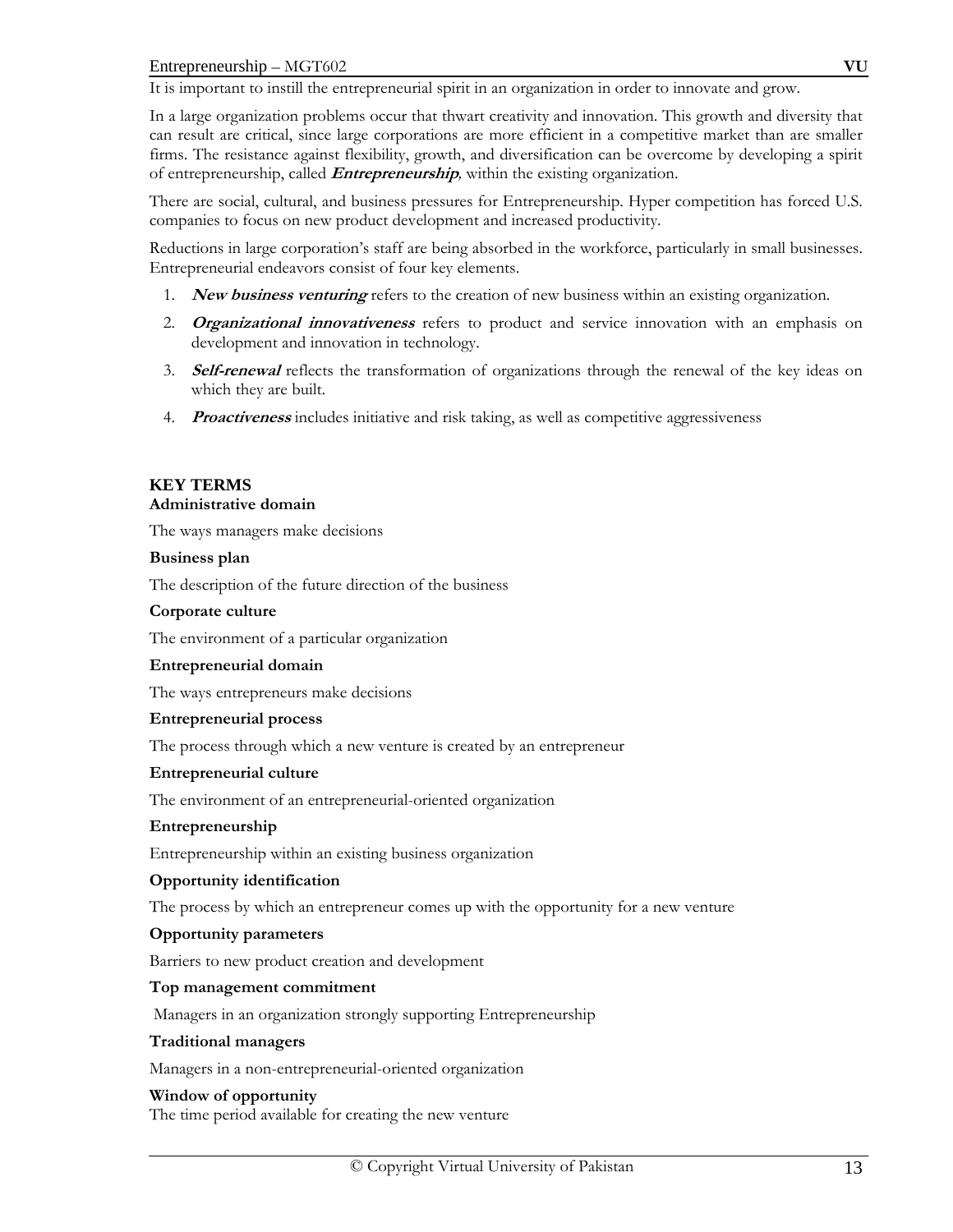# **THE ENTREPRENEURIAL AND ENTREPRENEURIAL MIND (continued…)**

# **LEARNING OBJECTIVES**

- 1. To explain the aspects of the entrepreneurial process.
- 2. To explain the differences between entrepreneurial and managerial domains.
- 3. To explain the organizational environment conducive for entrepreneurship.
- 4. To identify the general characteristics of an entrepreneur.
- 5. To explain the process of establishing entrepreneurship in an organization.

# **CORPORATE VERSUS ENTREPRENEURIAL CULTURE**

Smaller, aggressive, entrepreneurial firms are developing more new products and becoming dominant in certain markets. Many companies are attempting to create the same spirit, culture, and rewards of entrepreneurship in their organizations.

The typical **corporate culture** has a climate and reward system that favors conservative decision making. Emphasis is on gathering large amounts of data as the basis for a rational decision. Risky decisions are often postponed until hard facts are gathered or a consultant is hired.

Often there are so many approvals required that no individual feels personally responsible for the project. **The guiding principles in a traditional corporate culture are**:

- 1. Follow instructions given
- 2. Do not make mistakes
- 3. Do not fail
- 4. Do not take initiative
- 5. Stay within your turf and protect your backside
- 6. This restrictive environment is not conducive to creativity, flexibility, and risk taking

# **The guiding principles of entrepreneurs**

Aspects of an **Entrepreneurial culture** are quite different:

- 1. Develop visions, goals, and action plans
- 2. Be rewarded for actions taken
- 3. Suggest, try, and experiment
- 4. Create and develop
- 5. Take responsibility and ownership

There are differences in the norms of the two cultures.

The **traditional culture** is hierarchical in nature, with established procedures, lines of authority, and control mechanisms. These support the present corporate culture, and do not encourage new venture creation.

The *culture of an entrepreneurial* firm has a flat organizational structure with networking, teamwork, sponsors, and mentors. Close working relationships help establish an atmosphere or trust that facilitates accomplishment of visions. Individuals make suggestions across functional areas, resulting in crossfertilization of ideas.

The two cultures produce different types of individuals and management styles.

# **Motivation**

Traditional managers are motivated primarily by promotion and typical corporate rewards.

Entrepreneurs and entrepreneurs thrive on independence and the ability to create. Entrepreneurs expect their performance to be suitably rewarded.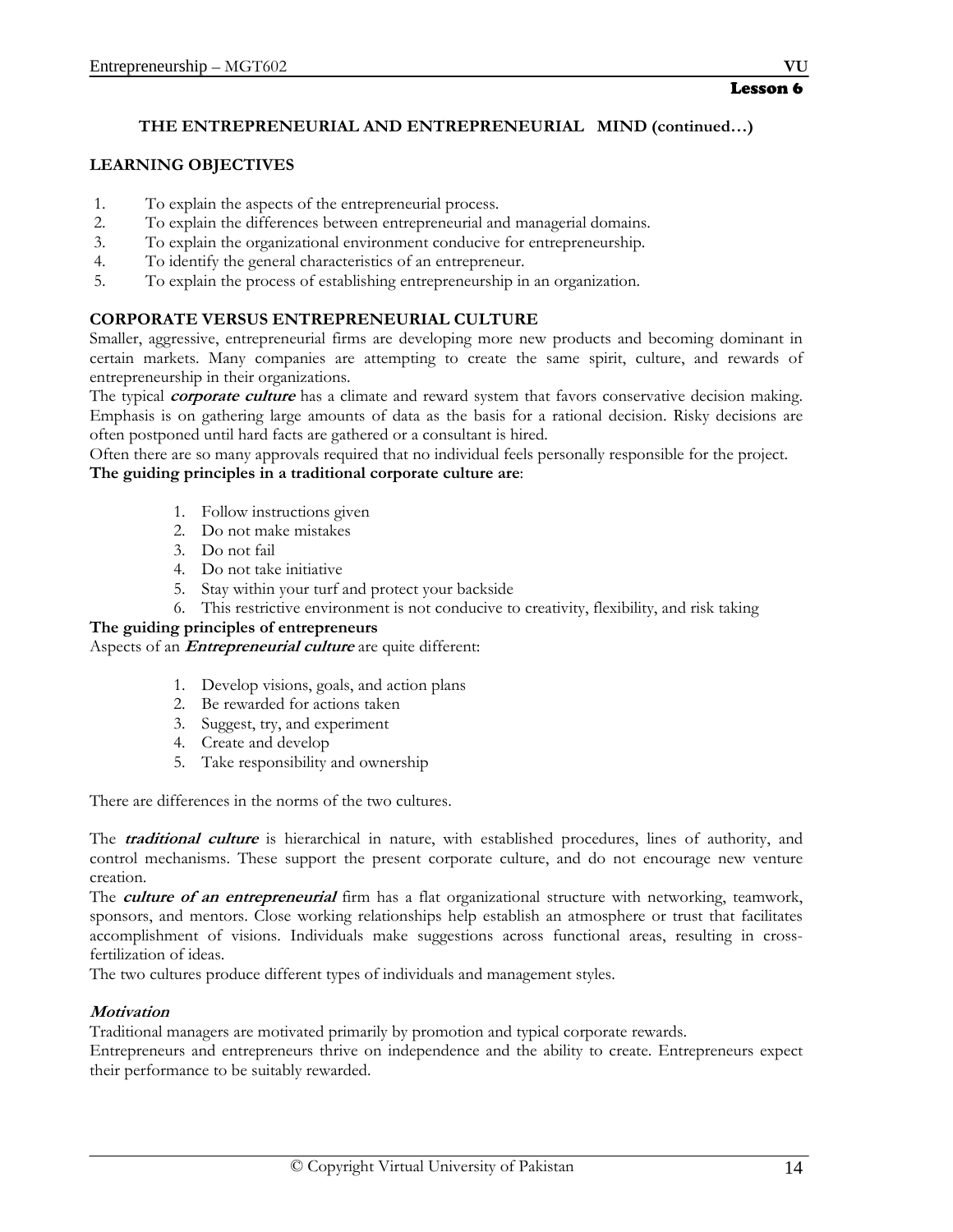There are also time orientation differences.

Managers emphasize the short run, entrepreneurs the long run, and entrepreneurs somewhere in between.

Entrepreneurs use a midpoint mode between delegation of managers and direct involvement of entrepreneurs.

Entrepreneurs and entrepreneurs are moderate risk takers; managers are much more cautious. Most entrepreneurs fail at least once, and Entrepreneurs learn to conceal risky projects from management until the last possible moment. Traditional managers tend to be most concerned about those at higher levels, entrepreneurs serve self and customers, and Entrepreneurs add sponsors.

#### **CLIMATE FOR ENTREPRENEURSHIP**

In establishing an Entrepreneurial environment, certain factors and leadership characteristics need to be present. The **first** of these is that the organization operates on the frontiers of technology. Since research and development are key sources for new product ideas, the firm must operate on the cutting edge of technology and encourage and supporting new ideas instead of discouraging them.

**Second** is experimentation, or trial and error, is encouraged. Successful new products usually do not appear fully developed; instead they evolve. A company wanting to establish an Entrepreneurial spirit has to establish an environment that allows mistakes and failures. Without the opportunity to fail, few corporate Entrepreneurial ventures will be developed.

**Third** an organization should make sure that there are no initial **opportunity parameters**, such as turf protection, inhibiting creativity in new product development.

**Fourth**, the resources of the firm need to be available and easily accessible. Often, insufficient funds are allocated not to creating something new but instead to solving a problem that have an immediate effect on the bottom line. Some companies, such as Xerox, 3M, and AT&T have established separate venture capital areas for funding new internal ventures.

**Fifth** a multidisciplinary team approach needs to be encouraged. One key to Entrepreneurial success is the existence of "skunkworks" involving key people. Developing the needed team work for a new venture is further complicated by the fact that a team member's promotion within the corporation is related to performance in the current position, not in the new venture. The corporate environment must establish a long time horizon for evaluating the success of the overall program.

**Sixth** the spirit of entrepreneurship cannot be forced on individuals; it must be voluntary. Most managers in a corporation are not capable of being successful Entrepreneurs. Those who do emerge from this self selection process must be allowed the latitude to carry a project through to completion. An Entrepreneur falls in love with the new venture and will do almost anything to ensure its success.

The **seventh** characteristic is a **reward system.** The Entrepreneur needs to be appropriately rewarded for the energy and effort expended on the new venture. An equity position in the new venture is one of the best motivational methods.

**Eight** a corporate environment favorable for entrepreneurship has sponsors and champions throughout the organization that supports the creative activity and resulting failures.

**Finally** the Entrepreneurial activity must be whole-heartedly supported by top management.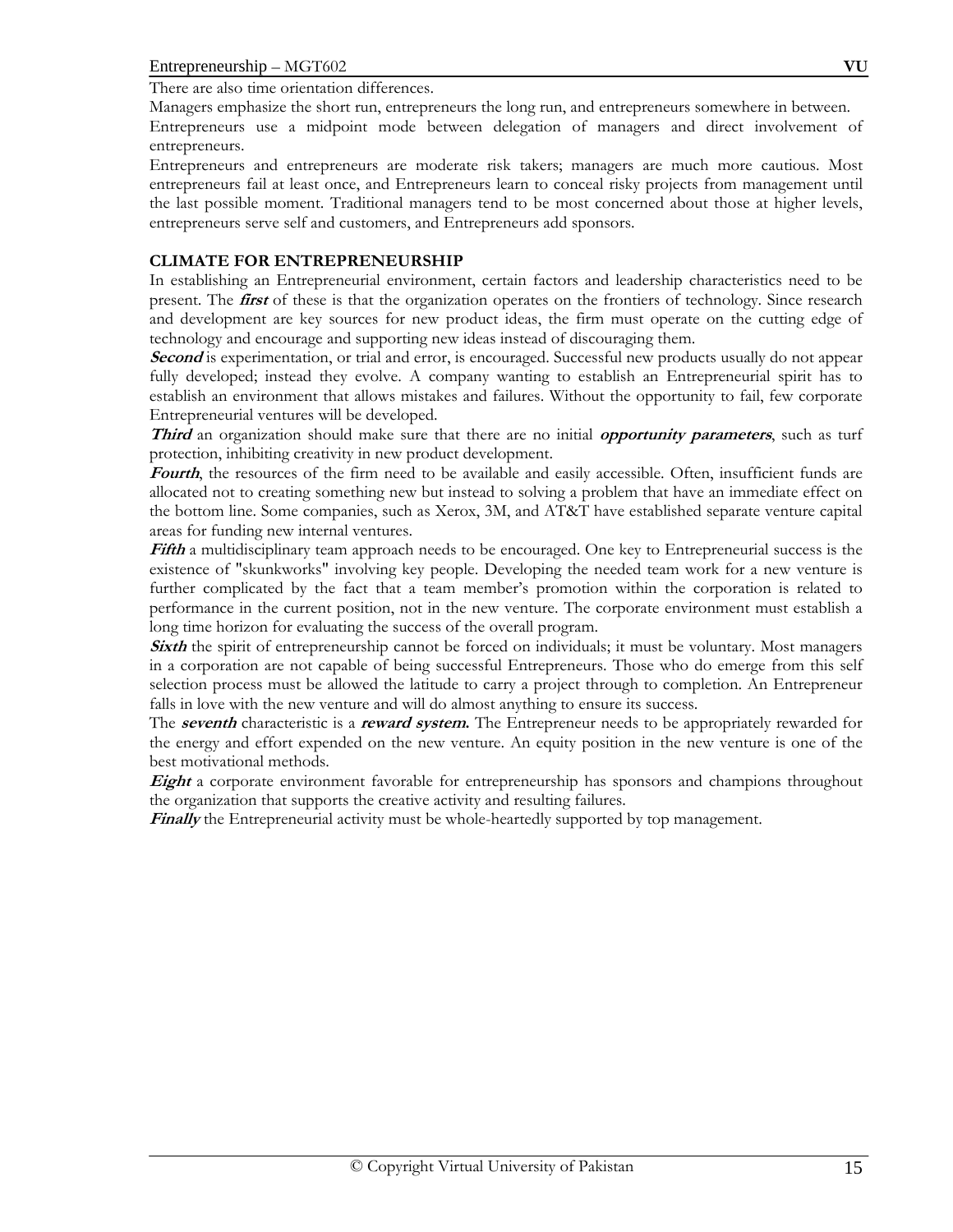# **THE ENTREPRENEURIAL AND ENTREPRENEURIAL MIND (continued…)**

# **LEARNING OBJECTIVES**

- 1. To explain the aspects of the entrepreneurial process.
- 2. To explain the differences between entrepreneurial and managerial domains.
- 3. To explain the organizational environment conducive for entrepreneurship.
- 4. To identify the general characteristics of an Entrepreneur.
- 5. To explain the process of establishing entrepreneurship in an organization.

# **ENTREPRENEURIAL LEADERSHIP CHARACTERISTICS**

There are certain individual characteristics needed for a person to be successful Entrepreneurs, including:

- 1. Understanding the environment
- 2. Being visionary and flexible
- 3. Creating management options
- 4. Encourage teamwork while employing a multi-disciplined approach
- 5. Encouraging open discussion
- 6. Building a coalition of supporters, and persisting

An Entrepreneur needs to understand all aspects of the environment. Part of this ability is reflected in individual's level of creativity. Creativity tends to decrease with age and education. The individual must be creative and have a broad understanding of the internal and external environments of the corporation

The Entrepreneurial person must be a visionary leader-a person who dreams great dreams. Leadership is the ability to dream great things and communicate them in a way that people say yes to being a part of the dream. To establish a successful new venture, the Entrepreneurial leader must have a dream and overcome all obstacles to achieve it.

The third necessary characteristic is that the Entrepreneur must be flexible and create management options. An Entrepreneur is open to and encourages change. By challenging the beliefs and assumptions of the corporation, an Entrepreneur can create something new in the organization structure. He or she must possess the ability to encourage teamwork and use a multi-disciplined approach.

Every new company formation requires a broad range of business skills. The Entrepreneur must be a good diplomat to minimize disruption. Open discussion must be encouraged to develop a good team for creating something new. Many corporate managers have forgotten that frank, open discussion is part of the learning process. A successful venture can be formed only when the team feels the freedom to disagree and to critique an idea. The degree of openness among the team depends on the degree of openness of the Entrepreneur. Openness leads to a strong coalition of supporters and encouragers.

The Entrepreneur must encourage each team member, particularly during hard times. A good Entrepreneur makes everyone a hero. Only through persistence will a new venture be created and successful commercialization result.

# **ESTABLISHING ENTREPRENEURSHIP IN THE ORGANIZATION**

To establish an Entrepreneurial environment, the organization must implement a procedure. This can be done internally, but it is easier to use an outsider to facilitate the process. This is particularly true when the environment is very traditional. There are some steps involved in it.

**Step 1:** The first step is to secure a commitment to entrepreneurship in the organization by top, upper, and middle management. Without **top management commitment**, the organization will never be able to make the necessary changes. Once top management has committed to entrepreneurship for a sufficient length of time, the concept is introduced throughout the organization. This is effectively accomplished through seminars. General guidelines need to be established for Entrepreneurial venture development. Next, Entrepreneurial leaders need to be identified, selected, and trained.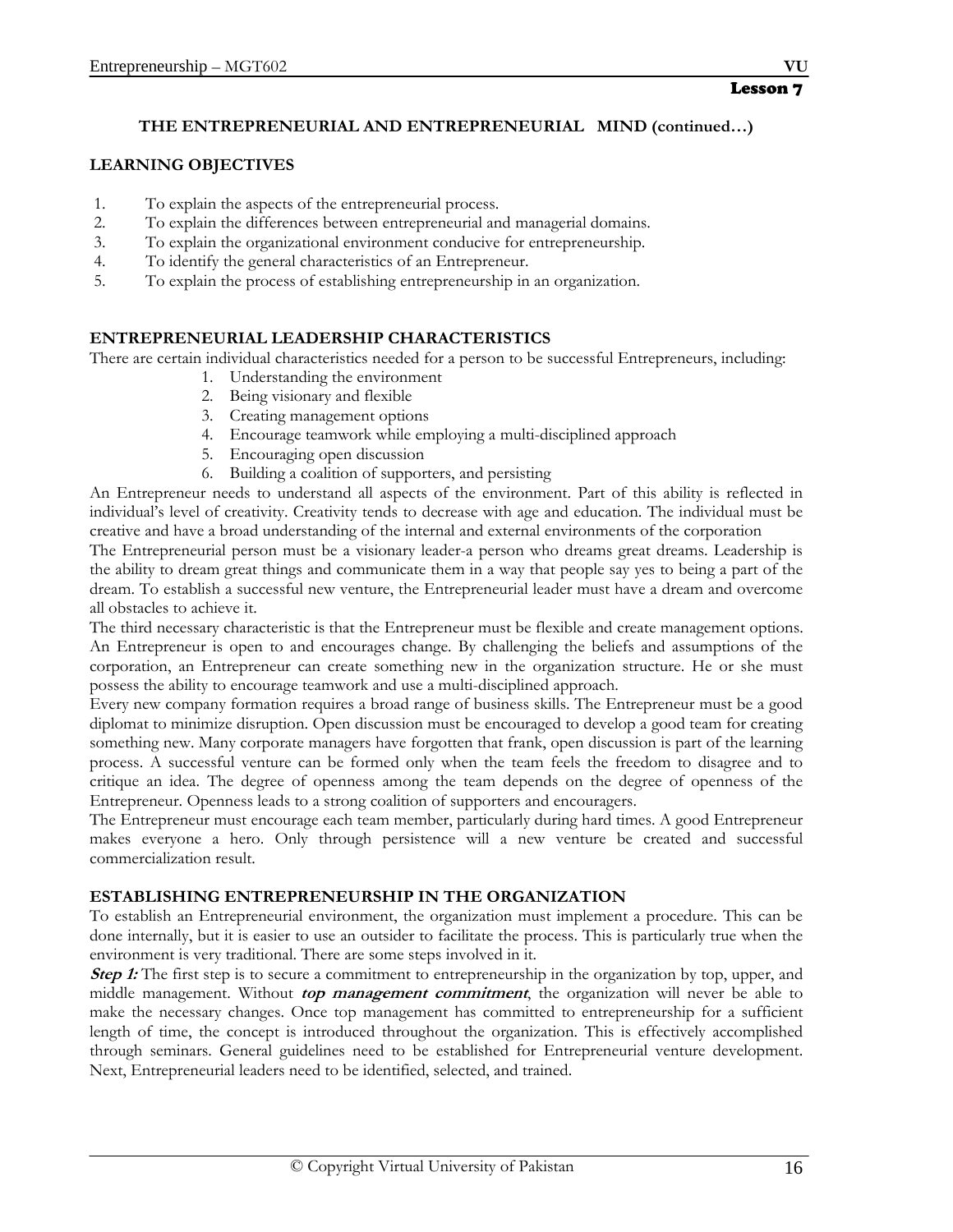**Step 2:** Ideas and general interest areas should be identified, along with the amount of risk money that is available. The overall expectations and target results should be established, specifying time frame, profitability requirements, and impact of the organization. A mentor/sponsor system needs to be established.

**Step 3**: A company needs to use technology to make itself faster and more flexible. Technology has allowed small companies to act like they are big ones. Large companies can use technology to make them responsive and flexible.

Step 4: The organization can use a group of managers to train and share their experiences with other members. These sessions should be conducted one day per month for a specified period of time. Information about entrepreneurship and about the company's specific activities should be well publicized.

**Step 5:** The organization needs to develop ways to get closer to its customers by tapping the data base, hiring from smaller rivals, and helping the retailer.

**Step 6:** An organization must learn to be more productive with fewer resources. With middle management cutbacks, more control has been given to lower levels of the organization. The span of control should be increased.

**Step 7:** The organization needs to establish a strong support structure. Because they do not immediately affect the bottom line, Entrepreneurial activities can be overlooked and receive little funding. These ventures require flexible, innovative behavior, with the Entrepreneurs having total authority over expenditures and access to funds.

**Step 8:** The support must involve tying the rewards to the performance of the Entrepreneurial unit. This encourages team members to work harder and compete more effectively. The equity portion of the compensation is particularly difficult to handle.

**Step 9:** The organization needs to implement an evaluation system that allows successful units to expand and unsuccessful ones to be eliminated.

# **PROBLEMS AND SUCCESSFUL EFFORTS**

Entrepreneurship, also called corporate venturing, is not without problems. One study found that new ventures started within a corporation performed worse than those started independently. Independent start-ups tend to outperform corporate start-ups.

There are many examples of companies that have successfully implemented entrepreneurship. 3M allows employees to devote 15 percent of their time to independent projects. After failing to recognize the potential of Wozniak's personal computer, Hewlett-Packard has taken steps to take advantage of future opportunities. Even IBM has developed the independent business unit concept.

The problems of entrepreneurship are not insurmountable, and the concept can lead to new products, growth and the development of an entirely new corporate environment and culture.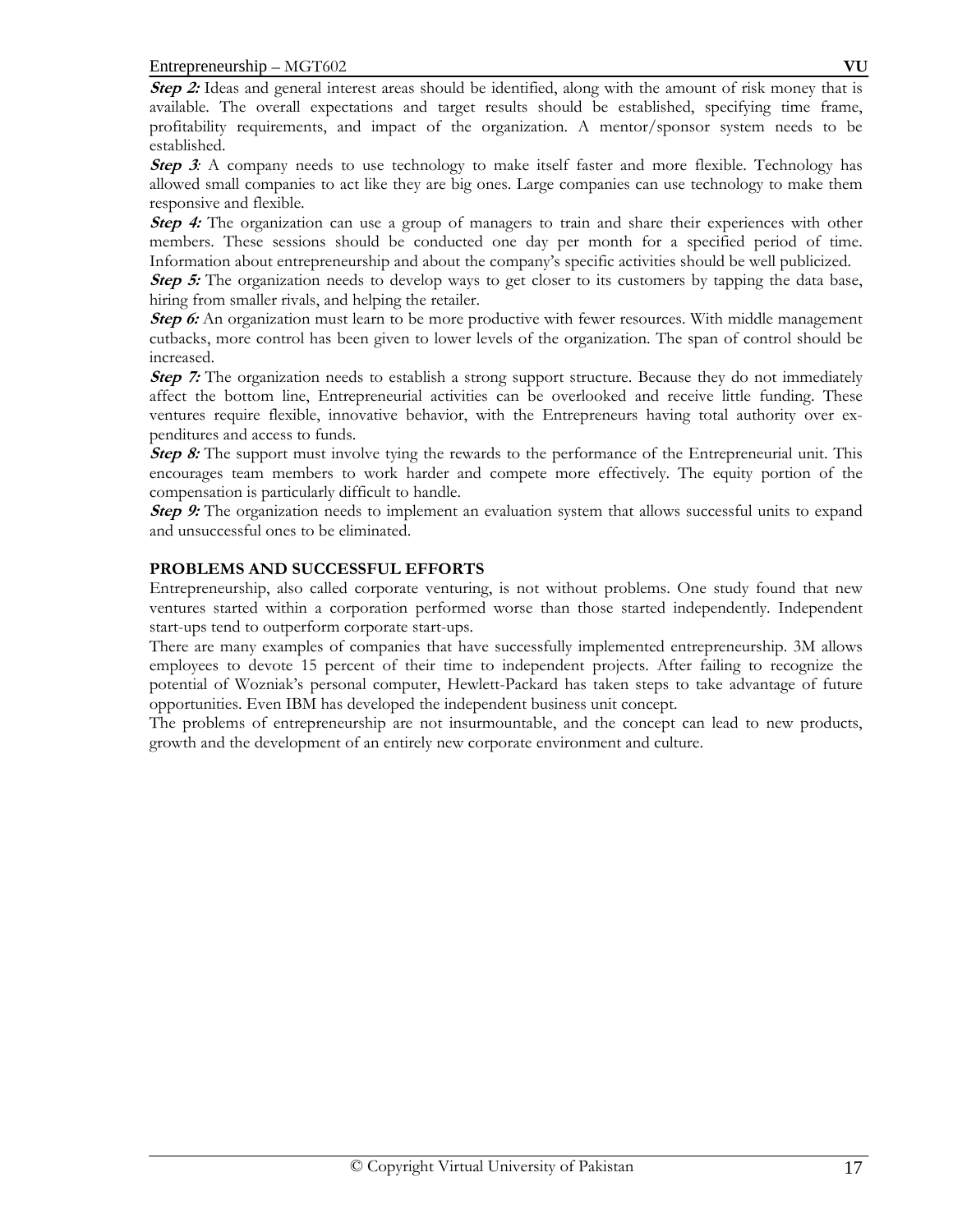# **THE INDIVIDUAL ENTREPRENEUR**

#### **LEARNING OBJECTIVES**

- 1. To identify some key entrepreneurial feelings and motivations.
- 2. To identify key elements in an entrepreneur's background.
- 3. To discuss the importance of role models and support systems.
- 4. To identify the similarities and differences between male and female entrepreneurs.
- 5. To explain the differences between inventors and entrepreneurs.

# **ENTREPRENEURIAL FEELINGS**

There is no "true entrepreneurial profile"- entrepreneurs come from many educational backgrounds, family situations, and work experiences. A potential entrepreneur may presently be a nurse, secretary, assembly line worker, sales person, mechanic, home maker, manager or engineer. A potential entrepreneur can be male or female and of any race or nationality.

# **Locus of Control**

One concern people have when forming is whether they will be able to sustain the drive and energy required to form something new and to manage the new enterprise and make it grow.

While research results are inconsistent, internal control seems to be a characteristic of entrepreneurs. Internal beliefs appear to differentiate entrepreneurs from the general public, but not from managers. Managers and entrepreneurs both have an internality tendency.

# **Feelings about Independence and Need for Achievement.**

The entrepreneur also has the **need for independence**, to do things in his or her own way and time. Another controversial characteristic is the entrepreneur's **need for achievement***.* McClelland specified three attributes as characteristics of entrepreneurs:

- 1. Individual responsibility for solving problems and setting and achieving goals.
- 2. Moderate risk taking as a function of skill.
- 3. Knowledge of results of decision/task accomplishment.

McClelland concluded that a high need for achievement leads individuals to engage in entrepreneurial behavior, although other studies have been inconsistent.

# **Risk Taking**

Risk taking seems a part of the entrepreneurial process. However, it has not yet been empirically established whether risk-taking is a distinguishing characteristics of entrepreneurs.

# **ENTREPRENEURIAL BACKGROUND AND CHARACTERISTICS**

Only a few background characteristics have differentiated the entrepreneur from the general populace or managers.

# **Childhood Family Environment**

The impact of birth order and **social status** has had conflicting research results. There is strong evidence that entrepreneurs, both male and female, tend to have self-employed or entrepreneurial fathers.

Having a father who is self-employed provides a strong inspiration in the example of independence and flexibility of self-employment. This feeling of independence is often further enforced by an entrepreneurial mother. The overall parental relationship may be the most important aspect of the childhood environment in establishing the desirability of entrepreneurial activity. Parents of entrepreneurs need to be supportive and encourage independence, achievement, and responsibility. This supportive relationship appears to be most important for females. Female entrepreneurs tend to grow up in middle- to upper-class environments, where families are child-centered, and are similar to their fathers in personality.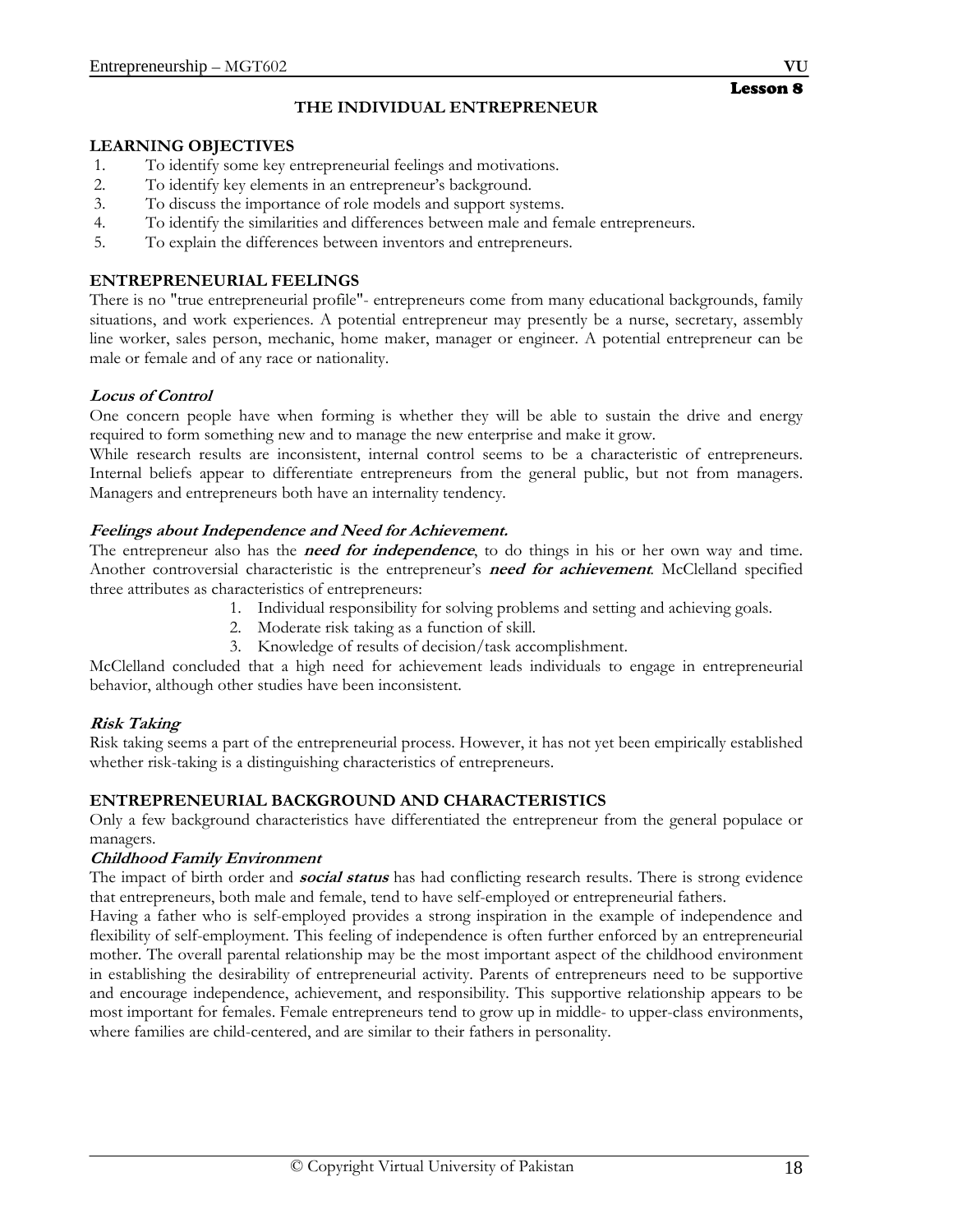# **KEY TERMS**

#### **Departure points**

The activities occurring when the venture is started

**Inventor** An individual who creates something new

# **Locus of control**

An attribute indicating the sense of control that a person has over life

#### **Moral-support network**

Individuals who give psychological support to an entrepreneur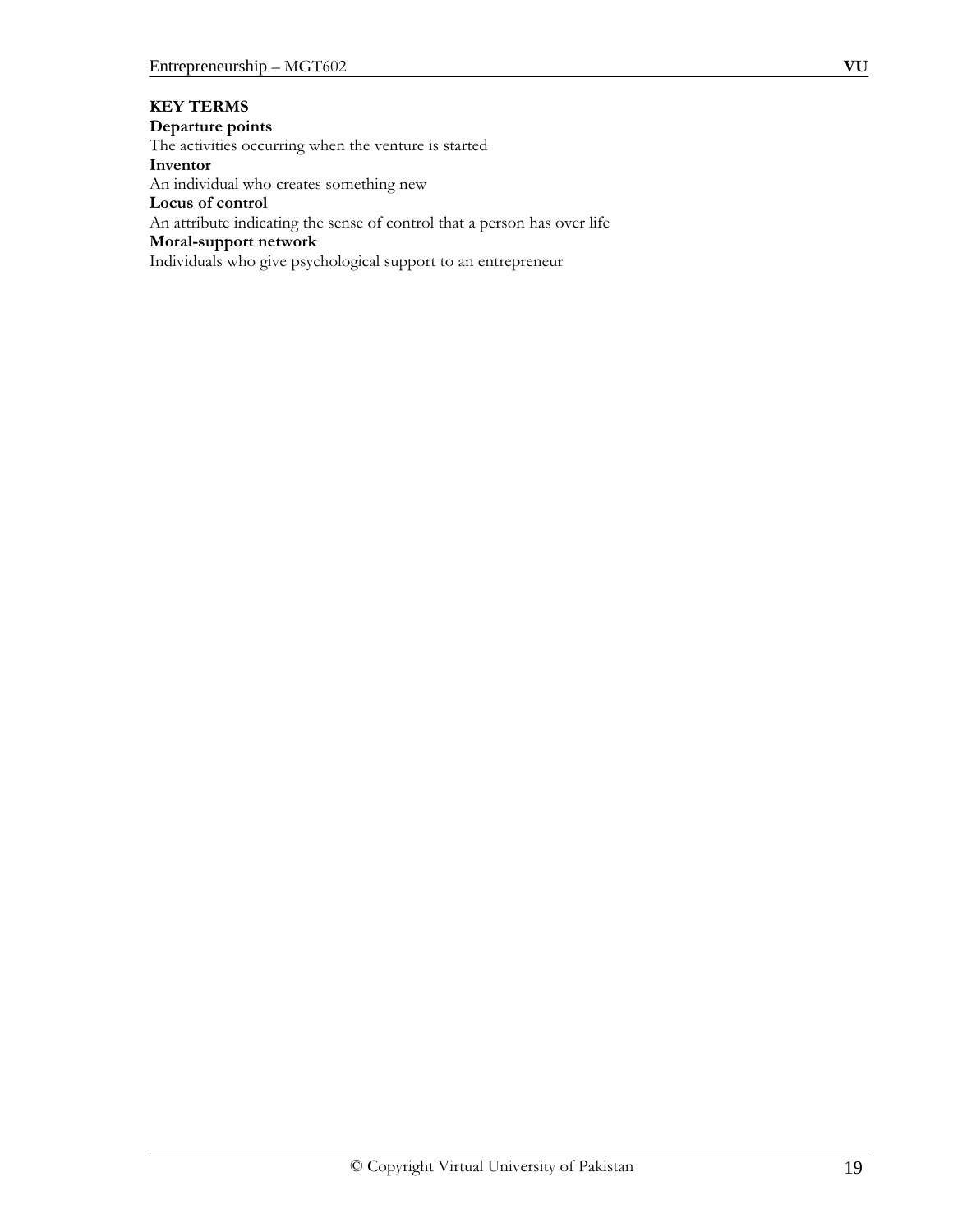# **THE INDIVIDUAL ENTREPRENEUR (continued…)**

#### **LEARNING OBJECTIVES**

- 1. To identify some key entrepreneurial feelings and motivations.
- 2. To identify key elements in an entrepreneur's background.
- 3. To discuss the importance of role models and support systems.
- 4. To identify the similarities and differences between male and female entrepreneurs.
- 5. To explain the differences between inventors and entrepreneurs.

# **ENTREPRENEURIAL BACKGROUND AND CHARACTERISTICS**

#### **Education**

Education appears important in the upbringing of the entrepreneur, in the level of education obtained and in playing a major role in coping with problems. Although formal education is not necessary for starting a new business, it does provide a good background. In education, female entrepreneurs previously experienced some disadvantage, with few having degrees in engineering, science, or math. The ability to deal with people and communicate clearly in written and spoken work is also important.

# **Personal Values**

Studies have failed to indicate that entrepreneurs can be differentiated on personal valued from managers, unsuccessful entrepreneurs, or the general public. Leadership, support, aggression, benevolence, conformity, creativity, veracity, and resource seeking may also be important. A successful entrepreneur is frequently characterized as a winner; winning may be a prerequisite for his or her actually becoming one.

#### **Age**

Entrepreneurial age is the age of the entrepreneur reflected in the experience. Entrepreneurial experience is one of the best predictors of success. In chronological age, most entrepreneurs start their careers between ages 22 and 55. Earlier starts in an entrepreneurial career seem to be better than later ones. Generally, male entrepreneurs start their first venture in their early 30s, while women tend to do so in their middle 30s.

# **Work History**

Dissatisfaction with one's job often motivates the launching of a new venture. Previous technical and industry experience is also important once the decision to start a business is made. Experience in the following areas is particularly important: financing; product or service development; manufacturing; development of distribution channels; and preparation of a marketing plan. As the venture becomes established, managerial experience and skills become more important. Entrepreneurial experience becomes increasingly important as the complexity of the venture increases.

# **MOTIVATION**

While **motivations** may vary, the reason cited most often for becoming an entrepreneur independence-not wants to work for anyone else. Other motivating factors differ between male and female entrepreneurs. Money is the second reason for men's starting a venture. Job satisfaction, achievement, opportunity, and money are the second order reasons for women.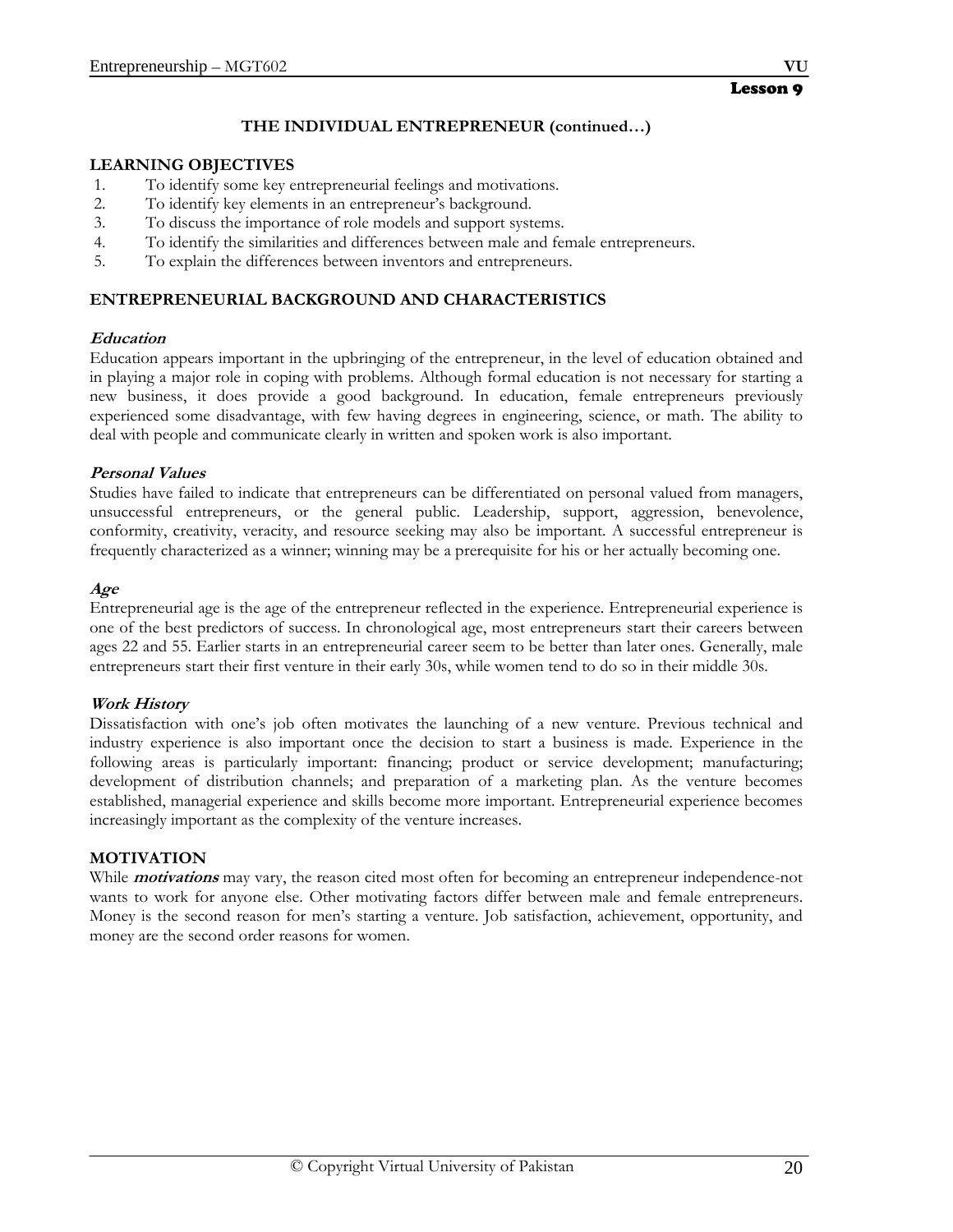**KEY TERMS Motivations** That causes people to do something **Need for achievement** An individual's need to be recognized **Need for independence**. Being one's own boss-one of the strongest needs of an entrepreneur **Professional-support network**  Individuals who help the entrepreneur in business activities **Role models** Individuals influencing an entrepreneur's career choice and style **Social status** The level at which an individual in viewed by society **Work history** The past work experiences of an individual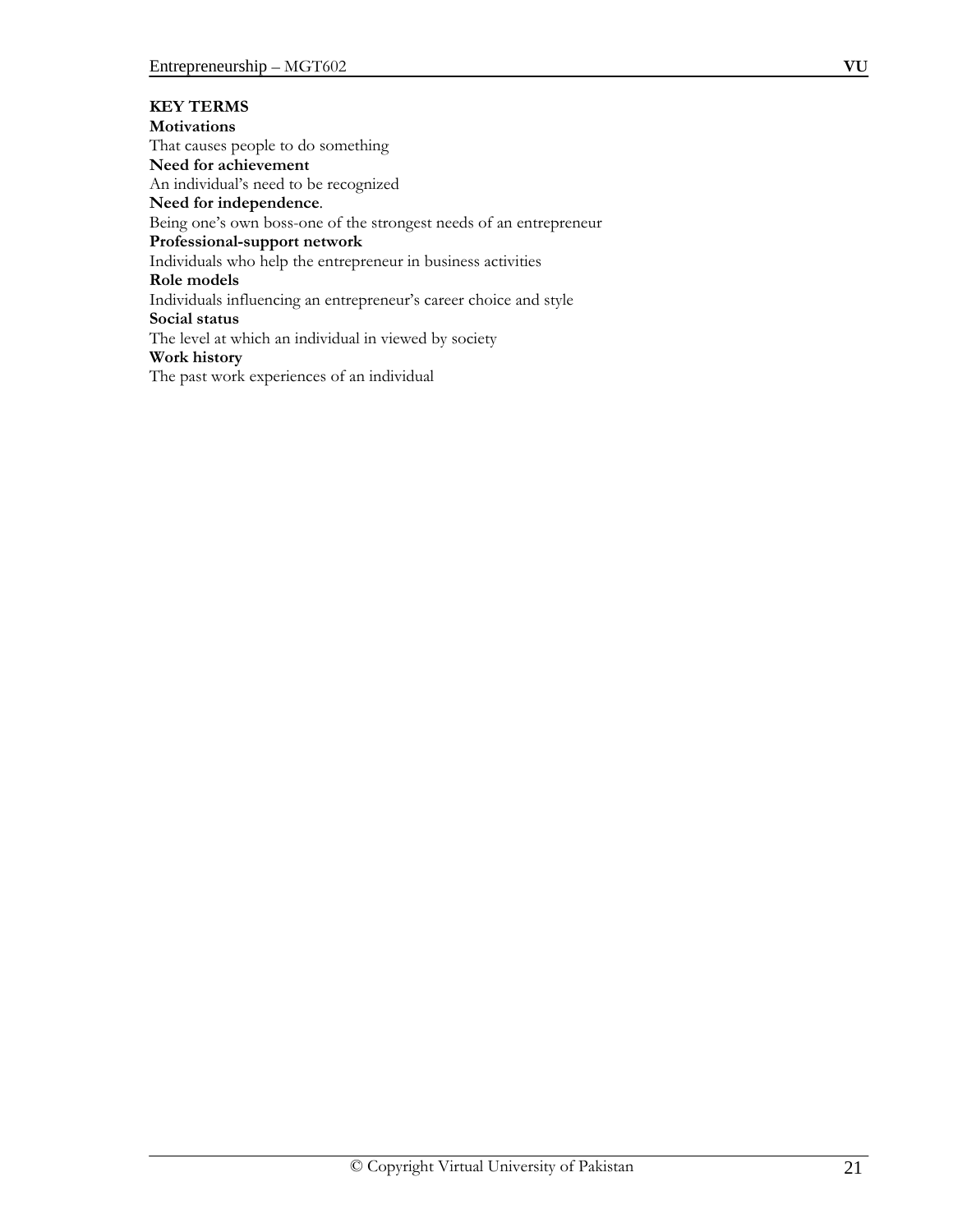# **THE INDIVIDUAL ENTREPRENEUR (continued…)**

# **LEARNING OBJECTIVES**

- 1. To identify some key entrepreneurial feelings and motivations.
- 2. To identify key elements in an entrepreneur's background.
- 3. To discuss the importance of role models and support systems.
- 4. To identify the similarities and differences between male and female entrepreneurs.
- 5. To explain the differences between inventors and entrepreneurs.

# **ROLE MODELS AND SUPPORT SYSTEMS**

One of the most important factors influencing entrepreneurs in their career choice is role models. **Role models** can be parents, relatives, or successful entrepreneurs in the community. Role models can also serve in a supportive capacity as mentors during and after the new venture is launched. This support system is most crucial during the start-up phase.

It is important that an entrepreneur establish connections to support resources early in the venture formation process. As contacts expand they form a network with *density* (extensiveness of ties between two individuals) and *centrality* (the total distance of the entrepreneur to all other individuals.) The strength of ties between the entrepreneur and any individual is dependent on the frequency, level, and reciprocity of the relationship. An informal network for moral and professional support benefits the entrepreneur.

# **Moral-Support Network**

It is important for the entrepreneur to establish a **moral support network** of family and friends. Most entrepreneurs indicate that their spouses are their biggest supporters. Friends can provide advice that is more honest than that received from others, plus encouragement, understanding, and assistance. Relatives can also be sources of moral support, particularly if they are also entrepreneurs.

# **Professional-Support Network**

The entrepreneur also needs advice and counsel, which can be obtained from members of a **professional support network.** A mentor-protégé relationship is an excellent way to secure the needed professional advice. The mentor is a coach, sounding board, and advocate. The individual selected needs to be an expert in the field. An entrepreneur can initiate the "mentor-finding process" by identifying and contacting a number of experts. The mentor should be periodically apprised of the progress of the business so that a relationship can gradually develop.

Another source of advice is a network of business associates. Self-employed individuals who have experience in starting a business are good sources. Clients and buyers are also important as they provide word-of-mouth advertising.

Suppliers are good components of the professional-support network-they help to establish credibility with creditors and customers, and provide good information on trends in the industry. Trade associations are good network additions, as they keep up with new developments and can provide overall industry data.

Affiliations with individuals developed in hobbies, sporting events, civic involvements and school alumni groups are excellent sources of referrals, advice, and information.

Each entrepreneur needs to establish both a moral- and a professional-support network to share problems with and gain overall support.

# **MALE VERSUS FEMALE ENTREPRENEURS**

Women are now starting new ventures at three times the rate of men. Women form over 70 percent of all new businesses. Women now own over 8.5 million small businesses, an increase of over 45 percent since 1990. In some respects female entrepreneurs possess very different motivations, business skills, and occupational backgrounds. Factors in the start-up process for male and female entrepreneurs are different, especially in such areas as support systems, sources of funds, and problems.

Men are motivated by the drive to control their own destinies. Women tend to be more motivated by the need for achievement arising from job frustration.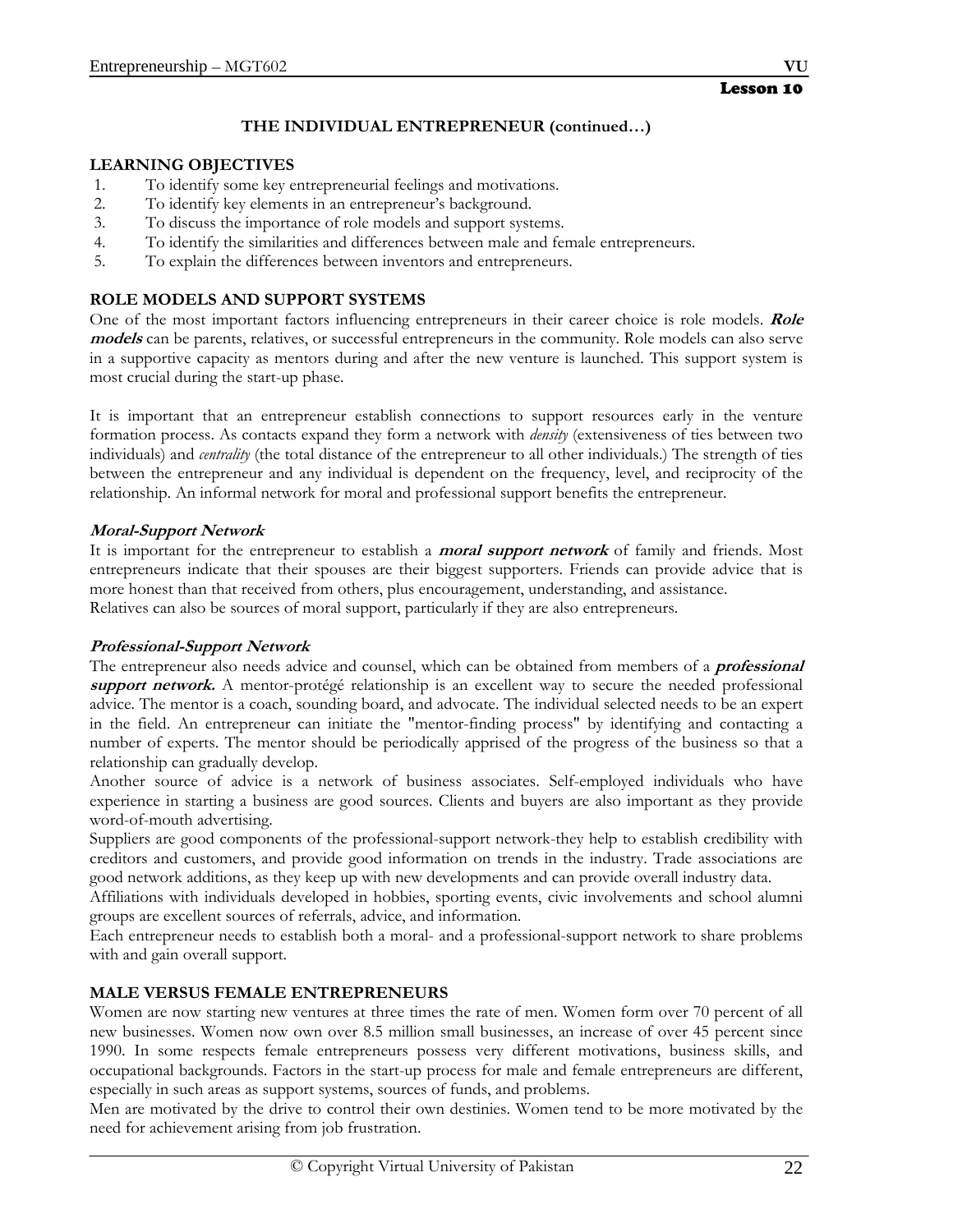**Departure points** and reasons for starting the business are similar for both men and women. Both generally have a strong interest and experience in the area of their venture. For men, the transition to a new venture is easier when the venture is an outgrowth of a present job. Women often leave a previous occupation with a high level of frustration and enthusiasm for the new venture rather than experience.

#### **Start-Up Financing**

Males often have investors, bank loans, or personal loans in addition to personal funds as sources of startup capital. Women usually rely solely on personal assets or savings. Obtaining financing and lines of credit are major problems for women.

#### **Occupations**

Both groups tend to have experience in the field of their ventures. Men more often have experience in manufacturing, finance, or technical areas. Most women usually have administrative experience, often in service-related fields.

#### **Personality**

Both men and women tend to be energetic, goal-oriented, and independent. Men are often more confident and less flexible and tolerant than women.

#### **Backgrounds**

The backgrounds of male and female entrepreneurs tend to be similar. Women are little older when they embark on their careers. Men often have studied in technical- or business-related areas, while women tend to have liberal arts education. Many women business owners are empty nesters or single and need business insurance as well as personal life insurance.

#### **Support Groups**

Men usually list outside advisors as most important supporters, with spouse being second. Women list their spouse first, close friends second, and business associates third. Women usually rely more heavily on a variety of sources for support and information than men.

#### **Nature of the Venture**

Women are more likely to start a business in a service-related area. Men are more likely to enter manufacturing, construction, or high-technology fields.

# **MINORITY ENTREPRENEURSHIP**

It is difficult to research race and ethnicity as entrepreneurial factors as the differences in behavior of various groups must be understood in the context of the environment and economic opportunities available. Most literature dealing with minority entrepreneurship has focused on the characteristics of the group under study.

In terms of ownership, one study found:

- The lowest participation rate is for blacks.
- The second highest but fastest growing rate is for Hispanics.
- The highest rate is for Asians.

Studies have also found differences in education, age, family background, and age when starting the venture. Black businesses tend to be smaller and less profitable, but there are no differences in survival rates between black- and white-owned businesses. Studies have also found differences between ethnic groups in benefiting from community resources. Entrepreneurship has increased among Asians, African Americans, Hispanics, and Native Americans.

# **ENTREPRENEURS VERSUS INVENTORS**

An *inventor*, an individual who creates something for the first time, is a highly driven individual motivated by his or her own work and personal ideas.

An inventor:

- Tends to be well-educated.
- Has family, educational, and occupational experiences that contributes to freethinking.
- Is a problem solver.
- Has a high level of self-confidence.
- Is willing to take risks.
- Has the ability to tolerate ambiguity and uncertainty.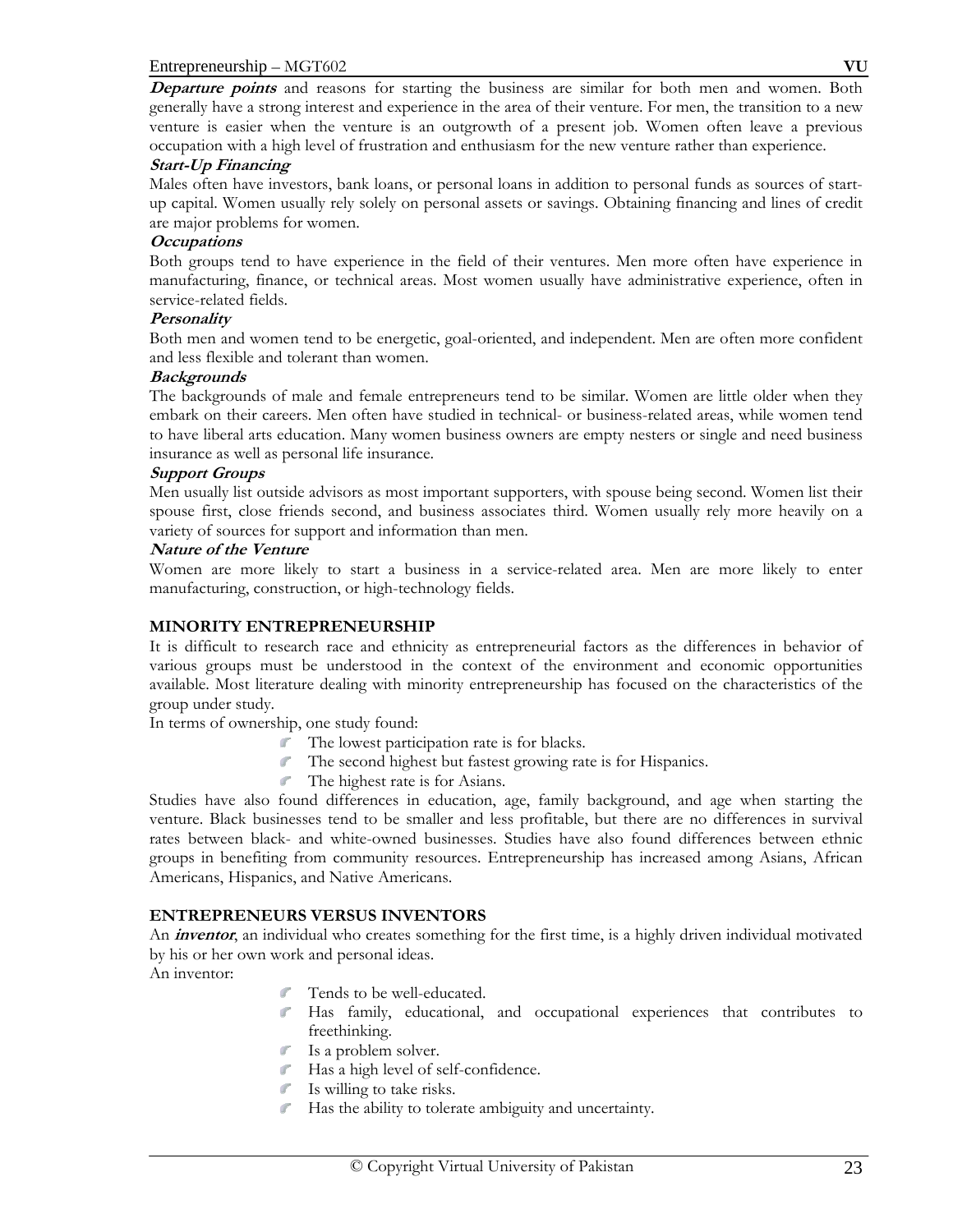An inventor differs from an entrepreneur.

An entrepreneur falls in love with the new venture, while the inventor falls in love with the invention. The development of a new venture based on an inventor's work often requires the expertise of an entrepreneur.

# **KEY TERMS**

# **Motivations**

 What causes people to do something **Need for achievement** An individual's need to be recognized **Need for independence** Being one's own boss-one of the strongest needs of an entrepreneur **Professional-support network** Individuals who help the entrepreneur in business activities **Role models** Individuals influencing an entrepreneur's career choice and style **Social status** The level at which an individual in viewed by society **Work history** 

The past work experiences of an individual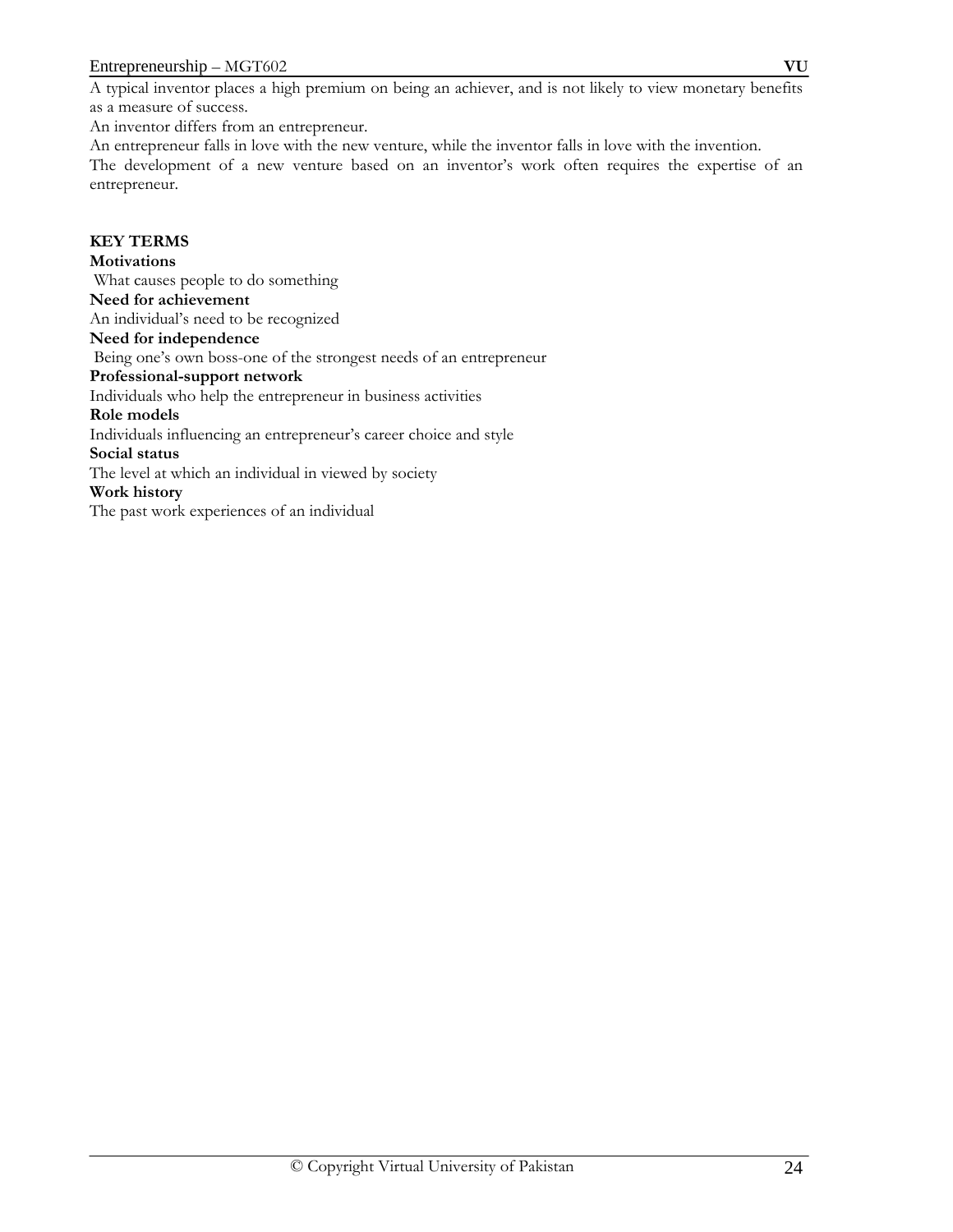## **INTERNATIONAL ENTREPRENEURIAL OPPORTUNITIES**

#### **LEARNING OBJECTIVES**

- 1. To identify the aspects and importance of international entrepreneurship.
- 2. To identify the important strategic issues in international entrepreneurship.
- 3. To identify the available options for entering international markets.
- 4. To present the problems and barriers to international entrepreneurship.

# **THE NATURE OF INTERNATIONAL ENTREPRENEURSHIP**

As more countries become market oriented and developed, the distinction between foreign and domestic markets is becoming less pronounced. **International entrepreneurship** is the process of an entrepreneur conducting business activities across national boundaries. It is exporting, licensing, or opening a sales office in another country. When an entrepreneur executes his or her business in more than one country, international entrepreneurship occurs.

# **THE IMPORTANCE OF INTERNATIONAL BUSINESS TO THE FIRM**

International business has become increasingly important to firms of all sizes. The successful entrepreneur will be someone who understands how international business differs from domestic business and is able to act accordingly.

#### **INTERNATIONAL VERSUS DOMESTIC ENTREPRENEURSHIP**

Whether international or domestic, an entrepreneur is concerned about the same basic issues-sales, costs, and profits. What varies is the relative importance of the factors being considered. International entrepreneurial decisions are more complex due to uncontrollable factors such as the following.

#### **Economics**

A domestic business strategy is designed under a single economic system. Creating a business strategy for multiple countries means dealing with different levels of economic development and different distribution systems.

#### **Balance of Payments**

A country's **balance of payments** affects the valuation of its currency. This economic variable will affect how companies do business in other countries.

#### **Type of System**

**Barter** or **third-party arrangements** have been used to increase business activity with the Commonwealth of Independent States, the former U.S.S.R. There are still many difficulties in doing business in developing and transition economies due to:

- a. Gaps in the knowledge of the Western system regarding business plans, marketing, and profits
- b. Widely variable rates of return.
- c. Non-convertibility of the ruble.
- d. Differences in the accounting system.
- e. Nightmarish communications.

#### **Political-Legal Environment**

Multiple political and legal environments create different business problems. Each element of the international business strategy can potentially be affected by multiple legal environments. Laws governing business arrangements also vary greatly in the 150 different legal systems and sets of national laws.

#### **Cultural Environment**

The impact of culture on entrepreneurs and strategies is significant. Understanding the local culture is necessary when developing worldwide plans.

# **Technological Environment**

Technology varies significantly across countries. New products in a country are created based on the conditions and infrastructure of that country.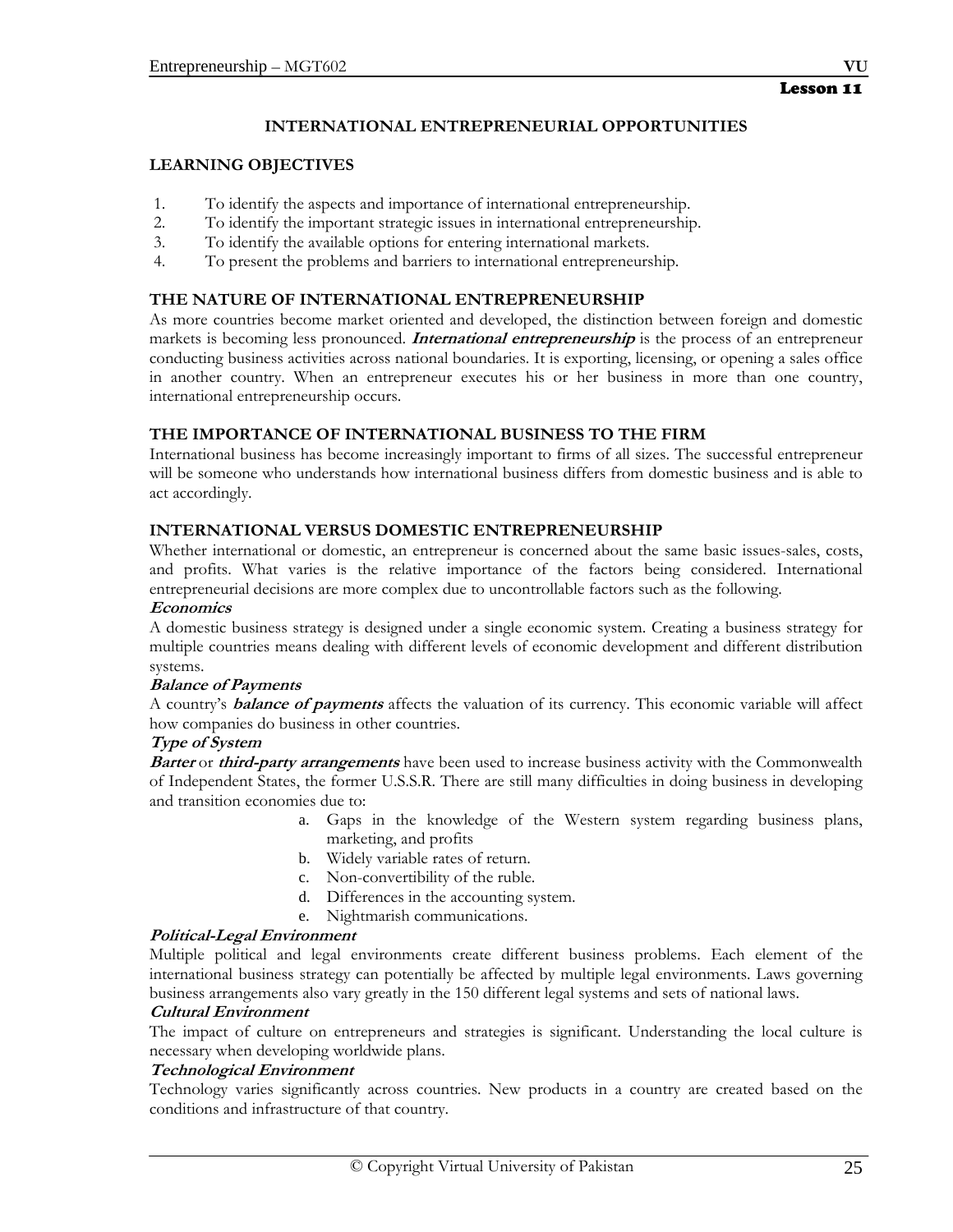#### **Strategic Issues**

Four strategic issues are important to the international entrepreneur:

- 1. The allocation of responsibility between the U.S. and foreign operations.
- 2. The nature of the planning and control systems to be used.
- 3. The appropriate organizational structure for conducting international operations.
- 4. The degree of standardization possible.

With experience in international operations, entrepreneurs tend to change their approach to responsibility.

*Stage 1***:** In the first stages the entrepreneur typically follows a highly centralized decision-making process.

*Stage 2***:** When success occurs, it is no longer possible to use completely centralized decision-making process.

*Stage 3:* Decentralization is scaled back and major strategic decisions are again centralized.

To understand what is required for effective planning, reporting, and control, the entrepreneur should consider:

- 1. Environmental analysis.
- 2. Strategic planning.
- 3. Structure.
- 4. Operational planning.
- 5. Controlling the marketing program.

The first step in identifying markets is to analyze data in the following areas:

- 1. Market characteristics.
- 2. Marketing institutions.
- 3. Industry conditions.
- 4. Legal environment.
- 5. Resources.
- 6. Political environment.

# **ENTREPRENEURIAL ENTRY INTO INTERNATIONAL BUSINESS**

The choice of entry method depends on the goals of the entrepreneur and the company's strengths and weaknesses.

# **Exporting**

As a general rule, an entrepreneur starts doing international business through exporting.

- **Indirect exporting** involves a foreign purchaser in the local market or using an export management firm. For certain commodities, foreign buyers seek out sources of supply. Export management firms, another indirect method, are located in many commercial centers.
- **Direct exporting** through independent distributors or through one's own overseas sales office is another entry method. An independent foreign distributor directly contacts foreign customers and takes care of all technicalities. Entrepreneurs who do not wish to give up control over marketing can open overseas sales offices and hire their own salespeople.

#### **Non equity arrangements**

Non equity arrangements allow the entrepreneur to enter a market without direct equity investment in the foreign market.

> **Licensing** involves a manufacturer giving a foreign manufacturer the right to use a patent, trademark, or technology in return for a royalty. This arrangement is most appropriate when the entrepreneur has no prospect of entering the market through exporting or direct investment. The process is usually low risk and an easy way to generate incremental income. Without careful analysis, licensing arrangements have several pitfalls.

# **Turn-key projects**

Lesser-developed countries are able to obtain manufacturing technology without surrendering economic control through **turn-key projects.** A foreign entrepreneur builds a facility, trains the workers, and trains the management to run the installation.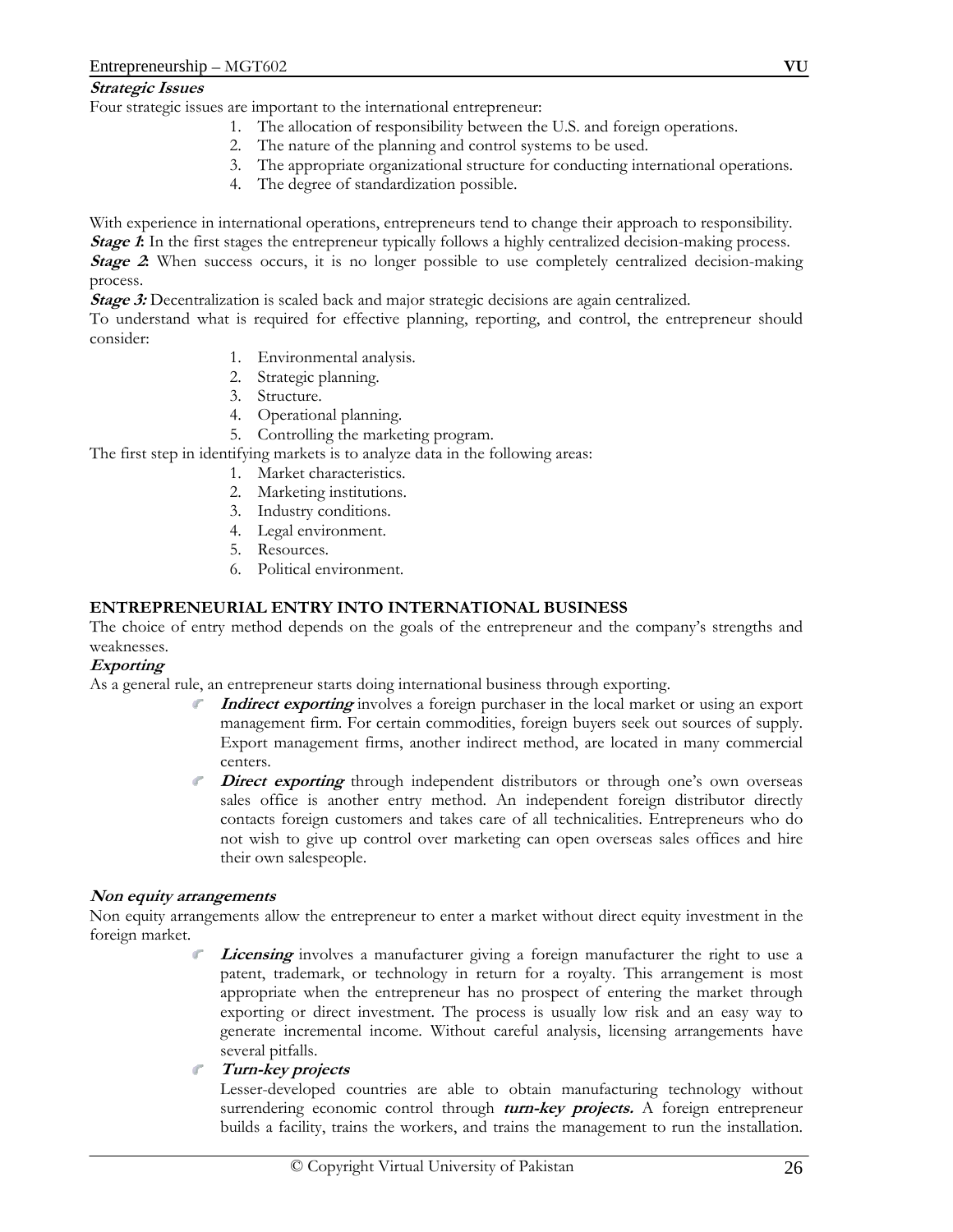#### **Management contracts**

Entrepreneurs can contract their management techniques and skills, often following a turn-key project. The **management contract** allows the purchasing country to gain foreign expertise without turning ownership over to a foreigner.

#### **Direct Foreign Investment**

The wholly owned foreign subsidiary has been the preferred mode of ownership for direct investment.

#### **Minority interests**

The **minority interest** provides the firm with either a source of raw materials or a captive market for products. Entrepreneurs have used minority positions to gain a foothold in the market before making a major investment.

#### **Joint ventures**

Two firms get together and form a third company in which they share the equity.

# **KEY TERMS**

# **Balance of payments**

The trade status between countries

#### **Barter**

A method of payment using no monetary item

**Direct exporting** 

Selling goods to another country by taking care of the transaction

#### **Diversified activity merger**

Combination of at least two totally unrelated firms

#### **Exporting**

Selling goods made in one country to another country

#### **Horizontal merger**

Combination of at least two firms doing similar businesses at the same market level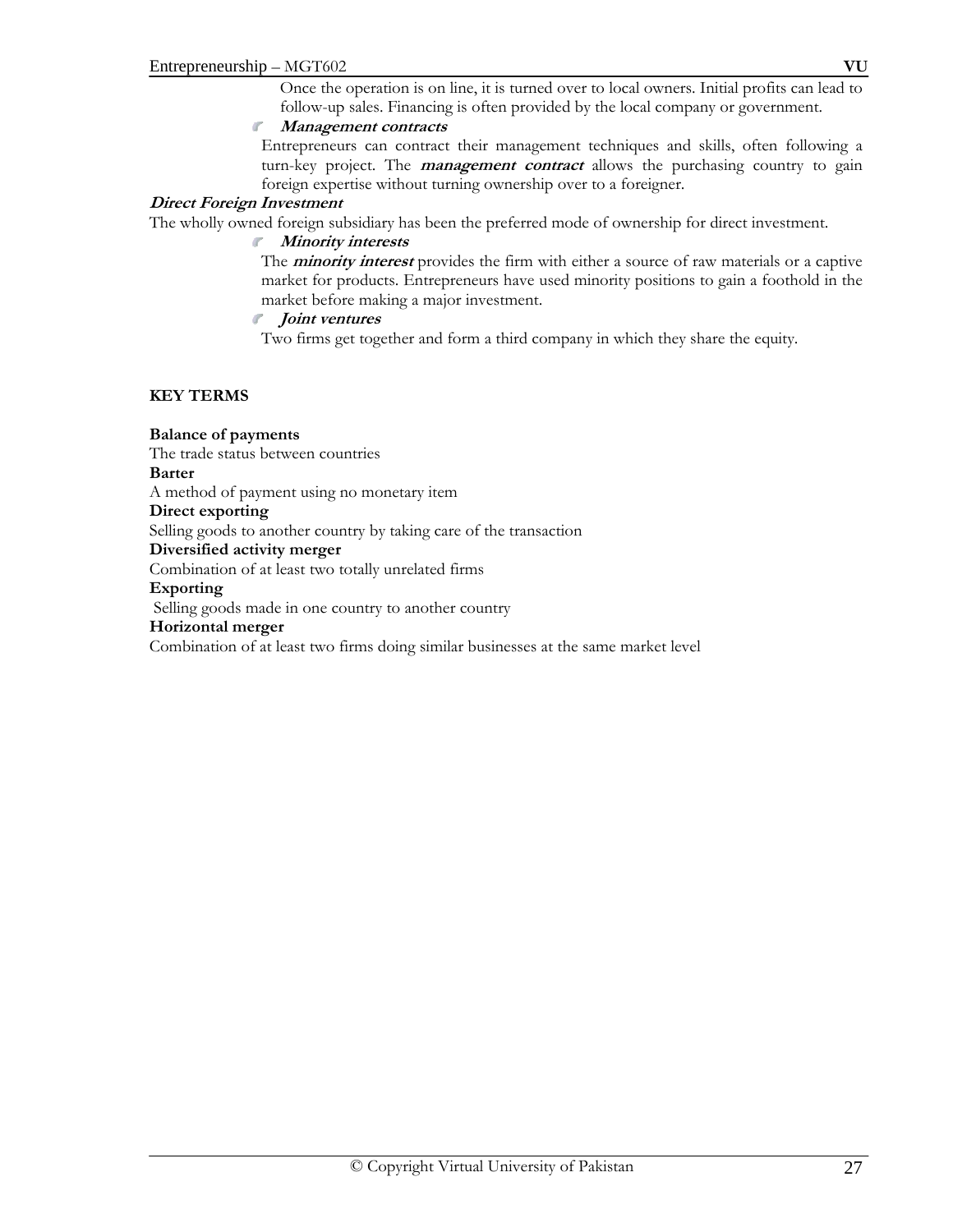# **INTERNATIONAL ENTREPRENEURIAL OPPORTUNITIES (continued…)**

# **LEARNING OBJECTIVES**

- 1. To identify the aspects and importance of international entrepreneurship.
- 2. To identify the important strategic issues in international entrepreneurship.
- 3. To identify the available options for entering international markets.
- 4. To present the problems and barriers to international entrepreneurship.

# **DIRECT FOREIGN INVESTMENT**

The wholly owned foreign subsidiary has been the preferred mode of ownership for direct investment.

# **Minority interests**

The **minority interest** provides the firm with either a source of raw materials or a captive market for products. Entrepreneurs have used minority positions to gain a foothold in the market before making a major investment.

#### **Joint ventures**

Two firms get together and form a third company in which they share the equity. Joint ventures have been used by entrepreneurs in two situations:

- 1. When the entrepreneur wants to purchase local knowledge and an established facility.
- 2. When rapid entry into a market it needed.

The keys to success of joint ventures have not been well understood. Reasons for forming a joint venture today are different than those in the past. Originally, joint ventures were used for trading purposes and were one of the oldest ways of transacting business. Joint ventures in the U.S. took the form of vertical joint ventures used by mining concerns and railroads.

Motives for the significant increase in the use of joint ventures:

- a. To share the costs and risks of an uncertain project.
- b. To gain **synergy** between the two firms.
- c. To obtain a competitive advantage.
- d. To enter markets that pose entrance difficulties.

#### **Majority interest**   $\mathcal{A}^{\mathcal{C}}$

Another equity method is to purchase a **majority interest** in a foreign business. The majority interest allows the entrepreneur to obtain managerial control while maintaining the company's local identity. In technical sense anything over 50% of the equity of the firm is majority interest.

# **100 percent ownership**

One hundred percent ownership assures control. One form of 100 percent ownership is mergers and acquisitions, but the entrepreneur needs to have a general understanding of the benefits and problems of mergers as a strategic option.

A **horizontal merger** is the combination of two firms that produce closely related projects in the same area. A **vertical merger** is the combination of firms in successive stages of production. A **product extension merger** occurs when acquiring and acquired companies have related production but do not have directly competing products. A **market extension merger** is when two firms produce the same products but sell them in different areas. A **diversified activity merger** is a conglomerate merger involving the consolidation of two unrelated firms. Mergers are a sound strategic option for an entrepreneur when synergy is present. Economies of scale are the most common reason for mergers. A second factor that causes synergy is taxation, or unused tax credits. The final factor is the benefits received in combining complementary resources.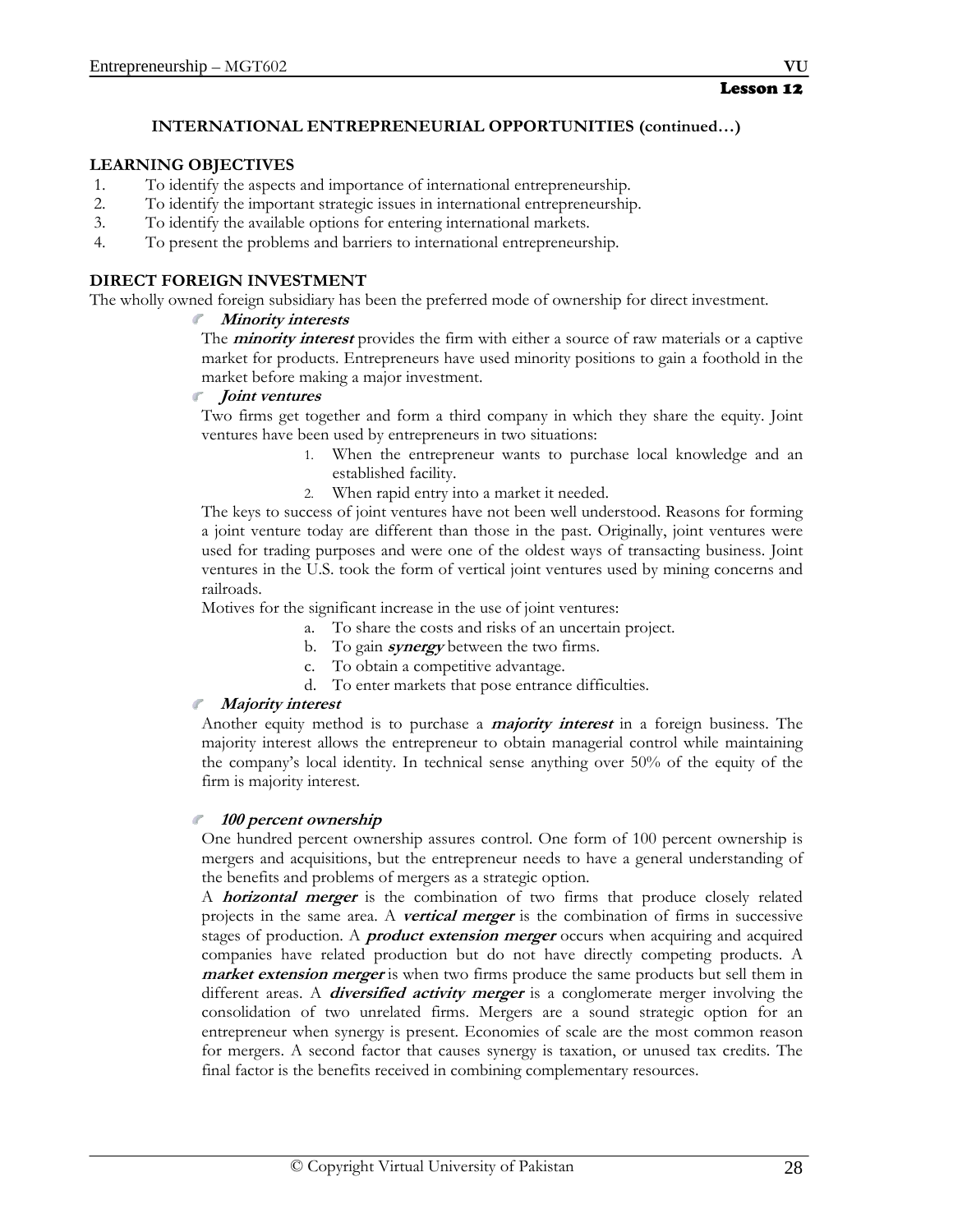# **KEY TERMS**

**Indirect exporting** Selling goods to another country through a system in the entrepreneur's home country **International entrepreneurship**  An entrepreneur doing business across his or her national boundary **Joint venture**  Two companies forming a third company **Licensing** Allowing someone else to use something of the company's **Majority interest** Having more than 50 percent ownership position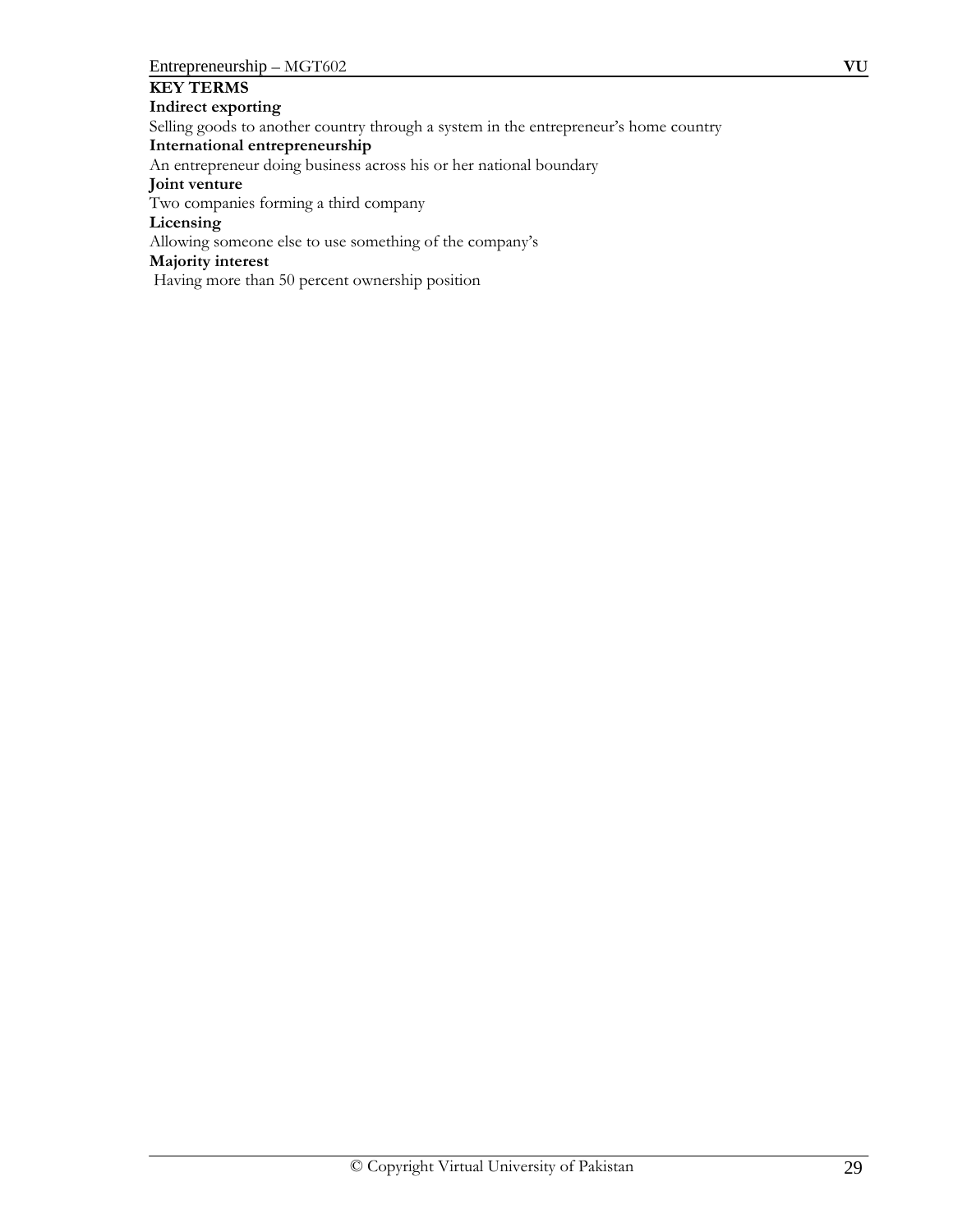# **INTERNATIONAL ENTREPRENEURIAL OPPORTUNITIES (continued…)**

# **LEARNING OBJECTIVES**

- 1. To identify the aspects and importance of international entrepreneurship.
- 2. To identify the important strategic issues in international entrepreneurship.
- 3. To identify the available options for entering international markets.
- 4. To present the problems and barriers to international entrepreneurship.

# **DIRECT FOREIGN INVESTMENT**

# **Majority interest**

Another equity method is to purchase a **majority interest** in a foreign business. The majority interest allows the entrepreneur to obtain managerial control while maintaining the company's local identity. In technical sense anything over 50% of the equity of the firm is majority interest.

# **100 percent ownership**

One hundred percent ownership assures control. One form of 100 percent ownership is mergers and acquisitions, but the entrepreneur needs to have a general understanding of the benefits and problems of mergers as a strategic option.

A **horizontal merger** is the combination of two firms that produce closely related projects in the same area. A **vertical merger** is the combination of firms in successive stages of production. A **product extension merger** occurs when acquiring and acquired companies have related production but do not have directly competing products. A **market extension merger** is when two firms produce the same products but sell them in different areas. A **diversified activity merger** is a conglomerate merger involving the consolidation of two unrelated firms. Mergers are a sound strategic option for an entrepreneur when synergy is present. Economies of scale are the most common reason for mergers. A second factor that causes synergy is taxation, or unused tax credits. The final factor is the benefits received in combining complementary resources.

# **BARRIERS TO INTERNATIONAL TRADE**

The positive attitude toward free trade began about 1947 with the development of general trade agreements and reduction of trade barriers.

# **General Agreement on Tariffs and Trade (GATT)**

GATT is a multilateral agreement with the objective of liberalizing trade by eliminating tariffs and import quotas. In each round, mutual tariff reductions are negotiated between member nations. Members can ask for investigation of violations. While GATT has helped develop more unrestricted trade, its voluntary membership gives it little authority.

# **Increasing Protectionist Attitudes**

Support of free trade increased significantly in the 1980s due to the rise in protectionist pressures in many countries. The persistent U.S. trade deficit has strained the world trading system. The economic success of a country (Japan) perceived as not playing by the rules has also strained the trading system. In response many countries have established bilateral voluntary export restrictions.

# **Trade Blocs and Free Trade Areas**

Groups of nations are banding together to increase investment between nations in the group and exclude others. The North American Free Trade Agreement (NAFTA) between the U.S., Canada, and Mexico reduces barriers and encourages investment. The Americas, Argentina, Brazil, Paraguay, and Uruguay have created the Mercosul trade zone, a free trade zone between the countries. The European Community (EC) is founded on the principle of supra-nationality, with member nations not being able to enter into trade agreements on their own that are inconsistent with EC regulations.

# **Entrepreneur's Strategies and Trade Barriers**

**Trade barriers** pose problems for entrepreneurs who want to become involved in international business. Trade barriers increase the costs of exporting projects to a country. Voluntary export restrictions may limit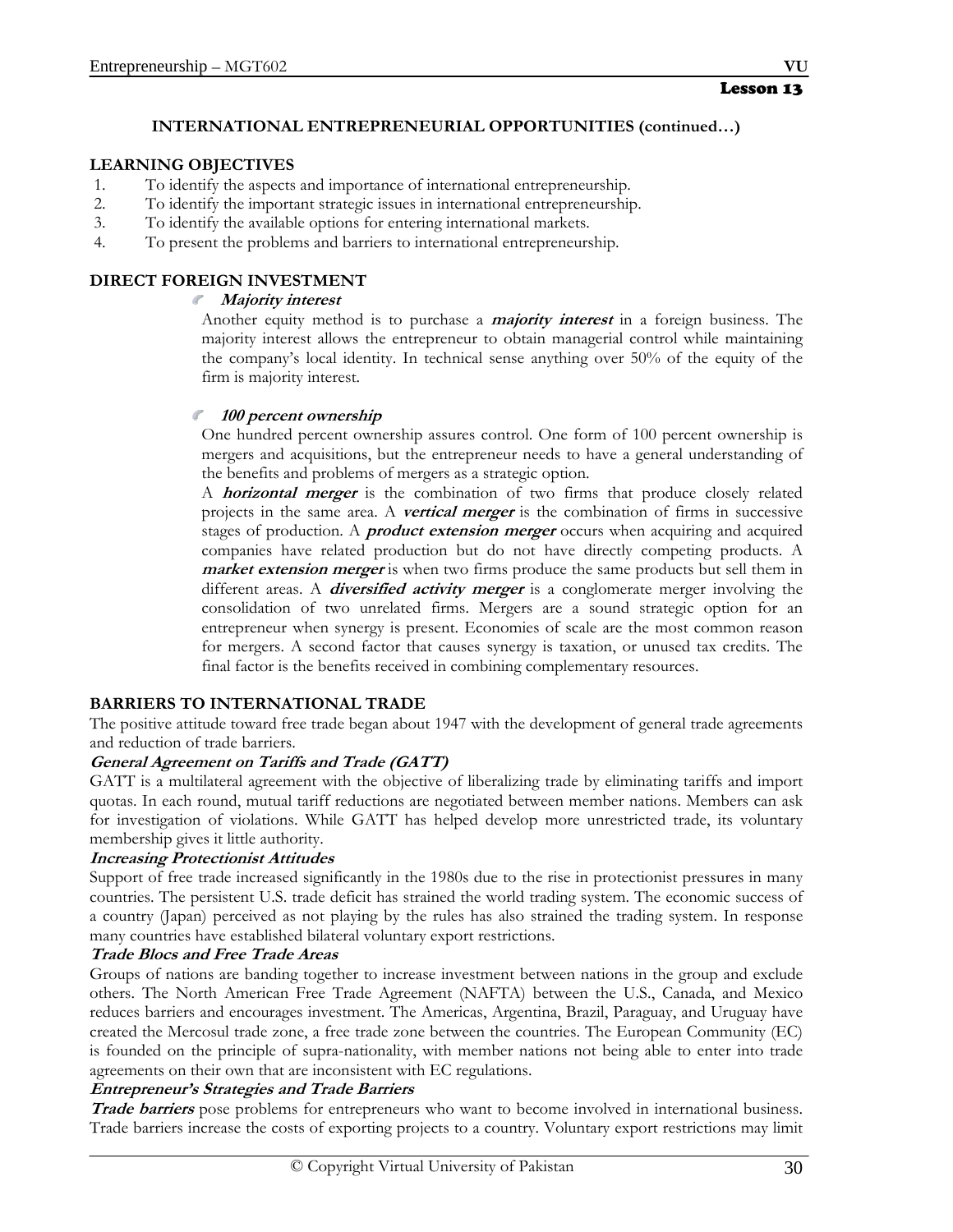#### Entrepreneurship – MGT602 **VU**

the ability to sell products in a country from production facilities outside the country. An entrepreneur may have to locate assembly or facilities in a country to conform to the local content regulations.

#### **KEY TERMS**

**Management contracts**  A method for doing a specific international task **Market extension merger**  Combination of at least two firms with similar products in different geographic markets **Minority interest**  Having less than 50 percent ownership position **Nonequity arrangements**  Doing international business through an arrangement that does not involve any investment **Product-extension merger**  Combination of two firms with noncompeting products **Synergy** Two parties having things in common **Third-party arrangements**  Paying for goods indirectly through another source **Trade barriers** Hindrances to going international business **Turn-key projects** Developing and operationalizing something in a foreign country **Vertical merger** Combination of at least two firms at different market levels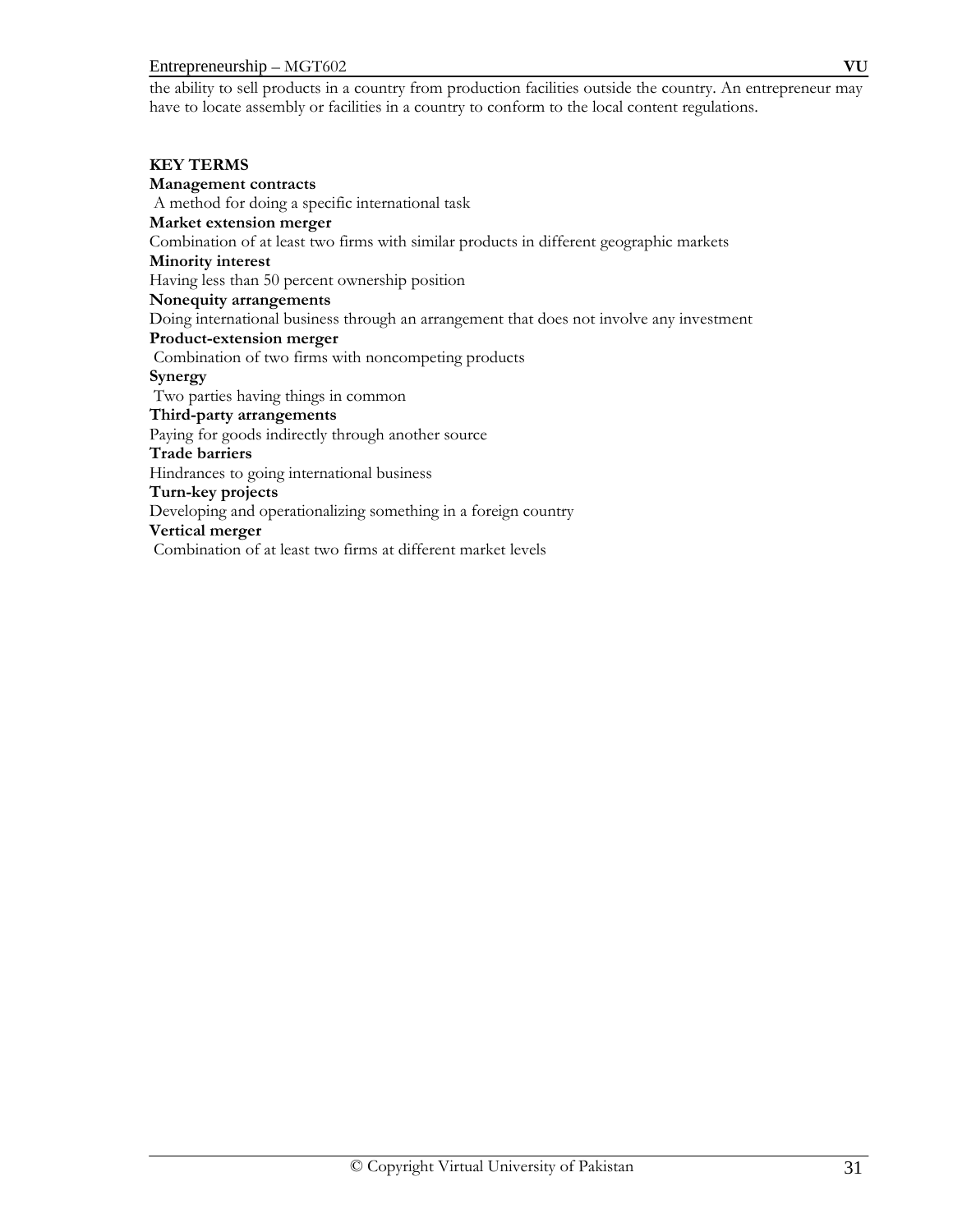# **INTERNATIONAL ENTREPRENEURIAL OPPORTUNITIES (continued…)**

# **LEARNING OBJECTIVES**

- 1. To explain the aspects of the entrepreneurial process.
- 2. To explain the differences between entrepreneurial and managerial domains.
- 3. To explain the organizational environment conducive for entrepreneurship.
- 4. To identify the general characteristics of an Entrepreneur.
- 5. To explain the process of establishing entrepreneurship in an organization.

# **ENTREPRENEURIAL PARTNERING**

One of the best methods to enter an international market is to partner with an entrepreneur in that country. These foreign entrepreneurs know the country and culture and therefore facilitate business transactions while keeping the entrepreneur current on business, economic and political conditions. This partnering is facilitated by understanding the nature of entrepreneurship in the country. Three areas of particular interest to U.S. entrepreneurs are Europe, the Far East and transition economies.

# **Europe**

- Europe has only recently become interested in entrepreneurship.
- Risk taking has been discouraged and business failure considered a social disgrace.
- Several changes in the social and political climate have changed this traditional, securityconscious culture.
- Exemplifying this new thinking are academics, especially scientists and engineers.
- Today more individuals are emerging in both academic circles and large companies who are look for a challenge.
- New government policies are making it easier to raise money for starting up businesses.
- The U.K. created the Business Expansion Scheme in 1983 to provide capital to new business ventures.
- In France several economic and social factors cause difficulties.
- Venture capital is managed by bankers, who are risk averse.
- Another hurdle is the French contempt for both failure and success.
- Research in Ireland and Sweden has explored the nature of European entrepreneurship.

# **The Far East**

- Entrepreneurial success in some Asian countries has been significant because of the culture and the political and economic systems.
- The Malaysian government has established the Malaysian Industrial Development authority to promote efforts to eradicate poverty, but has not accomplished much.
- In Singapore, entrepreneurial success is greatly esteemed.
- Japan's social structure discourages entrepreneurship.
- Hong Kong is a major entrepreneurial center.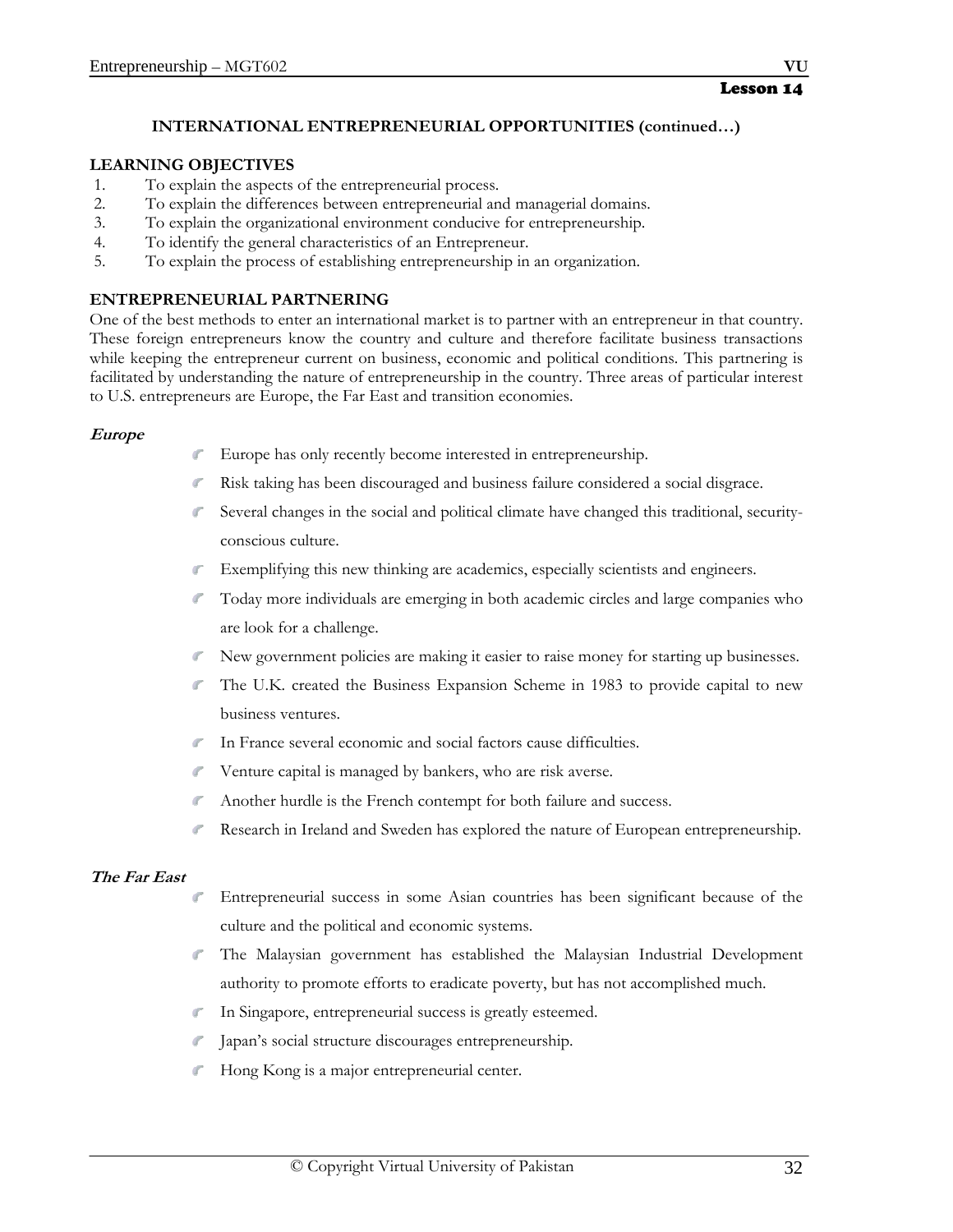# **Controlled and Transition Economies**

- China's planned economy has not openly encouraged entrepreneurship, but a deal of entrepreneurial activity is taking place.
- In Poland, the transitional upheaval and lack of reform has led to a thriving black market.
- The Overseas Private Investment Corporation of the U.S. government has supported economic reforms in these countries, through services such as:
	- Selling political risk insurance.
	- Offering direct loans.
	- **Providing loan guarantees.**
	- **A** Organizing overseas missions.
	- Providing investor information services.
- Due in part to OPIC, reforms in Hungary have supported decentralization, private initiative, and market-orientation of the economy

#### **SOURCES OF NEW IDEAS**

A sound idea for a new product or service, properly evaluated, is essential to successfully launch a new venture. Some of the more frequently used ideas for new entrepreneur include consumers, existing companies, distribution channels, the federal government and research and development.

#### **Consumers**

Potential entrepreneurs should pay close attention to the final focal point of a new product-the customer. This can be an informal or formal survey of consumers expressing their opinions. Care should be taken to ensure that the idea represents a large enough market.

#### **Existing Companies**

Entrepreneurs should establish a formal method for monitoring and evaluating the products and services in the market. This may uncover ways to improve on present products, resulting in new product ideas.

# **Distribution Channels**

Because they are familiar with the needs of the market, channel members often have suggestions for new products. These channel members can also help in marketing the new product.

#### **Federal Government**

The files of the Patent Office contain numerous new product possibilities. The patents can suggest other new product ideas. Several government agencies and publications are helpful in monitoring patent applications. New product ideas can also come in response to government regulations.

#### **Research and Development**

The largest source for new ideas is the entrepreneur's own research and development. This can be a formal endeavor connected with one's current employment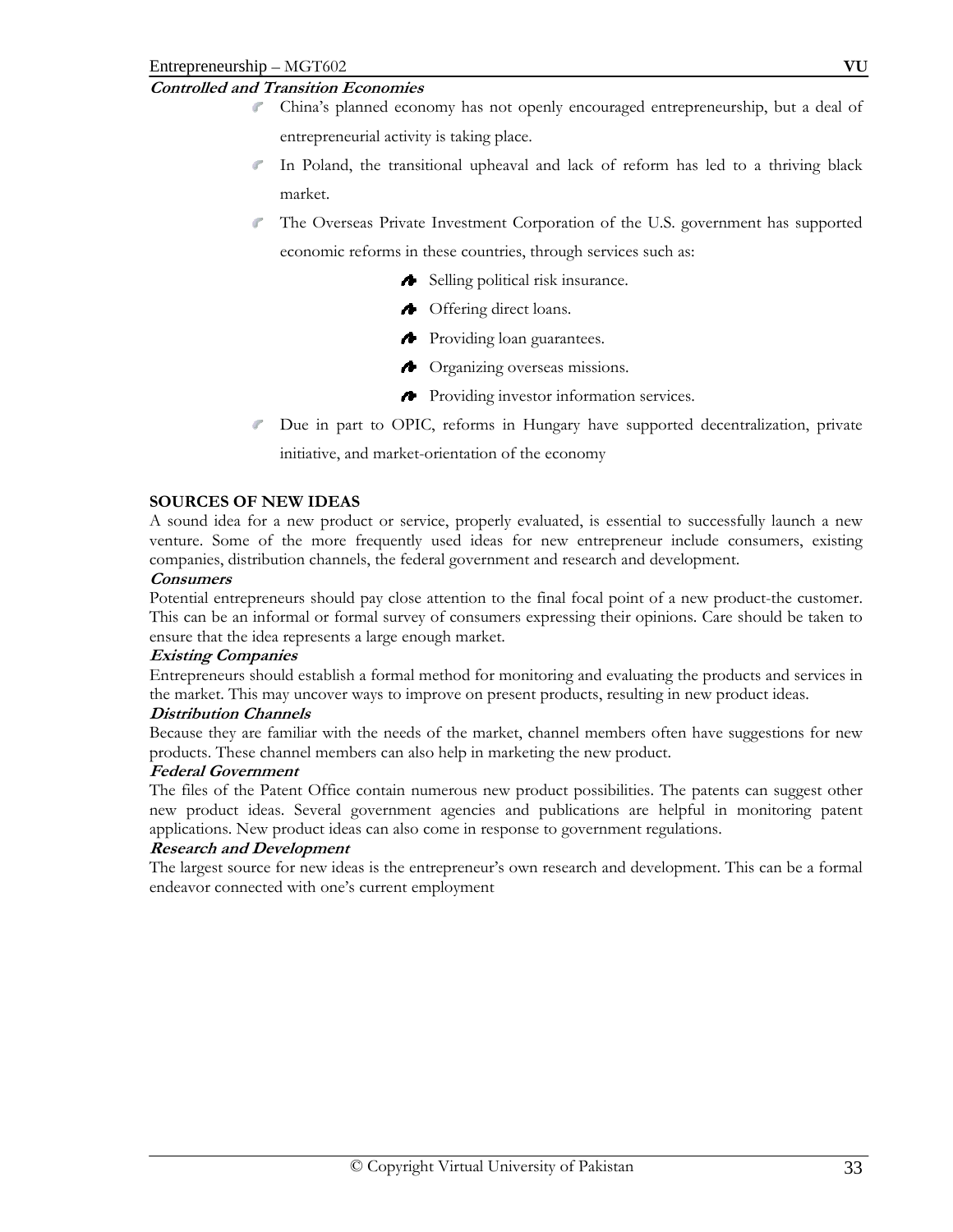# **INTERNATIONAL ENTREPRENEURIAL OPPORTUNITIES (continued…)**

# **LEARNING OBJECTIVES**

- 1. To explain the aspects of the entrepreneurial process.
- 2. To explain the differences between entrepreneurial and managerial domains.
- 3. To explain the organizational environment conducive for entrepreneurship.
- 4. To identify the general characteristics of an Entrepreneur.
- 5. To explain the process of establishing entrepreneurship in an organization.

# **SOURCES OF NEW IDEAS**

A sound idea for a new product or service, properly evaluated, is essential to successfully launch a new venture. Some of the more frequently used ideas for new entrepreneur include consumers, existing companies, distribution channels, the federal government and research and development.

#### **Consumers**

Potential entrepreneurs should pay close attention to the final focal point of the idea for a new product or service the potential consumer. This can be an informal or formal survey of consumers expressing their opinions. Care should be taken to ensure that the idea represents a large enough market.

#### **Existing Companies**

Entrepreneurs should establish a formal method for monitoring and evaluating the products and services in the market. Frequently this analysis uncovers ways to improve on these offering that may result in a new product that has more market appeal.

#### **Distribution Channels**

Members of distribution channels are also excellent sources for new ideas because they are familiar with the needs of the market. Not only do channel members frequently have suggestions for new product, but they can also help in marketing the entrepreneur's newly developed products.

# **Federal Government**

The federal government can be source of new product ideas in two ways. First the files of the Patent Office contain numerous new product possibilities. Although the patents may not be feasible new product introduction, they can suggest other marketable product ideas. Several government agencies and publications are helpful in monitoring patent applications. Second new product ideas can come in response to government regulations. For example the Occupational Safety and Health Act (OSHA), aimed at eliminating unsafe working condition in industry, mandated that first aid kits be made available in business establishments employing more than three people. The kit had to contain specific item that varied according to the company and the industry. In response to OSHA, both established and newly formed ventures marketed a wide variety of first aid kits.

# **Research and Development**

The largest source for new ideas is the entrepreneur's own research and development. This can be a formal endeavor connected with one's current employment. A more formal research and development department is often better equipped and enables the entrepreneurs to conceptualize and develop successful new product ideas.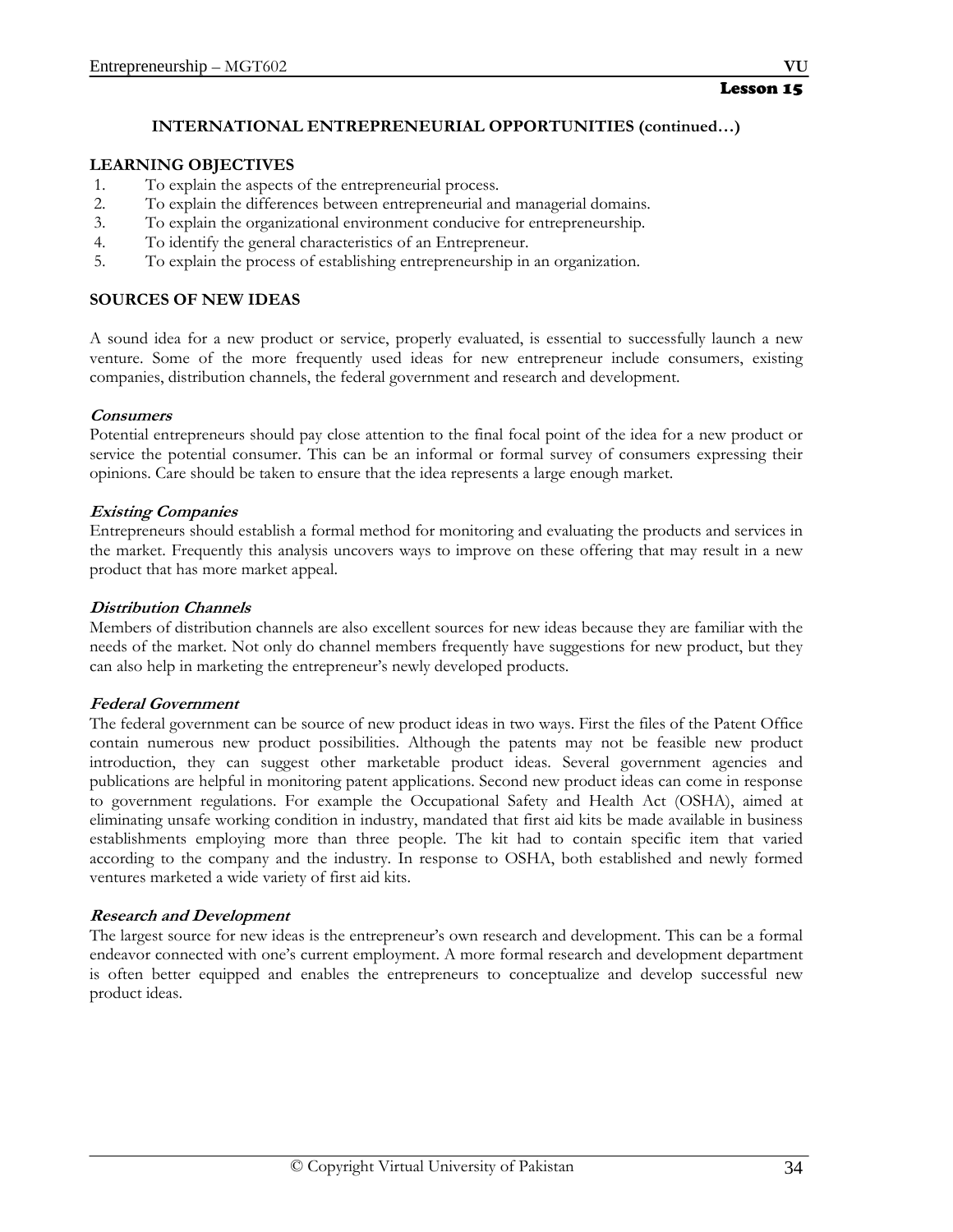# **CREATIVITY AND THE BUSINESS IDEA**

#### **LEARNING OBJECTIVES**

- 1. To identify various sources of ideas for new ventures.
- 2. To discuss methods available for generating new venture ideas.
- 3. To discuss creativity and the techniques for creative problem solving.

## **METHODS OF GENERATING NEW IDEAS**

Even with the wide variety of sources available, coming up with an idea to serve as the basis for the new venture can still be a difficult problem. The entrepreneur can use several methods to help generate and test new ideas, including focus groups, brain storming and problem inventory analysis.

#### **Focus groups**

Group of individuals providing information in a structured format is called a focus group. The group of 8 to 14 participants is simulated by comments form other group members in creatively conceptualizing and developing new product idea to fulfill a market need.

#### **Brainstorming**

A group method of obtaining new ideas and solutions is called brainstorming. The brainstorming method for generating new ideas is based on the fact that people can be stimulated to greater creativity by meeting with others an d participating with organized group experiences. Although most of the ideas generated from the group have no basis for further development, often a good idea emerges.

#### **Problem inventory analysis**

Problem inventory analysis uses individuals in a manner that is analogous to focus groups to generate new product ideas. However instead of generating new ideas themselves, consumers are provided with a list of problems in a general product category. They are then asked to identify and discuss products in this category that have the particular problem. This method is often effective since it is easier to relate known products to suggested problems and arrive at a new product idea then to generate an entirely new idea by itself.

## **CREATIVE PROBLEM SOLVING**

Creative problem solving is a method for obtaining new ideas focusing on the parameters.

#### **Brainstorming**

The first technique, brainstorming, is probably the most well known and widely used for both creative problem solving and idea generation. It is an unstructured process for generating all possible ideas about a problem within a limited time frame through the spontaneous contribution of participants. All ideas, no matter how illogical, must be recorded, with participants prohibited from criticizing or evaluating during the brainstorming session.

## **Reverse brainstorming**

Similar to brainstorming, but criticism is allowed and encouraged as a way to bring out possible problems with the ideas.

## **Synectics**

Synectics is a creative process that forces individuals to solve problems through one of four analogy mechanisms: personal, direct, symbolic and fantasy. This forces participants to consciously apply preconscious mechanisms through the use of analogies in order to solve problems.

#### **Gordon method**

Gordon method is a method of developing new ideas when the individuals are unaware of the problem. In this method the entrepreneur starts by mentioning a general concept associated with the problem. The group responds with expressing a number of ideas.

## **Checklist method**

Developing a new idea through a list of related issues is checklist method of problem solving.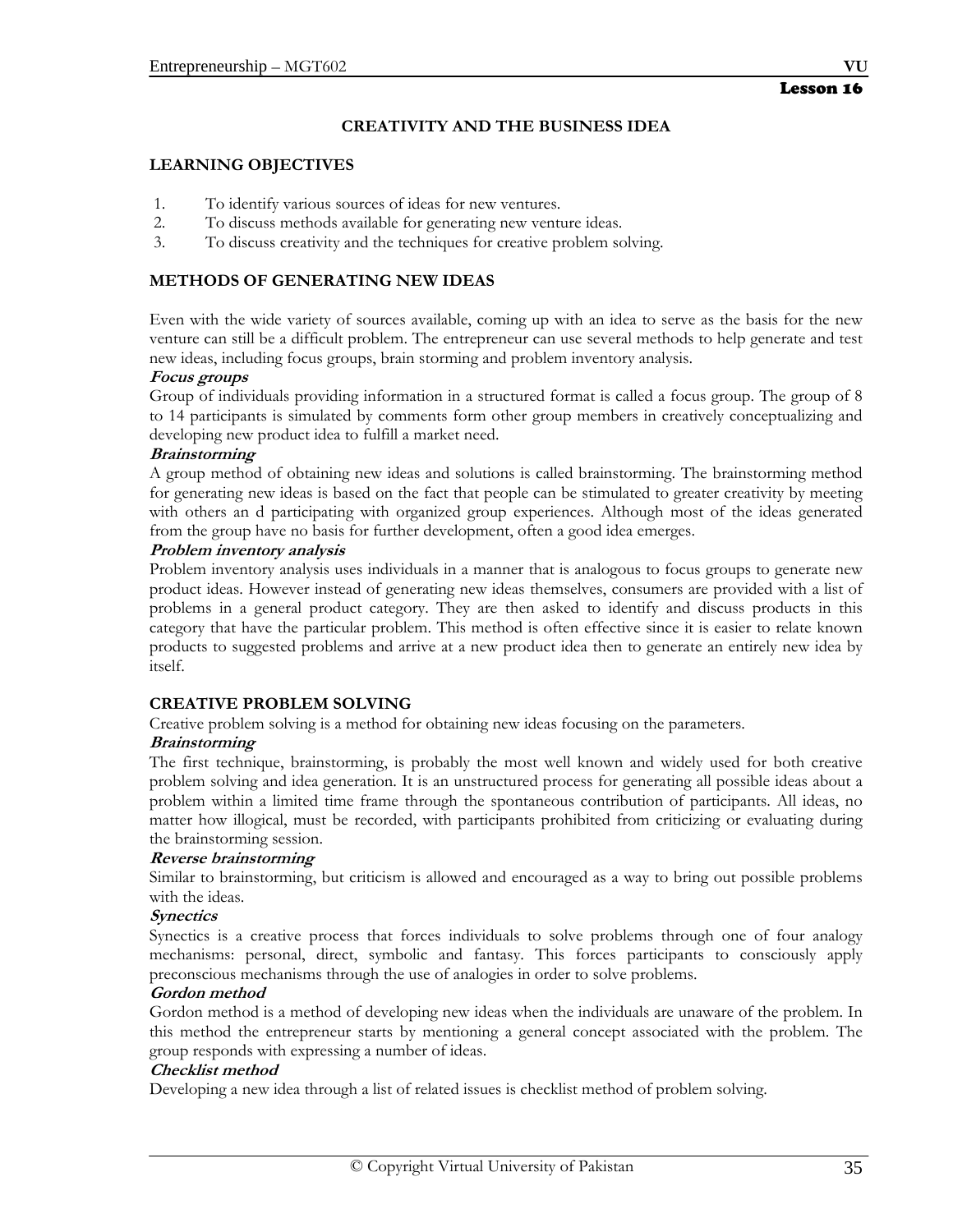#### **Free association method**

Developing a new idea through a chain of word association is free association method of problem.

#### **Forced relationship**

Forced relationship is the process of forcing relationship among some product combination. It is technique that asks questions about objects or ideas in an effort to develop a new idea.

#### **Collective notebook method**

It is method in which ideas are generated by group members regularly recording ideas.

#### **Heuristics**

It is method of developing a new idea through a thought process progression.

#### **Scientific method**

This is a more structured method of problem solving, including principles and rules for concept formation, making observations and experiments, and finally validating the hypothesis.

#### **Value analysis**

Value analysis is developing a new idea by evaluating the worth of aspects of ideas.

#### **Attribute listing**

This is an idea finding technique that requires the entrepreneur to list the attributes of an item or problem and then look at each from a variety of viewpoints.

#### **Matrix charting**

Matrix charting is a systematic method of searching for new opportunities by listing important elements for the product area along two axis of chart and then asking questions regarding each of these elements.

#### **Big dream approach**

Developing a new idea by thinking about constraints is big-dream approach of problem solving.

#### **Parameter analysis**

Parameter analysis is developing a new idea by focusing on parameter identification and creative synthesis.

#### **KEY TERMS**

#### **Brainstorming**

A group method of obtaining new ideas and solutions

#### **Synectics**

Creative process that forces individuals to solve problems through the use of analogies

# **Gordon method**

Method of developing new ideas when the individuals are unaware of nature of the problem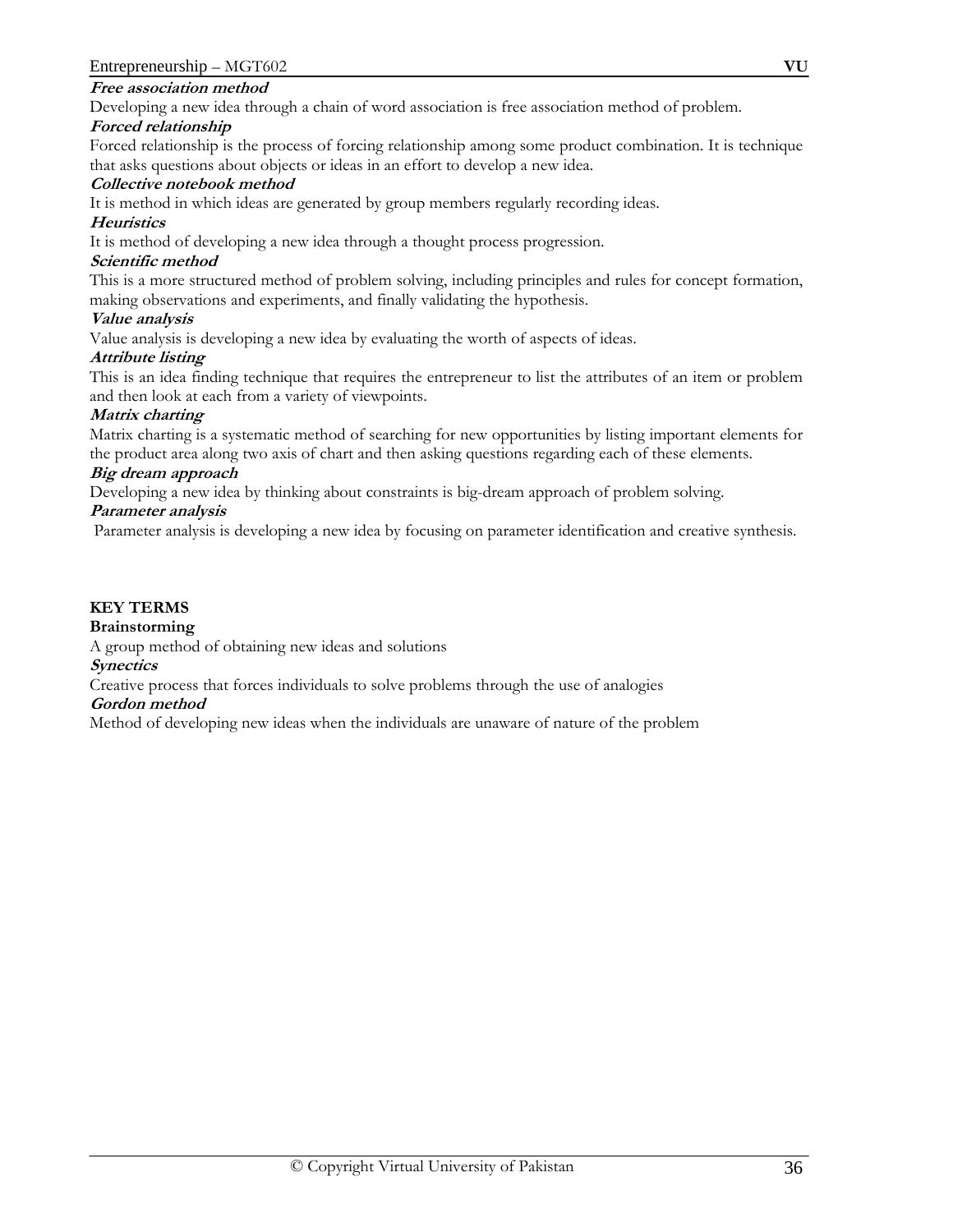# **CREATIVITY AND THE BUSINESS IDEA**

## **LEARNING OBJECTIVES**

- 1. To discuss the aspects of the product planning and development process
- 2. To discuss aspects of e-commerce and starting an e-commerce business

# **PRODUCT PLANNING AND DEVELOPMENT PROCESS**

Once idea emerges from idea sources or creative problem solving, they need further development and refinement in to final product or service to be offered. This refining process- the product planning and development process – is divided in to five major stages. Idea stage, concept stage, product development stage, test marketing stage and commercializing; it result in the product life cycle.

## **Establishing evaluation criteria**

At each stage of product planning and development process, criteria for evaluation need to be established. These criteria should be broad, yet quantitative enough to screen the product carefully in the particular stage of development. Criteria should be developed to evaluate the new product in terms of market opportunity, competition the marketing system, financial factors and production factors. A market opportunity and adequate market demand must exist. Current competing producers, prices, and policies should be evaluated in their impact on market share.

The new product should be compatible with existing management capabilities. The product should be able to be supported by and contribute to the company's financial structure. The compatibility of new product's production requirements with existing plant, machinery, and personnel should be determined. Entrepreneurs should formally evaluate an idea throughout its evolution.

# **Idea Stage**

Promising new product ideas should be identified and impractical ones eliminated in the idea stage allowing maximum use of company's resources. In the systematic market evaluation checklist method, each new product idea is expressed in terms of its chief values, merits, and benefits. This technique can be used to determine which new products should be pursued.

The company should also determine the need for the new product and its value to the company. Need determination should focus on the type of need, its timing, the users involved, the importance of marketing variables, and the overall market structure and characteristics. In determining the product's value to the firm, financial scheduling should be evaluated.

# **Concept Stage**

In the concept stage the refined idea is tested to determine consumer acceptance without manufacturing it. One method of testing is the conversational interview in which respondents are exposed to statements that reflect attributes of the product. Features, price, and promotion should be evaluated in comparison to major competitors to indicate deficiencies or benefits. The relative advantages of the new product versus competitors should be determined.

# **Product Development Stage**

In this stage, consumer reaction is determined, often through a consumer panel. The panel can be given samples of the product and competitors' products to determine consumer preference. Participants keep the record of their use of product and comment on its virtues and deficiencies.

The panel of consumers is also given a sample of product and one or more competitive product simultaneously. One test product may already be on the market, whereas the other test product is new.

# **Test Marketing Stage**

Although the results of product development stage provide the basis of the final marketing plan, the market test can be done to increase the certainty of successful commercialization. The last step in the evaluation process, the test marketing stage, provides actual sales results which indicate the acceptance level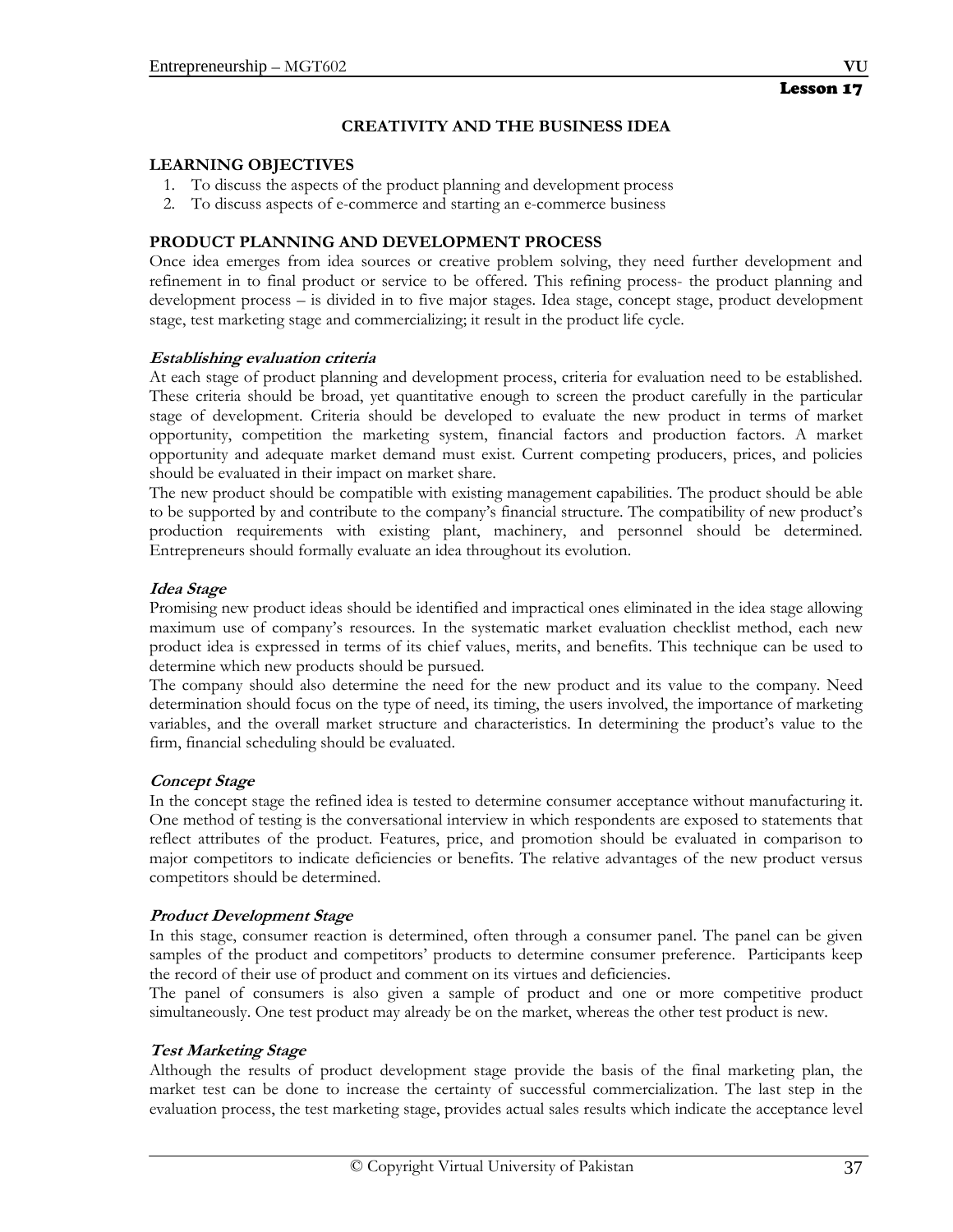of consumers. Positive test results indicate the degree of probability of a successful product launch and company formation.

# **E-COMMERCE AND BUSINESS START-UP AND GROWTH**

## **The Internet**

The Internet started in the 1970s with a U.S. Defense Department program named ARPA. In the early 1990s the concept of World Wide Web pages was developed. The Internet is a channel for the creation of profitable companies. Electronic business (e-business) is any process that a business organization conducts over a computer-mediated network.

Electronic commerce (e-commerce) is any transaction completed over a computer-mediated network that involves the transfer of ownership or rights to use goods or services. Factors that facilitate the growth of ecommerce are:

- The widespread use of personal computers.
- The adoption of intranets in companies.
- The acceptance of the Internet as a business communications platform.

## **Starting an E-Commerce Company**

The Internet is especially important for small and medium-sized companies as it lets them minimize marketing costs while reaching broader markets. An entrepreneur starting an Internet commerce venture needs to address many of the same strategic and tactical questions as other companies plus some specific online issues. One decision is whether to run the Internet operations within the company or outsource these operations. If handled in-house, expensive equipment and software have to be maintained. There are numerous possibilities for outsourcing the Internet business. The two major components of Internet commerce are front-end and back-end operations.

- Front-end operations are encompassed in the website's functionality, such as search capabilities, shopping cart, and secure payment.
- Back-end operations involve integrating customer orders with distribution channels and manufacturing capabilities.

## **Website**

A website is an online connection between the company and its customers and can be developed in-house or outsourced. There are several important features of every website.

- Each website should have search capabilities.
- Other functions include shopping cart, secure server connection, credit card payment, and customer feedback features.
- Orders and other sensitive customer information should be transferred only through secure servers.
- An Internet company should also obtain a merchant account, which will allow the acceptance of major credit cards.

A successful website has three characteristics: speed, speed, and speed. Short download time should be the primary concern of website developers. A website should be easy to use, customized for specific market target groups, and compatible with different browsers. If the company is targeting international markets, then translation and cultural adaptation need to be considered. Probably the most difficult aspect of setting up an online business is advertising and promoting the web pages. A company can advertise its website through search engines, banner ads, e-mail, and classifieds. Banner ads can be targeted to the exact audience of the firm. The entrepreneur should collect e-mail addresses from customers for targeted e-mail campaigns.

The Internet offers many low-cost or free services for small businesses, including Internet access, unlimited e-mail accounts, online calendar, instant messaging, and online conference rooms.

# **Tracking Customer Information**

Electronic databases support personal marketing targeted at individual clients. The online company can capture customers' information in many ways. The U.S. government has generally maintained a policy of noninvolvement with Internet regulation, but the Federal Trade Commission has also pressed for new laws to protect minors.

# **Relationships and Endorsements by Other Companies**

The company needs to establish strong connections with other companies in the supply chain to create an end-to-end value stream. The entrepreneur should protect its innovations and its relationship with other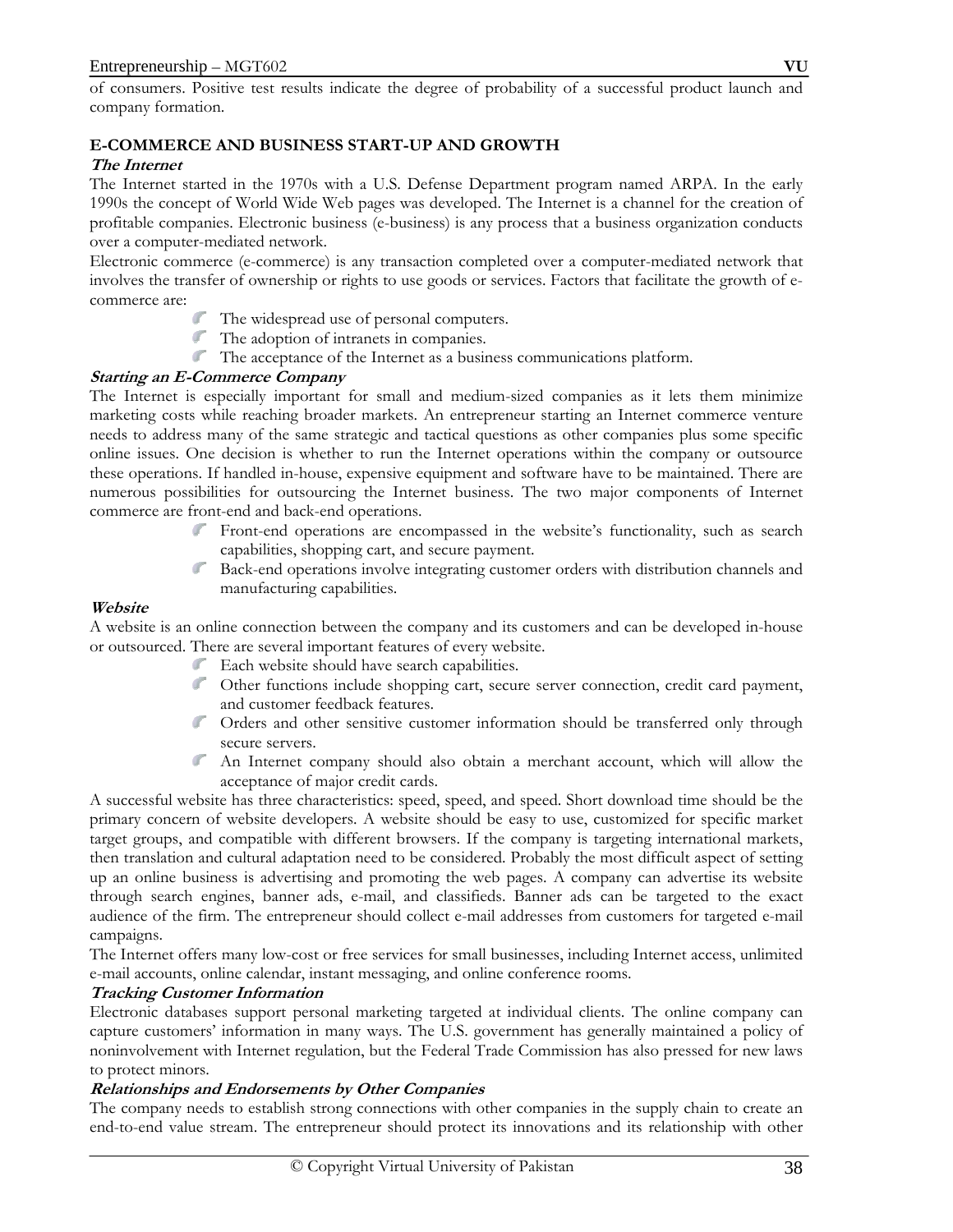#### Entrepreneurship – MGT602 **VU**

companies. Another type of relationship is endorsements by prominent Internet companies and associations. Participation in merchant networks can bring needed credibility.

## **Doing E-Commerce as an Entrepreneurial Company**

The decision to go online should be made on a case-by-case basis. The products should be able to be delivered economically and conveniently. The product has to be interesting for a large number of people. Online operations have to bring significant cost reductions compared with brick-and-mortar operations. The company must have the ability to economically draw customers to its website. Conflict between traditional and online marketing channels can lead to a hostile, competing position of once partnering companies.

#### **KEY TERMS**

#### **Product development stage**

In this stage, the new product is further developed into a prototype and tested

#### **Product life cycle**

This cycle is generally divided into four major stages: product introduction, market growth, market maturity, and sales decline

#### **Product planning and development process**

Generally divided into five major stages: idea stage, concept stage, product development stage, test marketing stage, test marketing stage, and commercialization stage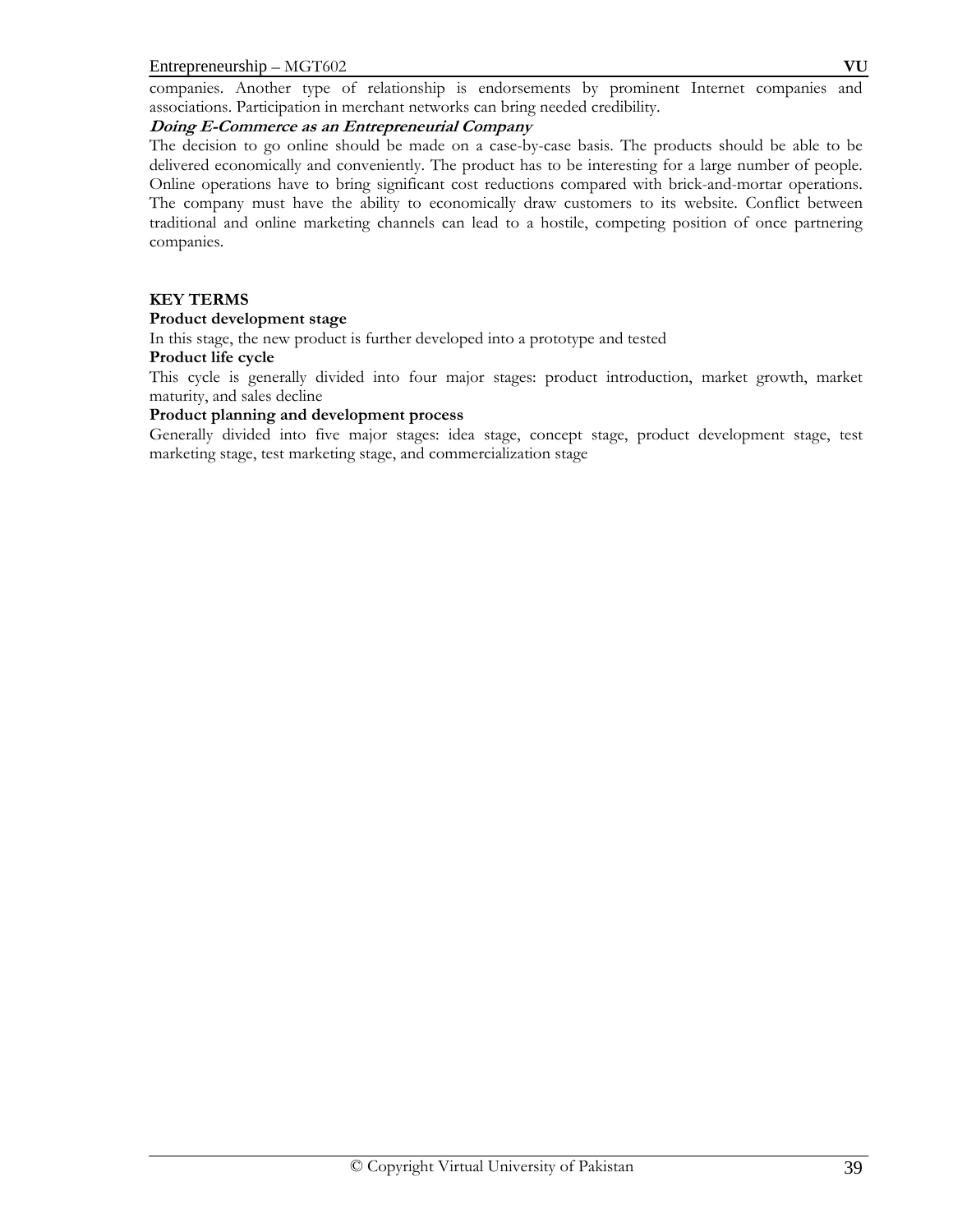## **LEGAL ISSUES FOR THE ENTREPRENEUR**

#### **LEARNING OBJECTIVES**

- 1. To identify and distinguish intellectual property assets of a new venture including software websites.
- 2. To understand the nature of patents, the rights they provide, and the process for filing one.

## **WHAT IS INTELLECTUAL PROPERTY?**

**Intellectual property** which includes patents, trademarks, copyrights, and trade secrets represent important assets of entrepreneur and should be understood even before engaging the services of an attorney. Because entrepreneurs often don't understand intellectual property, they can ignore steps that should be taken to protect these assets.

#### **NEED FOR A LAWYER**

All business is regulated by law. The entrepreneur needs to be aware of regulations that affect the new venture. At different stages the entrepreneur will need legal advice. The legal expertise required will vary based on factors such as type of product and organizational status. The entrepreneur should carefully evaluate his or her needs before hiring a lawyer.

## **HOW TO SELECT A LAWYER**

#### **Why hire a lawyer?**

The entrepreneur does not usually have the expertise to handle possible risks associated with difficult laws. An attorney is in a better position to understand all outcomes related to any legal action. The lawyer may work on a retainer basis (stated amount per month,), which provides office and consulting time. This does not include court time or other legal fees. The lawyer may be hired for a one-time fee, i.e. filing for a patent. Choosing a lawyer is like hiring an employee-The lawyer you work with should be someone to whom you can relate personally. When resources are limited, the entrepreneur may offer the lawyer stock in exchange for his or her services

## **LEGAL ISSUES IN SETTING UP THE ORGANIZATION**

There are many options an entrepreneur can choose in setting up an organization. Legal advice is also needed to prepare the agreements necessary to begin a partnership, franchise, or corporation.

## **PATENTS**

A **patent** is a contract between the government and an inventor. The government grants the inventor exclusivity for a specified amount of time. At the end, the government publishes the invention, and it becomes part of the public domain. The patent gives the owners a negative right, preventing anyone from making, using, or selling the invention.

# **Types of Patents**

## **1. Utility Patents**

A utility patent has a term of 17 years, beginning on the date the Patent and Trademark Office (PTO) issues it. NAFTA (North American Free Trade Agreement) establishes a minimum period of 20 years from the date of filing or 17 years from the date of the grant. Patents on any invention requiring FDA approval are extended by the amount of time it takes the FDA to review the invention. The patent grants the owner protection from anyone making, using, and/or selling the invention.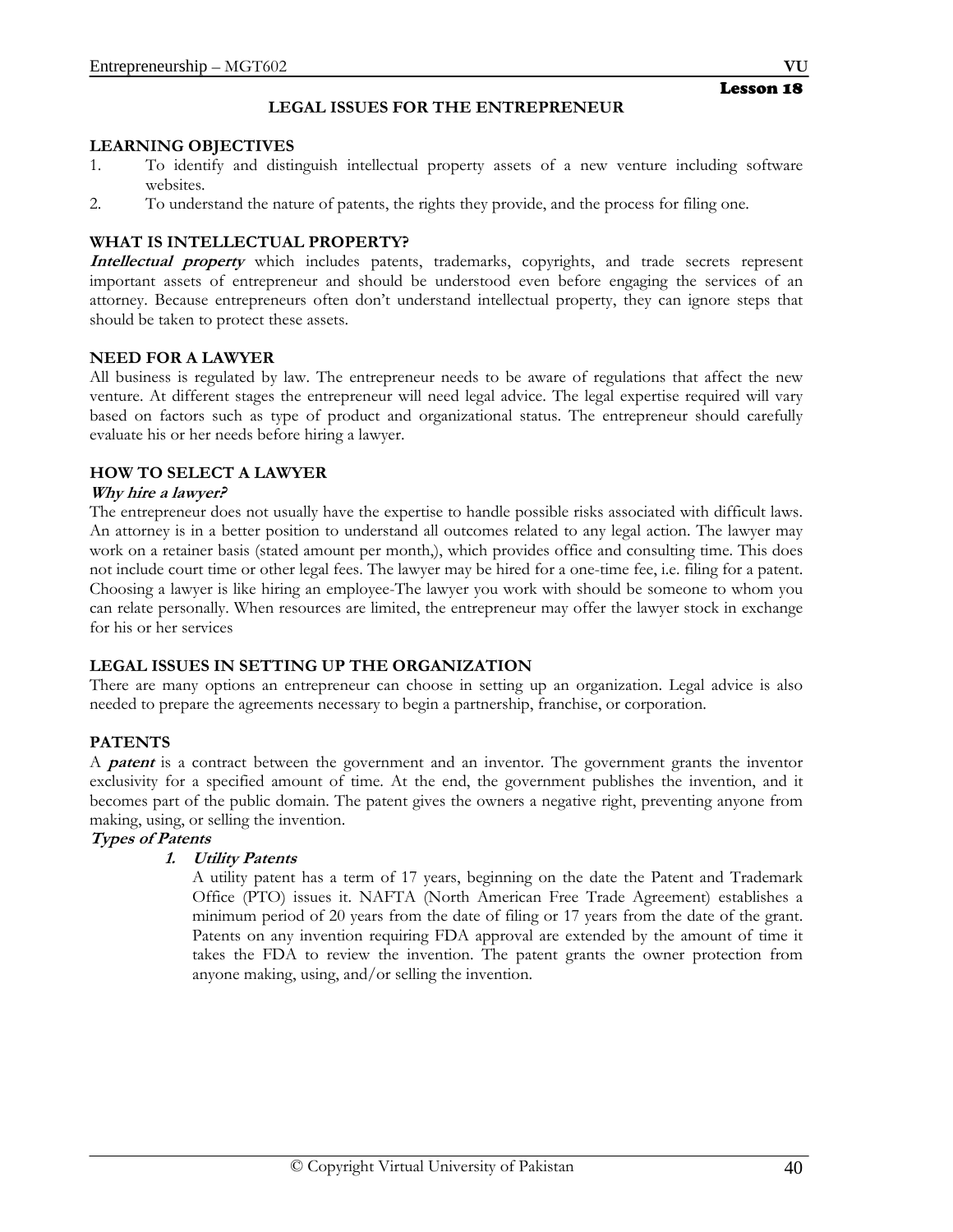## **2. Design Patents**

Covering new, original, ornamental, and unobvious designs for articles, a design patent reflects the appearance of an object. These are for a 14-year term and provide a negative right, excluding others from making an article having the same ornamental appearance. Filing fees are lower than for utility patents.

## **3. Plant patents**

Plant patents are issued for 17 years on new varieties of plants.

Patents are issued by the Patent and Trademark Office (PTO.) This office also administers the Disclosure Document Program, in which the inventor files disclosure of the invention, giving recognition that he or she was the first to develop the idea.

Another program is the Defensive Publication Program, which lets the inventor protect an idea by preventing anyone else from patenting this idea, but gives the public access to it.

## **4. International Patents**

With the new GATT (General Agreement on Tariffs and Trade) that took effect on January 1, 1996, any application by a foreign company will be treated equally to an American firm. Previously American firms were given priority. Now the decision is totally based on when the filing companies began work on the idea. The GATT pact has been signed by 124 countries. An additional 144 are due to be included by the end of the century. China is excluded because of issues related to piracy. The pact will mandate stronger protection for entrepreneurs by requiring protection for the following terms:

- Seven years for trademarks.
- Twenty years for patents.
- Fifty years for films, music, and software.

There are still some problems with international patents, such as the attitudes in China and other Southeast Asian countries toward "knock-offs."

#### **The Disclosure Document**

The entrepreneur should first file a **disclosure document** to establish a date of conception. To file, the entrepreneur must prepare a clear description of the invention along with photos and a cover letter. Upon receipt, the PTO stamps and returns a duplicate copy establishing evidence of conception. Before actually applying for the patent, the entrepreneur should retain a patent attorney to conduct a patent search.

#### **The Patent Application**

The patent application must contain a complete history and description of the invention as well as claims for its usefulness. The application is divided into sections:

*The Introduction Section* contains the background and advantages of the invention and the nature of problems it overcomes. The d*escription of Invention Section,* this section contains a description of the drawings, which must comply with PTO requirements. A detailed description of the invention follows, including engineering specifications, materials, and components. In *Claims Section*, Claims are the criteria by which any infringements will be determined. Essential parts of the invention should be described in broad terms. The claims must not be so general that they hide the invention's uniqueness. The application should contain a declaration signed by the inventor. When the application is sent, the status of the invention becomes "*patent pending*," providing protection until the application is approved. A carefully written patent should provide protection, but is also an invitation to sue or be sued if there is any infringement.

#### **Patent Infringement**

Many inventions are the result of improvements in existing products. Copying and improving a product may be legal. If improvement is impossible, it may be possible to license the product from the patent holder. To ascertain the existence of a patent, the entrepreneur can now use the Internet. If there is an existing patent that might involve infringement, licensing may be considered. If there is any doubt on this issue, the entrepreneur should hire a patent attorney.

## **ONLINE PATENT ISSUES**

The question of whether patents are applicable to e-commerce has been raised lately by stamp.com and Pitney Bowes. Large corporations, like Pitney Bowes, are suing start-up companies to get compensation for their intellectual property such as research and development and patents.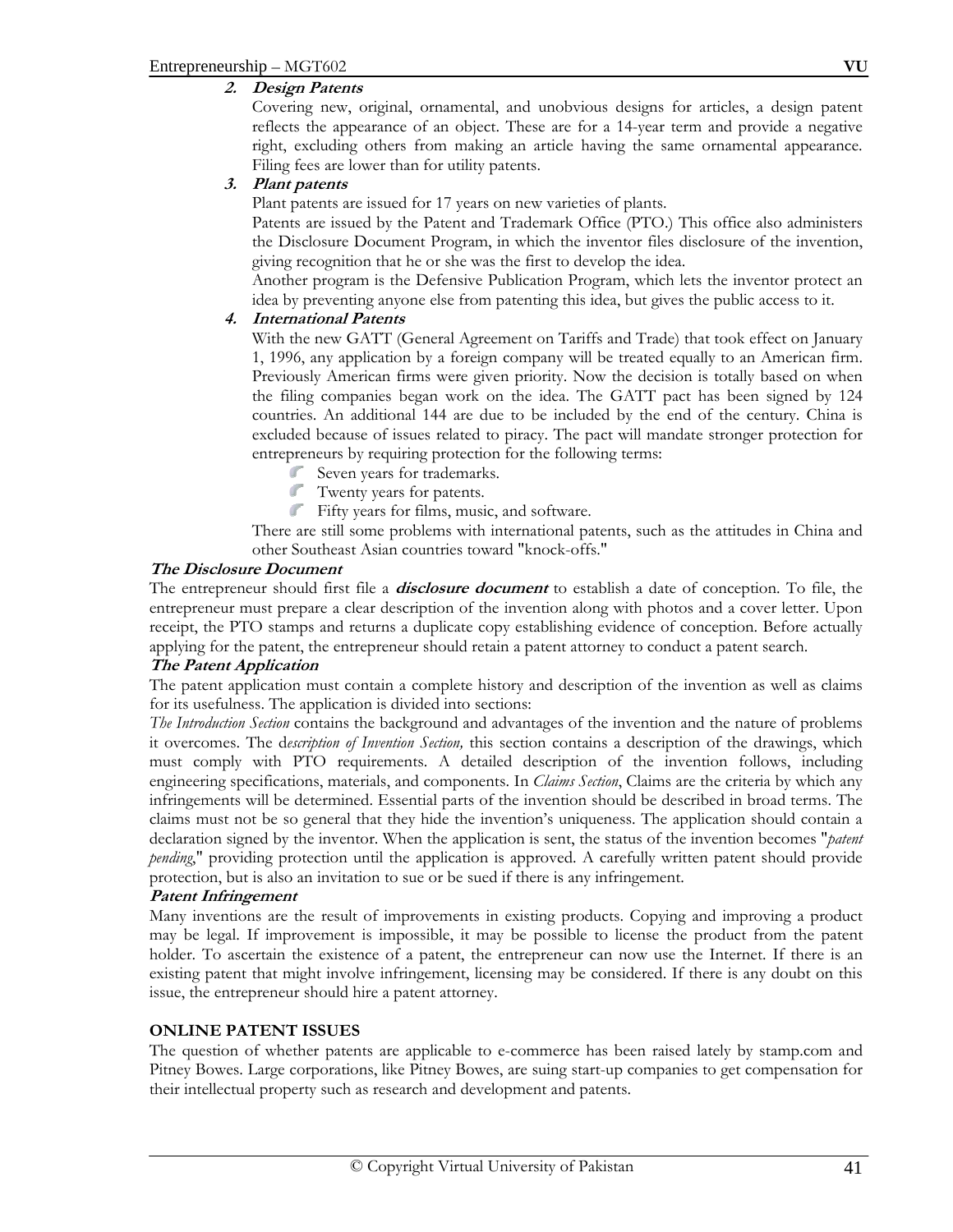# **KEY TERMS**

**Intellectual property**

Any patents, trademarks, copyright, or trade secrets held by the entrepreneur

 **Patent**

Grants holder protection from others making, using, or selling similar idea

**Disclosure document**

Statement to U.S. Patent and Trademark Office by inventor disclosing intent to patent idea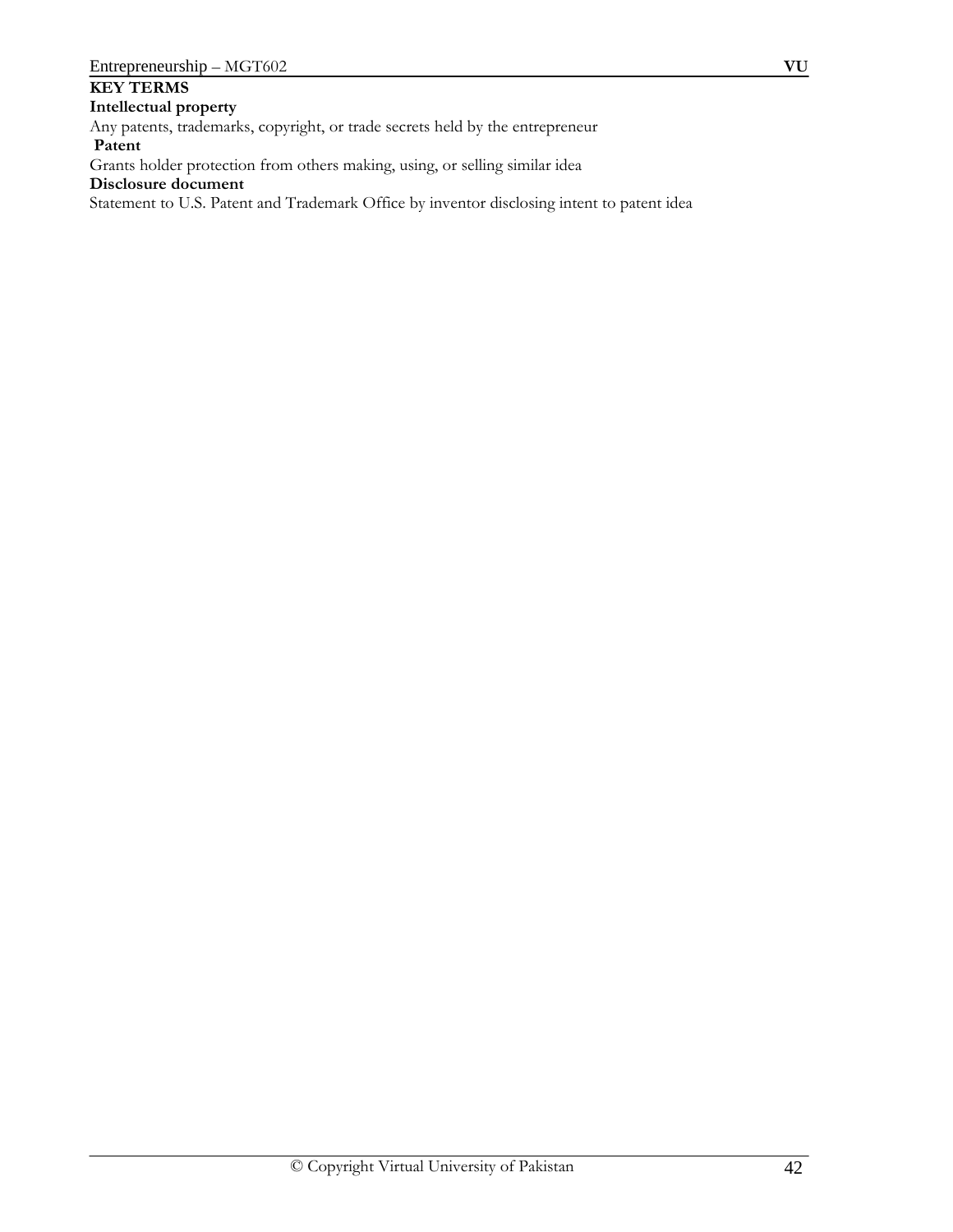## **LEGAL ISSUES FOR THE ENTREPRENEUR**

## **LEARNING OBJECTIVES**

- 1. To understand the purpose of a trademark and the procedure for filing.
- 2. To learn the purpose of a copyright and how to file for one.
- 3. To identify procedures that can protect a venture's trade secrets.
- 4. To understand the value of licensing to either expand a business or to start a new venture.

## **TRADEMARKS**

A *trademark* may be a word, symbol, design, or some combination that identifies the source of certain goods. A **trademark** can last indefinitely, as long as it continues to perform its indicated function. The trademark is given a 20-year registration with 20-year renewable terms. In the fifth to sixth year, you must file an affidavit with the PTO indicating that the patent is in commercial use. Today the law allows filing a trademark solely on the intent to use the trademark in interstate commerce. There are benefits to registering a mark that has already been in use.

## **Categories of trademarks**:

**Coined marks** denote no relationship between the mark and the goods and afford the possibility of expansion. An **arbitrary mark** is one that has another meaning in our language. A **suggestive mark** is used to suggest certain features or characteristics of a product or service. A **descriptive mark** must have become distinctive and gained recognition before it can be registered.

Registering a trademark can offer significant advantages to the entrepreneur.

## **Registering the Trademark**

The PTO is responsible for federal registration of trademarks. To file, the entrepreneur must complete the application form, which can be downloaded from the PTO website. Filing of the registration involves four requirements:

- a. Completion of the written form.
- b. A drawing of the mark.
- c. Five specimens showing actual use of the mark.
- d. The fee.

An examining attorney at the PTO determines whether the mark is suitable for registration. Once accepted, the trademark is published in the *Trademark Official Gazette* to allow any party 30 days opposing. If no opposition is filed, the registration is issued. The entire process usually takes about 13 months.

# **COPYRIGHT**

A **copyright** protects original works of authorship. The protection does not protect the idea itself. It allows someone else to use the idea in a different manner. In 1980 the Computer Software Copyright Act was added to provide explanation of the nature of software protection under copyright law. Authors of software are protected in a manner similar to authors of artistic works. The idea is not eligible for protection, but the actual software program is eligible. The PTO issues registration for software source codes and object codes programs. Protection of material on the Internet has become an important issue.

The New York Time recently claimed that Amazon.com couldn't use its best-seller list without its permission. Ownership of stock quotes, judicial decision, and real estate postings is also being questioned. Copyrights are registered with the Library of Congress. All that is needed is the form, two copies of the work, and the appropriate fee sent to the Register of Copyrights. The term of the copyright is the life of the author plus 50 years. In some instances, several forms of protection may be available: trademark, patent, and copyright.

# **TRADE SECRETS**

A **trade secret** is not covered by any federal law but is recognized under common laws in each state. Employees may be asked to sign a confidential information agreement. The holder of the trade secret has the right to sue any signee who breaks the agreement. Non-protected ideas could become a serious problem in the future unless the entrepreneur takes precautions. To maintain secrecy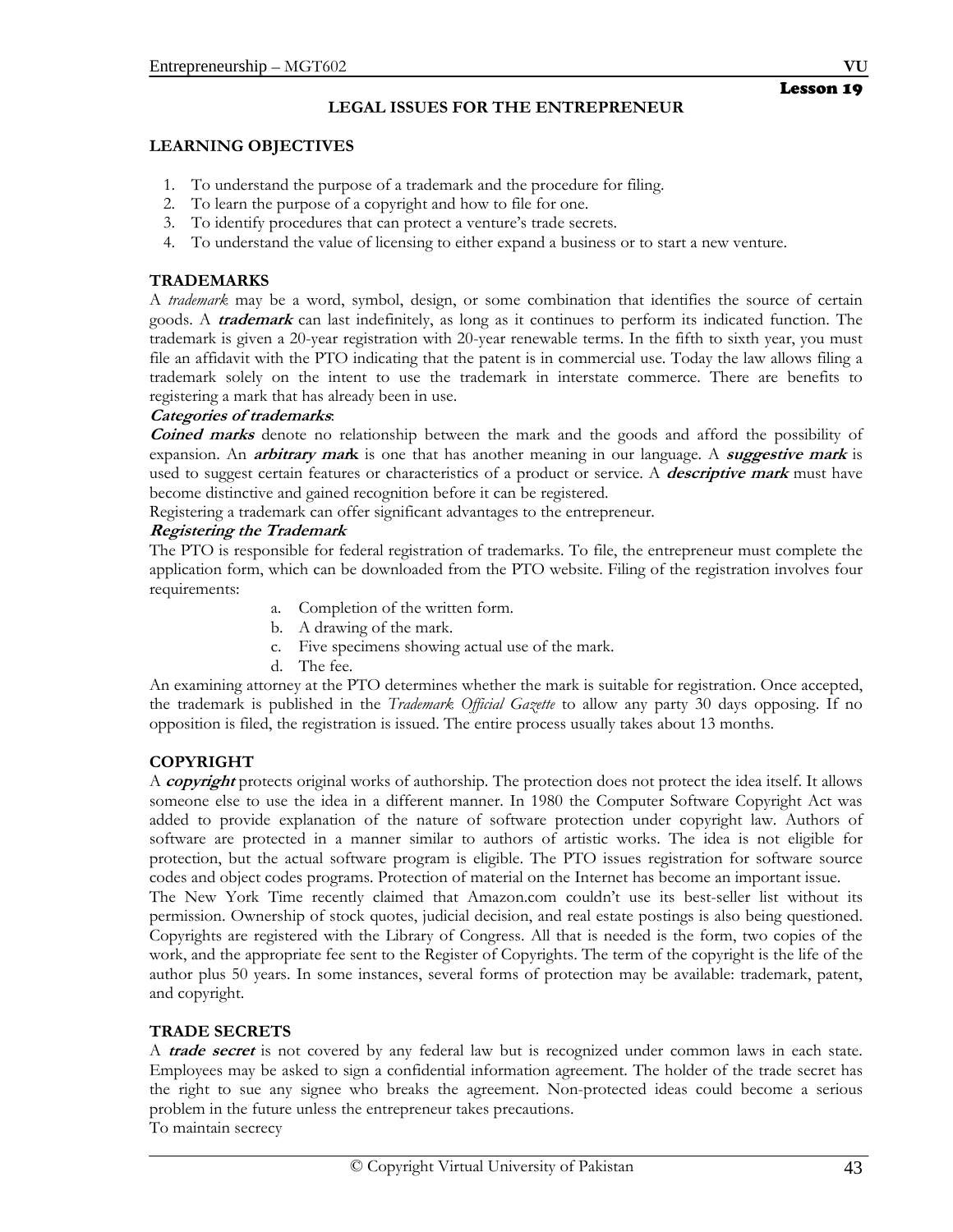- Train employees to refer sensitive questions to one person.
- $\mathbb{Z}^{\mathbb{Z}^n}$ Provide escorts for all office visitors.
- $\mathbb{Z}^{\mathbb{Z}}$ Avoid discussing business in public places.
- Control information that might be presented by employees at conferences or in journals.
- $\mathbb{Z}$ Use simple security such as locked file cabinets and shredders.
- Have employees and consultants sign non-disclosure agreements.
- Debrief departing employees.
- Avoid faxing any sensitive information.
- Mark documents "confidential" that need to be.

Protection against the leaking of trade secrets is difficult to enforce, and legal action can be taken only after the secret has been revealed.

## **LICENSING**

**Licensing** is an arrangement between two parties, where one party has proprietary rights protected by a patent, trademark, or copyright. This requires the licensee to pay a royalty to the holder of the proprietary rights in return for permission to copy the patent. Licensing has significant value as a marketing strategy to holders of patents.

#### **Procedure**

A patent license agreement specifies how the licensee would have access to the patent. Licensing a trademark usually involves an agreement where the entrepreneur operates a business using the trademark and agrees to specific requirements. The agreement must be carefully worded and should involve a lawyer. Licensing a trademark generally involves a franchising agreement. The entrepreneur operates a business using the trademark and agrees to pay a fixed sum for use of the trademark.

The franchisee also pays a royalty based on sales volume, buys supplies from the franchiser, or some combination of these.

Copyrights are also popular licensed property. They involve the right to use or copy books, software, music, photos, and plays. Celebrities will often license the right to use his or her name or image in a product. Hit movies can also result in new products. Licensing is also popular around special sports events. Licensing opportunities are plentiful but should be carefully considered and planned.

A significant player in licensing is Walt Disney, which has been actively engaged in licensing for 65 years. Licensing can be valuable for a firm that lacks resources to conduct R&D to develop a product.

Technology licensing entails an agreement by which a firm (licensee) acquires rights to product technology from another firm (licensor.) Two reasons for licensing are to gain competitive advantage and to improve technical skills.

#### **Benefits**

Licensing can increase revenues, without the risk and costly start-up investment. Licensing can also be a way to start a new venture when the idea may infringe.

#### **KEY TERMS**

#### **Disclosure document**

Statement to U.S. Patent and Trademark Office by inventor disclosing intent to patent idea Also included as a transparency master in Section VII of this manual

#### **Trademark**

A distinguishing word, name, or symbol used to identify a product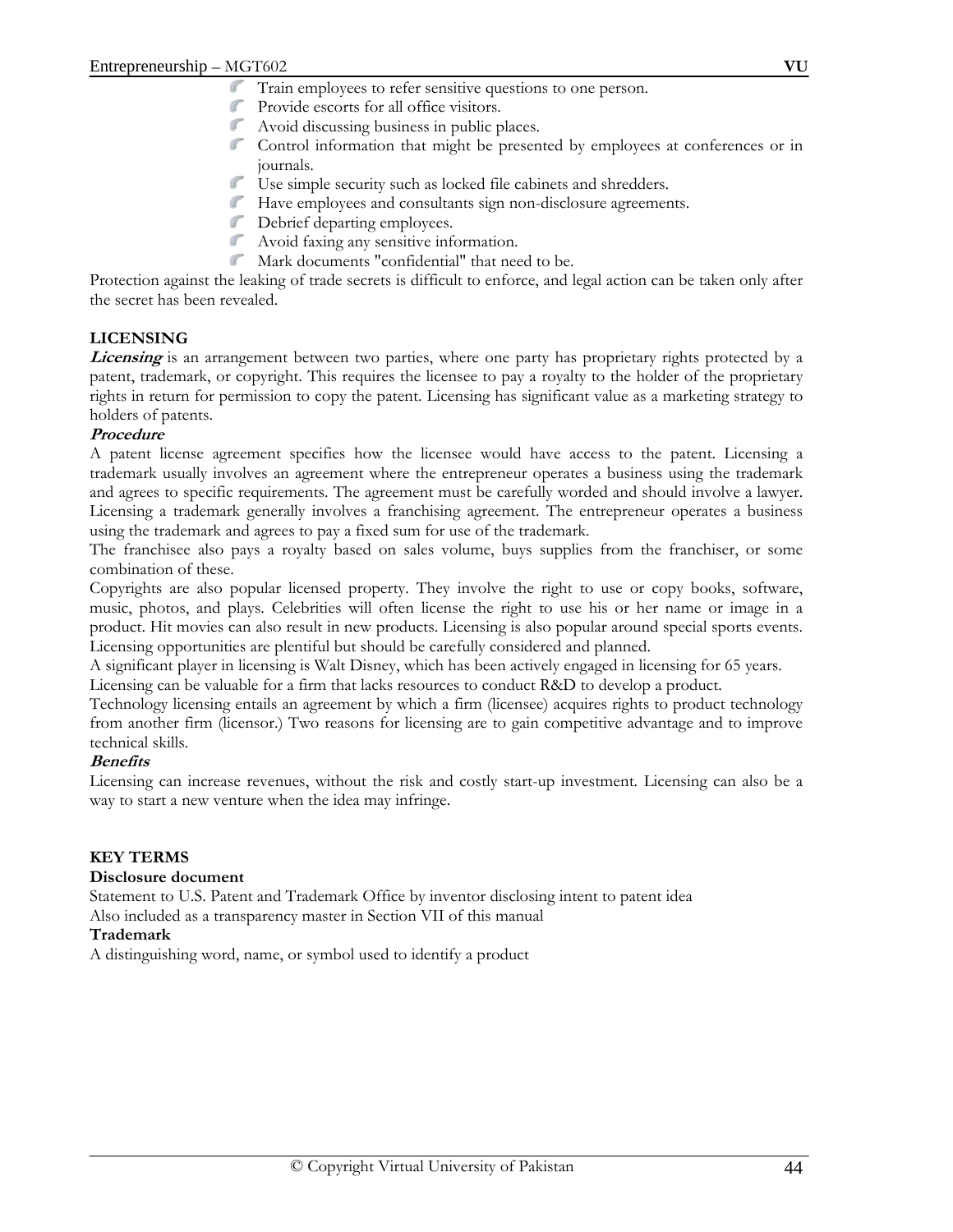## **LEGAL ISSUES FOR THE ENTREPRENEURS**

#### **LEARNING OBJECTIVES**

- 1. To illustrate some of the fundamental issues related to contracts.
- 2. To understand important issues related to insurance and product safety and liability.

## **PRODUCT SAFETY AND LIABILITY**

The Consumer Product Safety Act, passed in 1972, created a five-member commission that has the power to prescribe safety standards for products. The commission also has the power to identify what it considers to be substantial hazards and bar products it considers unsafe. The act was amended in 1990 to establish stricter guidelines for reporting product defects and resulting injuries and deaths. Manufacturers could be subject to fines of \$1.25 million for not reporting product liability settlements or court awards.

Any new product should be assessed as to whether it falls under the law. If it does, the entrepreneur has to follow appropriate procedures. Product liability problems are complex.

Recent attempts to reform the legislation passed in Congress but were vetoed by the President. Claims regarding **product safety and liability** usually fall under one of these categories:

- 1. **Negligence** extends to all parts of the production and marketing process.
- 2. **Warranty** Consumers may sue when advertising overstates the benefits of a product or when the product does not perform as stated.
- 3. **Strict Liability***.* A consumer can sue on the basis that the product was defective prior to its receipt.
- 4. **Misrepresentation** occurs when advertising or other information misrepresents material facts concerning the quality of the product.

The best protection against product liability is to produce safe products and to warn consumers of any potential hazards.

## **INSURANCE**

The entrepreneur should purchase insurance in the event that problems do occur. Most firms should consider coverage in specific areas as a means of managing risk in the business.

Common types of insurance include:

- **Property insurance.**
- **Casualty insurance.**
- Life insurance.
- Worker's compensation.
- Bonding.

Each of these types of insurance provides a means of managing risk in the new business. Some insurance, such as disability and vehicle coverage, is required by law and cannot be avoided. Life insurance of key employees is not required but may be necessary to protect the venture. The entrepreneur should consider the increasing insurance premiums in cost projections. The entrepreneur should determine what kind of insurance to purchase, how much to purchase, and from what company. Skyrocketing medical costs have significant impact on insurance premiums, especially workers' compensation. Insurance companies calculate the premium for workers' compensation as a percentage of payrolls, type of business, and prior claims. Some states are undertaking reforms in this coverage.

Promoting safety through comprehensive guidelines and being personally involved with safety will help the entrepreneur control costs. Health care coverage is an important benefit to employees and a significant cost to businesses. A self-employed entrepreneur has limited options. If you are leaving a corporate position, consider extending your health care benefits with a COBRA, which allows you to continue on the same health policy for about three years. Individual health care policies hare available. One rule is to never rely on a handshake if the deal cannot be completed within one year.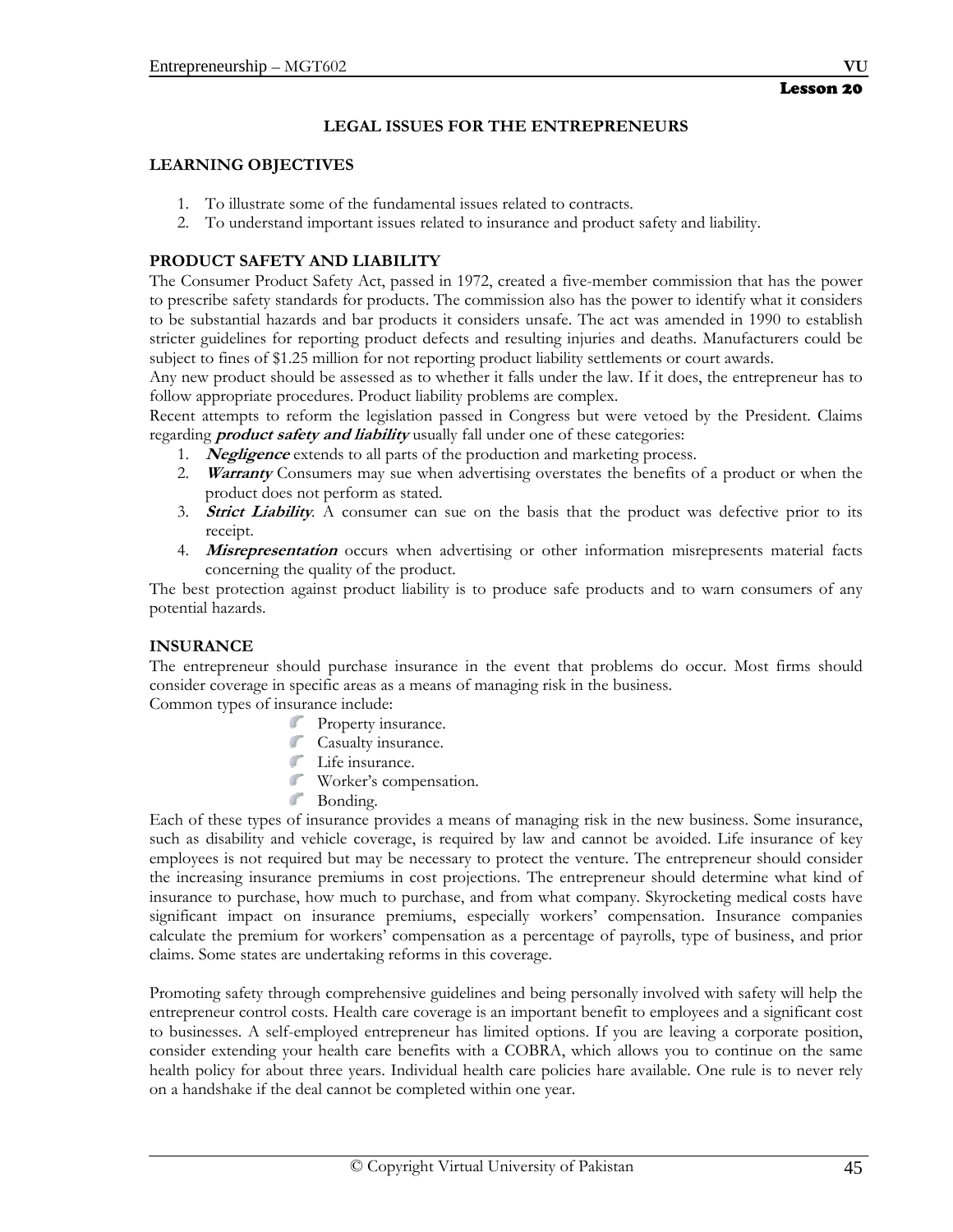The courts insist that a written contract exist for all transactions over \$500. The safest way to conduct business deals is with a written contract. Any deal involving real estate must be in writing to be valid. Leases, rentals, and purchases all need written agreements.

Four essential items in an agreement to provide the best legal protection:

- 1. All parties involved should be named and their roles specified.
- 2. The transaction should be described in detail.
- 3. The exact value of the transaction should be specified.
- 4. Obtain signatures of the persons involved in the deal.

## **KEY TERMS**

## **Copyright**

Right given to prevent others from printing, copying, or publishing any original works of authorship **Trade secret**

Protection against others revealing or disclosing information that could be damaging to business **Licensing** 

Contractual agreement giving rights to others to use intellectual property in return for a royalty or fee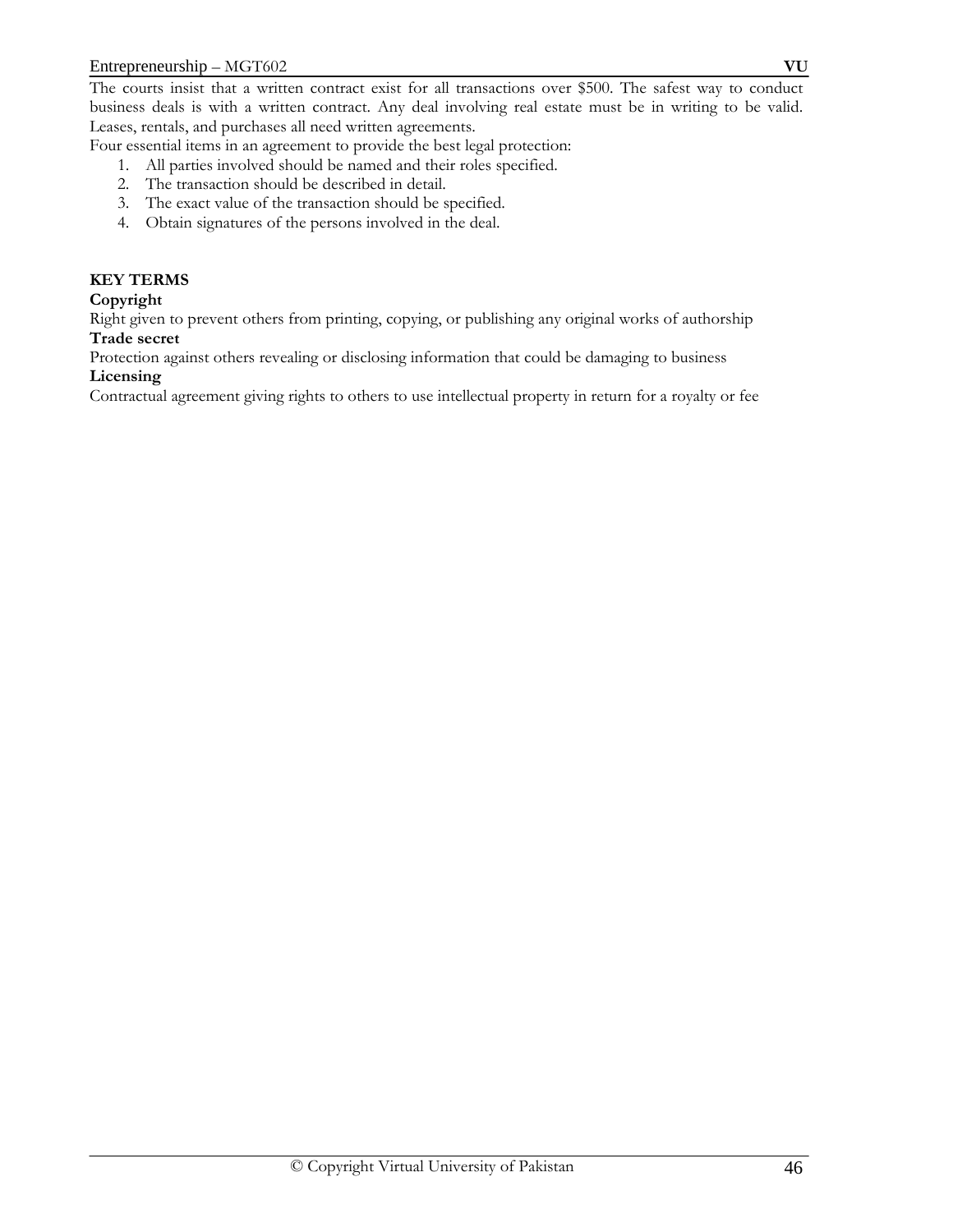# **CREATING AND STARTING THE VENTURE**

## **LEARNING OBJECTIVES**

1. To define what the business plan is, who prepares it, who reads it, and how it is evaluated.

 2. To understand the scope and value of the business plan to investors, lenders, employees, suppliers, and customers.

# **PLANNING AS PART OF THE BUSINESS OPERATION**

Planning is a process that never ends. In the early stages, the entrepreneur should prepare a preliminary plan. The plan will be finalized as the enterprise develops. Many different types of plans may be part of any business operation-financial, marketing, production, and sales plans. Plans may be short term or long term, or they may be strategic or operational. All of these plans have one purpose: to provide guidance and structure to management in a rapidly changing market environment.

# **WHAT IS THE BUSINESS PLAN**

A **business plan** is a written document prepared by the entrepreneur that describes all the relevant external and internal elements involved in starting a new venture. It addresses both short- and long-term decision making. The business plan is like a road map for the business' development. The Internet also provides outlines for business planning. Entrepreneurs can also hire or offer equity to another person to provide expertise in preparing the business plan. In developing the business plan the entrepreneur can determine how much money will be needed from new and existing sources.

# **WHO SHOULD WRITE THE PLAN**

The business plan should be prepared by the entrepreneur; however, he or she may consult many sources. Lawyers, accountants, marketing consultants, and engineers are useful supplemental sources. Other resources are the Small Business Administration, Service Core of Retired Executives, Small Business Development Centers, universities, friends, and relatives. To help determine whether to hire a consultant, the entrepreneur needs to make an objective assessment of his or her own skills.

# **SCOPE AND VALUE OF THE BUSINESS PLANCWHO READS THE PLAN**

The business plan must be comprehensive enough to address the concerns of employees, investors, bankers, venture capitalists, suppliers, and customers.

Three perspectives need to be considered:

The *entrepreneur* understands the new venture better than anyone. The *marketing perspective* considers the venture through the eyes of the customer. The *investor* looks for sound financial projections. The depth of the business plan depends on the size and scope of the proposed venture.

The business plan is valuable to the entrepreneur and investors because:

- 1. It helps determine the viability of the venture in a designated market.
- 2. It gives guidance in organizing planning activities.
- 3. It serves as an important tool in obtaining financing.

Potential investors are very particular about what should be included in the plan. The process of developing a business plan also provides a self-assessment of the entrepreneur. This self-evaluation requires the entrepreneur to think through obstacles that might prevent the venture's success. It also allows the entrepreneur to plan ways to avoid such obstacles.

# **HOW DO POTENTIAL LENDERS AND INVESTORS EVALUATE THE PLAN**

Because the business plan should address the needs of all the potential evaluators, software packages and Internet samples should be used only to assist in preparation. As the entrepreneur becomes aware of who will read the plan, changes will be necessary. Suppliers may want to see a business plan before signing a contract to supply products or services. Customers may also want to review the plan before buying the product. The business plan should consider the needs of these constituencies. Potential suppliers of capital will vary in their needs and requirements in the business plan. Lenders are primarily interested in the ability of the new venture to pay back the debt and focus on the four C's of credit:

1. The entrepreneur's credit history or *character.*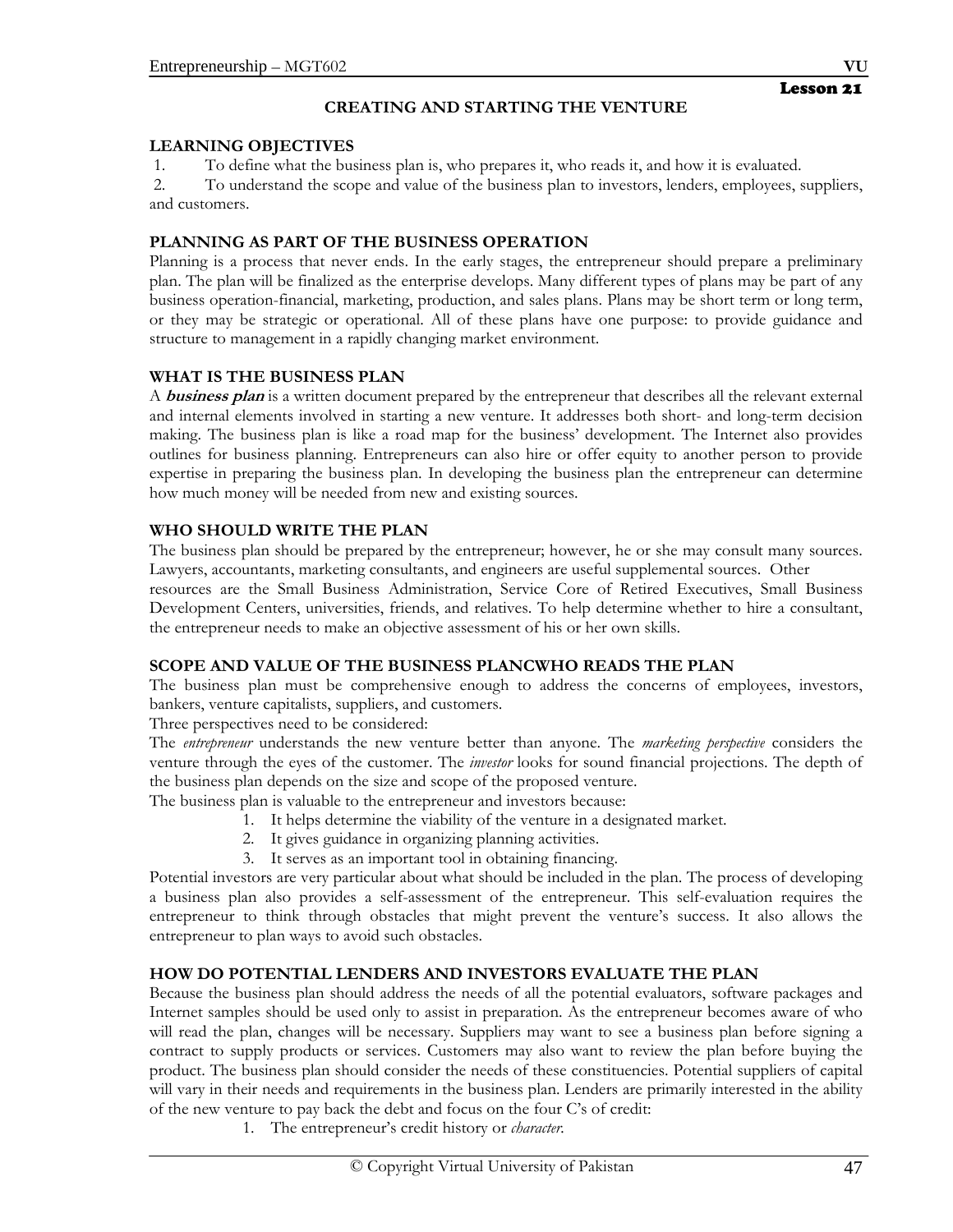- 2. Their ability to meet debt and interest payments (*cash flow*.)
- 3. The *collateral* or tangible assets being secured.
- 4. *Equity contribution* or the amount of personal equity that has been invested by the entrepreneur.

Investors provide large sums of capital for ownership (equity) and expect to cash out within 5 to 7 years. They will often place more emphasis on the entrepreneur's character than lenders. The venture capitalist will play an important role in management of the business and wants the entrepreneurs to be pliable and willing to accept this involvement. These investors will also demand high rates of return and will thus focus on the market and financial projections. If the entrepreneur does not consider the needs of these sources, the plan may be an internalized document without consideration of the feasibility of meeting market goals. Most external advisors and potential investors are bound by a professional code of ethics regarding

disclosure.

#### **PRESENTING THE PLAN**

It is often necessary for an entrepreneur to orally present the business plan to investors. Typically the entrepreneur provides a short (20-30 minutes) presentation of the business plan. The entrepreneur must sell their business concept in a short time period. A venture capitalist or angel group may also ask the entrepreneur to present the plan to their partners before making a final decision.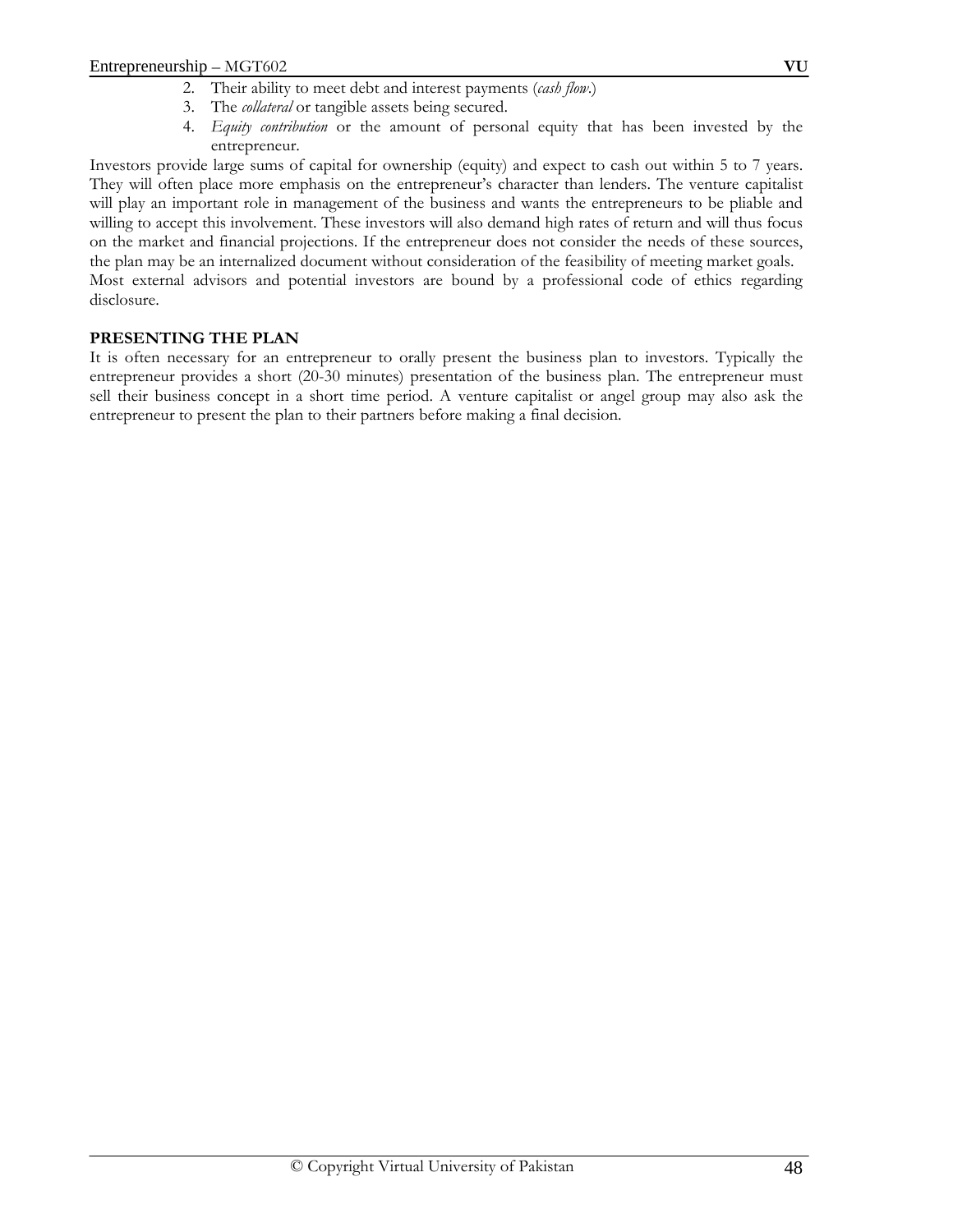# Lesson 22

# **CREATING AND STARTING THE VENTURE (Continued….)**

# **LEARNING OBJECTIVES**

- 1. To identify information needs and sources for business planning.
- 2. To enhance awareness of the ability of the Internet as an information resource and marketing tool
- 3. To present helpful questions for the entrepreneur at each stage of the planning process.
- 4. To understand how to monitor the business plan

# **INFORMATION NEEDS**

Before preparing a business plan, the entrepreneur should do a quick feasibility study to see if there are possible barriers to success. The entrepreneur should clearly define the venture's goals, which provide a framework for the business plan. The business plan must reflect reasonable goals.

## **Market Information**

It is important to know the market potential for the product or service. The first step is to define the market. A well-defined target market makes it easier to project market size and market goals. To assess the total market potential, the entrepreneur can use trade associations, government reports, and published studies.

## **Operations Information Needs**

The entrepreneur may need information on:

- **Location**
- **Manufacturing operations**
- **Raw materials**
- **Equipment**
- **Labor** skills
- Space Space
- **Contract** Overhead

Each item may require some research but is needed by those who will assess the business plan.

# **Financial Information Needs**

Before preparing the plan, the entrepreneur must evaluate the profitability of the venture through the following:

- Expected sales and expense figures for the first three years
- **Cash flow figures for the first three years**
- Current balance sheets and pro forma balance sheets for the next three years

Determination of expected sales and expenses is based on the market information gathered earlier. Estimates of cash flow will consider the ability of the new venture to meet expenses at designated times. Current balance sheet figures show the assets, liabilities, and investments made by the owner.

# **USING THE INTERNET AS A RESOURCE TOOL**

Thanks to technology, entrepreneurs are able to access information efficiently, expediently, and at very little cost. The **Internet** can serve as an important source of information in preparing the business plan. Information on industry analysis, competitor analysis, and measurement of market potential can be located. In addition, the Internet also provides opportunities for actually marketing the new venture's products. A web site, or home page, typically describes a firm's history, existing products, background of the founders, and other information to create a favorable image. The web site can be a vehicle for advertising or for direct marketing. Many new ventures use web pages to increase sales contacts and reach potential customers. An entrepreneur can also access competitors' web sites to gain knowledge of their strategy in the marketplace. To gather information anonymously the entrepreneur can also investigate newsgroups. All that is needed to use these sources is a small investment in hardware and software.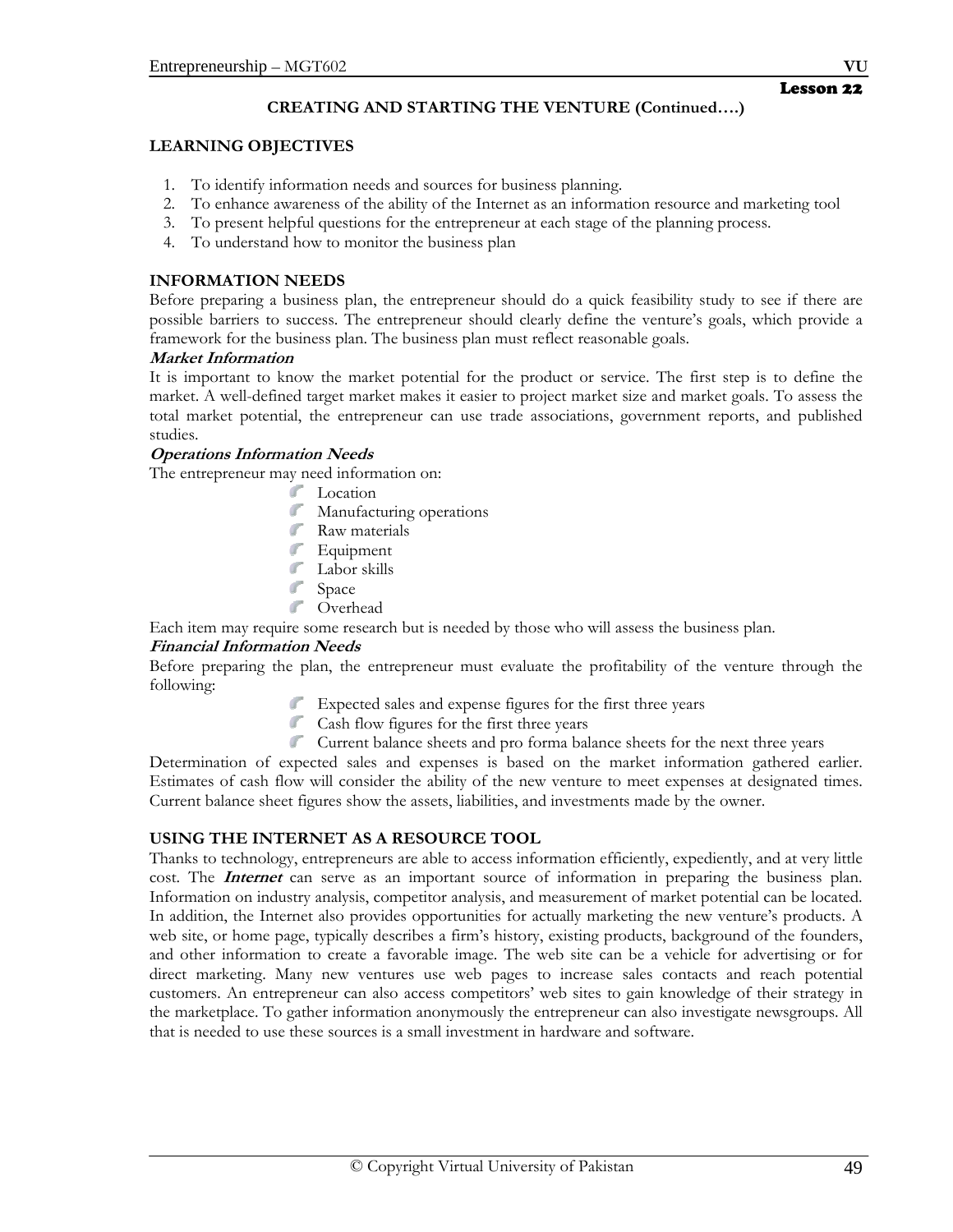## **WRITING THE BUSINESS PLAN**

The business plan should be comprehensive enough to give a potential investor a complete understanding of the venture.

## **Introductory Page**

The title page provides a brief summary of the business plan's contents, and should include:

- The name and address of the company
- The name of the entrepreneur and a telephone number
- A paragraph describing the company and the nature of the business
- The amount of financing needed
- A statement of the confidentiality of the report

It also sets out the basic concept that the entrepreneur is attempting to develop.

#### **Executive Summary**

This is prepared after the total plan is written. It should be three to four pages in length and should highlight the key points in the business plan. The summary should highlight in a concise manner the key points in the business plan.

Issues that should be addressed include:

- Brief description of the business concept
- Any data that support the opportunity for the venture.
- Statement of you this opportunity will be pursued.
- Highlight some key financial results that can be achieved

Because of the limited scope of the summary, the entrepreneur should ascertain what is important to the audience to whom the plan is directed.

## **Environmental and Industry Analysis**

The entrepreneur should first conduct an **environmental analysis** to identify trends and changes occurring on a national and international level that may impact the new venture.

Examples of environmental factors are:

- **Economy**
- **Culture**
- **Technology**
- **Legal** concerns
- All of the above external factors are generally uncontrollable

Next the entrepreneur should conduct an **industry analysis** that focuses on specific industry trends Some examples of industry factors include:

- Industry demand
- **Competition**

The last part of this section should focus on the specific market. This would include such information as who the customer is and what the business environment is like. The market should be segmented and the target market identified.

#### **Description of the Venture**

The description of the venture should be detailed in this section. This should begin with the mission statement or company mission**,** which describes the nature of the business and what the entrepreneur hopes to accomplish. The new venture should be described in detail, including the product, location, personnel, background of entrepreneur, and history of the venture. The emphasis placed on location is a function of the type of business. Maps that locate customers, competitors, and alternative locations can be helpful. If the building or site decision involves legal issues, the entrepreneur should hire a lawyer.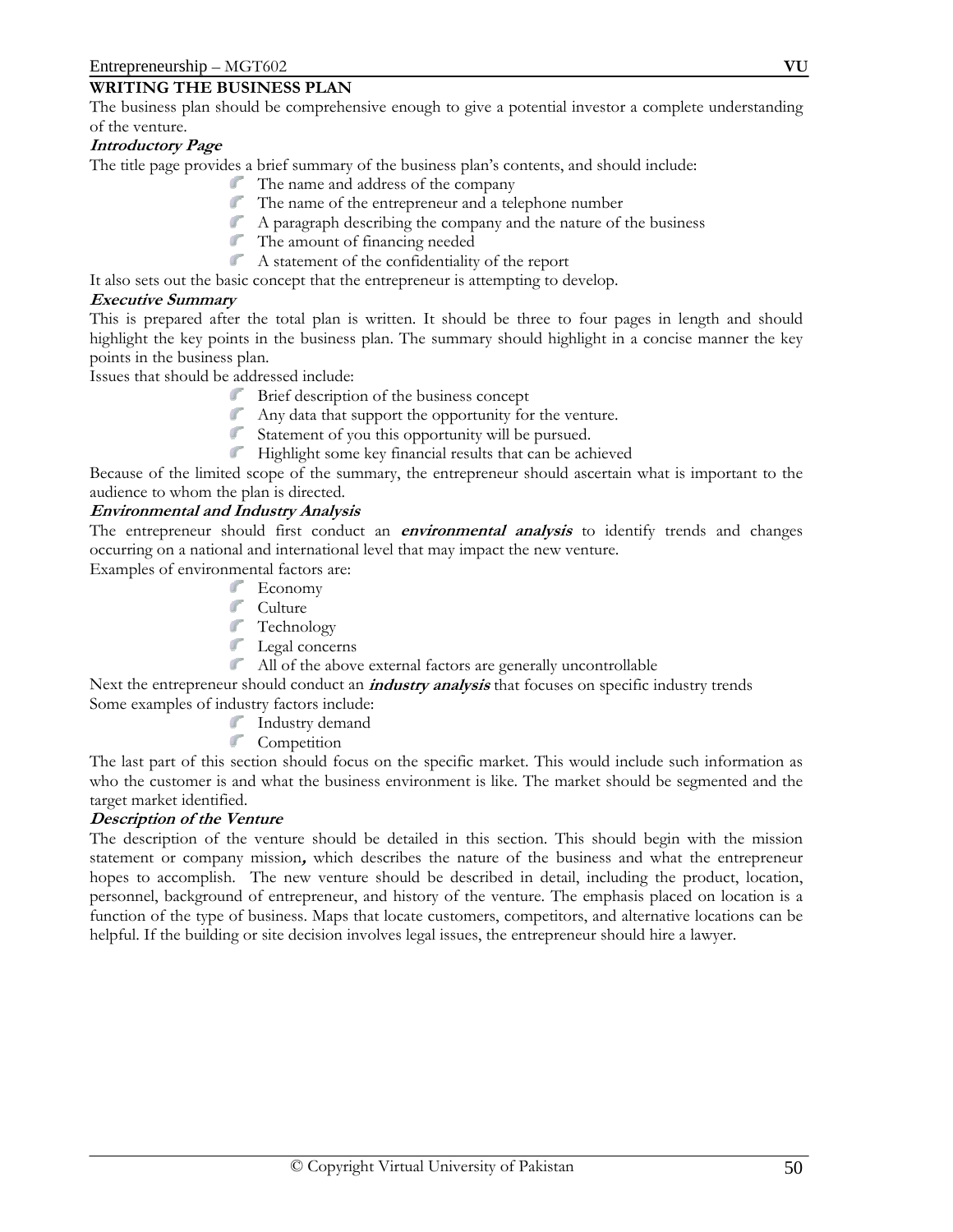#### Lesson 23

# **CREATING AND STARTING THE VENTURE (Continued….)**

# **LEARNING OBJECTIVES**

- 1. To present examples and a step-by-step explanation of the business plan.
- 2. To explain how to write a business plan
- 3. To explain the procedure and list of document included in business plan
- 4. To discuss the contents of each document and how to prepare them

# **WRITING THE BUSINESS PLAN**

## **Description of the Venture**

The description of the venture should be detailed in this section. This should begin with the mission statement or company mission**,** which describes the nature of the business and what the entrepreneur hopes to accomplish. The new venture should be described in detail, including the product, location, personnel, background of entrepreneur, and history of the venture. The emphasis placed on location is a function of the type of business. Maps that locate customers, competitors, and alternative locations can be helpful. If the building or site decision involves legal issues, the entrepreneur should hire a lawyer.

## **Production Plan or Operations Plan**

If a new venture is a manufacturing operation, a production plan is necessary. This plan should describe the complete manufacturing process, including whether or not the process is to be subcontracted. If the manufacturing is carried out by the entrepreneur, the plan should describe the physical plant layout and machinery and equipment needed.

If the venture is not manufacturing, this section would be titled *operational plan***.** The entrepreneur would need to describe the chronological steps in completing a business transaction.

# **Marketing Plan**

The marketing plan describes how the products will be distributed, priced, and promoted. Potential investors regard the marketing plan as critical to the venture's success.

## **Organizational Plan**

The organizational plan section should describe the venture's form of ownership. If the venture is a corporation, this should include the number of shares authorized, share options, and names and addresses of the directors and officers. It is helpful to provide an organization chart indicating the line of authority. This chart shows the investor who controls the organization and how members interact.

## **Assessment of Risk**

It is important that the entrepreneur make an assessment of risk in the following manner: The entrepreneur should indicate the potential risks to the new venture. Next should be a discussion of what might happen if these risks become reality. Finally the entrepreneur should discuss the strategy to prevent, minimize, or respond to these risks. The entrepreneur should also provide alternative strategies should these risk factors occur.

## **Financial Plan**

The financial plan determines the investment needed for the new venture and indicates whether the business plan is economically feasible. The entrepreneur should summarize the forecasted sales and expenses for the first three years. Cash flow figure for three years are needed, with the first year's projections provided monthly. The projected balance sheet shows the financial condition of the business at a specific time.

# **Appendix**

The appendix contains any backup material not included in the text of the document.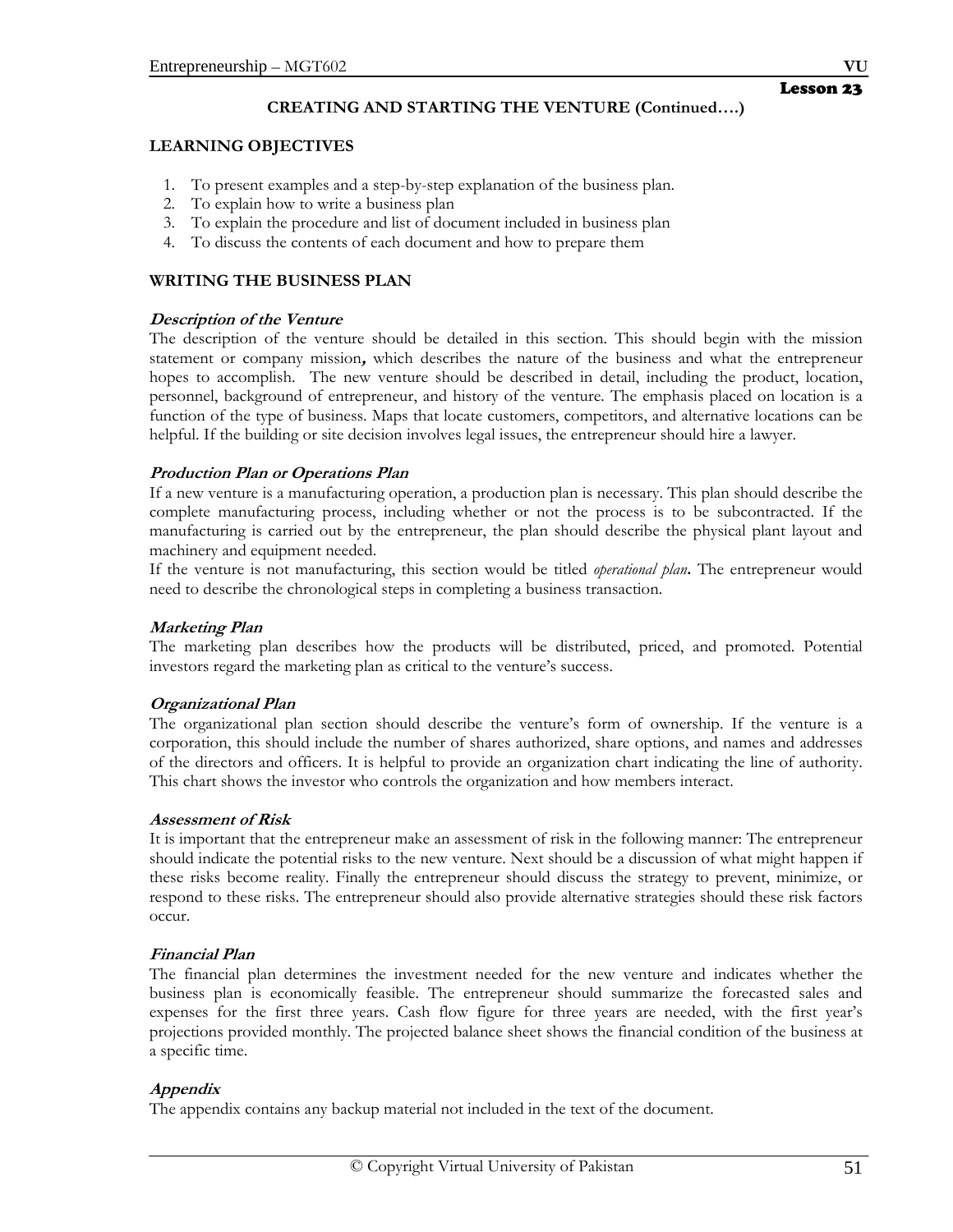# **Other possible documents**

- Letters from customers, distributors, or subcontractors
- Secondary or primary research data
- Leases and contracts
- Price lists from suppliers and competitors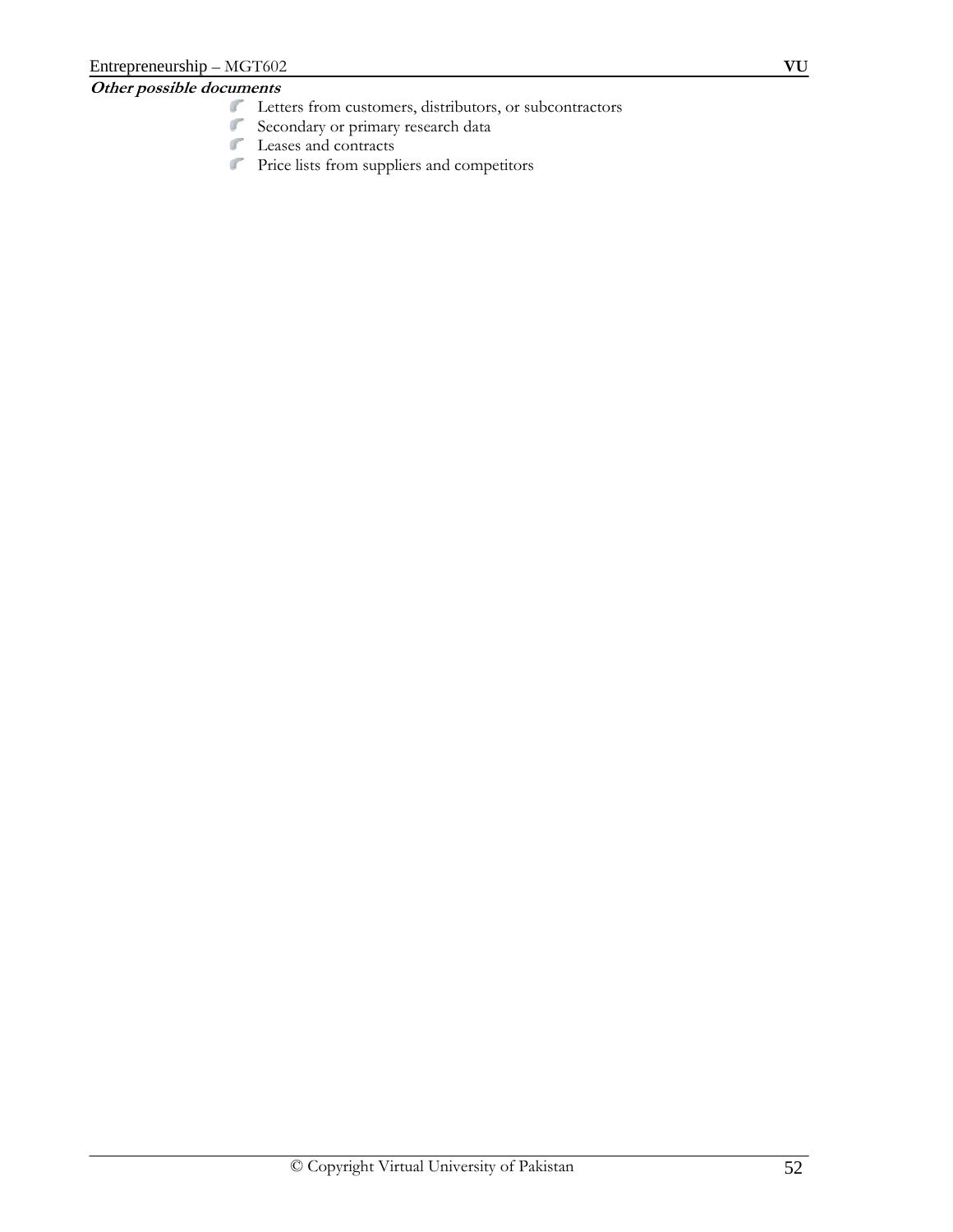# **CREATING AND STARTING THE VENTURE (Continued….)**

#### **LEARNING OBJECTIVES**

- 1. To present helpful questions for the entrepreneur at each stage of the planning process
- 2. To understand how to monitor the business plan
- 3. To understand the differences between business planning, strategy plans, and market planning
- 4. To describe the role of marketing research in determining market strategy for the marketing plan

#### **USING AND IMPLEMENTING THE BUSINESS PLAN**

The business plan is designed to guide the entrepreneur through the first year of operations. It should contain control points to ascertain progress. Planning should be a part of any business operation. Without good planning the employees will not understand the company's goals and how they are expected to perform their jobs. Bankers say that most businesses fail because of the entrepreneur's inability to plan effectively.

The entrepreneur can enhance efficient implementation of the plan by developing a schedule to measure programs and to institute contingency plans.

#### **Measuring Plan Progress**

Plan projections will typically be made on a 12-month schedule, but the entrepreneur should check key areas more frequently.

1. Inventory control

By controlling inventory, the firm can ensure maximum service to the customer.

2. Production control

Compare the cost figures against day-to-day operating costs.

3. Quality control

Quality control depends on the type of production system used.

- 4. Sales control
- Information on units, dollars, and specific products sold should be collected.
- 5. Disbursements

The new venture should control the amount of money paid out

## **Updating the Plan**

Environmental factors and internal factors can change the direction of the plan. It is important to be sensitive to changes in the company, industry, and market.

## **WHY SOME BUSINESS PLANS FAIL**

A poorly prepared business plan can be blamed on:

- Goals set by the entrepreneurs that are unreasonable.
- $\mathcal{N}^{\text{eff}}$ Goals those are not measurable.

To be successful

- Goals should be specific.
- They should also be measurable and should be monitored over time.

The entrepreneur who has not made a total commitment to the business will not be able to meet the venture's demands of the venture. Investors will not be positive about a venture that does not have fulltime commitment. Investors will typically expect the entrepreneur to make significant financial commitment to the business. Lack of experience will result in failure unless the entrepreneur can gain knowledge or team up with someone. The entrepreneur should also document customer needs before preparing the plan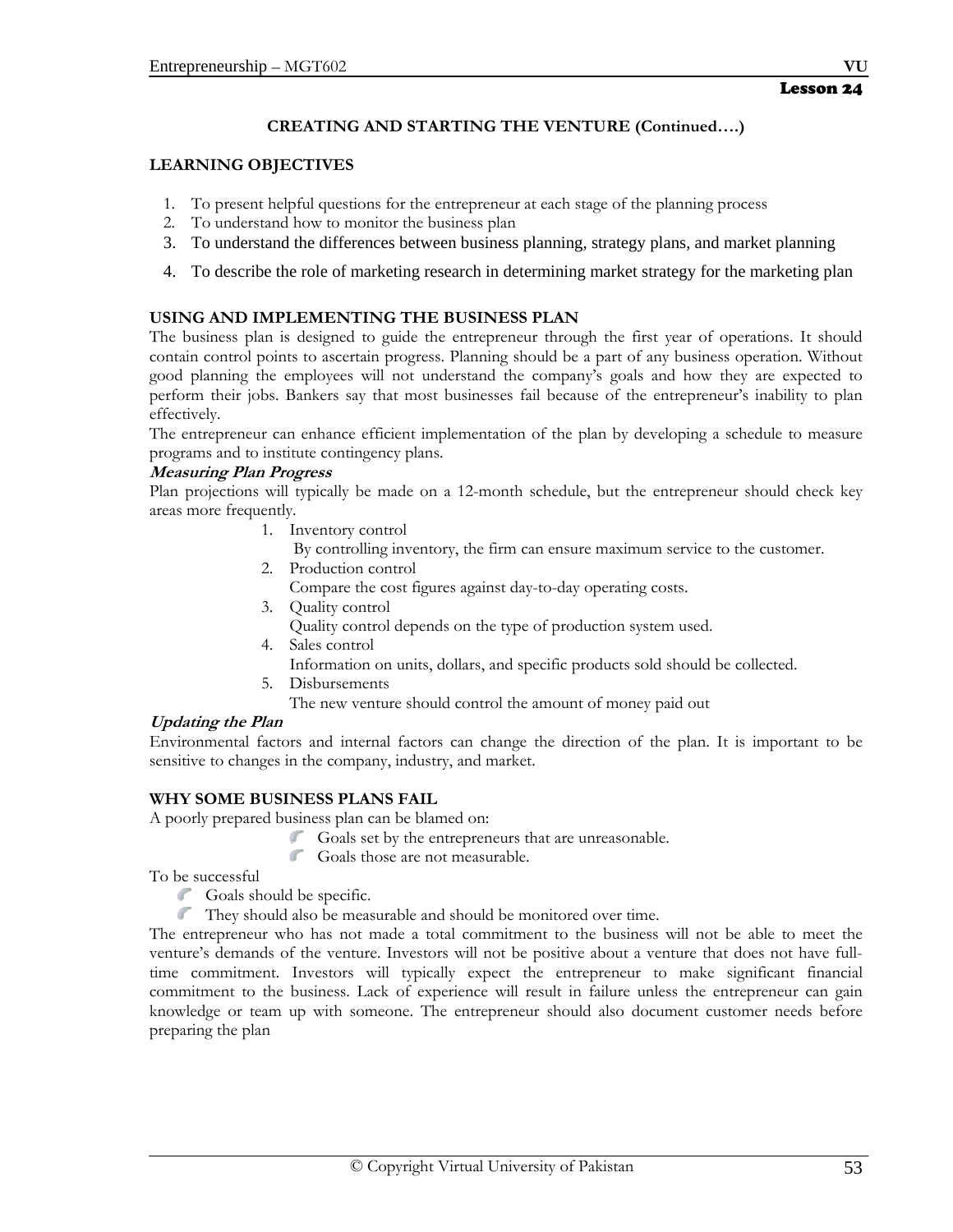## **MARKETING PLAN**

## **Purpose and Timing of the Marketing Plan**

The marketing plan establishes how the entrepreneur will effectively compete and operate in the marketplace. Marketing planning should be an annual activity focusing on decisions related to the marketing mix variables. The marketing plan section should focus on strategies for the first three years of the venture. For the first year, goals and strategies should be projected monthly. For years two and three, market results should be projected based on longer-term goals. Preparing an annual marketing plan becomes the basis for planning other aspects of the business.

## **Understanding the marketing plan**

The marketing plan should answer three basic questions:

Where have we been? -The history of the marketplace, marketing strengths and weaknesses, and market opportunities.

**Where do we want to go (short term)?** *-* Marketing objectives and goals in the next twelve months.

How do we get there? -Specific marketing strategy that will be implemented.

The marketing plan should be a guide for implementing marketing decision-making and not a superficial document. The mere organization of the thinking process involved in preparing a marketing plan can be helpful in understanding and recognizing critical issues.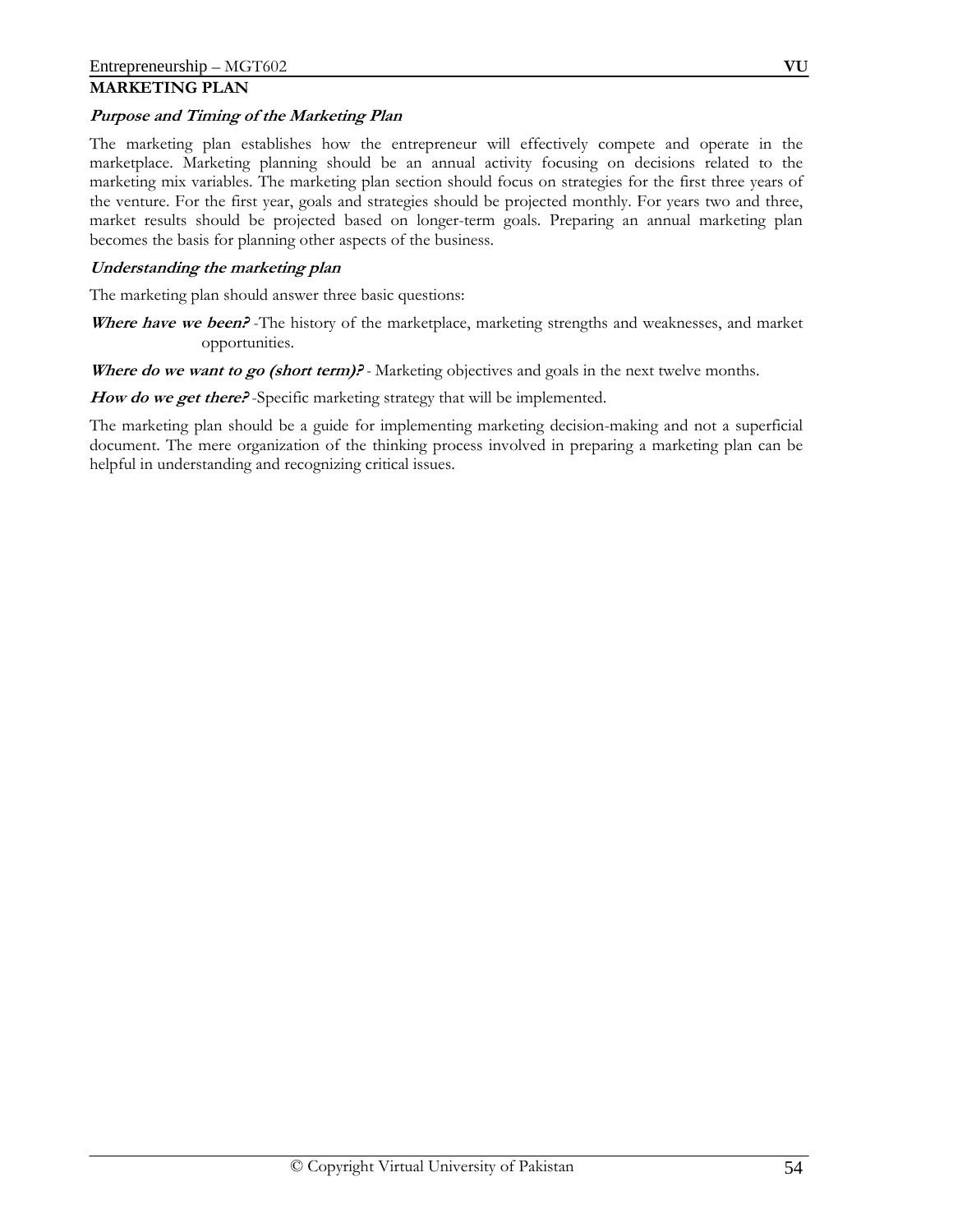#### **THE MARKETING PLAN**

#### **LEARNING OBJECTIVES**

- 1. To understand the differences between business planning, strategy plans, and market planning.
- 2. To describe the role of marketing research in determining market strategy for the marketing plan.
- 3. To illustrate an effective and feasible procedure for the entrepreneur to follow in engaging in a market research study.
- 4. To define the steps in preparing the marketing plan.
- 5. To explain the marketing system and its key components.
- 6. To illustrate different creative strategies that may be used to differentiate or position the new venture's products or services.

#### **PURPOSE AND TIMING OF THE MARKETING PLAN**

The marketing plan establishes how the entrepreneur will effectively compete and operate in the marketplace. Marketing planning should be an annual activity focusing on decisions related to the marketing mix variables. The marketing plan section should focus on strategies for the first three years of the venture. For the first year, goals and strategies should be projected monthly. For years two and three, market results should be projected based on longer-term goals. Preparing an annual marketing plan becomes the basis for planning other aspects of the business.

#### **MARKET RESEARCH FOR THE NEW VENTURE**

Information for developing the marketing plan may require some marketing research. Marketing research involves the gathering of data in order to determine such information as who will buy the product, what price should be charged, and what is the most effective promotion strategy. Marketing research may be conducted by the entrepreneur or by an external supplier or consultant. Market research begins with definition of objectives. Many entrepreneurs don't know what they want to accomplish from a research study.

#### **Defining the Purpose or Objectives**

One effective way to begin the marketing plan is to make a list of the information that will be needed to prepare the marketing plan.

#### **Possible objectives:**

Determine what people think of the product or service and if they would buy it.

- Determine how much customers would be willing to pay for the product.
- Determine where the customer would prefer to purchase the product.
- Determine where the customer would expect to hear about such a product or service.

#### **Gathering Data from Secondary Sources**

An obvious source is data that already exists, or secondary data, found in trade magazines, libraries, government agencies, and the Internet. The Internet can provide information on competitors and the industry, plus can be used for primary research. Commercial data may also be available, but the cost may be prohibitive. Free secondary information is available through:

The U.S. Bureau of Census and the Department of Commerce.

State departments of commerce, chambers of commerce, and local banks.

Private sources of data, such as *Predicasts*, the *Business Index*, and the SBA's *Directory of Business Development Publications*, can be found in a good business library.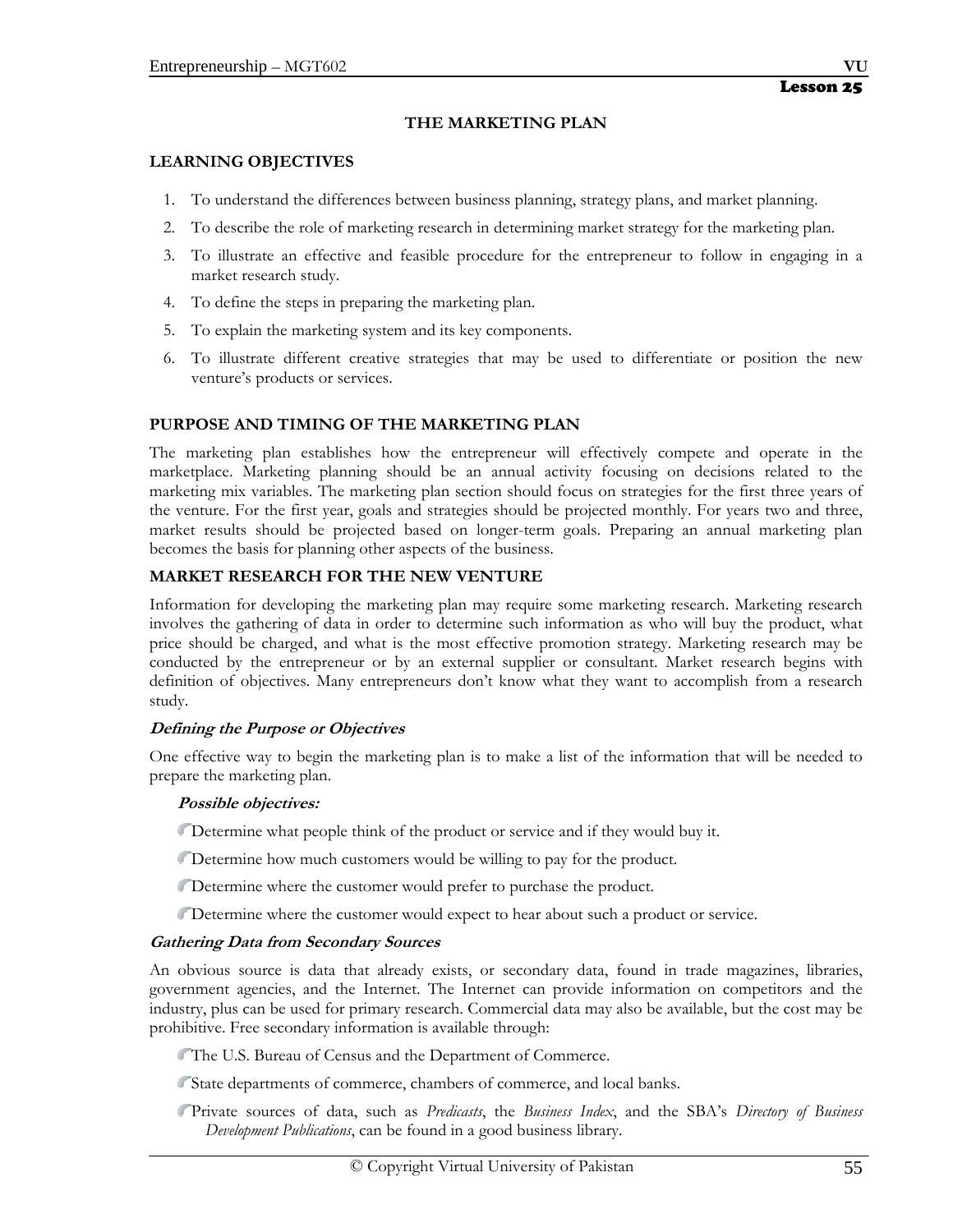#### Entrepreneurship – MGT602 **VU**

- A local business library can also provide access to reference sources and articles about competitors and the industry.
- The entrepreneur should exhaust all possible secondary data sources, observation, and networking before beginning costly primary data research.

## **Gathering Information from Primary Sources**

Information that is new is primary data. Observation is the simplest approach. Networking is an informal method to gather primary data from experts in the field, can be a valuable low-cost research method.

A recent study found that the most successful ventures were focused on information about competitors, the customer, and the industry. Less successful ventures were more focused on gathering information on general economic and demographic trends. Interviewing or surveying is the most common approach, but is more expensive. The questionnaire used by the entrepreneur should include questions designed to fulfill one or more of the objectives. Questions should be designed so they are clear and concise, without bias, and easy to answer. If the entrepreneur lacks experience, he or she should seek help in developing the questionnaire through Small Business Development Centers or a local education institution.

## **Focus groups**

- A focus group is a sample of 10 or 12 potential customers who participate in a discussion.
- Groups discuss issues in an informal, open format.
- These groups should be led by an experienced monitor.

Experimentation involves control over specific variables in the research process.

## **Analyzing and Interpreting the Results**

The entrepreneur can enter the results on a computer or hand-tabulate the results. Summarizing the answers to questions will give preliminary insights. Data can then be cross-tabulated to provide more focused results.

# **UNDERSTANDING THE MARKETING PLAN**

The marketing plan should answer three basic questions:

**Where have we been?** -The history of the marketplace, marketing strengths and weaknesses, and market opportunities.

**Where do we want to go (short term)?** *-* Marketing objectives and goals in the next twelve months.

**How do we get there?** -Specific marketing strategy that will be implemented.

The marketing plan should be a guide for implementing marketing decision-making and not a superficial document. The mere organization of the thinking process involved in preparing a marketing plan can be helpful in understanding and recognizing critical issues.

## **CHARACTERISTICS OF A MARKETING PLAN**

An effective marketing plan should:

- 1. Provide a strategy to accomplish the company mission.
- 2. Be based on facts and valid assumptions.
- 3. Provide for the use of existing resources.
- 4. Describe an organization to implement the plan.
- 5. Provide for continuity.
- 6. Be simple and short.
- 7. Be flexible.
- 8. Specify performance criteria that can be monitored and controlled.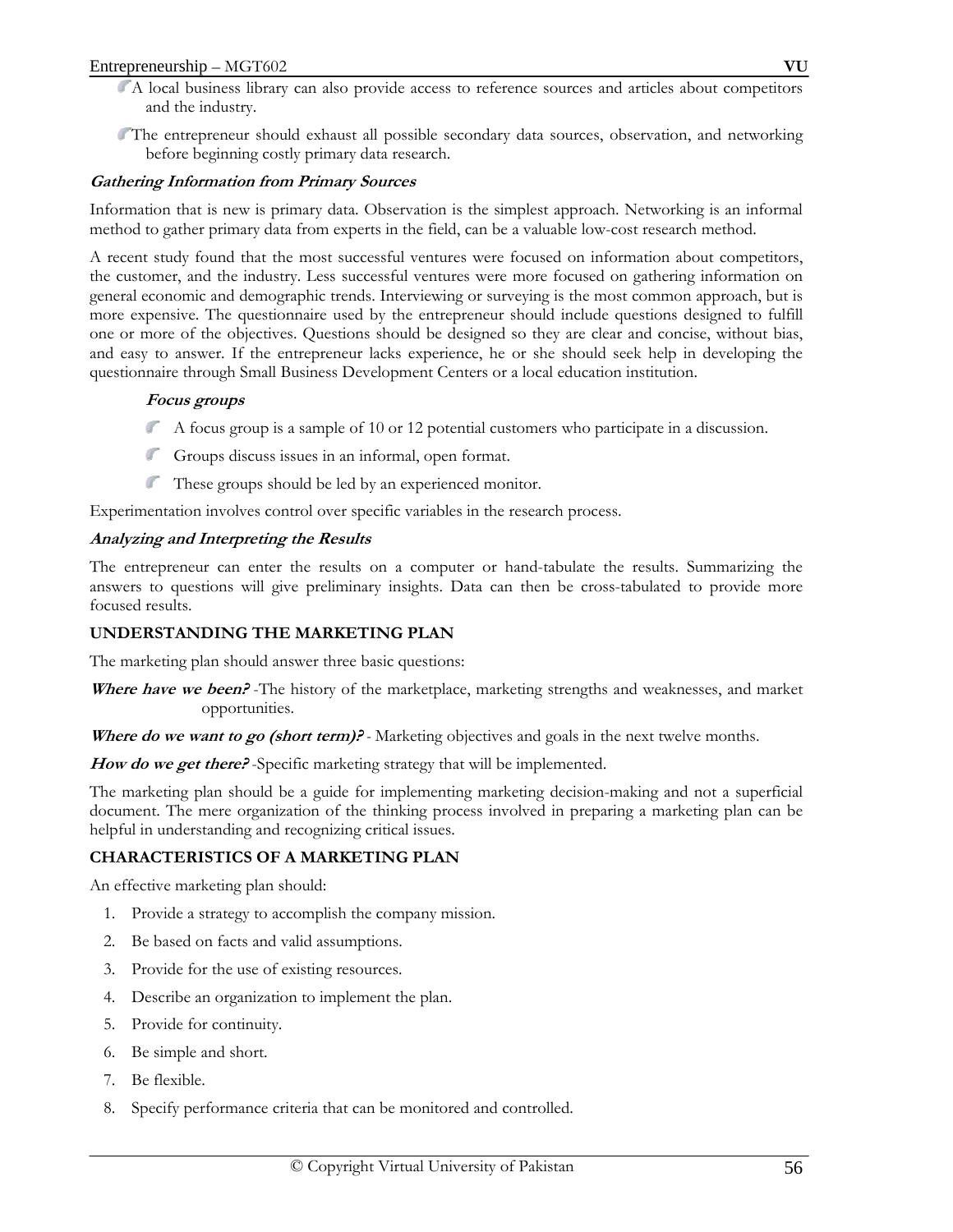#### Entrepreneurship – MGT602 **VU**

The marketing system identifies the major interacting components, both internal and external, that enable the firm to provide products to the marketplace. Environment factors, although largely uncontrollable, should be studied.

**Internal environmental factors** are more controllable by the entrepreneur:

**Financial resources: The** financial plan should outline the financial needs for the venture.

**Management team:** An effective management team responsibilities assigned is needed for implementing the marketing plan.

Suppliers: Suppliers used are generally based on a number of factors, such as price, delivery time, and quality.

**Company mission**: Every new venture should define the nature of its business and what it hopes to accomplish.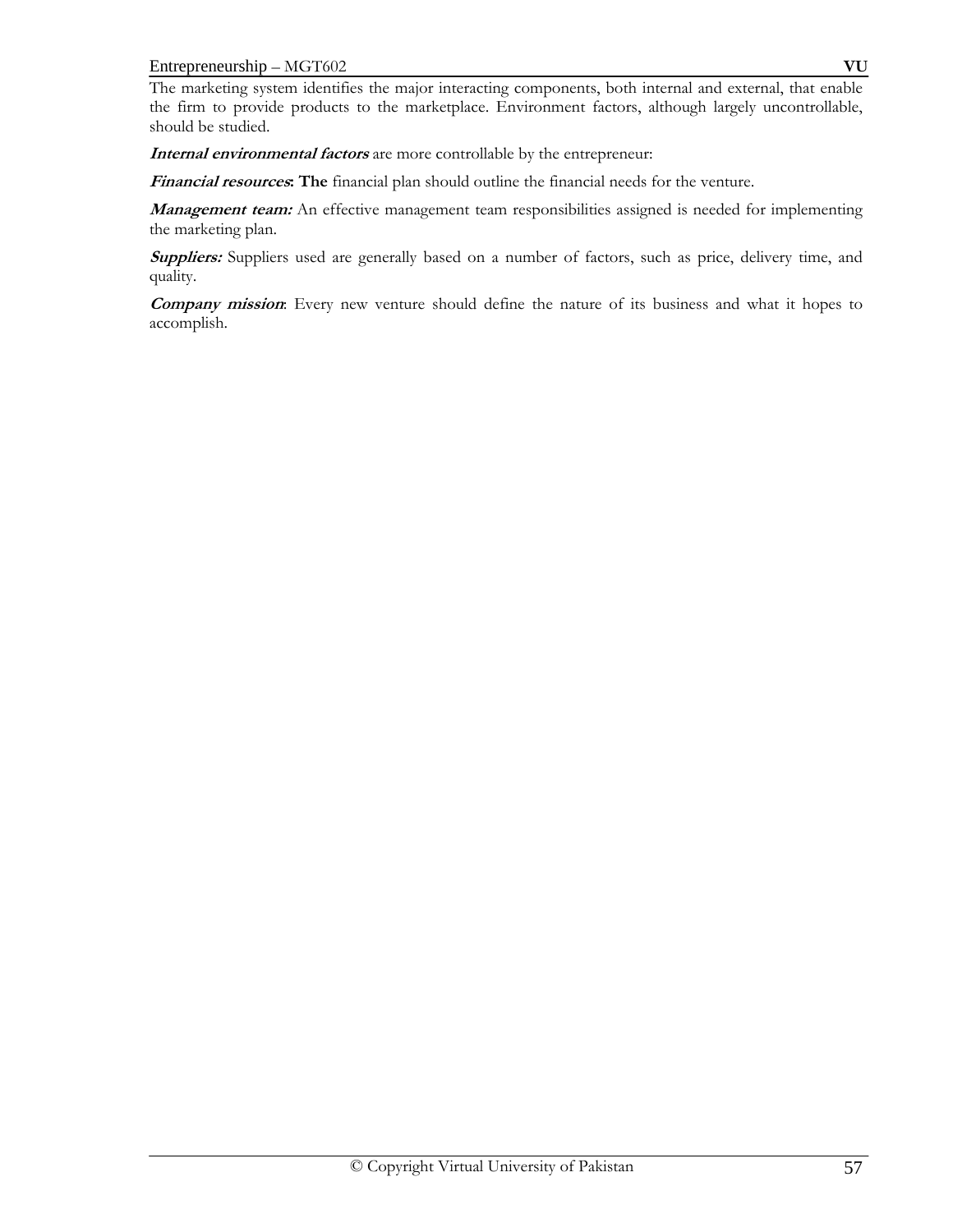## **THE MARKETING MIX**

The actual short-term marketing decisions in the marketing plan will consist of four important marketing variables, called the **marketing mix:**

- 1. Product or service.
- 2. Pricing.
- 3. Distribution.
- 4. Promotion.

Each variable should be described in detail in the strategy section of the marketing plan.

# **STEPS IN PREPARING THE MARKETING PLAN**

## **Step 1: Defining the Business Situation**

The **situation analysis** is a review of where the company has been and considers many of the environmental factors. The entrepreneur should provide a review of past performance of the product and the company. Industry analysis should include information on market size, growth rate, suppliers, new entries, and economic conditions.

## **Step 2: Defining Target Market/Opportunities and Threats**

The entrepreneur should have a good idea of who the customer or **target market** will be. The defined target market will usually represent one or more segments of the entire market. **Market segmentation** is the process of dividing the market into smaller homogeneous groups.. The process of segmenting is:

- a. Decide what general market or industry you wish to pursue.
- b. Divide the market into smaller groups based on characteristics of the customer.
- c. Select segment or segments to target.
- d. Develop marketing plan integrating the parts of the marketing mix.

## **Step 3: Considering Strengths and Weaknesses**

It is important for the entrepreneur to consider its strengths and weaknesses.

## **Step 4: Establishing Goals and Objectives**

Before strategy decisions can be outlined, the entrepreneur must establish realistic **marketing goals and objectives.** These answer the question "Where do we want to go?" These goals should specify such things as market share, profit, sales, market penetration, pricing policy, and advertising support. Not all goals and objectives must be quantified. It is a good idea to limit the number of goals to between six and eight.

## **Step 5: Defining Marketing Strategy and Action Programs**

Strategy and action decisions respond to the question "How do we get there?" It incorporates:

## **1. Product or Service**

This includes a description of the product and may include more than the physical characteristics. It involves packaging, brand name, price, warranty, image, service, features, and style.

## **2.Customer Service**

Meeting customer needs and creating loyalty involves a number of low-cost steps: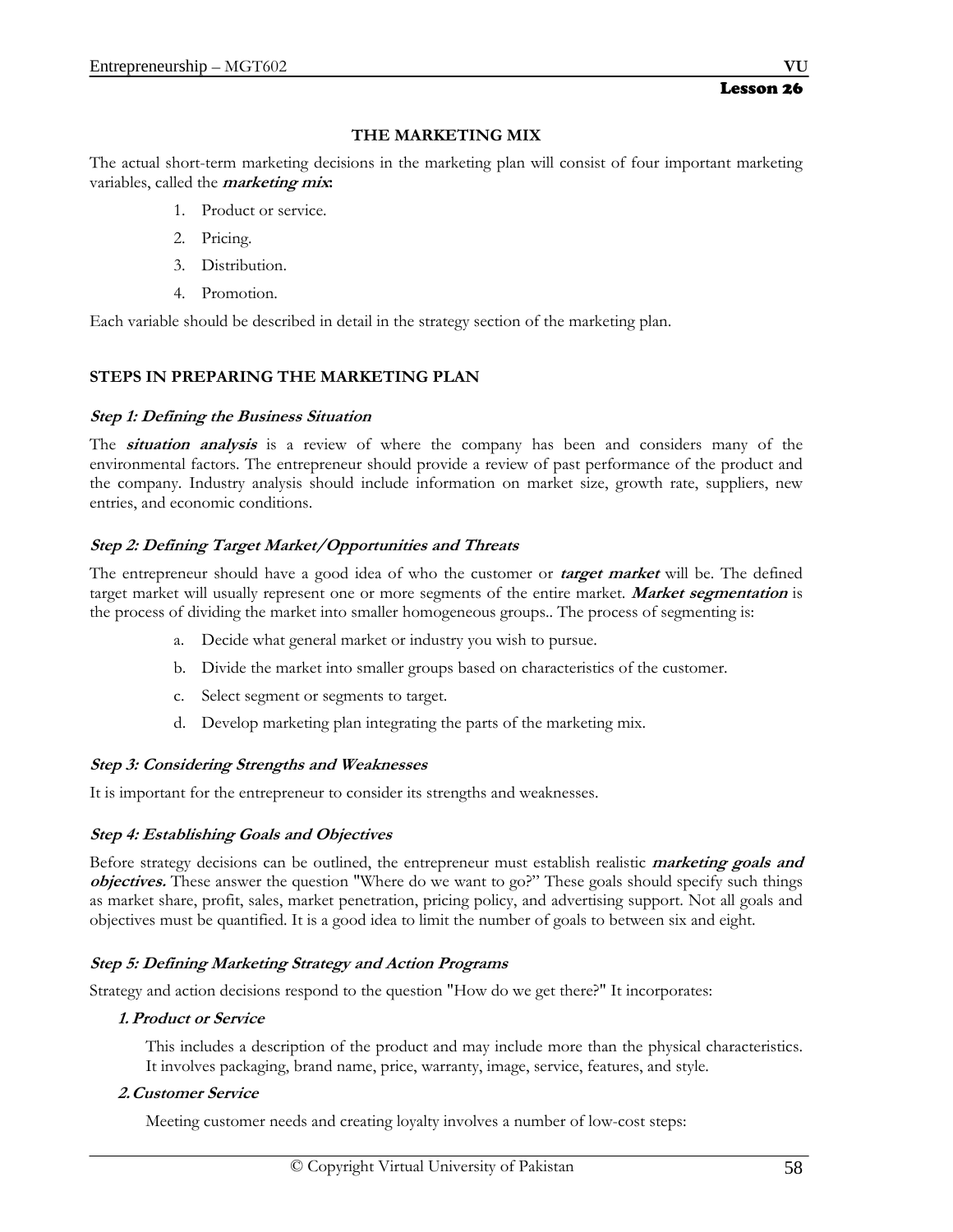- In writing develop a statement of customer service principles.
- Train those employees who have direct contact with customers.
- Establish a process for evaluating customer service.
- Reward employees who are most effective in providing quality customer service.
- Make regular contact with customers.
- Invest in quality telephone equipment.
- Meet customer expectations.

Customer service is especially important for e-businesses.

#### **3.Pricing.**

One of the difficult decisions is determining the appropriate price for the product. Factors such as costs, discounts, freight, and markups must be considered. Marketing research can help determine a reasonable price that consumers are willing to pay.

#### **4.Distribution.**

This factor provides utility or makes the product convenient to purchase when it is needed. This variable must be consistent with other marketing mix variables. Type of channel, number of intermediaries and location of members should be described. Regardless of the type of business, it is usually necessary for the new venture to have a website. The Internet will become an increasingly important medium for information and distribution. Direct mail or telemarketing may be considered. Direct mail marketing is one of the simplest and lowest in entry costs. But the directmarketing or Internet strategies are not a guarantee for success.

The entrepreneur should evaluate all possible options for distribution.

#### **5.Promotion.**

The entrepreneur needs to inform customers as to the product's availability using advertising media such as print, radio, or television. Usually television is too expensive unless cable television is a viable option. Larger markets can be reached using direct mail, trade magazines, or newspapers. A website may also create awareness and promote the product and services of the venture. It is possible to make use of publicity as a means of introduction. It is important that the marketing strategy and action programs be specific and detailed enough to guide the entrepreneur through the first year.

## **Step 6: Coordination of the Planning Process**

The management team must coordinate the planning process. The entrepreneur may be the only person involved but may lack experience in preparing the plan. Assistance is available from many sources, such as the SBA.

## **.Step 7: Designing Responsibility for Implementation**

The plan must be implemented effectively to meet all of the desired goals and objectives. Someone must take the responsibility for implementing each decision made in the marketing plan.

## **Step 8: Budgeting the Marketing Strategy**

Planning decisions must also consider the costs involved in the implementation of these decisions. This budgeting will be useful in preparing the financial plan.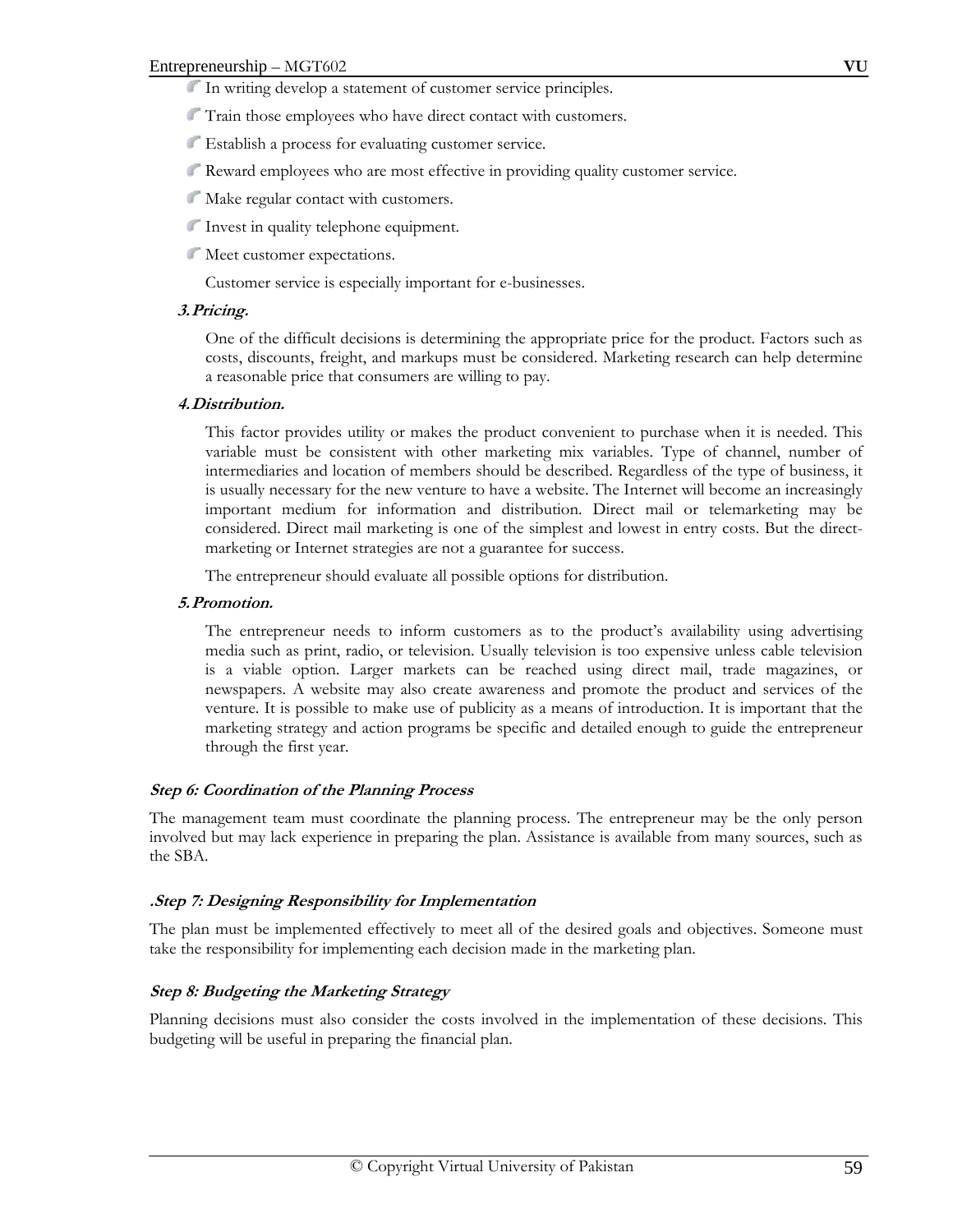## **Step 9: Implementation of the Marketing Plan**

The marketing plan is meant to be a commitment to a specific strategy. A commitment to make adjustments as needed by market conditions is also valuable.

## **Step 10: Monitoring Progress of Marketing Actions**

Monitoring of the plan involves tracking specific results of the marketing effort. What is monitored is dependent on the specific goals and objectives outlined.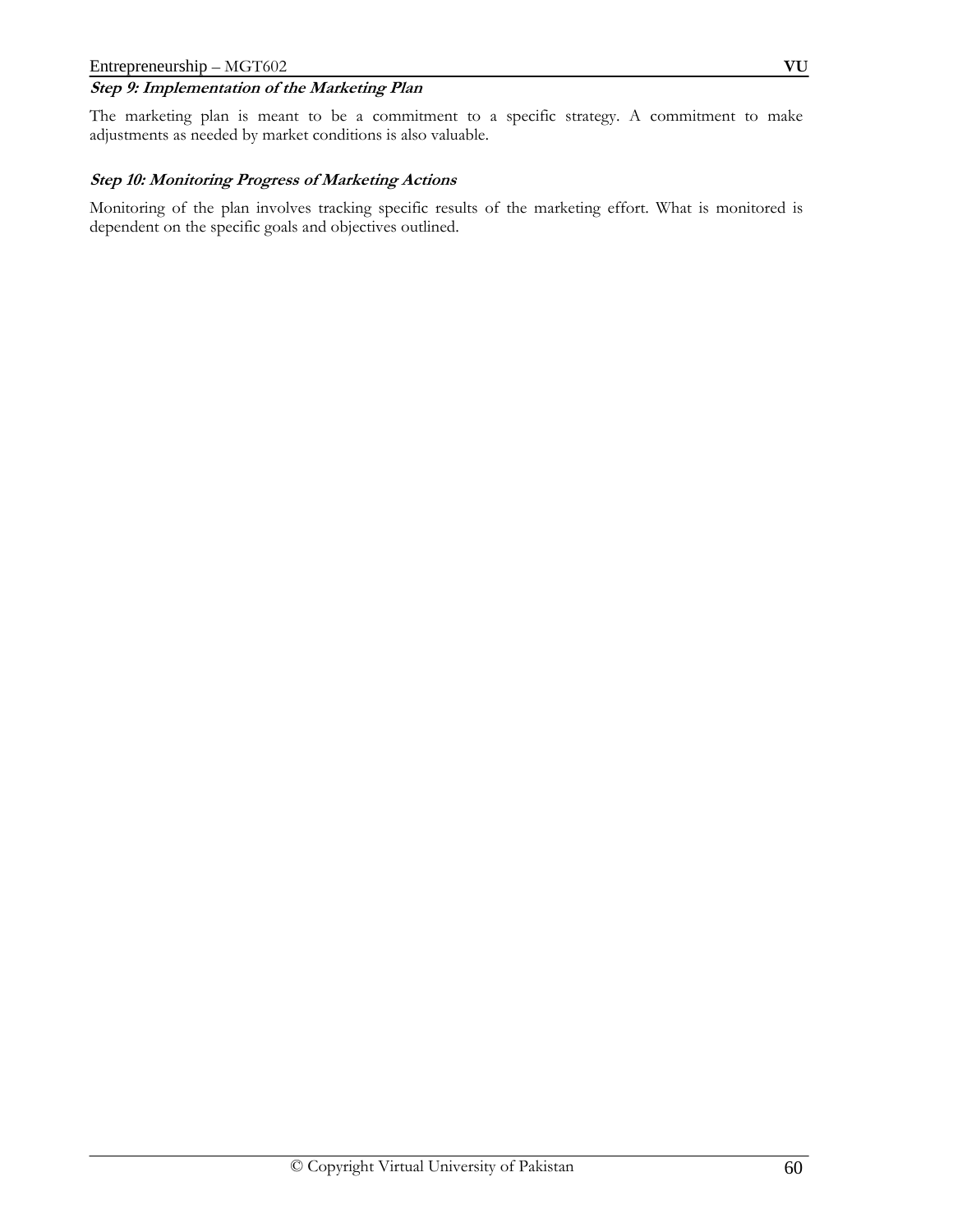## **THE ORGANIZATIONAL PLAN**

## **LEARNING OBJECTIVES**

- 1. To understand the importance of the management team in launching a new venture.
- 2. To understand the advantages and disadvantages of the alternative legal forms of incorporation.
- 3. To explain the S Corporation and limited liability company as alternative forms of incorporation.
- 4. To learn how to prepare a job analysis, job description, and job specification.
- 5. To illustrate how the board of directors or board of advisors can be used to support the management of a new venture.

## **DEVELOPING THE MANAGEMENT TEAM**

Potential investors are interested in the management team and its ability and commitment to the new venture.

Investors usually demand that the management team not operate the business part-time while employed full time elsewhere. It is also unacceptable for the entrepreneurs to draw a large salary. The entrepreneur should consider the role of the board of directors and/or a board of advisors in supporting the management of the new venture.

## **LEGAL FORMS OF BUSINESS**

There are three basic legal forms and one new form of businesses.

The three basic forms are:

- a. Proprietorship.
- b. Partnership.
- c. Corporation

A new form is the **limited liability company**, which is now possible in most states.

The entrepreneur should evaluate the pros and cons of each of the legal forms prior to submitting a business plan. He should determine the priority of several factors discussed below. It is also necessary to consider intangibles such as image to suppliers, existing clients, and prospective customers.

## **Ownership**

- In the *proprietorship*, the owner has full responsibility for operations.
- In a *partnership*, there may be owners with general or with limited ownership.
- In the *corporation*, ownership is reflected by ownership of shares of stock.

## **Liability of Owners**

- The proprietor and general partners are liable for all aspects of the business.
- Since the corporation is a legal entity that is taxable and absorbs liability, the owners are liable only for the amount of their investment.
- To satisfy any outstanding debts of the business, creditors may seize personal assets of the owners in proprietorships or regular partnerships.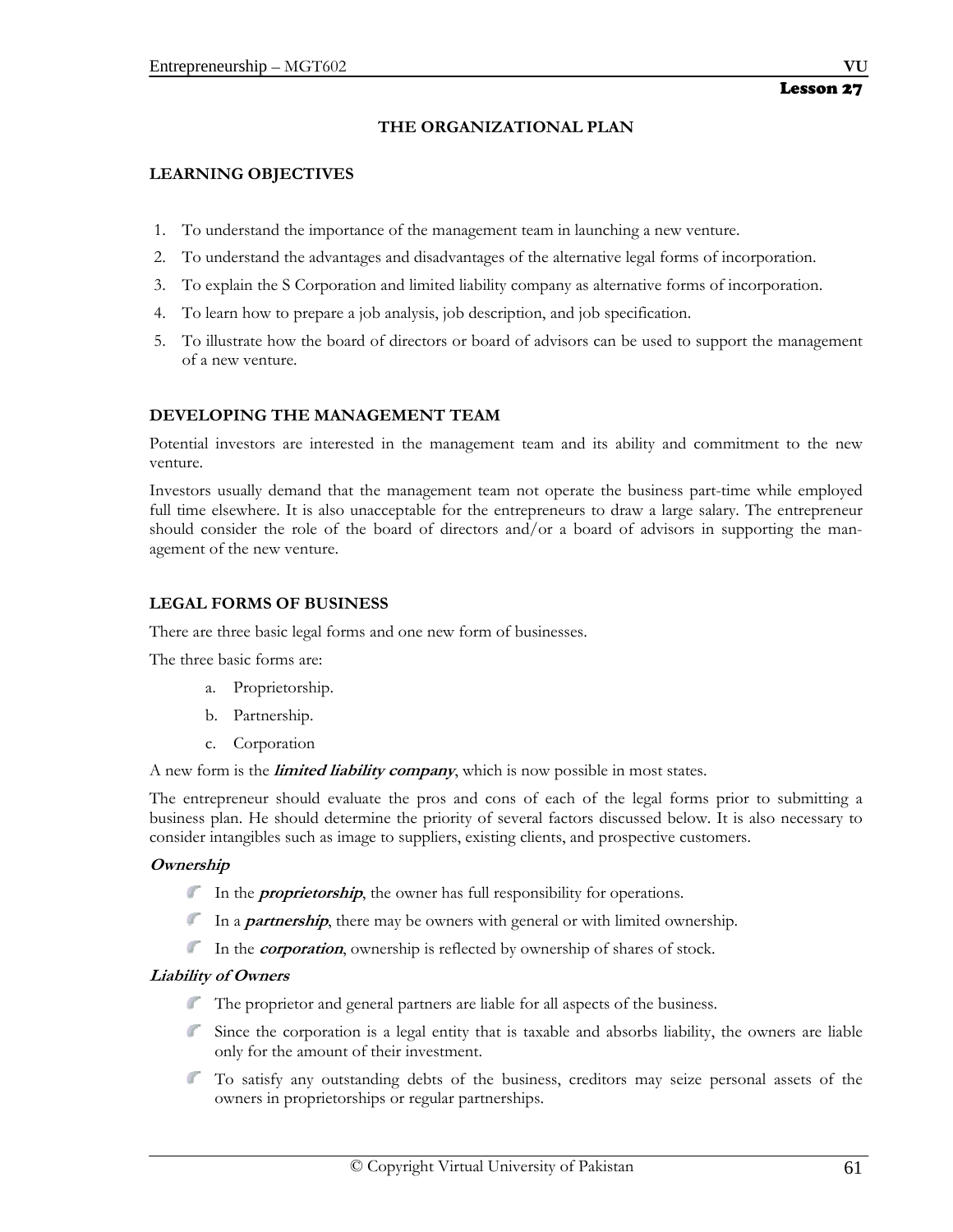- In a partnership the general partners share the amount of personal liability equally, regardless of their capital contribution.
- In a limited partnership, the limited partners are liable only for their capital contributions.

## **Costs of Starting a Business**

- The more complex the organization, the more expensive it is to start.
- The least expensive is the proprietorship, where the only costs may be for filing for a business name.
- In a partnership a partnership agreement is needed, in addition this requires legal advice and should explicitly convey all parties' responsibilities, rights and duties.
- A limited partnership may be more complex to form because it must comply strictly with statutory requirements.
- The corporation can be created only by statute.
- The owners are required to register the name and articles of incorporation and meet state statutory requirements.
- Filing fees and an organization tax may be incurred.
- Legal advice is necessary to meet the statutory requirements.

#### **Continuity of Business**

- In a sole proprietorship, the death of the owner results in the termination of the business.
- In a limited partnership, the death of a limited partner has no effect on the existence of the partnership.
	- A limited partner may be replaced, depending on the partnership agreement.
	- If a general partner in a limited partnership dies or withdraws, the limited partnership is terminated unless the partnership agreement specifies otherwise.
- In a partnership, the death or withdrawal of one of the partners results in termination of the partnership, but this can be overcome by the partnership agreement.
	- a. Usually the partnership will buy out the withdrawn partner's share at a predetermined price.
	- b. Another option is to have a member of the withdrawn partner's family take over as partner.
- The corporation has the most continuity, as the owner's death or withdrawal has no impact on continuity of the business, unless it is a closely held corporation.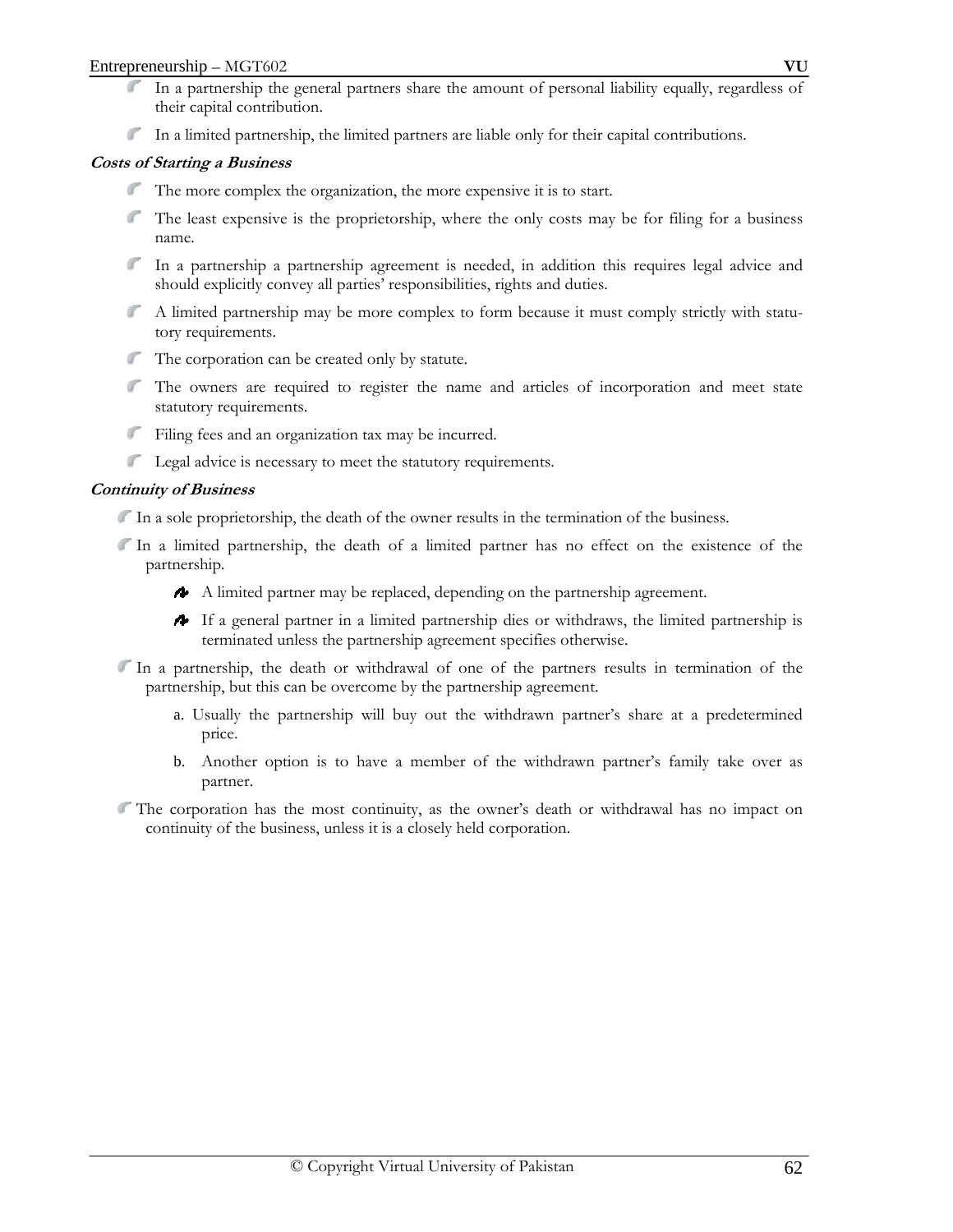## **THE ORGANIZATIONAL PLAN (Continued….)**

#### **Transferability of Interest**

- Each of the forms of business offers different advantages as to the transferability of interest.
- In a proprietorship, the entrepreneur has the right to sell any assets.
- In the limited partnership, the limited partners can sell their interests at any time without consent of the general partners.
- A general partner cannot sell any interest unless specified in the partnership agreement.
- In a corporation shareholders may transfer their shares at any time.
- In the S Corporation, the transfer of interest can occur only as long as the buyer is an individual.

## **Capital Requirements**

- The need for capital during the early months can become one of the most critical factors in keeping a new venture alive.
- For a proprietorship, any new capital can only come from loans or by additional personal contributions.
- Often an entrepreneur will take a second mortgage as a source of capital.
- Any borrowing from an outside investor may require giving up some equity.
- Failure to make payments can result in foreclosure and liquidation of the business.
- In the partnership, loans may be obtained from banks or additional funds may be contributed by each partner, but both methods require change in the partnership agreement.
- In the corporation, new capital can be raised by:
	- a. Stock may be sold as either voting or nonvoting.
	- b. Bonds may be sold.
	- c. Money may also be borrowed in the name of the corporation.

## **Management Control**

- The entrepreneur will want to retain as much control as possible over the business.
- In the proprietorship, the entrepreneur has the most control and flexibility in making business decisions.
- In a partnership the majority usually rules unless the partnership agreement states otherwise.
- In a limited partnership the limited partners have no control over business decision.
- Control of day-to-day business is in the hands of management.
	- a. Major long-term decisions may require a vote of the major stockholders.
	- b. As the corporation increases in size, the separation of management and control is probable.
- Stockholders can indirectly affect the operation by electing someone to the board of directors.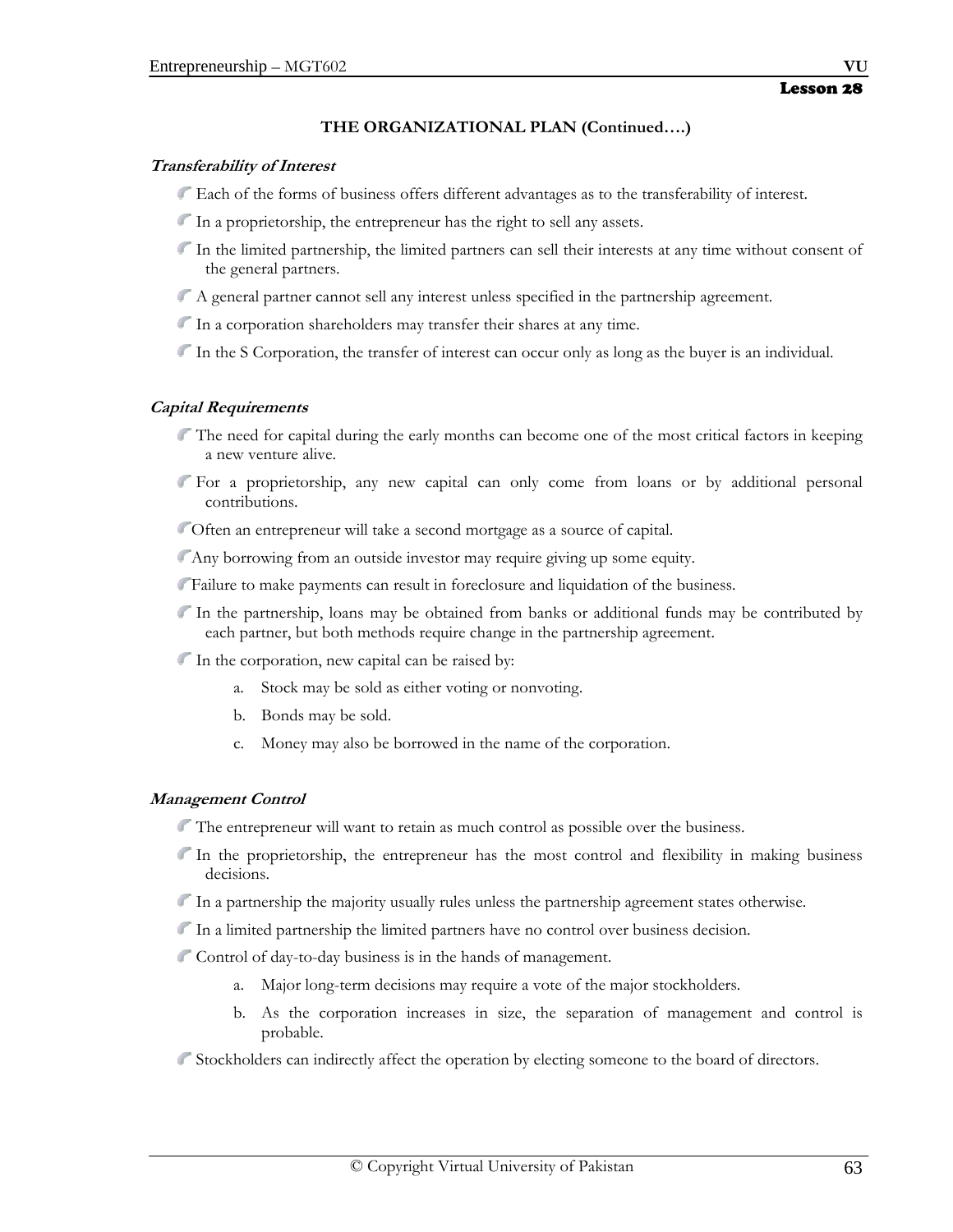# **Distribution of Profits and Losses**

- Proprietors receive all profits from the business.
- In the partnership, the distribution of profits and losses depends on the partnership agreement.
- Corporations distribute profits through dividends to stockholders.

## **Attractiveness for Raising Capital**

- In both the proprietorship and partnership, the ability to raise capital depends on the success of the business and personal capability of the entrepreneur.
- Because of its limitations on personal liability, the corporation is the most attractive form for raising capital.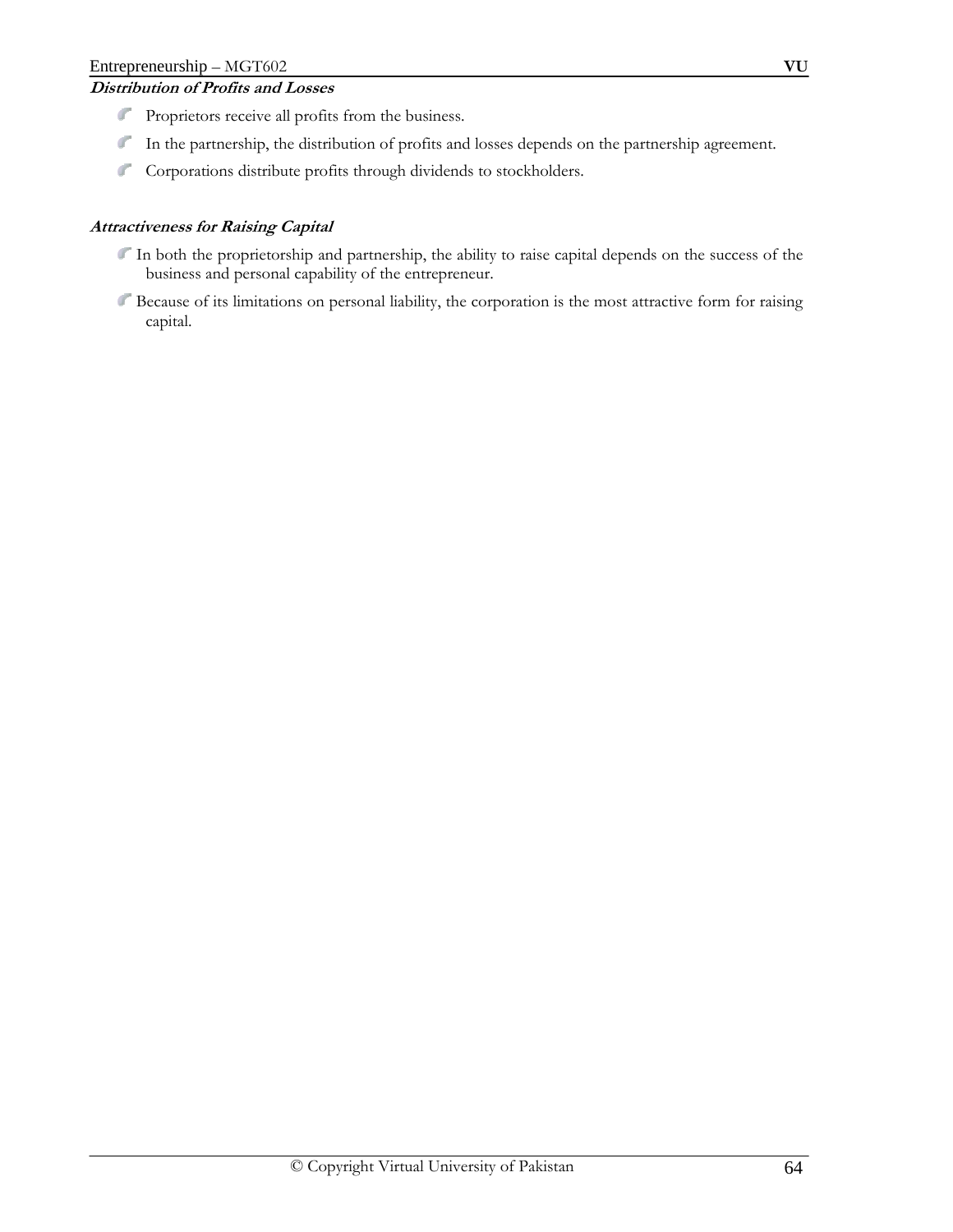## **THE ORGANIZATIONAL PLAN (Continued….)**

#### **TAX ATTRIBUTES OF FORMS OF BUSINESS**

#### **A. Tax Issues for Proprietorship**

For the proprietorship the IRS treats the business as the individual owner. All income is personal income and the business is not taxed as a separate entity. The proprietorship has some tax advantages compared to the corporation.

- a. There is no double tax on profits.
- b. There is no capital stock tax or penalty for retained earnings.

#### **B. Tax Issues for Partnership.**

The partnership's tax advantages and disadvantages are similar to the proprietorship. Limited partnerships can provide unique tax advantages. Both the partnership and proprietorship have a legal identity distinct from the partners, but this identity is only for accounting purposes. The income is distributed based on the partnership agreement, and the owners then report their share as personal income.

#### **C. Tax Issues for Corporation**

The corporation has the advantage of being able to take many deductions not otherwise available. The disadvantage is that dividends are taxed twice. This double taxation can be avoided if the income is distributed as salary. The corporation tax may also be lower than the individual rate.

#### **S CORPORATIONS**

basis.

The **S Corporation** combines the tax advantages of the partnership and the corporation.

 **1.** It is designed so that the venture income is declared as personal income on a pro rata

 **2.** Shareholders benefit from all of the income and the deductions of the business.

Prior to passage of the 1996 Small Business Protection Act, rules governing the S corporation were considered too rigid.

The new law provides more flexibility with regard to:

- a. Number of shareholders.
- b. Who can be allowed to own shares?
- c. The role of trusts as stockholders.
- d. The ability of S corporations to own more than 90 percent of stock of another corporation.
- e. Distribution of profits.
- f. Issuance of different classes of stock.
- g. Rules affecting the tax basis of incurred loses.

The new law allows existing S corporations to raise capital more easily.

S Corporations represent almost half of all corporate filings.

- Limited liability corporations are still more flexible than the S corporation, but conversion entails a significant cost.
- More than half of all S corporations have only one shareholder, which would not be possible as an LLC.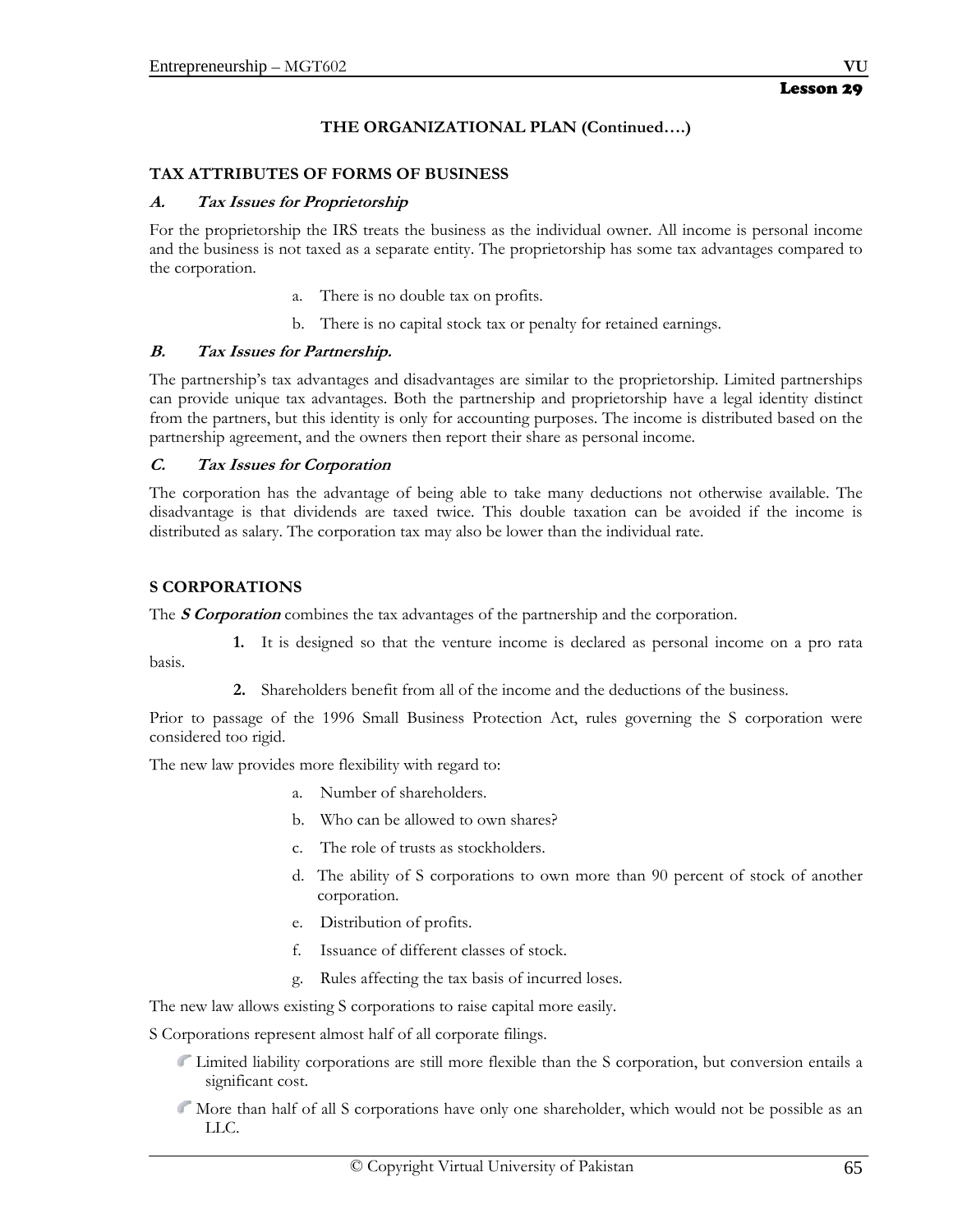#### **ADVANTAGES OF AN S CORPORATION**

- Capital gains or losses are treated as personal income.
- Shareholders retain limited liability protection.
- It is not subject to a minimum tax, as C corporations are.
- Stock may be transferred to low-income-bracket family members.
- Stock may be voting or nonvoting.
- This form may use the cash method of accounting.
- Corporate long-term capital gains and losses are deductible by the shareholders.

#### **DISADVANTAGES OF AN S CORPORATION**

- Even with the new regulations, there are still some restrictions.
- If the corporation earns less than \$100,000, then the C Corporation would have a lower tax liability.
- The S Corporation may not deduct most fringe benefits for shareholders.
- The S Corporation must adopt a calendar year for tax purposes.
- Only one class of stock, common stock is permitted.
- The net loss of the S Corporation is limited.

## **THE LIMITED LIABILITY COMPANY**

A popular new entity is the **limited liability company** (LLC), which offers similar advantages as the S Corporation but with more liberal tax rules under subchapter K. This form is a partnership-corporation hybrid with the following characteristics:

- 1. Where the corporation has shareholders, the LLC has members.
- 2. No shares are issued, and each member owns an interest in the business.
- 3. Liability does not extend beyond the member's capital contribution.
- 4. Members may transfer their interest only with the unanimous written consent of the remaining members.
- 5. The standard acceptable term of an LLC is 30 years.
- 6. The laws governing formation of the LLCs differ from state to state.
- The LLC is similar to an S corporation, but is more flexible. A major concern with LLCs is in international business, where the context of unlimited liability is still unclear.
- The primary differences between the limited partnership and the LLC are that the limited partnership must have at least one general partner with unlimited liability for partnership debts.
- The acceptability of the LLC should grow as state statutes are clarified and international rules established.
- With the assistance of a tax attorney, owners should compare alternative forms of ownership.

## **DESIGNING THE ORGANIZATION**

The design of the initial organization will be simple. The entrepreneur may perform all of the functions alone. He or she sometimes is unwilling to give up responsibility to others. The entrepreneur may have difficulty making the transition from a start-up to a growing well-managed business that maintains its success over a long period of time. As the workload increases the organizational structure will need to expand to include additional employees with defined roles. Interviewing and hiring procedures will need to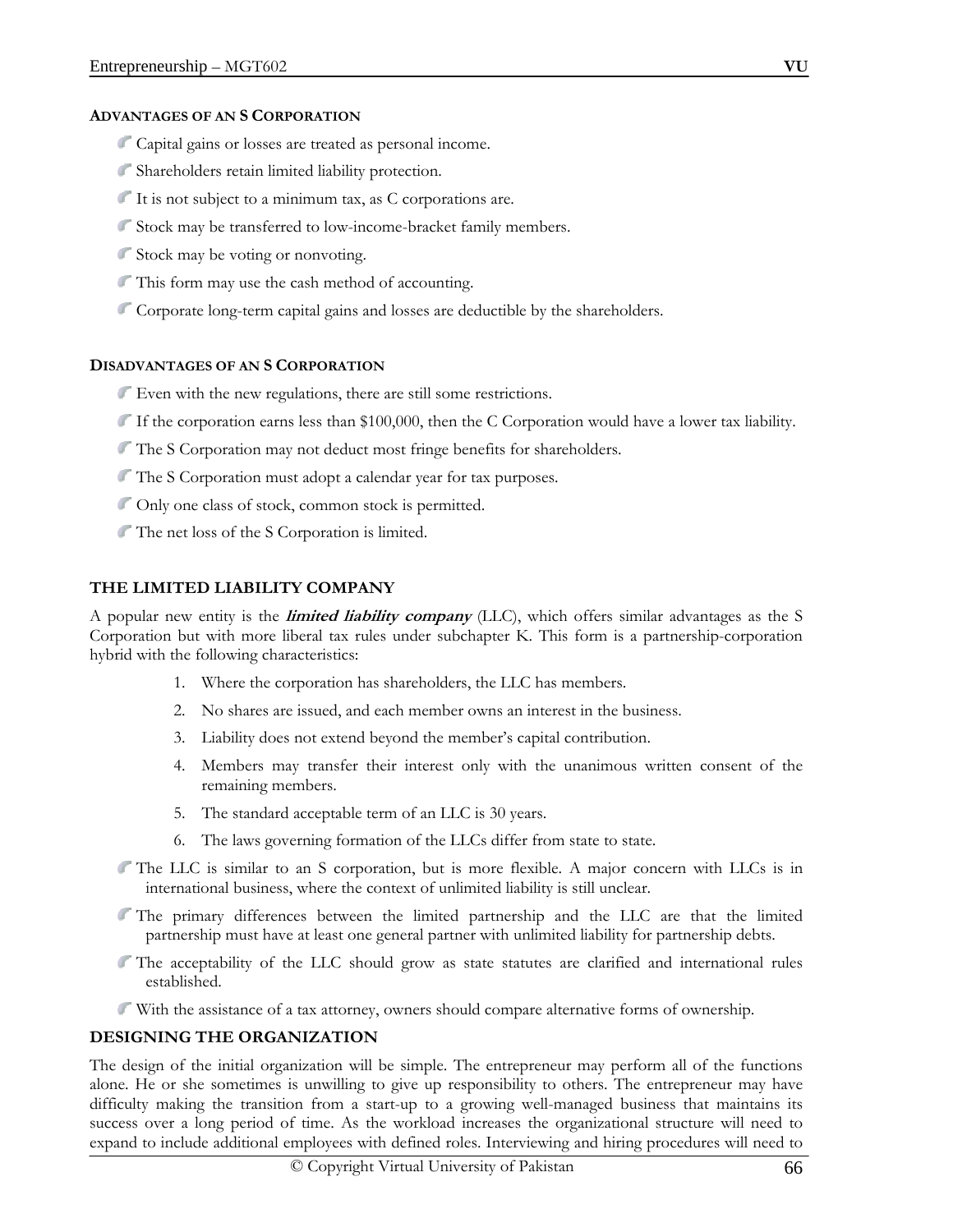be implemented. For many new ventures, part-time employees may be hired, raising commitment and loyalty issues.

The organization must identify the major activities required to operate effectively. The design of the organization will indicate to employees what is expected of them in five areas: Organizational structure, which defines members' jobs and the relationship these jobs have to one another. Rewards are in the form of bonuses, promotion, and praise. A selection criterion is the set of guidelines for selecting individuals for each position. The organization's design can be simple or complex.

There are two stages of development in an organization

*Stage 1***:** The new venture is operated by one person, the entrepreneur, with no need for sub managers.

**Stage 2**: As the business expands, the organization may be described as Stage 2.

- a. Sub managers are hired to coordinate, organize, and control aspects of the business
- b. .Measurement, evaluation, rewards, selection, and training become necessary.

**Stage 3** may exist when the firm is large enough that a third level of managers is added

As the organization evolves, the manager's decision roles become more critical The primary concern is to adapt to changes in the environment and seek new ideas. The manager will also need to respond to unexpected pressures, referred to as "putting out fires." Another role is that of allocator of resources, delegating budgets and responsibility. The final role is that of negotiator, as the entrepreneur can be the only person with the appropriate authority.

# **BUILDING THE SUCCESSFUL ORGANIZATION**

Before writing the organization plan, it is helpful to prepare a job analysis. The **job analysis** serves as a guide in determining hiring procedures and **job descriptions** and specifications. As the size of the venture changes, the process becomes more complex.

The place to start is with the tasks that need to be performed to make the venture viable. After this list is made, then determine how many positions and what types of persons will be needed. Other decisions to be made early in planning process:

- a. Where to advertise for employees.
- b. How they will be trained.
- c. How they will be compensated.

Searching for senior talent requires a different strategy. Usually networking provides the best source of candidates. Some recruiting firms are also specializing in placing senior people in start-ups.

The most important issues in the business plan are the job descriptions and specifications.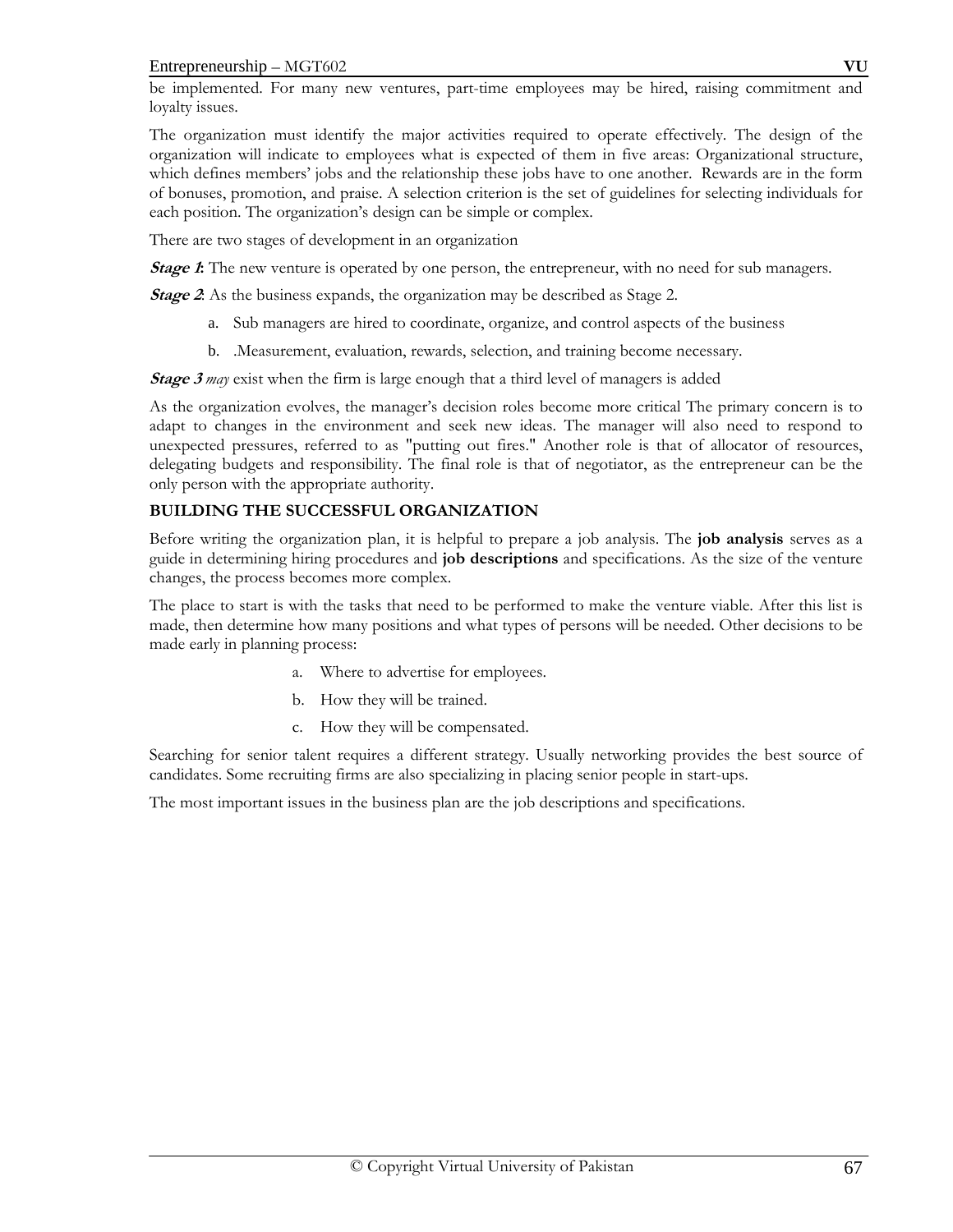# **THE FINANCIAL PLAN**

#### **LEARNING OBJECTIVES**

- 1. To understand why positive profits can still result in a negative cash flow.
- 2. To understand the role of budgets in preparing pro forma statements.
- 3. To learn how to prepare monthly pro forma cash flow, income, balance sheet, and sources and uses of funds statements for the first year of operation.
- 4. To explain the application and calculation of the break-even point for the new venture.
- 5. To illustrate the alternative software packages that can be used for preparing financial statements.

## **THE FINANCIAL PLAN**

#### **A. The financial plan provides a complete picture of:**

- 1. How much and when the funds are coming into the organization.
- 2. Where the funds are going.
- 3. How much cash is available?
- 4. The projected financial position of the firm.
- **B. The financial plan provides the short-term basis for budgeting and helps prevent a common problem-lack of cash.**
- **C. The financial plan must explain how the entrepreneur will meet all financial obligations and maintain its liquidity.**
- **D. In general, the financial plan will need three years of projected financial data for outside investors.**

#### **OPERATING AND CAPITAL BUDGETS**

- **A. Before developing the pro forma income statement, the entrepreneur should prepare operating and capital budgets.** 
	- 1. If the entrepreneur is a sole proprietor, he or she will be responsible for the budgeting decisions.
	- 2 In a partnership, or where employees exist, the initial budgeting process may begin with one of these individuals.
	- 3. Final determination of budgets will ultimately rest with the owners or entrepreneurs.

## **B. In the preparation of the pro forma income statement, the entrepreneur must first develop a sales budget, an estimate of the expected volume of sales by month.**

- 1. From sales forecasts, the entrepreneur will determine the cost of these sales.
- 2. Estimated ending inventory will also be included.

# **C. Production or Manufacturing Budget.**

- 1. This budget provides a basis for projecting cash flows for the cost of goods produced.
- 2. The important information in this budget is the actual production required each month and the needed inventory to allow for changes in demand.
- 3. This budget reflects seasonal demand or marketing programs, which can increase demand and inventory.
- 4. The operating budget is an important document, as the pro forma income statement will only reflect the actual costs of goods.

## **D. Operating Budget.**

- 1. Next the entrepreneur can focus on operating costs.
- 2. Fixed expenses (incurred regardless of sales volume) include rent, utilities, salaries, interest, depreciation, and insurance.
- 3. The entrepreneur will need to calculate variable expenses, which may change from month to month depending on sales volume, such as advertising and selling expenses.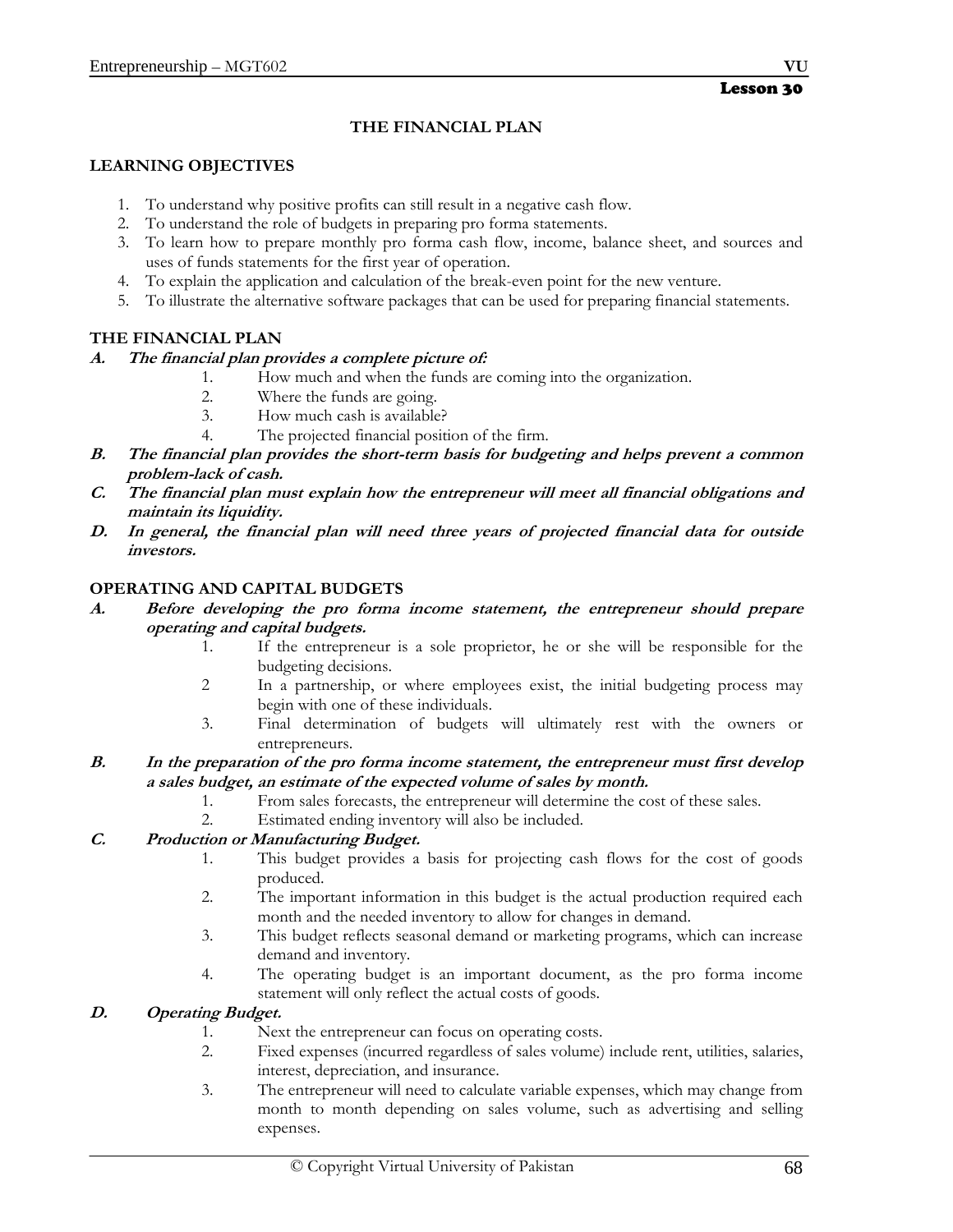**E. Capital budgets are intended to provide a basis for evaluating expenditures that will impact the business for more than one year.**

- 1. A capital budget may project expenditures for new equipment, vehicles, or new facilities.
- 2. These decisions can include the computation of the cost of capital and the anticipated return on investment using present value methods.
- 3. The entrepreneur should enlist the assistance of an accountant.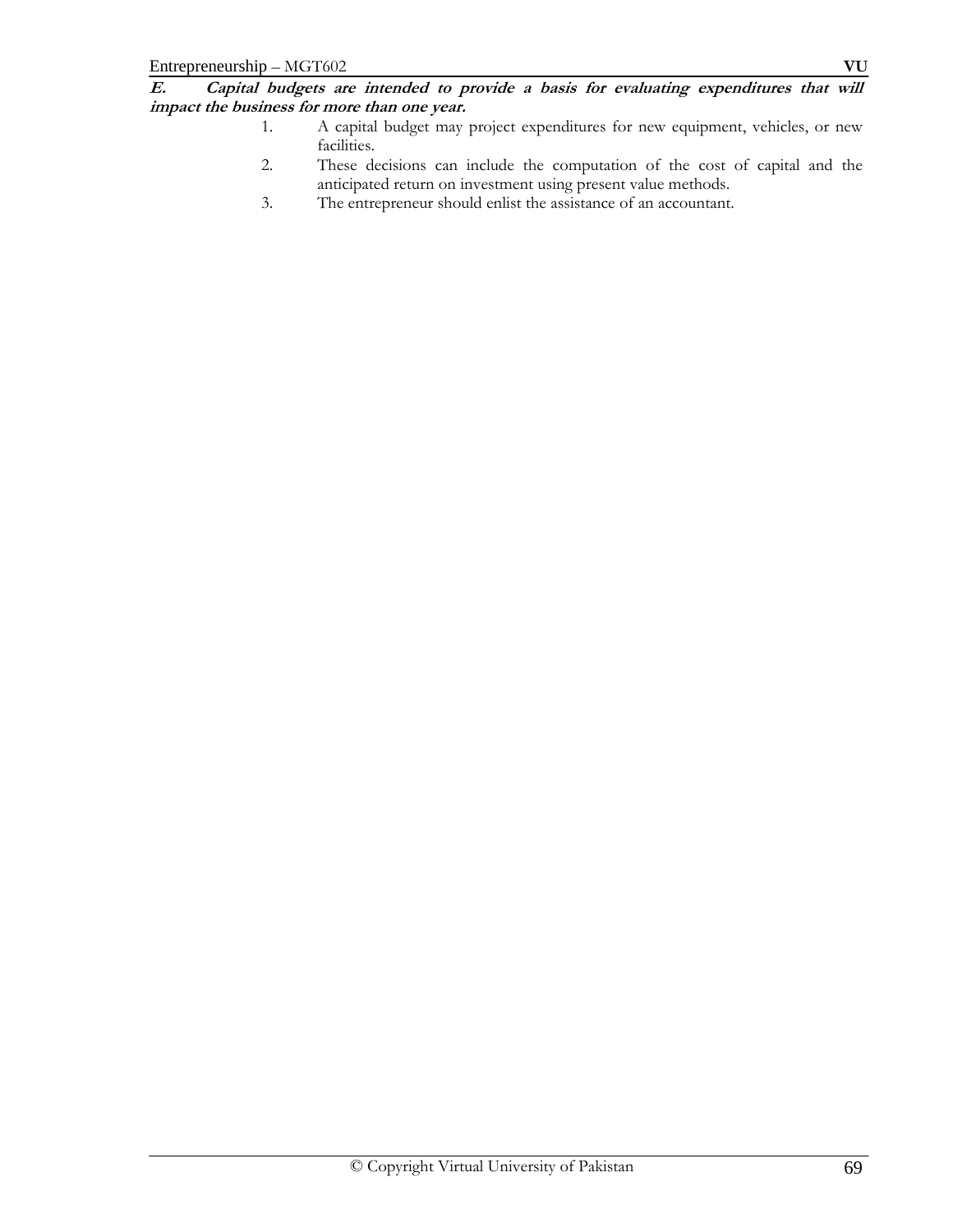# **THE FINANCIAL PLAN (Continued….)**

## **OPERATING AND CAPITAL BUDGETS**

#### **A. Before developing the pro forma income statement, the entrepreneur should prepare operating and capital budgets.**

- 1. If the entrepreneur is a sole proprietor, he or she will be responsible for the budgeting decisions.
- 2. In a partnership, or where employees exist, the initial budgeting process may begin with one of these individuals.
- 3. Final determination of budgets will ultimately rest with the owners or entrepreneurs.

## **B. In the preparation of the pro forma income statement, the entrepreneur must first develop a sales budget, an estimate of the expected volume of sales by month.**

- 1. From sales forecasts, the entrepreneur will determine the cost of these sales.
- 2. Estimated ending inventory will also be included.

# **C. Production or Manufacturing Budget.**

- 1. This budget provides a basis for projecting cash flows for the cost of goods produced.
- 2. The important information in this budget is the actual production required each month and the needed inventory to allow for changes in demand.
- 3. This budget reflects seasonal demand or marketing programs, which can increase demand and inventory.
- 4. The operating budget is an important document, as the pro forma income statement will only reflect the actual costs of goods.

# **D. Operating Budget.**

- 1. Next the entrepreneur can focus on operating costs.
- 2. Fixed expenses (incurred regardless of sales volume) include rent, utilities, salaries, interest, depreciation, and insurance.
- 3. The entrepreneur will need to calculate variable expenses, which may change from month to month depending on sales volume, such as advertising and selling expenses.

## **E. Capital budgets are intended to provide a basis for evaluating expenditures that will impact the business for more than one year.**

- 1. A capital budget may project expenditures for new equipment, vehicles, or new facilities.
- 2. These decisions can include the computation of the cost of capital and the anticipated return on investment using present value methods.
- 3. The entrepreneur should enlist the assistance of an accountant.

# **PRO FORMA INCOME STATEMENTS**

**A. Sales is the major source of revenue; since other activities relate to sales, it is usually the first item defined.** 

## **B. In preparing the pro forma income statement, sales by month must be calculated first.**

- 1. Market research, industry sales, and trial experience might provide the basis for these figures.
- 2. Forecasting techniques, such as a survey of buyers' intentions or expert opinions, can be used to project sales.
- 3. The costs for achieving increases in sales can be higher in early months.

# **C. Sales revenues for an Internet start-up are often more difficult to project.**

- 1. A giftware Internet start-up could project the number of average hits expected per day or month based on industry data.
- 2. From the number of "hits" it is possible to project the number of consumers who will buy products and the average dollar amount per transaction.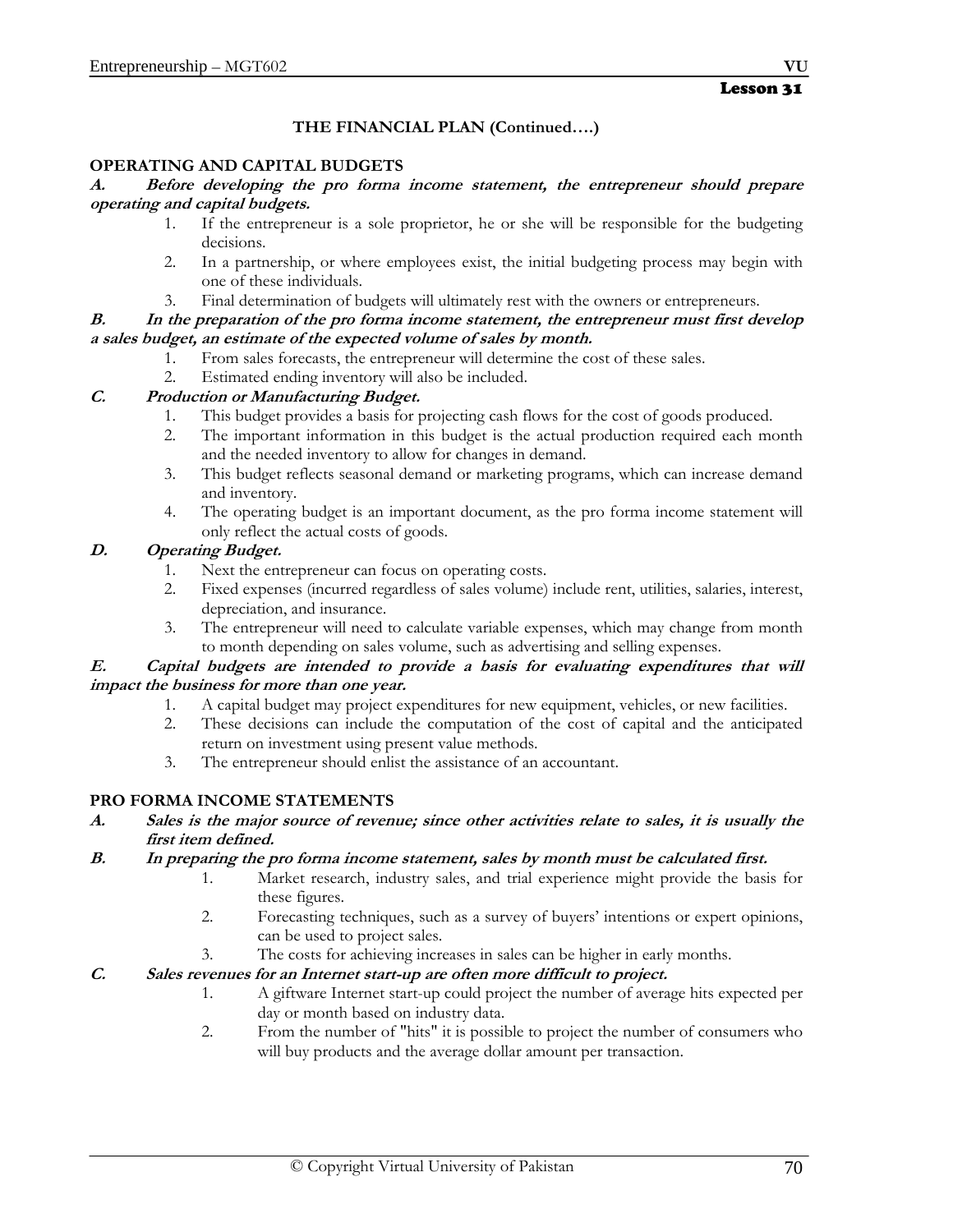- 1. Selling expenses as a percentage of sales may also be higher initially.
- 2. Salaries and wages should reflect the number of personnel employed, as well as their roles in the organization.
- 3. Any unusually expenses, such as those for a key trade show, should be flagged and explained at the bottom.
- **E. In addition to the first year's statement, projections should be made for years 2 and 3.** 
	- 1. Investors generally prefer to see three years of income projections.
	- 2. Some expenses will remain stable over time, like depreciation, utilities, rent, insurance, and interest.
	- 3. When calculating the projected operating expense, it is important to be conservative for initial planning purposes.
- **F. For the Internet start-up, capital budgeting and operating expenses will involve equipment purchasing or leasing, inventory, and advertising expenses.**
- **G. Many of the recent Internet start-ups have not earned a profit.**

## **PRO FORMA CASH FLOW**

## **A. Cash flow is not the same as profit.**

- 1. Profit is the result of subtracting expenses from sales.
- 2. Cash flow results from the difference between actual cash receipts and cash payments.
- 3. Cash flows only when actual payments are made or received.
- **B. For an Internet start-up, the same transaction would involve the use of a credit card in which a percentage of the sale would be paid as a fee to the credit card company.**
- **C. On many occasions, profitable firms fail because of lack of cash; therefore, using profit as a means of success may be deceiving.**

## **D. There are two standard methods used to project cash flow.**

- 1. In the indirect method some adjustments are made to the net income based on the fact that actual cash may not have actual been receive or disbursed.
- 2. The direct method, a simple determination of cash in less cash out, gives a fast indication of the cash position of the new venture at a point in time.
- **E. It is important for the entrepreneur to make monthly projections of cash, pro forma cash flow.** 
	- 1. If disbursements are greater than receipts in any time period, funds will have to be borrowed or cash reserve tapped.
	- 2. Large positive cash flows may need to be invested in short term sources.
	- 3. Usually the first few months of start-up will require external cash in order to cover cash outlays.
- **F. The most difficult problem with projecting cash flows is determining the exact monthly receipts and disbursements.** 
	- 1. Some assumptions will need to be made and should be conservative so enough funds can be maintained to cover the negative cash months.
	- 2. These cash flows will also assist in determining how much money will need to be borrowed.
- **G. The pro forma cash flow is based on best estimates and may need to be revised to ensure accuracy.**
- **H. It is useful to provide several scenarios, each based on different levels of success.**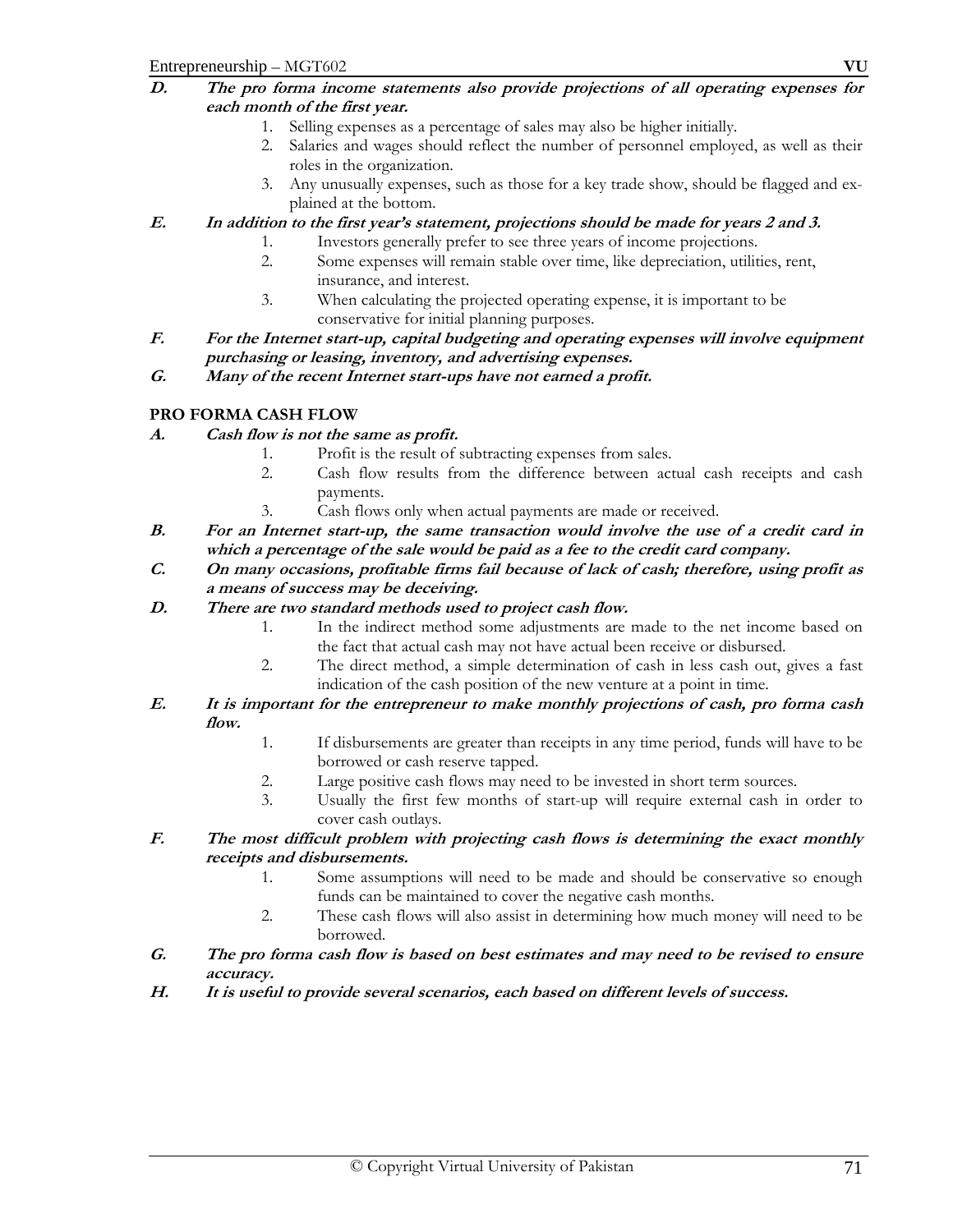#### **PRO FORMA BALANCE SHEET**

#### **A. The entrepreneur should also prepare a projected balance sheet depicting the condition of the business at the end of the first year.**

- 1. The **pro forma balance sheet** summarizes the assets, liabilities, and net worth of the entrepreneurs.
- 2. Every business transaction affects the balance sheet.
- 3. The balance sheet is a picture of the business at one moment in time and does not cover a period of time.

#### **B. Assets.**

- 1. **Assets** represent everything of value that is owned by the business.
- 2. The assets are categorized as current or fixed.
	- a. Value is not necessary replacement cost-it is the actual cost expended for the asset.
	- b. Current assets include cash and anything that will be converted into cash within a year.
	- c. Fixed assets are those that will be used over a long period of time.
	- d. Management of receivables, or money owed by customers, is important to the business' cash flow of the business.

## **C. Liabilities.**

- 1. **Liabilities** accounts represent everything owed to creditors.
- 2. Current liabilities are due within a year.
- 3. Others are long-term debts.
- 4. It is often necessary to delay payments of bills in order to more effectively manage cash flow.

#### **D. Owners Equity.**

- 1. This amount represents the excess of all assets over all liabilities.
- 2. **Owners equity** represents the net worth of the business.<br>3. Any profit from the business will also be included in the
- Any profit from the business will also be included in the net worth as retained earnings.

#### **BREAK-EVEN ANALYSIS**

#### **A. It is helpful for the entrepreneur to know when a profit may be achieved.**

- 1. **Break-even** analysis is a technique for determining how many units must be sold in order to break even.
- 2. The firm has fixed cost obligations that must be covered by sales volume in order for a company to break even.
- 3. The break-even point is that volume of sales at which the business will neither make a profit nor incur a loss.
- 4. The break even sales point is the volume of sales needed to cover total variable and fixed expenses.

#### **B. The break-even formula is:**

## $B/E(Q) = \text{TFC}$

#### **SP-VC/unit (marginal contribution)**

- 1. As long as the selling price is greater than the variable costs per unit, some contribution can be made to cover fixed costs.
- 2. The major weakness in calculating the break-even is determining whether a cost is fixed or variable.
- 3. Costs such as depreciation, salaries and wages, rent, and insurance are usually fixed.
- 4. Materials, selling expenses, and direct labor are most likely variable costs.
- **C. When the firm produces more than one product, break-even may be calculated for each product.**
- **D. The entrepreneur can try different states of nature, such as different selling prices to see the impact on break-even and profits.**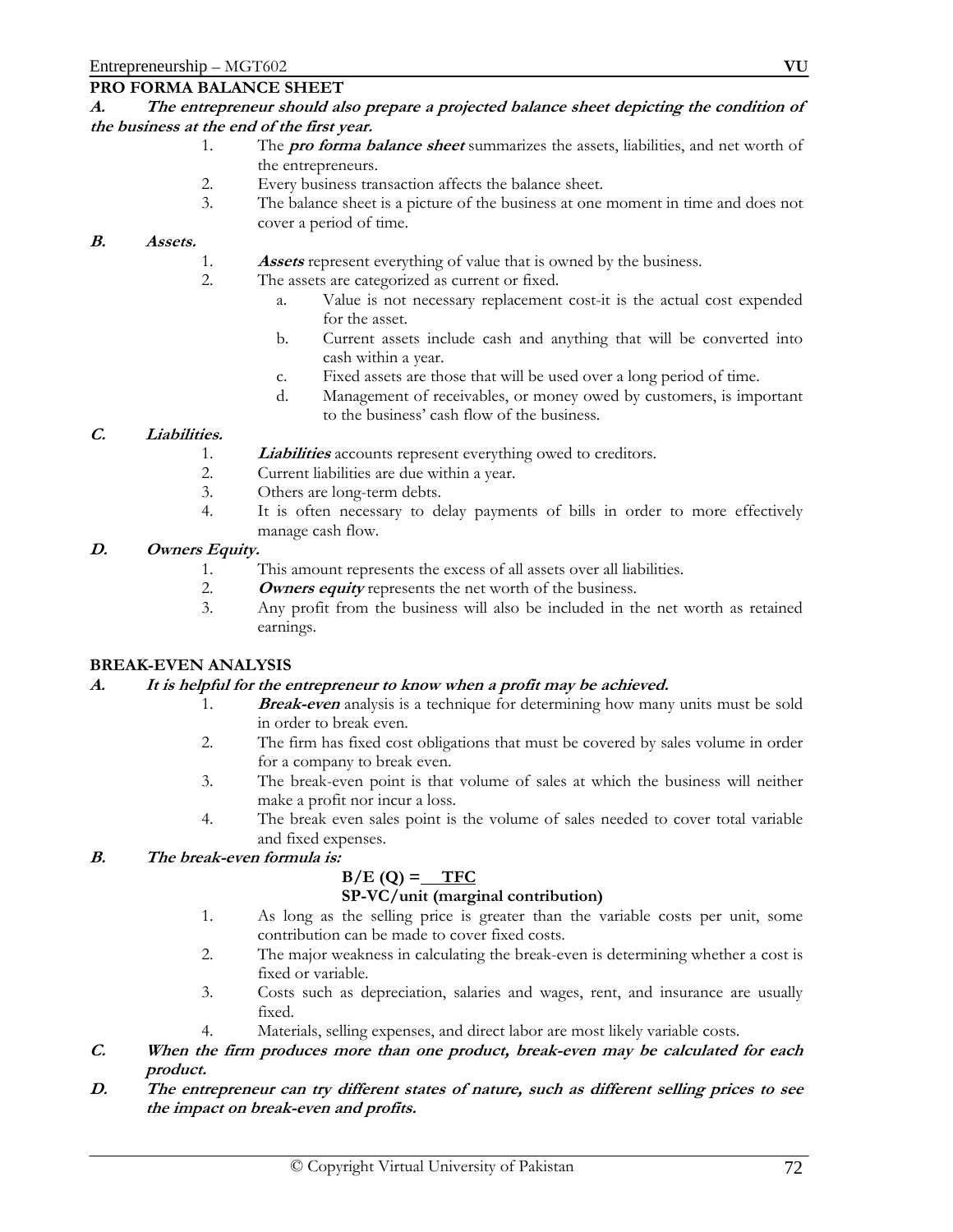## **PRO FORMA SOURCES AND USES OF FUNDS**

- 1. To identify the types of financing available.
- 2. To understand the role of commercial banks in financing new ventures, the types of loans available, and bank lending decisions.
- 3. To discuss Small Business Administrative (SBA) loans.
- 4. To understand the aspects of research and development limited partnerships.
- 5. To discuss government grants, particularly small business innovation research grants.
- 6. To understand the role of private placement as a source of funds.

## **AN OVERVIEW**

Different sources of capital are generally used at different times in the life of the venture.

## **Debt or Equity Financing.**

- 1. **Debt financing** involves an interest-bearing instrument, usually a loan, the payment of which is only indirectly related to sales and profits.
	- a. Debt financing (also called asset-based financing) requires some asset be used as collateral.
	- b. The entrepreneur has to pay back the amount of funds borrowed plus a fee, expressed in terms of interest.
	- c. Short-term money is used to provide working capital.
	- d. Long term debt (lasting more than a year) is frequently used to purchase some asset, with part of the value of the asset being used as collateral.
	- e. Debt has the advantage of letting the entrepreneur retain a large ownership position and have greater return on equity.
	- f. If the debt is too great payments become difficult to make and growth is inhibited.
- 2. **Equity financing** offers the investor some form of ownership position in the venture.
	- a. The investor shares in the profits of the venture.
		- b. Key factors in choosing the type of financing are availability of funds, assets of the venture, and prevailing interest rates.
		- c. Usually a combination of debt and equity financing is used.
		- 3. In a market economy all ventures will have some equity, as all are owned by someone.
		- a. The equity may be entirely provided by the owner or may require multiple owners.
		- b. This equity funding provides the basis for debt financing, which makes up the capital structure of the venture.

## **Internal or External Funds**

- 1. The most often used type of funds is internally generated funds.
	- a. These funds come from sources within the company, such as profits, sale of assets, reduction in working capital, and accounts receivable.
	- b. The start-up years usually involve plowing all the profits back into the venture.
	- c. Sometimes little-used assets can be sold or leased.
	- d. Assets, whenever possible, should be on a rental basis, not an ownership basis.
	- e. One short-term internal source of funds is reducing short-term assets, or through extended payments from suppliers.
	- f. Another method is by collecting accounts receivable more quickly.
- 2. External sources.
	- a. Alternative sources should be evaluated by:
		- (I) Length of time the funds are available.
		- (ii) Costs involved.
		- (iii) Amount of control lost.
	- b. The more frequently used sources of funds are discussed below.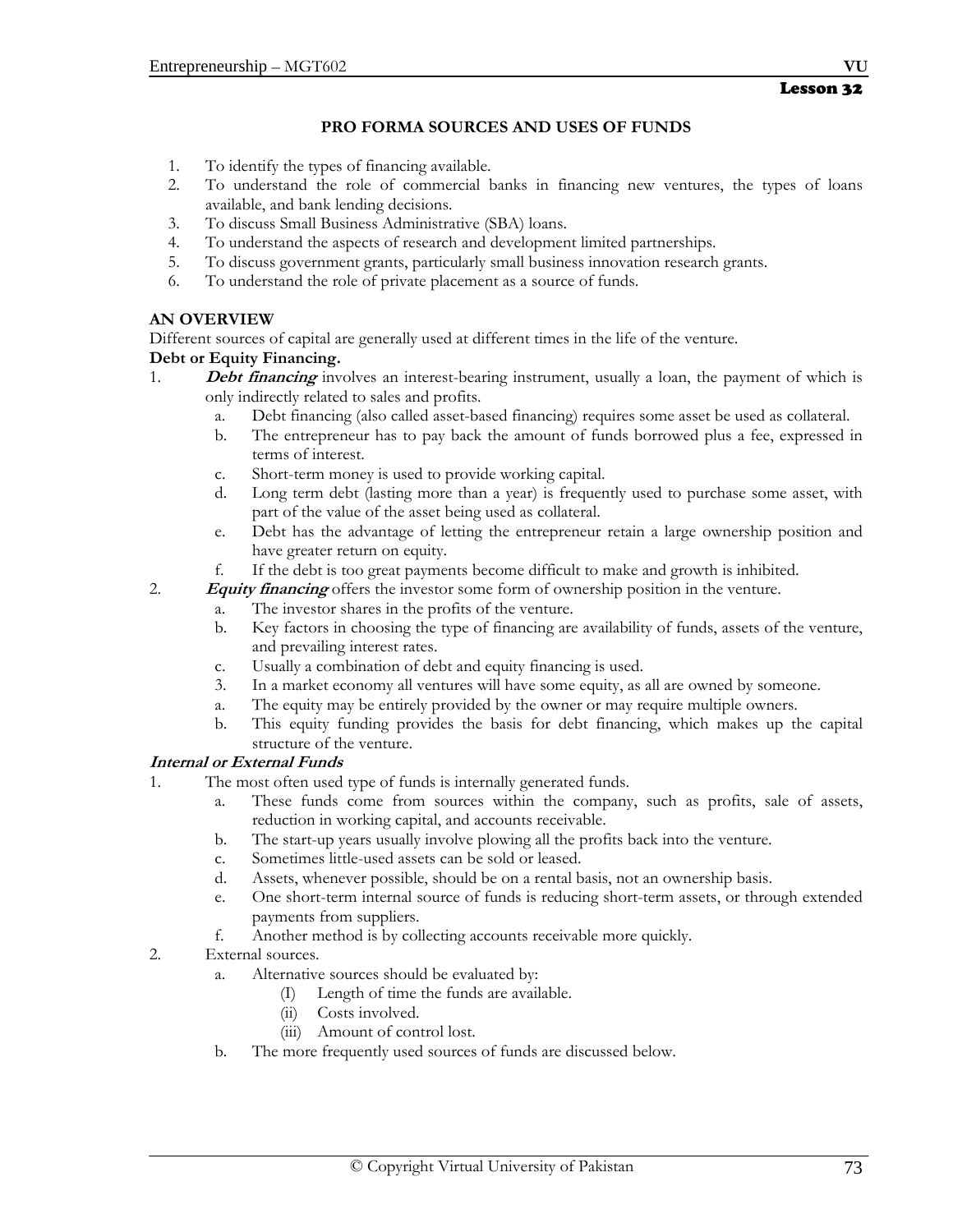#### **PERSONAL FUNDS**

## **A. Few new ventures are started without the personal funds of the entrepreneur.**

- 1. In terms of cost and control these are the least expensive.
	- 2. They are essential in attracting outside funding.

#### **B. Outside investors want the entrepreneur to demonstrate financial commitment.**

- 1. This level of commitment is reflected in the percentage of total assets available the entrepreneur has committed.
- 2. An outside investor wants an entrepreneur to have committed all available assets.
- 3. It is not the amount but the fact that all monies available are committed that makes outside investors feel comfortable.

#### **FAMILY AND FRIENDS**

#### **A. After the entrepreneur, family and friends are the next most common source of capital.**

#### **B. Family and friends provide a small amount of equity funding for new ventures.**

- 1. It is relatively easy to obtain money from family and friends.
- 2. However, the amount of money provided may be small.
- 3. If it is in the form of equity funding, the family member or friend has an ownership position in the venture.
- 4. If they have direct input into operations of the venture, it may have a negative effect on employees or profits.

## **C. To avoid potential future problems, the entrepreneur must present the positive and negative** aspects and the nature of the risks of the investment.

- 1. To minimize any future problems, keep the business arrangements strictly business.
- 2. Any loan should specify the rate of interest and the proposed repayment schedule.
- 3. The entrepreneur should settle everything up front and in writing.
- 4. A formal agreement specifying details of the funding helps avoid future problems.

#### **D. The entrepreneur should carefully consider the impact of the investment on the family member or friend before it is accepted.**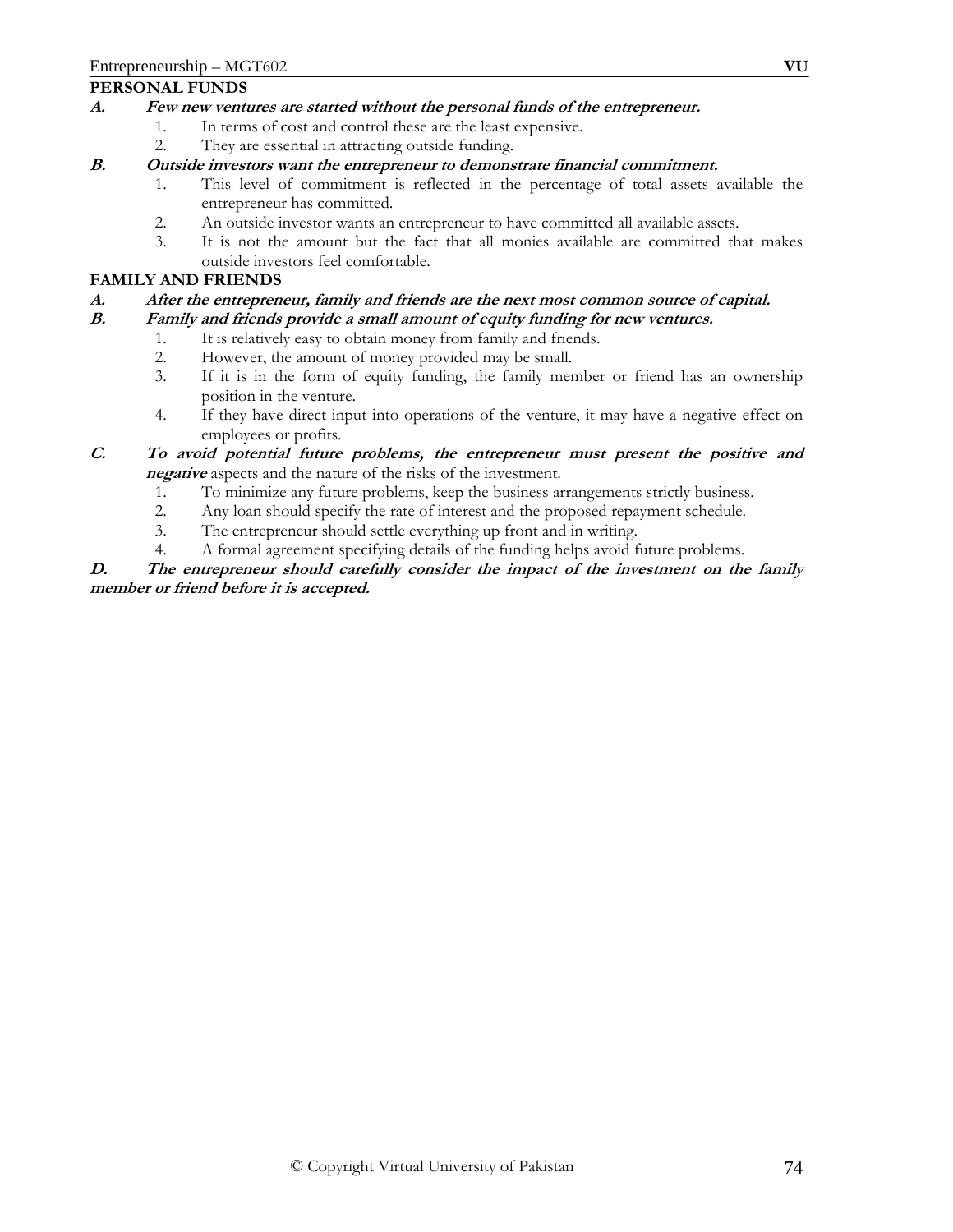## **PRO FORMA SOURCES AND USES OF FUNDS**

#### **COMMERCIAL BANKS**

Commercial banks are the most frequently used source of short-term funds.

- 1. This is debt financing and requires some collateral, some asset with value.
- 2. This collateral can be business assets, personal assets, or the assets of the cosigner of the note.

#### **Types of Bank Loans**

#### **1. Accounts receivable loans.**

- a. Accounts receivable provide a good basis for a loan, especially if the customer base is creditworthy.
- b. A bank may finance up to 80% of the value of the accounts receivable.
- c. A factoring arrangement can be developed whereby the factor (bank) actually buys the accounts and collects the money.
- d. If any of the receivables are not collectible, the factor sustains the loss, not the business.
- e. The cost of factoring is higher than the cost of securing a loan against the accounts receivable.

#### **2. Inventory loans.**

- a. Inventory is often a basis for a loan, particularly when inventory is liquid and can be sold easily.
- b. Finished goods inventory can be financed up to 50% of value.
- c. Trust receipts are a type of inventory loan used to finance floor plans of retailers such as auto dealers.
- d. The bank advances a large percentage of the invoice price of the goods and is paid a pro rate basis as the inventory is sold.

#### **3. Equipment loans.**

- a. Equipment can be used to secure longer term financing up to 3 to 10 years.
- b. When new equipment is bought, 50 to 80% of value can be financed.
- c. In sale-leaseback financing the entrepreneur "sells" the equipment to a lender and then leases it back.
- **4. Real estate loans** are easily obtained to finance land, plant, or building, usually up to 75% of value.

## **Cash Flow Financing**

Cash flow financing -- or **conventional bank loans** *--* include lines of credit, installment loans, straight commercial loans, long-term loans, and character loans.

- a. Lines of credit are the most frequently used.
- b. The company pays a "commitment fee" at the start then pays interest on outstanding borrowed funds.

#### **1. Installment loans.**

- a. Installment loans can be obtained by a going venture with a track record of sales and profits.
- b. These funds are used to cover working capital needs, usually for 30 to 40 days.

## **2. Straight commercial loans.**

- a. In this hybrid of the installment loan, funds are advanced to the company for 30 to 90 days.
- b. These self-liquidating loans are used for seasonal financing.

#### **3. Long term loans.**

- a. These loans are usually only available to more mature companies.
- b. Funds are available for up to 10 years with the debt repaid according to a fixed interest and principle schedule.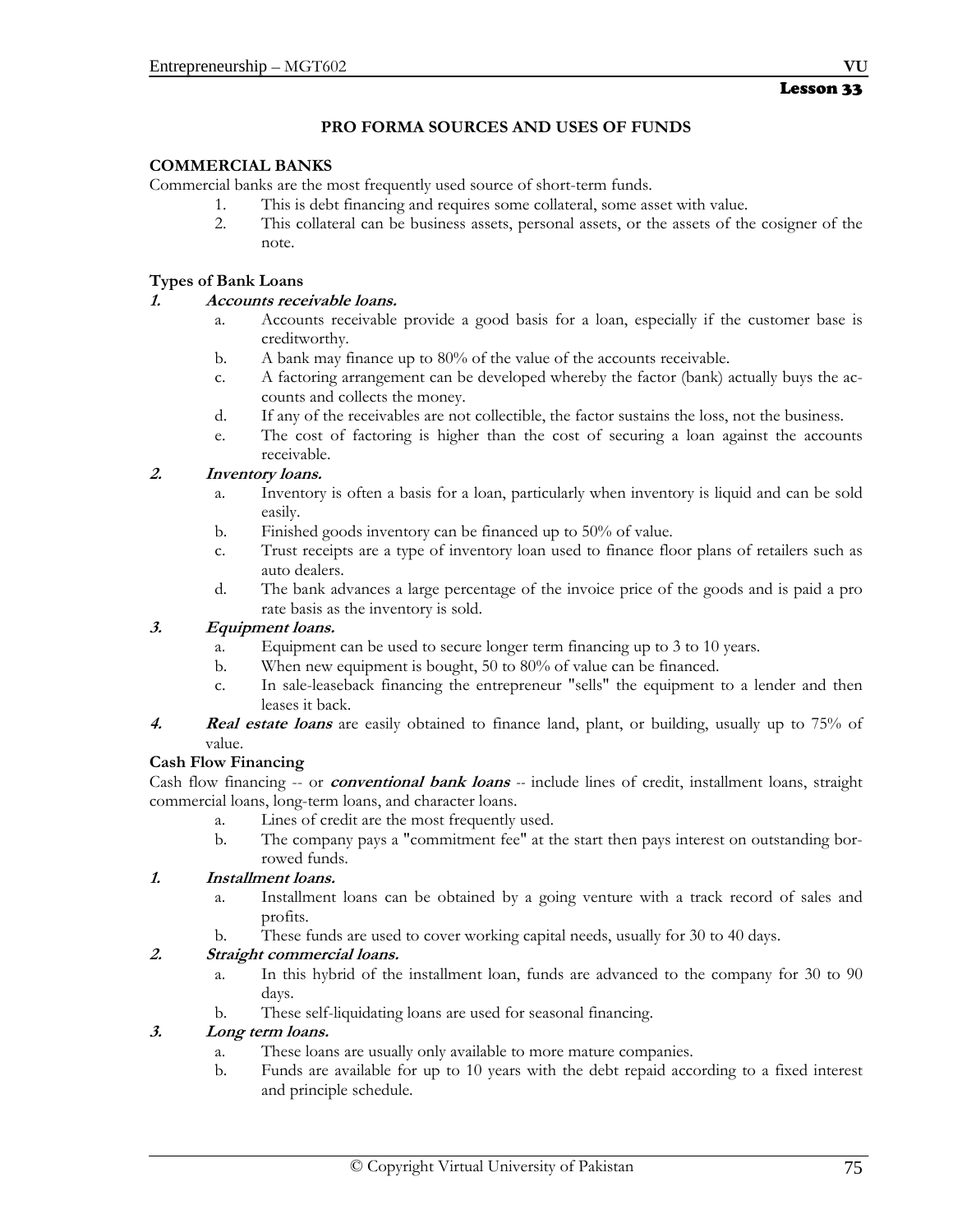## **4. Character loans.**

- a. When the business does not have assets to support a loan, the entrepreneur may need a character loan.
- b. These loans must have assets of an individual pledged as collateral, or have the loan cosigned by another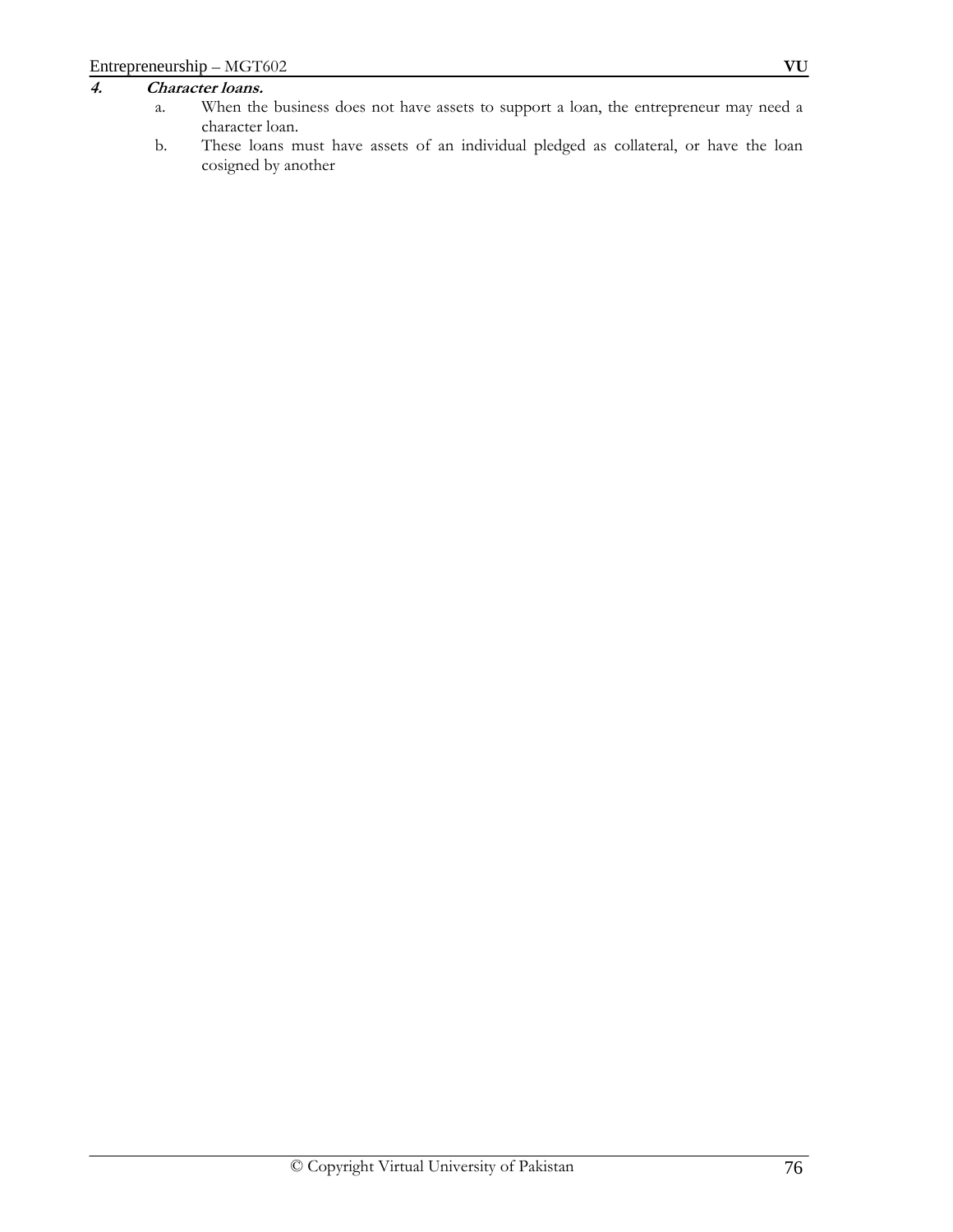## **BANK LENDING DECISIONS**

#### **BANK LENDING DECISIONS**

#### **1. Banks are very cautious in lending money, particularly to new ventures.**

- a. Commercial loan decisions are made only after the loan officer does a careful review of the borrower.
- b. Decisions are made based on quantifiable and subjective judgments.

#### **2. Bank lending decisions can be summarized by the five C's-Character, Capacity, Capital, Collateral, and Conditions.**

- a. Past financial statements are reviewed in terms of key ratios and the entrepreneur's capital invested.
- b. Future projections on market size, sales, and profitability are evaluated.
- c. Intuitive factors-Character and Capacity-are also taken into account and become more important when there is little or no track record.

**3. The loan application format is generally a "mini" business plan.** 

- a. This provides the loan officer with information on the creditworthiness of the individual and the ability of the venture to repay the loan.
- b. Presenting a positive business image and following procedure are important in obtaining the funds.

#### **4. The entrepreneur should borrow the maximum amount possible that can be repaid, as long as the prevailing interest rates and terms are satisfactory.**

- a. Care must be taken to ensure that the venture will generate enough cash flow to repay the interest and principal on the loan.
- b. The entrepreneur should evaluate the track record and lending policies of several banks in the area.

## **SMALL BUSINESS ADMINISTRATION LOANS**

#### **A. When an entrepreneur is unable to secure a regular commercial bank loan, an alternative is a Small Business Administration (SBA) Guaranty Loan.**

- 1. The SBA guarantees that 80% of the loan will be repaid to the bank by the SBA if the company can't pay.
- 2. This allows the bank to make loans that have higher risks.
- 3. This procedure is the same as for securing a bank loan, except that government forms and documentation are required.

#### **B. Both long and short-term loans can be guaranteed by the SBA.**

- 1. A maximum loan period of 15 years on existing buildings and 20 years on new construction can be obtained.
- 2. For inventory, equipment, or working capital, a maximum of 10 years is available, although five years is the usual.
- 3. Once the application has been filled out, it usually is processed within 15 days.
- 4. There are additional reporting requirements beyond those for a conventional bank loan.
- 5. Since there is no difference in interest rates charged between conventional bank loans and SBA-guaranteed loans, a commercial bank loan is usually better.
- 6. A good banking relationship is very valuable as the venture grows.

## **C. For most SBA loans, there is no limit to the amount of loan money requested, but there is practical limit of \$1 million.**

1. The vast majority of small businesses are eligible for financial assistance from the SBA.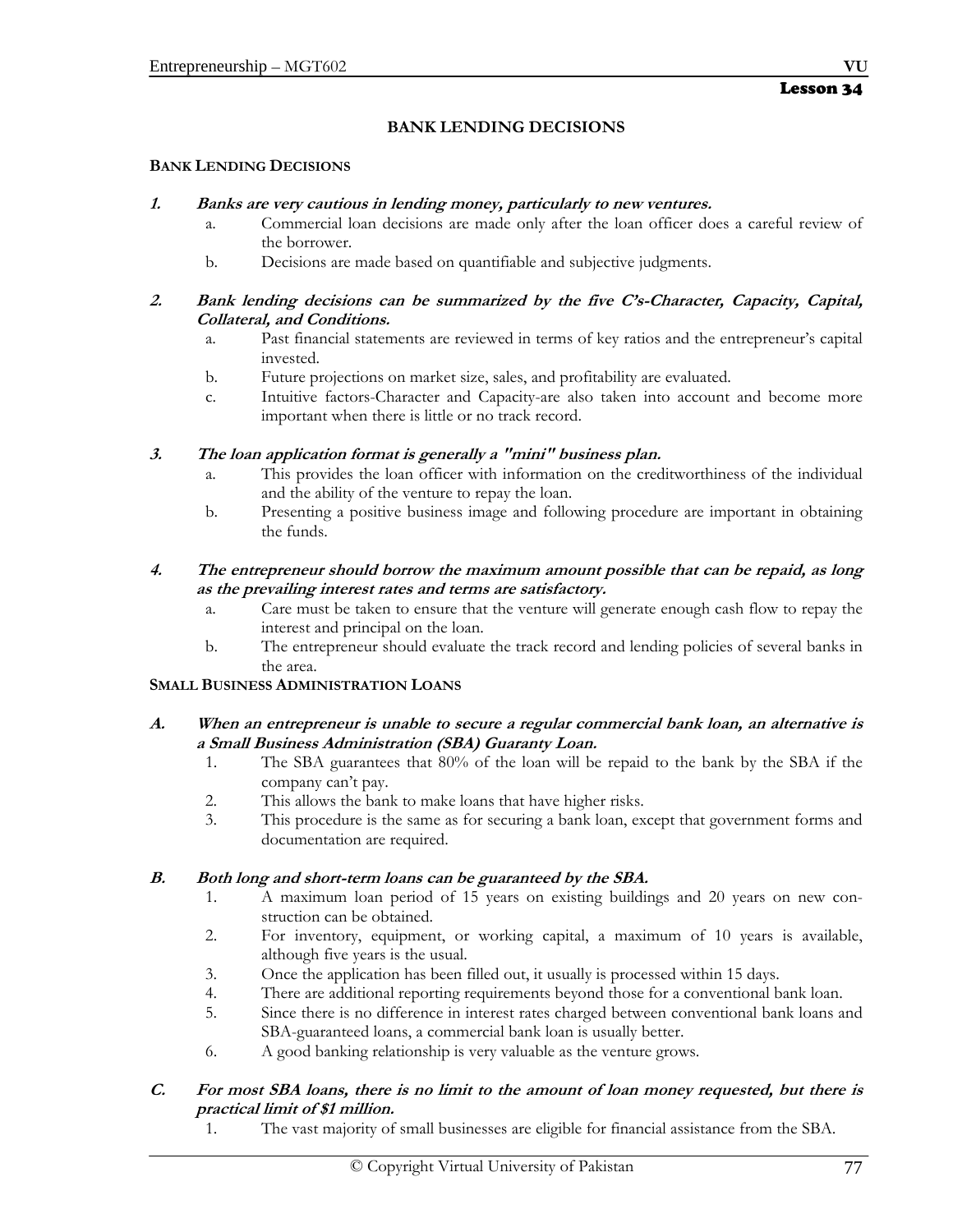- 2. As defined by the Small Business Act, a small business is independently owned and operated and not dominant in its field of operation.
- 3. The size limits of a small business vary from industry to industry.<br>4. The proceeds of the loans can be used for almost any business pu
- The proceeds of the loans can be used for almost any business purpose.

5. The interest rates are negotiated between the entrepreneur and the bank, but there are subject to SBA maximums.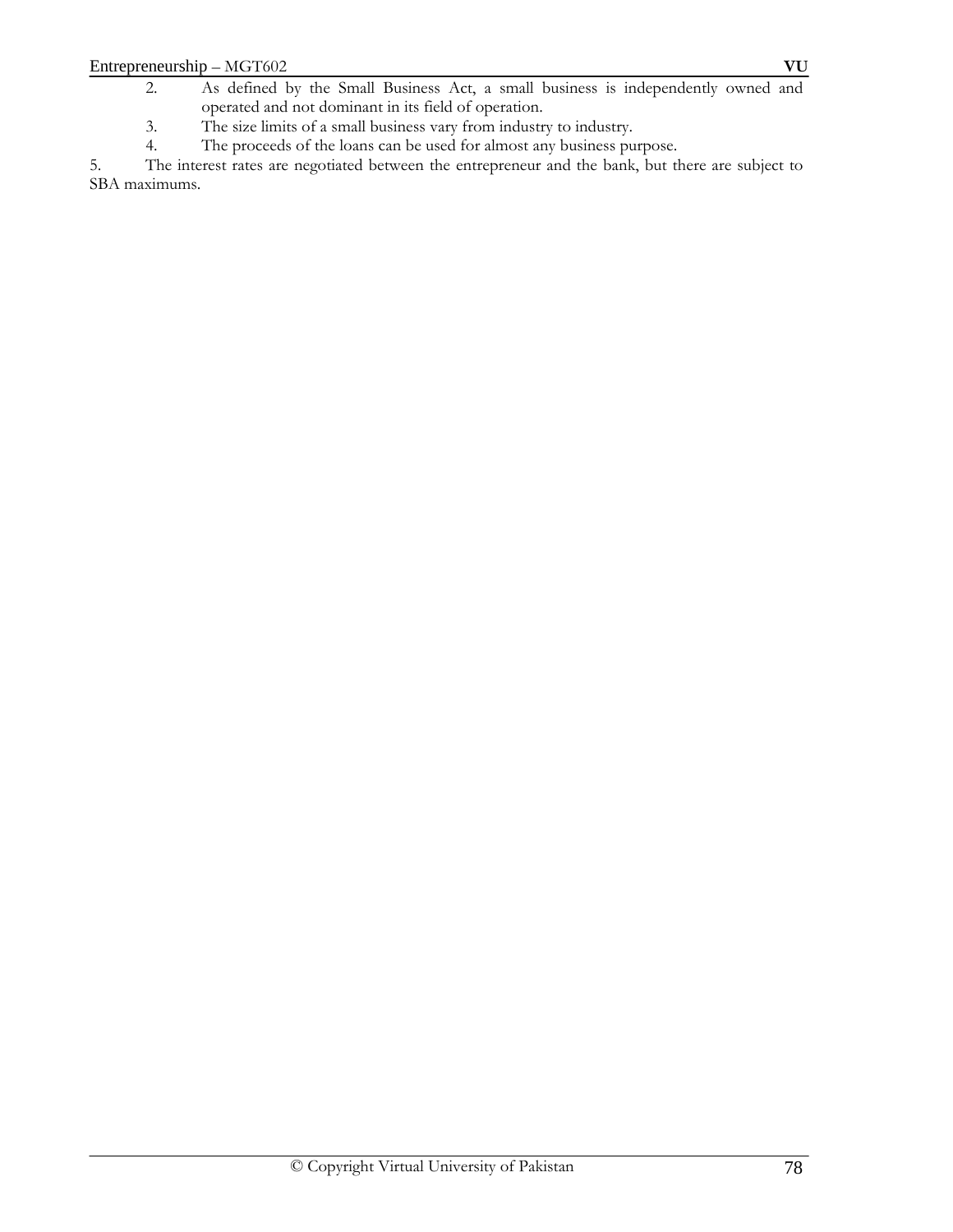## **LEARNING OBJECTIVES**

- 1. To identify the types of financing available.
- 2. To understand the aspects of research and development limited partnerships.
- 3. To discuss government grants, particularly small business innovation research grants

## **RESEARCH AND DEVELOPMENT LIMITED PARTNERSHIPS**

This method of financing provides funds from inventors looking for tax shelters. A typical R&D partnership arrangement is established with a sponsoring company developing the technology with funds being provided by a limited partnership of individual investors. Research and development limited partnerships are particularly good when the project involves a high degree of risk or significant expense.

## **Major Elements**

The three components are the contract, the sponsoring company, and the limited partnership. The *contract* specifies the agreement between the sponsoring company and the limited partnership. The sponsoring company does not guarantee results, but performs work on a best-effort basis. The typical contract specifies that the liability for any loss be borne by the limited partners. There are some tax advantages for both the partnership and the company.

This tax deduction is based on two authorizations:

- 1. Section 174 of the Internal Revenue Code.
- 2. The *Snow vs. Commissioner* case of 1974.

Limited partners may deduct their investments in the R& D contract under Section 174 in the year their investments are made, significantly increasing the rate of return of the investment. The second component is the **limited partners**. The limited partners have limited liability but are not a taxable entity. Any tax benefits of the losses are passed directly to the limited partners. When the technology is successfully developed, the partners share in the profits. The *sponsoring company* acts as the **general partner** developing the technology. The sponsoring company usually has the base technology but needs to secure partners for commercial success. The company usually retains the rights to use this technology to develop other products.

#### **Procedure**

In the *funding stage*, a contract is established and the money invested for the proposed R&D effort. In the *development stage,* the company performs the actual research, using the funds of the limited partners. If the technology is successfully developed, the *exit stage* begins, with both parties reaping the benefits. In the typical agreement, the sponsoring company and limited partners form a new jointly owned corporation. An alternative is a royalty partnership in which a royalty based on the sale of the products is paid by the company to the limited partnership. The company and limited partners may form a joint venture to manufacture and market the product.

#### **Benefits and Costs**

#### **Benefits**

- R&D limited partnerships provide the needed funds with a minimum of equity dilution while reducing the risks.
- $\mathbb{R}^n$ The sponsoring company's financial statements are strengthened.

#### **Costs**

- There is considerable time and money involved.
- Most R&D limited partnerships are unsuccessful.
- $\mathbb{R}^n$ The restrictions placed on the technology may be substantial.
- The exit from the partnership may be too complex.

#### **Examples**

Successful R&D limited partnerships include Syntex Corporation, Genetech, and Trilogy Limited. R&D limited partnerships offer one alternative to funding technological development.

#### **GOVERNMENT GRANTS**

The **Small Business Innovation Research (SBIR) grant** program helps entrepreneurs obtain federal grant money to develop an innovative idea. The act requires all federal agencies to share a portion of the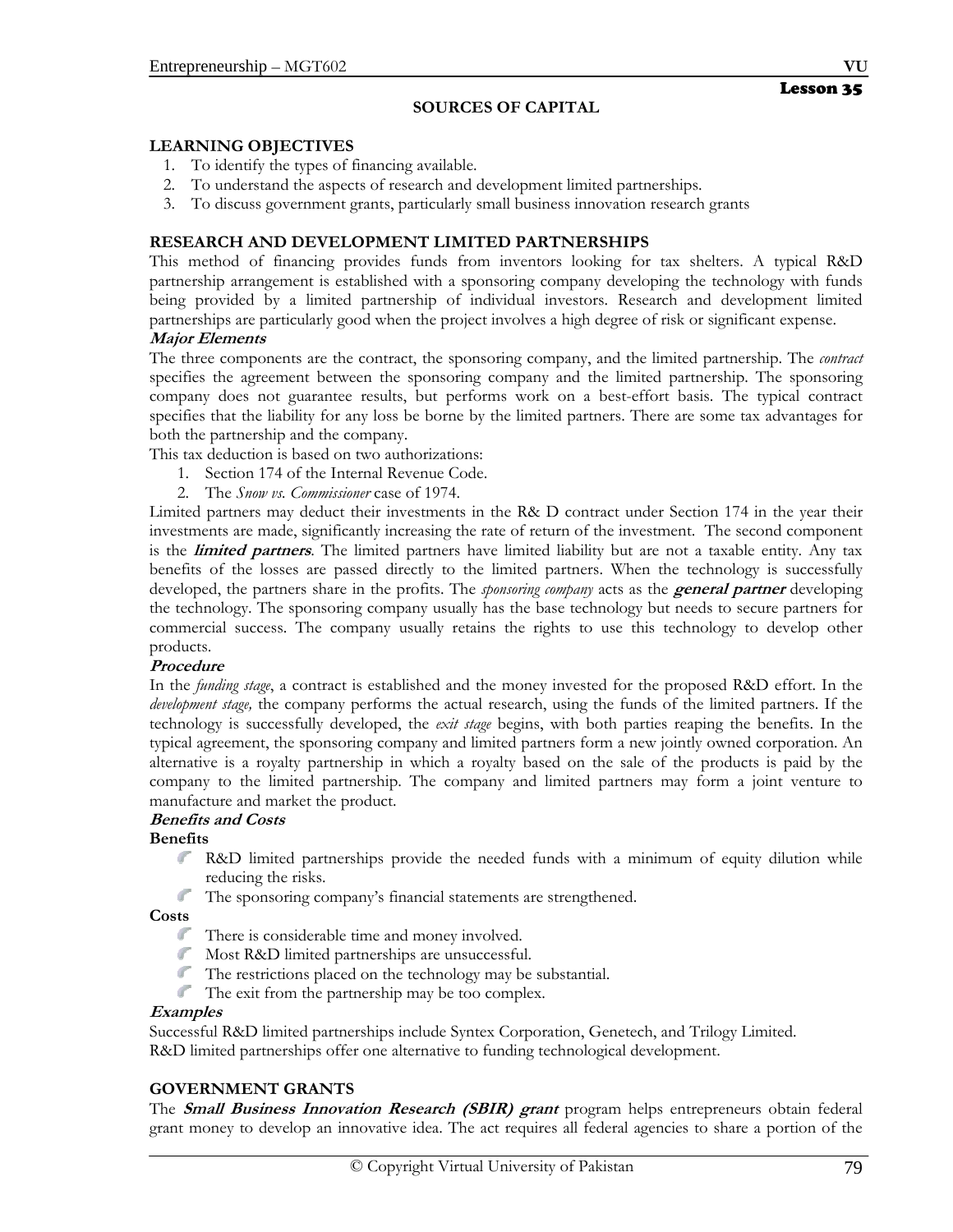R&D funds with small businesses. This provides a uniform method of soliciting, evaluating, and selecting research proposals. Eleven agencies are involved in the program. Small businesses submit proposals directly to each agency. The agencies evaluate each proposal on a competitive basis and make awards. The SBIR grant program has three phases.

**Phase I** awards are up to \$50,000 for six months of feasibility-related experimental or theoretical research.

**Phase II** is the principal R&D effort. Phase II awards are up to \$500,000 for 24 months of further research and development. The money is to be used to develop prototype products.

In **Phase III** funds from other sources, such as the private sector or regular government contracts, are needed to commercialize the developed technologies.

## **Procedure**

The agencies publish solicitations describing the areas of research they will fund. The second step is submission of the proposal by a company or individual. Each agency screens the proposals it receives, and those passing are evaluated by experts. Awards are granted to those projects that have the best potential for commercialization. Any patent rights, research data, and software generated are owned by the company, not the government. The SBIR grant program is one alternative for a technically based entrepreneurial company that is independently owned and operated and employs 500 or fewer individuals.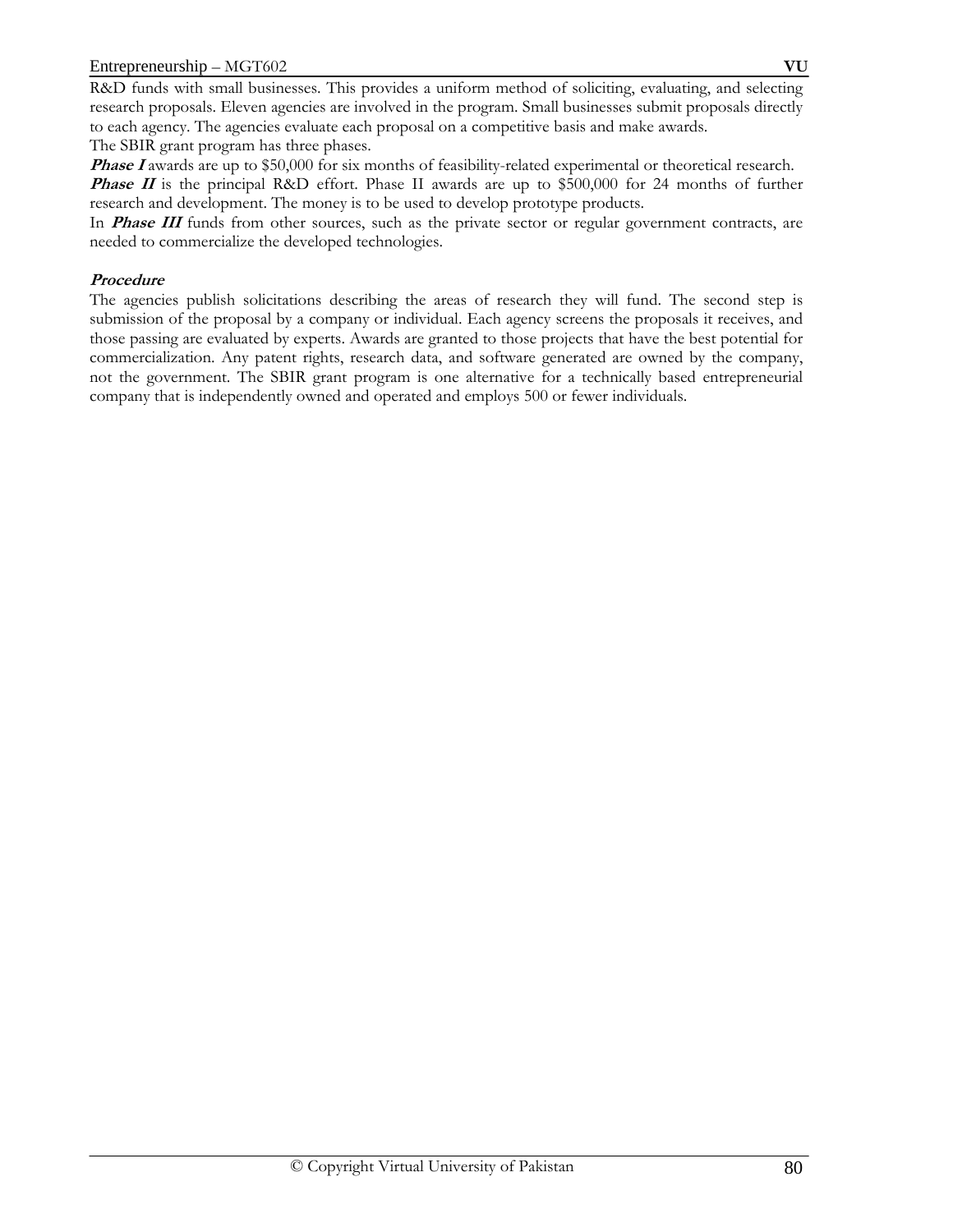#### **SOURCES OF CAPITAL**

#### **PRIVATE PLACEMENT**

A final source of funds is private placement with investors who may be family and friends or wealthy individuals.

#### **Type of Investors**

- 1. An investor usually takes an equity position and can influence the nature of the business to an extent.
- 2. The investors' degree of involvement is important for the entrepreneur to consider.
- 3. Some investors want to be actively involved in the business, and others are more passive.

#### **Private Offerings**

- 1. Public offerings involve much time and expense.
- 2. Registering the securities with the Securities and Exchange Commission (SEC) requires a number of reporting procedures once the firm has gone public.
- 3. This public process was established to protect unsophisticated investors.
- 4. A **private offering** is faster and less costly than other funding.
- 5. These sophisticated investors still need access to material information about the company.

#### **Regulation D**

- 1. **Regulation D** contains:
	- a. A number of broad provisions designed to simplify private offerings.
	- b. General definitions of what constitutes a private offering.
	- c. Specific operating rules-Rule 504, Rule 505, and Rule 506.
- 2. The entrepreneur carries the burden of proving that the exemptions granted have been met.
	- a. Each offering memorandum needs to be numbered and contain instructions that the document should not be disclosed.
	- b. The date that the investor reviews the company's information should be recorded.
	- c. The book documenting all specifics of the offering should be placed in the firm's permanent file.
- 3. Under Rule 504 a company can sell up to \$500,000 of securities to any number of investors in any 12-month period.
- 4. Rule 505 permits the sale of \$5 million of unregistered securities in the private offering in any 12-month period.
	- a. These can be sold to any 35 investors, and an unlimited number of accredited investors.
	- b. "Accredited investors" include:
		- (I) Institutional investors
			- (ii) Investors who purchase over \$150,000 of the issuer's securities.
			- (iii) Investors whose net worth is \$1 million.
		- (iv) Investors with incomes in excess of \$200,000 in the last two years.
		- (v) Directors, officers, and general partners of the issuing company.
	- c. Rule 505 permits no general advertising.
	- d. Two-year financial statements must be available.
	- e. All companies selling private-placement securities must furnish appropriate company information to both accredited and unaccredited investors and allow any questions to be asked prior to the sale.
- 5. Rule 506 allows an issuing company to sell an unlimited amount of securities to 35 investors and an unlimited number of accredited investors.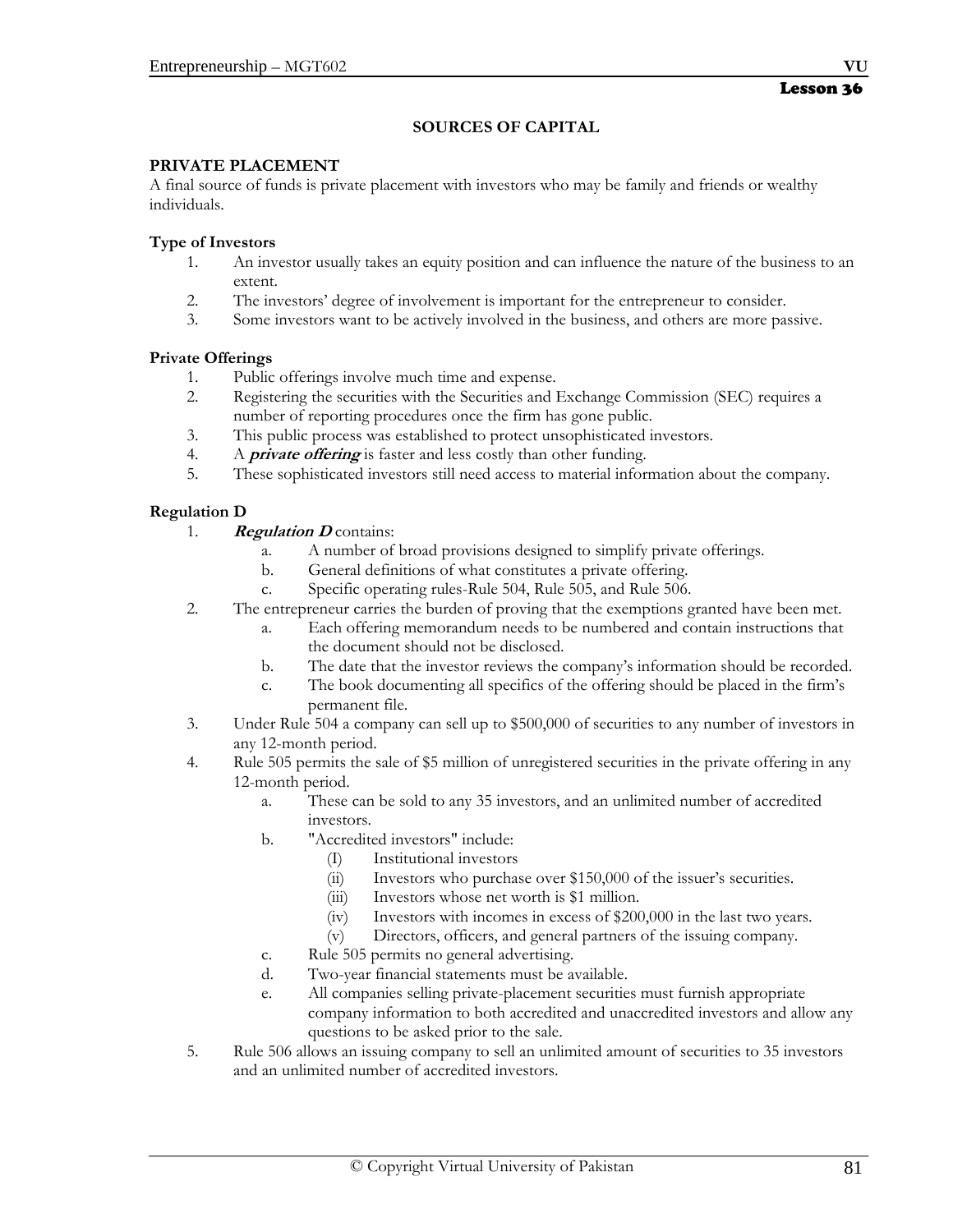In securing outside funding, the entrepreneur must disclose all information as accurately as possible.

- 1. If the business turns sour, both investors and regulators scrutinize the company's disclosures.
- 2. When a violation of security law is discovered, management can be held liable.
- 3. Lawsuits under securities law by damaged investors have almost no statute of limitations.
- 4. The entrepreneur needs to be careful to make sure all disclosures are accurate.
- 5. The SEC can also take administrative, civil, or criminal action, without any individual lawsuit involved.

#### **BOOTSTRAP FINANCING**

Bootstrap financing is particularly important at start-up and early years of the venture when capital is more expensive.

#### **Outside capital has many costs:**

- 1. It takes time to raise outside capital when the company can least afford the time.
- 2. Outside capital often decreases a firm's drive to make money.
- 3. The availability of capital increases the impulse to spend.
- 4. Outside capital can decrease the company's flexibility and hamper the creativity of the entrepreneur.
- 5. Outside capital may cause more disruption and problems in the venture than without it.

In spite of these potential problems, an entrepreneur at times needs equity funding.

- 1. Outside capital should only be sought after all possible internal sources of funds have been explored.
- 2. When outside funds are obtained, the entrepreneur should not forget the basics of the business.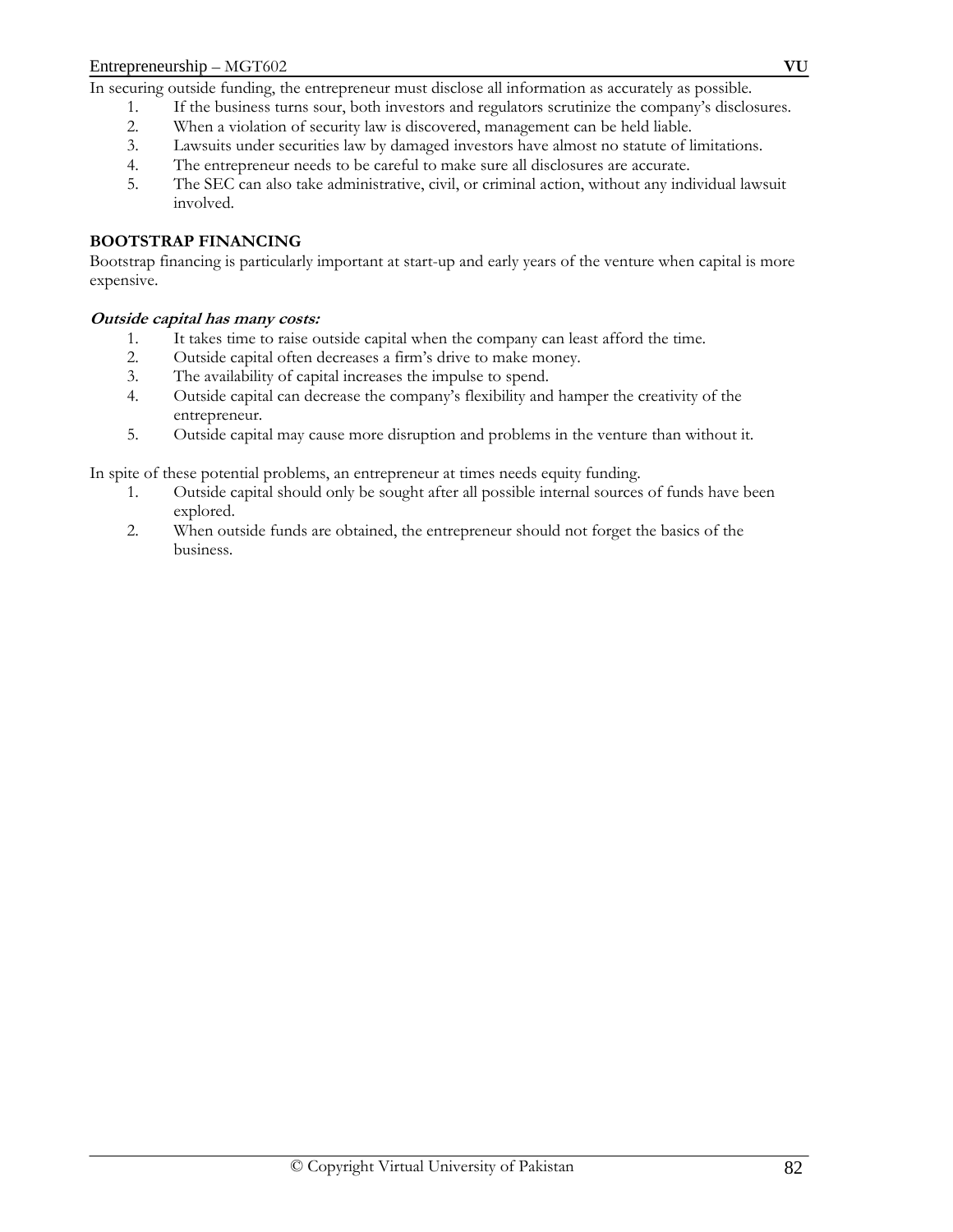#### **CAPITAL SOURCES IN PAKISTAN**

#### **PROVINCIAL LEVEL INSTITUTIONS**

#### **1. Punjab Small Industries Corporation (PSIC)**

In the province pf Punjab PSIC was established in 1972 as an autonomous body for the promotion and development of the small-scale industries in the province. The PSIC covers the critical areas of investment promotion and provision of credits for setting up new industries and modernization of the existing ones. It also promotes the common facility center, technology transfer, guidance, handicrafts development and design facilities.

#### **(a) Financing and Loans**

PSIC is providing two types of loans to its clients, working capital and capital investment loans. The maximum limit of loan is RS. 7.5 Lac. There are district officers appointed for monitoring the loan recovery and in the case of unrecoverable loans, they are transferred to the revenue authorities. PSIC has managed to recover 81.6% of all loans given out. Disbursing Rs. 1768.537 million to 6339 units through its 8 regional offices ( till 31-02- 2001). The debt equity ration for loan up to Rs. 7.5 Lac is 70:30.

#### **(b) Industrial Estates**

PSIC has developed 14 industrial estates in various areas of the Punjab. The costs of land within these industrial states have been subsidized to allow the development of the smallscale sector.

#### **(c) Services and Programs**

PSIC has also launched "Rural Industrialization Program" to control unemployment and strengthen the marginal household income through stimulation of industrial growth in the urban and rural areas of the Punjab.

PSIC has established various types of service centers e.g. metal industries development center, Sialkot, Engineering service centers. Gujranwala, institute of pottery development, Shahdara etc

#### **2: Sindh Small Industries Corporation (SSIC)**

SSIC was established in 1972 having motives to indulge into promotional activities of small-scale industries in Sindh. The objectives of SSIC include financial assistance, education of craftsman, census and survey of cottage and small industries, procurement and distribution of raw materials to artisans and craftsman. SSIC was also involved in the Prime Minister's self-employment scheme for the dispersal of the micro credits.

#### **(a) Industrial Estates and Colonies**

The SSIC has established 17 industrial estates in Sindh. Total number of plots developed there are 1938 and there are 302 units working utilizing 571 plots. There are six different craftsman colonies established having 92 shops.

#### **(b) Financing Schemes**

The SSIC also launched a credit scheme in 88,/89. The rate of markup was 7% for industrial estates and 11% for factories outside the industrial estates. The scheme was discontinued in 1993 due to shortage of funds although SSIC has created already 526 jobs and disbursed 20.6 million rupees. In October 1992, a self-employment scheme was started for locally manufactured machinery (LMM). The loan ceiling is 1 million with the markup rate of 14%. The total amount disbursed to 171 units is rupees 98 million. The recovery rate is 47%.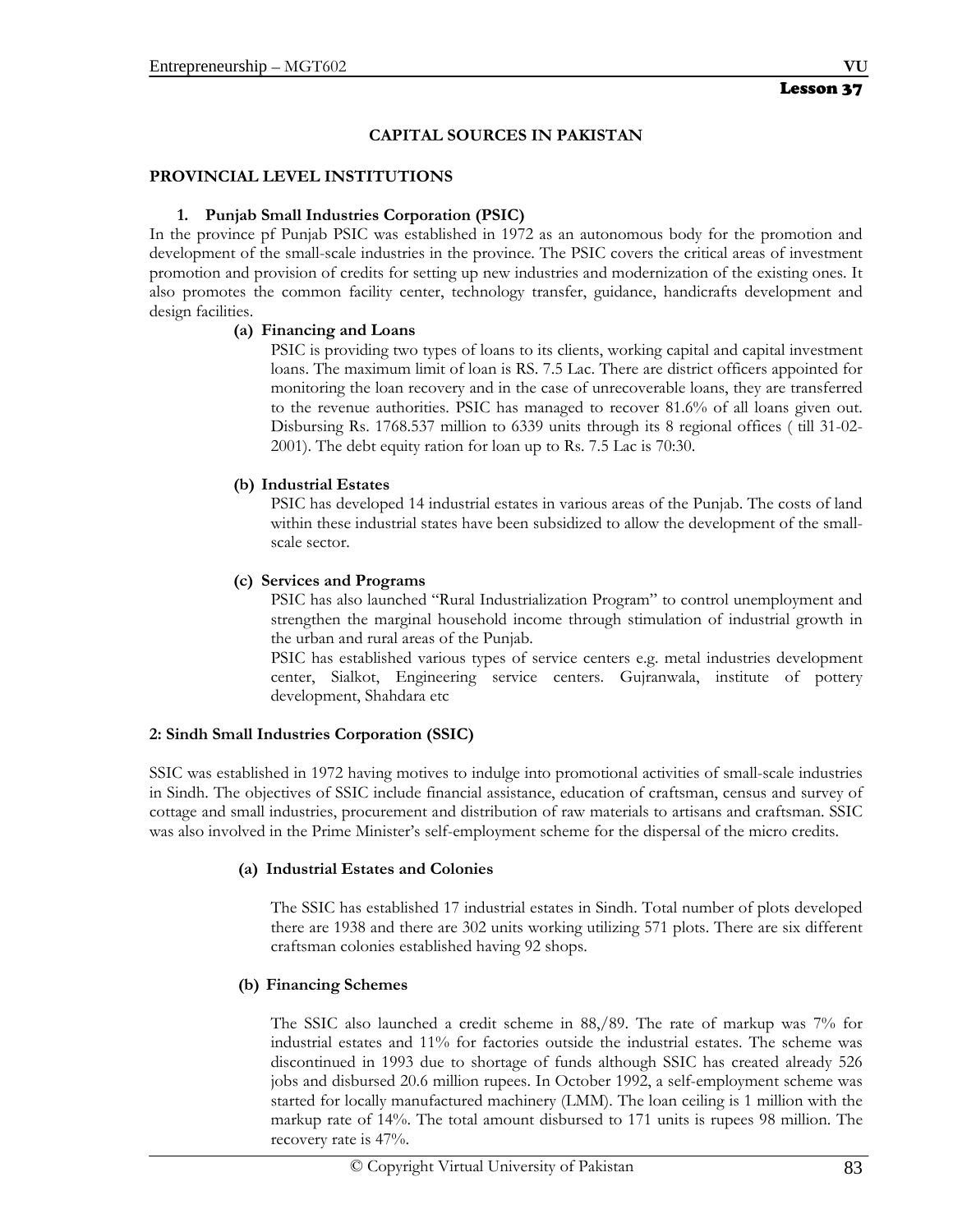#### **3. Small Industries Development Board (SIDB) NWFP**

The SIDP was established in 1972. It is playing a promotional role to support and assist the development of small and cottage industry in the province. The SIDB is an autonomous body, focusing on manpower training, model projects and industrial infrastructure. It has 14 regional offices in the different cities of NWFP.

#### **a. Training Centers**

SIDB has established carpet centers in five cities of NWFP and has trained 1327 number of trainees. The SIDB has established "Patti" training centers, textile training and "gabba" training centers which has trained 151 trainees.

#### **b. Development Programs and Model Projects**

SIDB has also launched various women development programs, which has trained 2062 women trainees in a number of fields of work. The SIDB is also involved in establishing other various kinds of model projects for wood working, leather goods, wool spinning, ceramic device etc. The total number of trainees trained is about 8000.

#### **c. Industrial Estates**

SIDB has established 9 industrial estates. There are a total of 1620 plots and the total jobs created are 4405.

#### **d. Financial Assistance**

SIDB is also managing different credit schemes for small industries. To date, a total number of 198 million rupees have been disbursed to 452 enterprises. SIDB is also disbursing credit under the self-employment scheme.

#### **4. Directorate of Industries (Balochistan)**

The directorate of industries was formed in 1976 and it looks after all the promotional schemes for SMEs. Further more, the directorate is also involved in providing various kinds of advisory and consultancy services.

#### **a. Training Centers**

The directorate operates sixty-three training centers in various trades, one service center, 5 sales and display shops and one small-industries estate. Of the 63 training centers, about third are carpet centers, seven are embroidery centers and the others cover areas like tailoring, wood work, marble work, mazri and durree production.

#### **FINANCIAL INSTITUTIONS**

In order to meet this financing requirement, a number of institutions have been formed. These are**:** 

- **Small Business Finance Corporation (SBFC).**
- **Youth Investment Promotion Scheme (YIPS).**
- **Regional Development Finance Corporation (RDFC).**
- **Industrial Development Bank of Pakistan (IDBP).**

A few commercial banks such as Allied Bank Limited and First Women Bank Limited have also started schemes to provide loans to low-income clients who are generally not able to access the formal source of financing.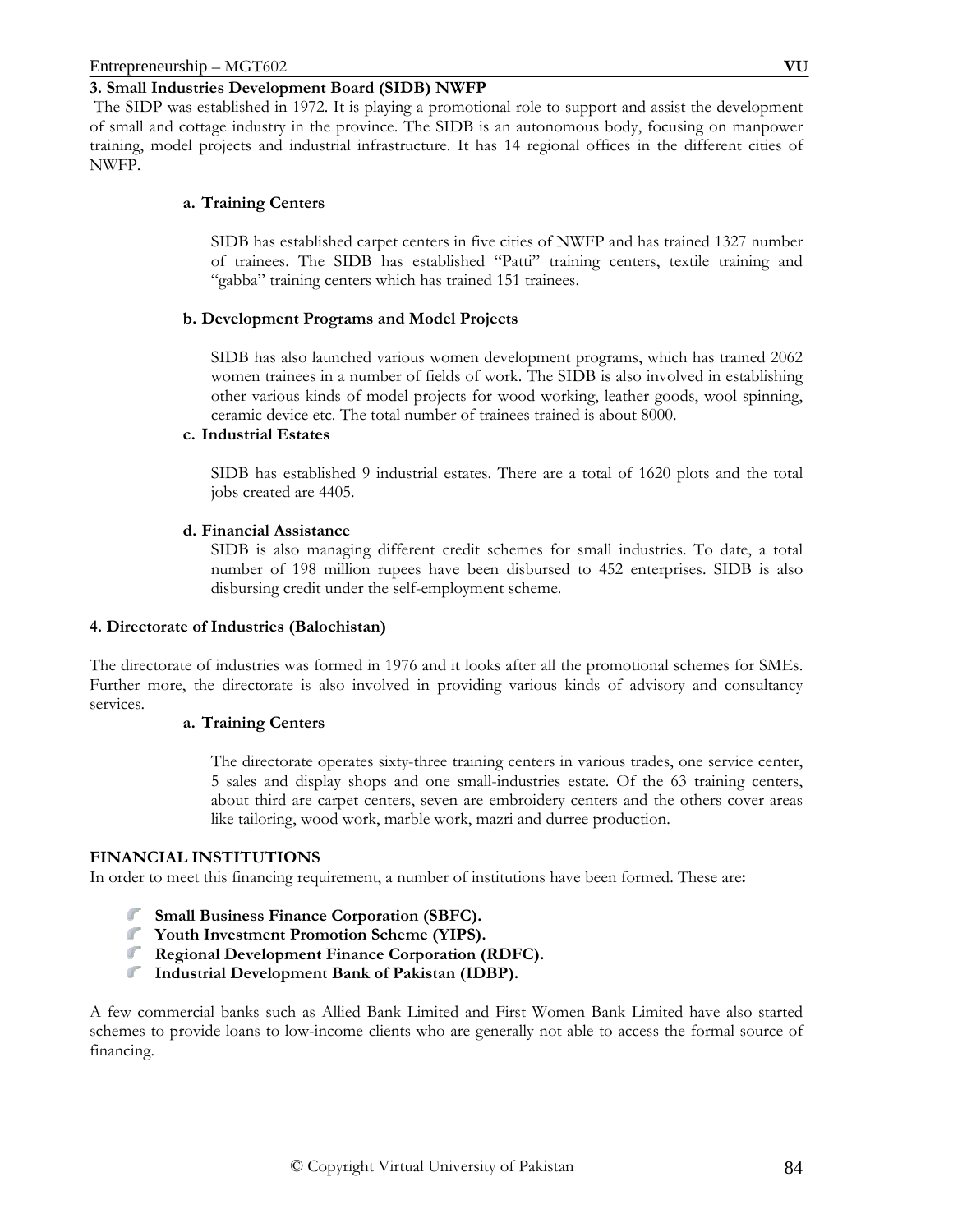#### **Small Business Finance Corporation (SBFC)**

It was established in 1972 as a federal entity. The main aim was at the time of establishment, to assist small entrepreneurs for self-employment and setting up cottage industry. The mark up was kept lower; the majority lending was towards self-employment leaving only 2% for small industries.

## **Restructuring SBFC**

The management took over in year 2000 and restructured the entire corporation. The restructuring was based on the facts that SBFC has deviated from its main aim resulting in a weak balance sheet. 70% of its credit portfolio was infected by non-performing loans. Usage of information technology was non-existing and the management was ineffective. There were 1400 employees at 96 branches. The internal control and management was highly ineffective with poor quality of human resources, poor work ethics, poor infrastructure and non-existence of training and development culture.

## **Restructured SBFC**

 The total number of branches has been reduced to 63 around 270 people opted for golden handshake. Separate human resource department has been setup, a separate information technology department was established to spread IT knowledge among SBFC employees, and a treasurer division has been setup in Karachi, which is responsible for management of cash and surplus funds.

## **Financing Programs**

 SBFC is financing various types of projects such as Gem Stones, cotton ginning, textile apparel, and marble processing etc. currently SBFC can disburse up to rupees 1.5 million for a project having total cost of five million and lend up-to 50% of the total project cost of small businesses but for that total project cost should not exceed 50 million. It can also share up to 30% of total projected cost for a medium sized industry where the total project cost does not exceed rupees 100 million.

#### **Regional Development Finance Corporation**

The Regional Development Finance Corporation was established in 1985 having paid up capital of Rs. 172,500 million and with the specific objective of promoting the industrialization of the less developed areas of the country. RDFC is a multi-product financial institution. It participates in money market, capital market and micro credit delivery. The head office of RDFC is located at Islamabad and a network of 14 branches carries out its operations across the country. Besides financing of medium to large sized industrial concerns RDFC has been involved in disbursing micro and small sized loans. However, over the last few years the organization has restrained from forwarding long-term project loans and currently is in the process of recovering loans from the borrowers.

#### **Financing Programs**

Various schemes have been initiated with credit lines from local as well as foreign sources. It has also started a micro credit scheme called the Credit for Rural Women (ICRW) under which small loans ranging from Rs. 25000 to Rs. 200,000 are disbursed to women entrepreneurs on subsidized interest rates of 10%. The total disbursements under the scheme stand at Rs. 2.5 million. RDFC was allocated a credit line of Rs. 167 million for the self-employment schemes out of which a total of Rs. 80 million was disbursed.

#### **Industrial Development Bank of Pakistan**   $\mathbb{Z}^n$

IDBP is Pakistan's one of the oldest development financing institution created with the primary objective of extending term finance for investment in the manufacturing sectors in the economy. Over the years however, the bank has emerged as an institution fostering the growth and development of SME sector stimulating industrial progress in the rural or less developed regions of the country. As a part of its services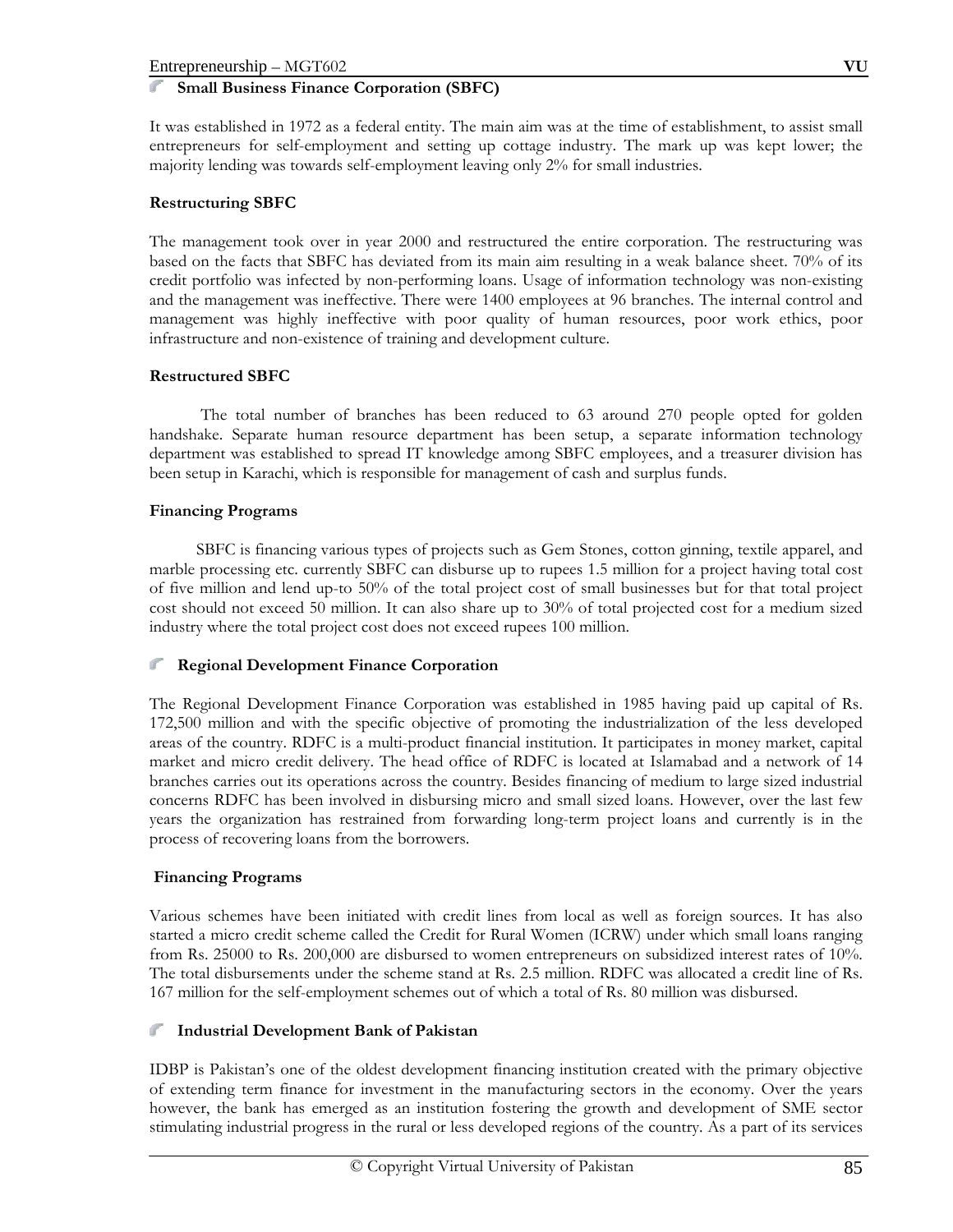the bank offers business development assistance through providing information on potential small-scale investment projects. In this regard numerous pre-feasibility studies have been developed for identification of viable sub sectors.

## **The Role of NGOs**

The NGOs are working on socio-economic sector in the development of SMEs. They are privately owned organization registered under the social welfare act. They normally work through grants, aids or donation based finances. They are having a very constructive role in the SME development. The special property of this sector is gender development. They at some places tried to replicate Grameen banks model.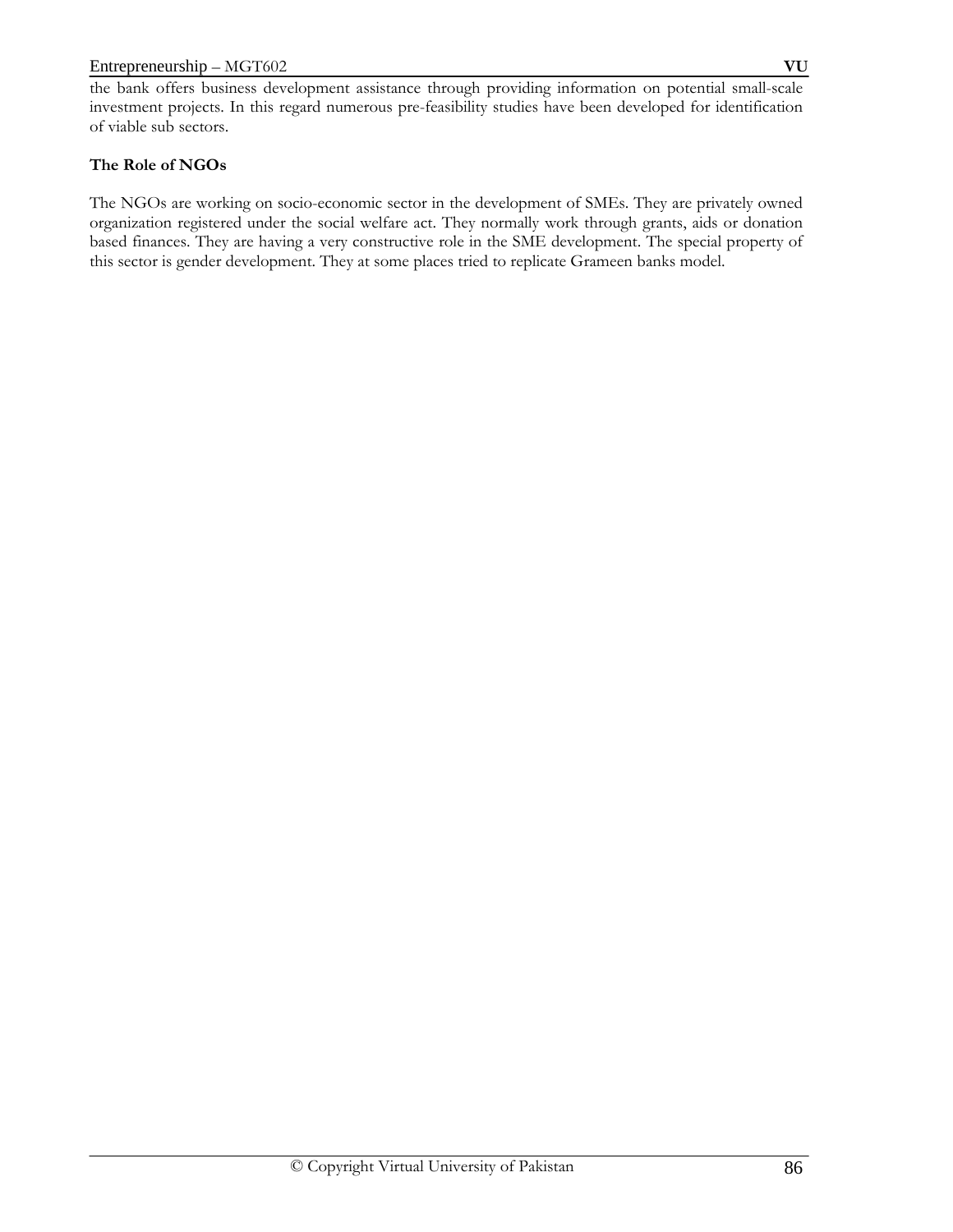## **RECORD KEEPING**

It is necessary to have good records for effective control and for tax purposes. The entrepreneur should be comfortable and able to understand what is going on in the business. With software packages, much of the record keeping can be maintained on a personal computer. The goals of a good record keeping system are to identify key incoming and outgoing revenues that can be effectively controlled.

## **Sales (Incoming Revenue)**

It is useful to have knowledge about sales by customer both in terms of units and dollars. The entrepreneur of a retail store might try to identify the profile of the type of customer that patronizes the store. Retailers also like to have information on specific customers. Credit card purchases can be tracked for information on the type and amount of merchandise purchased. An Internet venture can maintain purchase history data on the types of produces purchased. Customers' e-mail addresses can be requested so the customer can be notified of sales. Some Internet firms have established a free membership as a means of following up. In a service venture, records would need to be maintained on when a customer paid their monthly fee. As cash flow problems are the most significant cause of new venture failure, good payment records are necessary. Record keeping of payments can either be handled by a computer software package or a simple card file system. If payments are late beyond a reasonable time, it may be necessary to hire a collection agency, but only as a last resort.

## **Expenses/Costs (Outgoing Revenue**

Records of expenses are easily maintained through the checking account. It is good business practice for the entrepreneur to use checks as payment for all expenses in order to maintain records for tax purposes. Canceled checks provide proof of payment. In the early stage, it may be desirable to make all payments on time to establish credibility with suppliers. The entrepreneur should maintain information about employee either in a software program or in a card file. It may be necessary to maintain records on all assets owned by the business.

#### **Other Records**

The entrepreneur should maintain information about employees either in a software program or in a card file. Records on all assets owned may be needed. With a good record keeping system it is easy to maintain controls over cash disbursements, inventory, and assets.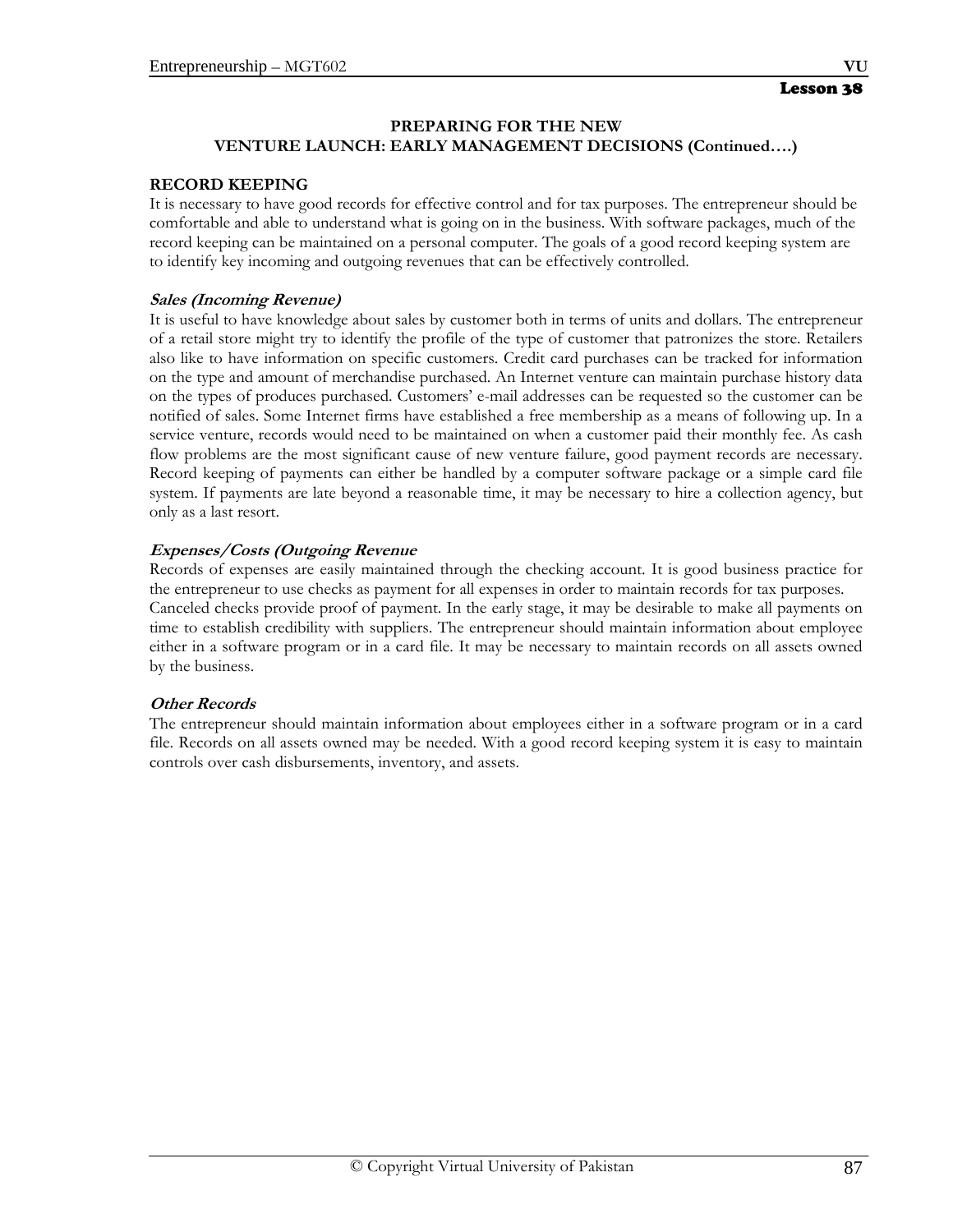#### **RECRUITING AND HIRING NEW EMPLOYEES**

#### **The entrepreneur will generally need to establish procedures and criteria for hiring new employees.**

Advertising in local newspapers and referrals from friends and associates is most effective fore entry-level positions. For senior management the most effective strategy is networking with friends and business associates. Personnel agencies may also be considered if there are no other effective options.

#### **Once resumes have been collected some basis of determining each candidate's strengths should be made.**

Some criteria must be used in the resume evaluation. Factors such as education, prior experience, entrepreneurial activities, and interests can be used to assess candidates. From the initial screening of resumes, a few candidates can be invited in for an interview. Most firms use an interview form with critical factors listed for evaluating the interview candidates. The goal should be to hire not only the best candidate but also someone who will perform well in the entrepreneurial environment and provide a long-term solution to the available position.

#### **The interview**

The interviewer should ask all of his or her questions at the beginning of the interview. It allows the interviewer to evaluate the candidate's behavior. It avoids talking too much and not listening. Upon completion of the interview, the firm should be sure to check all of the candidate's references.

#### **Acquiring senior talents can be critical to the venture's ability to successfully meet its growth goals.**

#### **Recruiting for upper management in an entrepreneurial firm**

Many executives choose to become part of the entrepreneurial process rather than continue working in structured big business. The entrepreneur should use all his or her contacts and recognize that every potential candidate is different.

#### **MOTIVATING AND LEADING THE TEAM**

- The entrepreneur will usually be a role model for any other employees.
- It is important that the founder assume the role of leader to the management team and employees.
- Communication with managers and employees is one of the most important leadership qualities.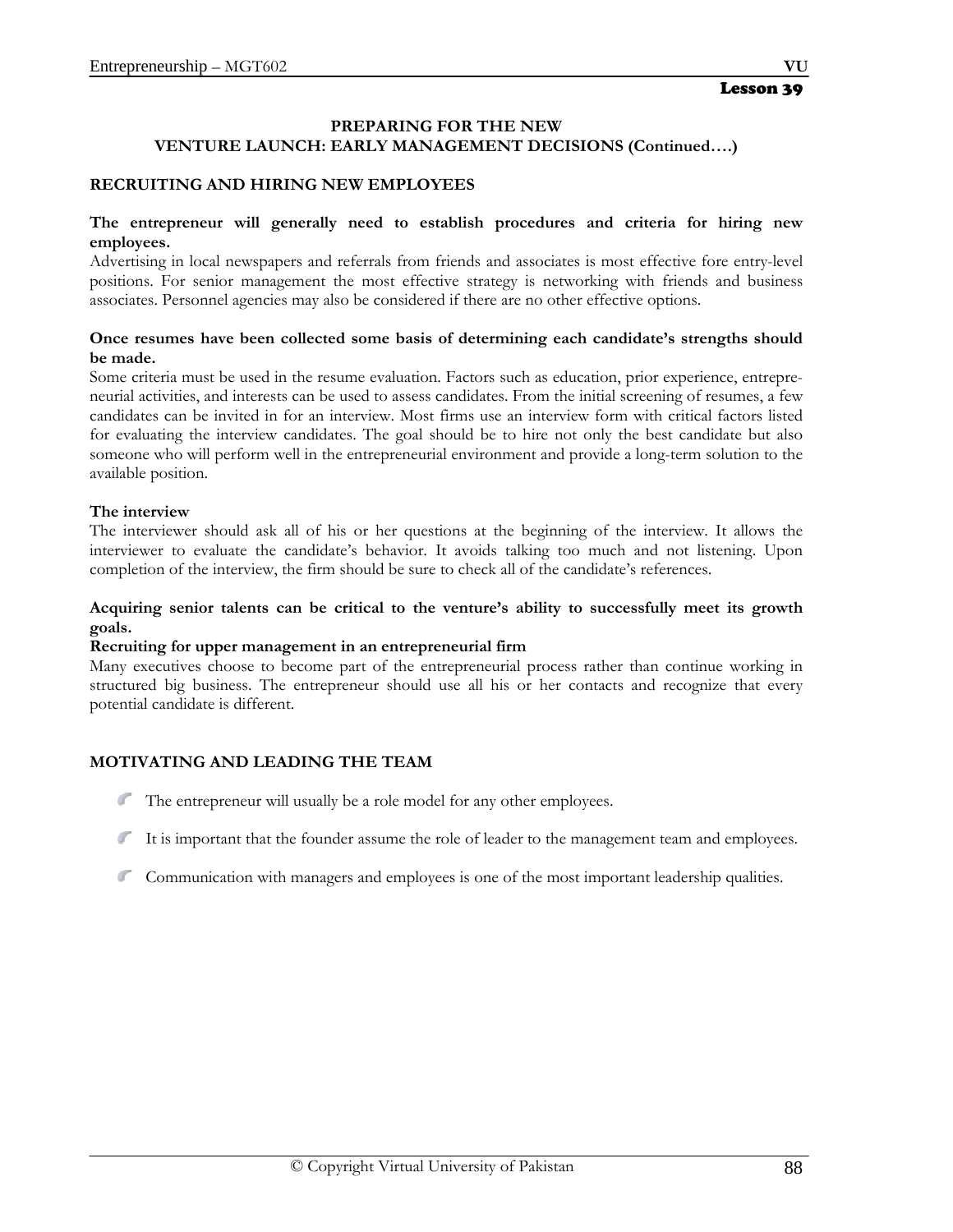## **MOTIVATING AND LEADING THE TEAM**

#### **The entrepreneur will usually be a role model for any other employees.**

Good work ethic will go a long way toward achieving financial and emotional success. During the early stages employees need incentives to remain committed and loyal to the long run success of the new venture.

#### **It is important that the founder assume the role of leader to the management team and employees.**

Leadership is also influencing and inspiring others in the organization to strive to meet the mission of the venture. Below are some behaviors that can exhibit the leadership qualities necessary for the new venture. Set an example with an ethical set of values for other managers and employees. Show respect and concern for the personal well being of employees. Don't try to do everything yourself. Recognize the diversity of employees and how they should be treated. Encourage and praise others in the organization when deserved. Provide incentives and awards for quality work effort and new ideas. Recognize the importance of employees having fun at their jobs. Be aware of the need for future strategic planning.

**Communication with managers and employees is one of the most important leadership qualities.** 

## **FINANCIAL CONTROL**

The entrepreneur will need some knowledge of how to provide appropriate controls to ensure that projections and goals are met. Financial skills are needed for the entrepreneur to manage during early years. The cash flow statement, income statement, and balance sheet are key areas needing careful management and control. Some financial skills are necessary for the entrepreneur to manage the venture during the early years.

#### **Managing Cash Flow**

An up-to-date assessment of cash position, such as a monthly cash flow statement, is needed. The cash flow statement may show the actual amounts next to the budgeted amounts. It is useful for adjusting the pro forma and indicating potential cash flow problems. A cash flow crisis can occur suddenly and unexpectedly.

Cash flow analysis can also involve sensitivity analysis: for each monthly expected cash flow the entrepreneur can use  $a + (-5)$  that would provide a pessimistic and optimistic cash estimate. For the very new venture it may be necessary to prepare a daily cash sheet. Comparison of budgeted or expected cash flows with actual cash flows can provide an assessment of potential cash needs and indicate possible problems in the management of assets and control of costs.

#### **Managing Assets**

In addition to cash management, other items such as accounts receivable and inventory also need to be controlled. Management of credit may include acceptance of credit cards or use of internal credit. Using outside credit cards shifts the credit risk to the outside company but increases costs. Using internal credit makes the firm responsible for collecting delinquent payments, and payment delays can create negative cash flows. The entrepreneur will need to be sensitive to major changes in accounts receivable and should always compare actual with budgeted amounts. Inventory is an expensive asset, and requires careful balance.

If inventory is low and the firm cannot meet demand, sales will be lost. Carrying excess inventory can be costly. An inventory control system allows the company to monitor key figures, such as inventory turnover and percentage of customer complaints. The entrepreneur will need to determine the value of inventory and determine how it affects the cost of goods sold. Most firms use a **FIFO** (first-in, first-out) system since it reflects truer inventory and cost values. There are good arguments for the use of **LIFO** (last-in, first-out) in times of inflation. The decision to convert from a FIFO to a LIFO system is complex and requires careful evaluation. It is necessary to decide if inventory is to be grouped into categories or to cost each item individually. All inventories must be costed by searching through historical records.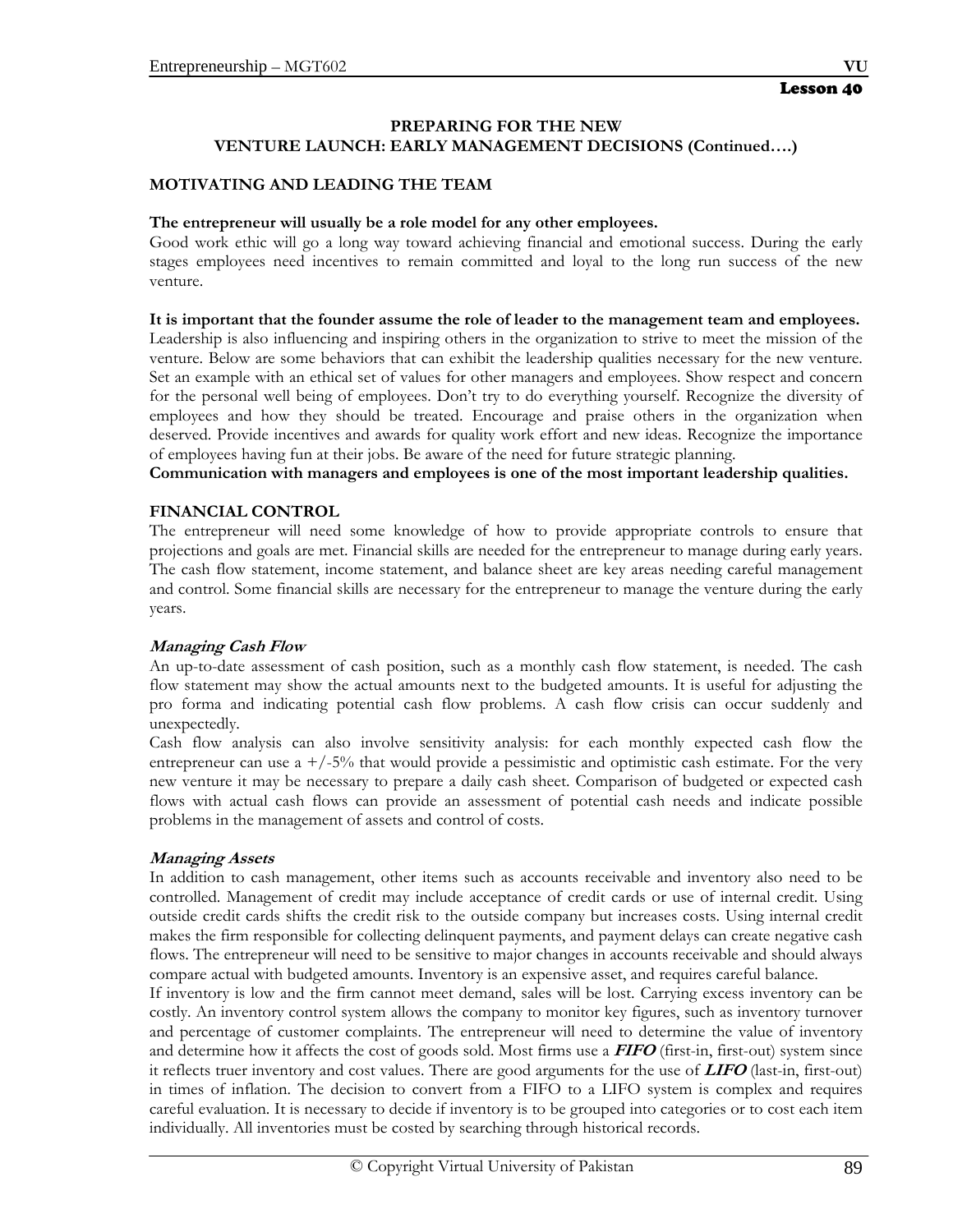An average inventory cost must be calculated. Conversion to LIFO can typically be beneficial if the following conditions exist: Rising labor, materials, and other production costs are anticipated. The business and inventory are growing. The business has some computer-assisted inventory control method capability. The business is profitable. The entrepreneur must keep careful records of inventory using perpetual inventory systems followed by a periodic physical count. Fixed assets have certain costs related to them, such as depreciation. If the entrepreneur cannot afford to buy equipment or fixed assets, leasing could be an alternative. Leasing may be a good alternative to buying depending on the terms of the lease and type of asset. Leases for automobiles may be more expensive than a purchase. However, lease payments represent an expense and can be used as a tax deduction. Leases are also valuable for equipment that becomes obsolete quickly. The entrepreneur should consider all costs associated with a lease-or-buy decision as well as the impact on cash flows.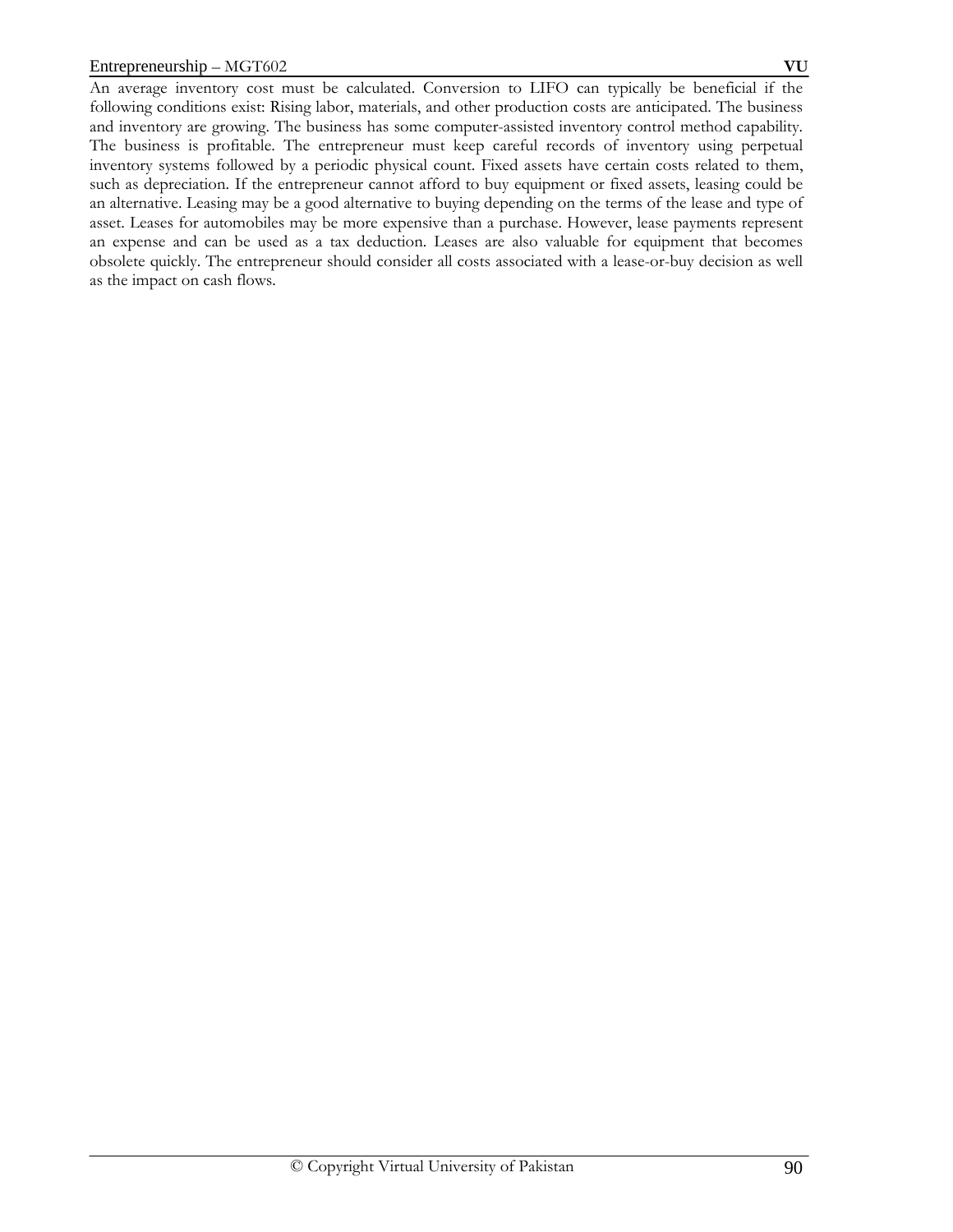## **LONG-TERM VS. SHORT-TERM DEBT**

The entrepreneur may need to borrow funds to finance assets and meet cash needs. Fixed assets are usually financed by long-term debt borrowed from a bank. Alternatives include borrowing from family members, having partners contribute more funds or selling corporate stock. Many of these options require the entrepreneur to give up some equity.

## **MANAGING COSTS AND PROFITS**

An interim income statement helps to compare the actual with the budgeted amount for that period.

The most effective use of the interim income statement is to establish cost standards and compare the actual with the budgeted amount for that time period. Costs are budgeted based on percentages of net sales. These percentages can be compared with actual percentages to see where tighter cost controls may be necessary. This lets the entrepreneur manage and control costs before it is too late. In later years, it is also helpful to look back on the first year of operation and make comparisons month-to-month. When expenses or costs are much higher than budgeted, the entrepreneur may need to determine the exact cause. Comparison of actual and budgeted expenses can be misleading for ventures with multiple products or services. For financial reporting purposes, the income statement summarizes expenses across all products and services. This does not indicate the marketing cost for each product nor should the most profitable product. Allocating expenses over product lines be done as effectively as possible to avoid arbitrary allocation of costs.

#### **TAXES**

The entrepreneur will be required to withhold federal and state taxes for employees and make deposits to the appropriate agency. Federal taxes, state taxes, social security, and Medicare are withheld from employees' salaries and are deposited later. The entrepreneur should be careful not to use these funds. The new venture may also be required to pay state and federal unemployment taxes. Federal and state governments will require the entrepreneur to file end-of-the-year returns of the business.

#### **RATIO ANALYSIS**

Calculations of **financial ratios** can also be valuable as an analytical and control mechanism. These ratios serve as a measure of the financial strengths and weaknesses of the venture, but should be used with caution. There are industry rules of thumb that the entrepreneur can use to interpret the financial data.

#### *Liquidity Ratios*

*Current ratio* is commonly used to measure the short-term solvency of the venture or its ability to meet its short-term debts. The current liabilities must be covered from cash or its equivalent. The formula is:

#### **Current ratio = current assets current liabilities**

While a ratio of 2:1 is generally considered favorable the entrepreneur should also compare this ratio with industry standards.

*Acid test ratio* is a more rigorous test of the short-term liquidity of the venture. It eliminates inventory, which is the least liquid current asset. The formula is:

#### **Acid test = current assets - inventory ratio current liabilities**

Usually a 1:1 ratio would be considered favorable.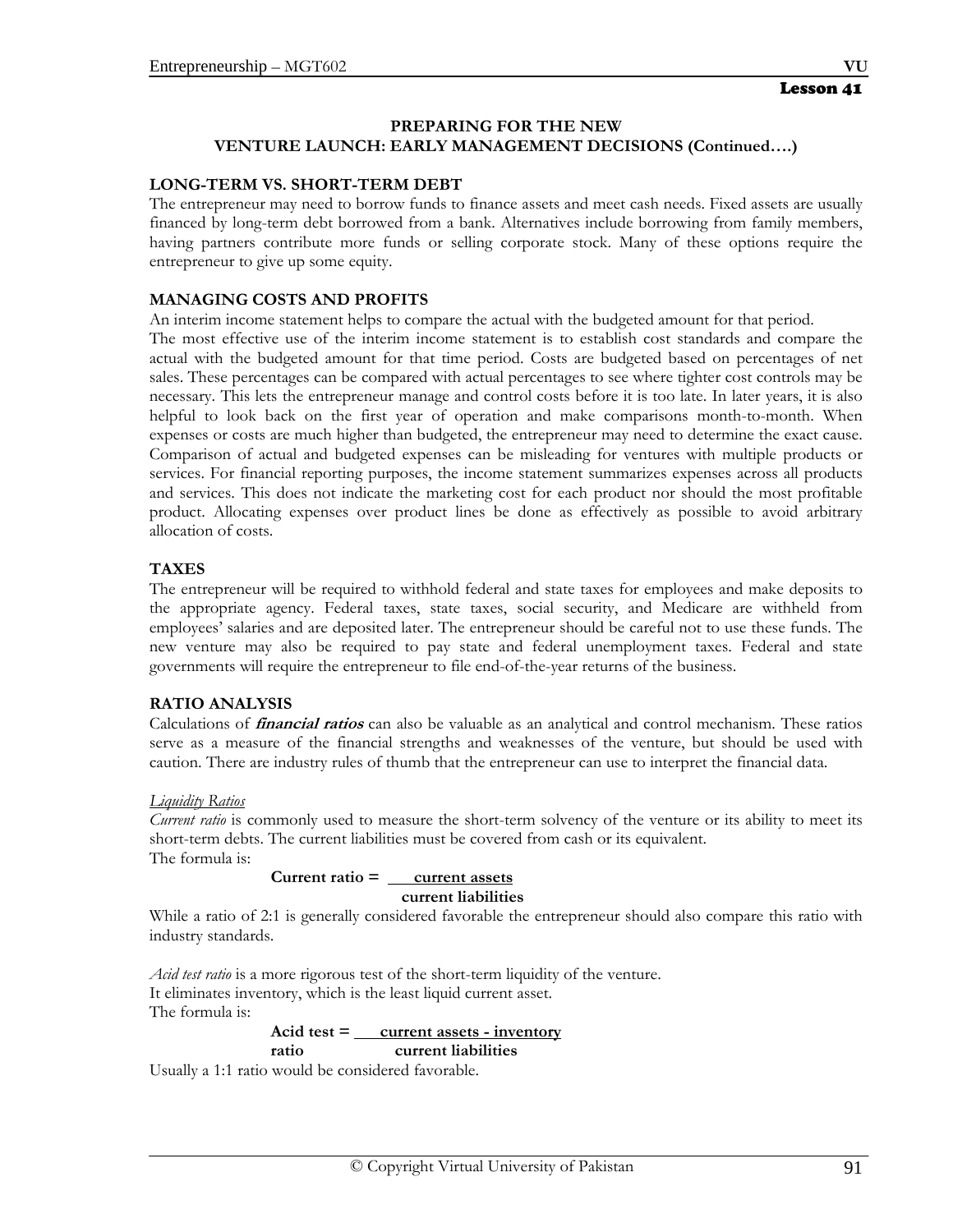*Activity Ratios*

*Average collection period* indicates the average number of days it takes to convert accounts receivable into cash. This ratio helps gauge the liquidity of accounts receivable or the ability of the venture to collect from its customers.

The formula:

#### **Average collection = accounts receivable period average daily sales**

This result needs to be compared to industry standards.

*Inventory turnover* measures the efficiency of the venture in managing and selling its inventory. A high turnover is a favorable sign indicating the venture is able to sell its inventory quickly.

The formula:

**Inventory = cost of goods sold turnover inventory**

#### *Leverage Ratios*

*Debt ratio* helps the entrepreneur assess the firm's ability to meet all its obligations. It is also a measure of risk because debt also consists of a fixed commitment.

The calculation:

$$
Debt ratio = \underline{total liabilities} \quad total assets
$$

*Debt to equity* ratio assesses the firm's capital structure. It provides a measure of risk by considering the funds invested by creditors and investors. The higher the percentage of debt, the greater the degree of risk to any of the creditors.

The calculation:

Debt to

\n
$$
= \frac{\text{total liabilities}}{\text{stockholder's equity}}
$$

#### *Profitability Ratios*

*Net profit margin* represents the venture's ability to translate sales into profits. You can also use gross profit as another measure of profitability. It is important to know what is reasonable in the particular industry as well as to measure these ratios over time.

The calculation:

Net profit = <u>net profit</u> **margin net sales**

*Return on investment* measures the ability of the venture to manage its total investment in assets. By substituting stockholders' equity for assets, you can also calculate a return on equity. The calculation:

$$
Return on = \underline{net profit} investment \t total assets
$$

The result of this calculation will also need to be compared to industry data. As the firm grows it will be important to use these ratios in conjunction with all other financial statements to provide an understanding of how the firm is performing.

## **RAPID GROWTH AND MANAGEMENT CONTROLS**

Rapid growth may result in management problems. Before rapid growth occurs, the new venture is usually operating with a small staff and limited budget. Rapid growth may also dilute the leadership abilities of the entrepreneur. The entrepreneur's unwillingness to delegate responsibility can lead to delays in decisionmaking.

The entrepreneur can avoid these problems through preparation and sensitivity. It may be necessary to limit the venture's growth if the future financial well being of the venture means a more controlled growth rate. The limits to the growth of any venture will depend on the availability of a market, capital, and management talent. Too rapid growth can stretch these limits and lead to serious financial problems.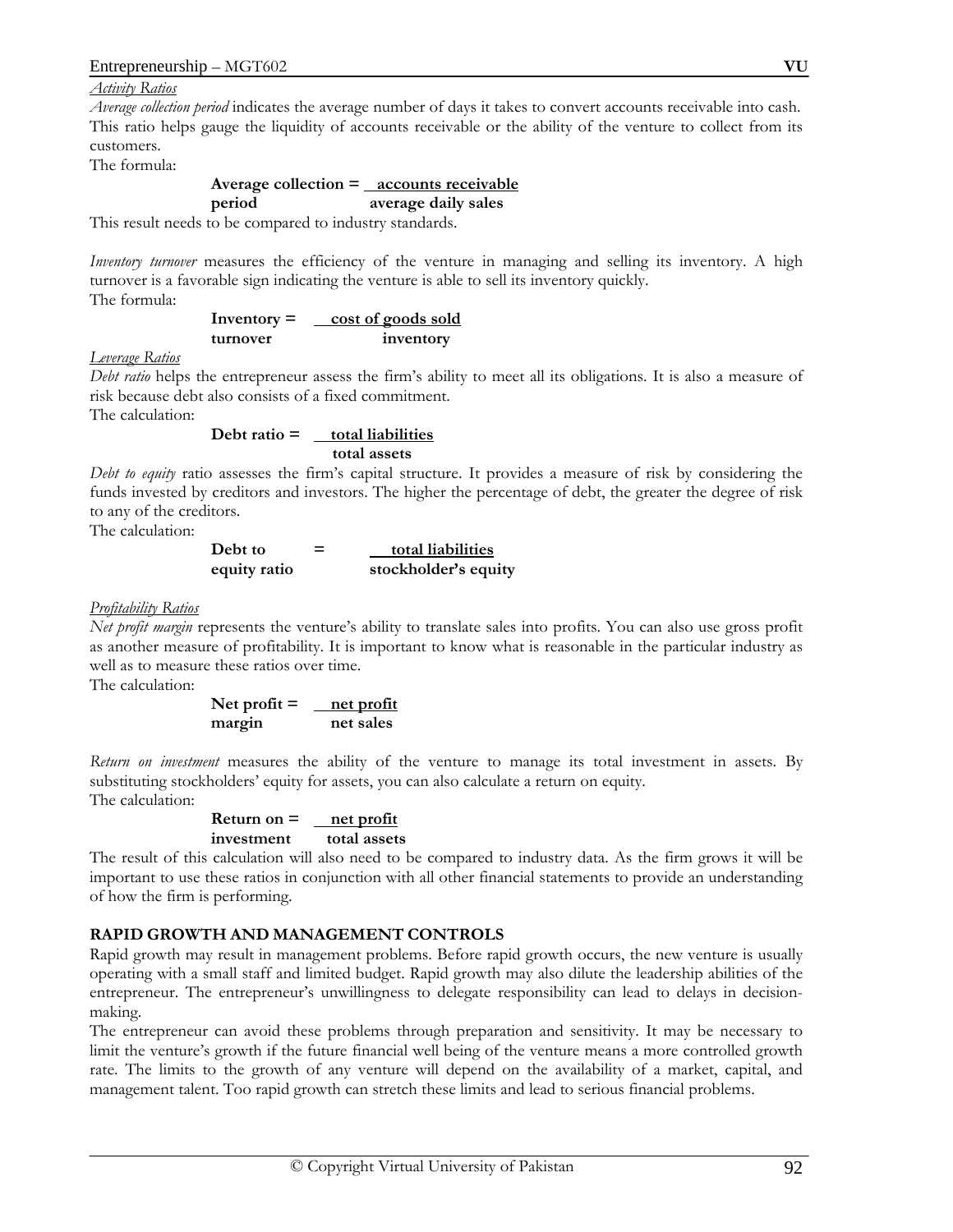# **CREATING AWARENESS OF THE NEW VENTURE**

In the early stages, the entrepreneur should focus on developing awareness of the products offered through:

- $\mathbf{J}^{\text{opt}}$ Publicity
- $\int_{0}^{\infty}$ Internet Advertising
- $\int_{\mathbb{R}^{2}}$ Trade Shows
- $\int_{0}^{\infty}$ Selecting an Advertising Agency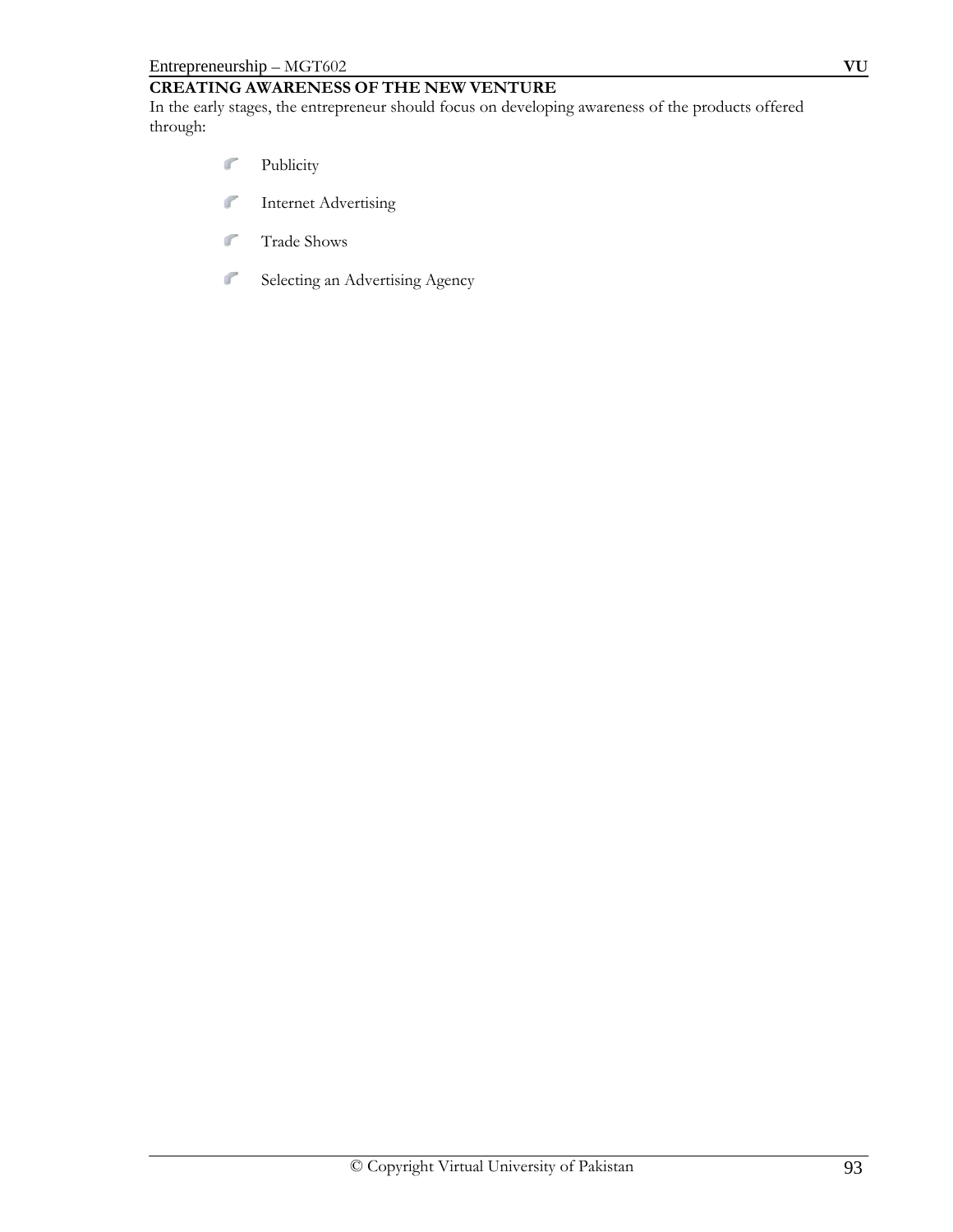#### **CREATING AWARENESS OF THE NEW VENTURE**

In the early stages, the entrepreneur should focus on developing awareness of the products offered.

**Publicity** is free advertising provided by a media outlet. Many local media encourage entrepreneurs to participate in their programs. The entrepreneur can increase the opportunity for getting exposure by preparing a news release and sending it to as many media sources as possible. For radio or TV, the entrepreneur should identify programs that may encourage local entrepreneurs to participate. Free publicity can only introduce the company. Advertising can be focused on specific customers.

#### **Internet Advertising**

The Internet is an excellent medium to create awareness and to effectively support early launch strategies. Creating a website is the most important first stage. The website should indicate: Background of the company. Its products, officers, address, telephone and fax numbers. Contact names for potential sales. Direct sales from the website may also be available. Significant advertising is needed to create interest and awareness of the existence of the website. It is important to change the content of the website as necessary. The entrepreneur may also consider using a banner ad, small rectangular ads similar to billboard ads that appear on browser websites.

#### **Trade Shows**

Every industry has a trade or professional association that sponsors annual trade shows. Although creating a booth can be very expensive, trade shows are where hundreds of thousands of people observe or identify trends in their industry. There is strong evidence to indicate that the cost per sale from a trade show is significantly less than the cost per sale from a personal sales call.

#### **Selecting an Advertising Agency**

Advertising agencies can provide many promotional services. The advertising agency is an independent business organization composed of creative and business people who develop, prepare, and place advertising in media for its customers. The agency can provide assistance in marketing research. It is important to determine whether the agency can fulfill all of the needs of the new venture. A checklist of items that the entrepreneur may consider in evaluating an agency is useful. The agency should support the marketing program and assist the entrepreneur in getting the product effectively launched.

#### **HIRING EXPERTS**

If the entrepreneur has no expertise in financial analysis, marketing research, or promotion, he or she should hire outside experts. There are accountants, financial experts, and advertising agencies that cater to new ventures.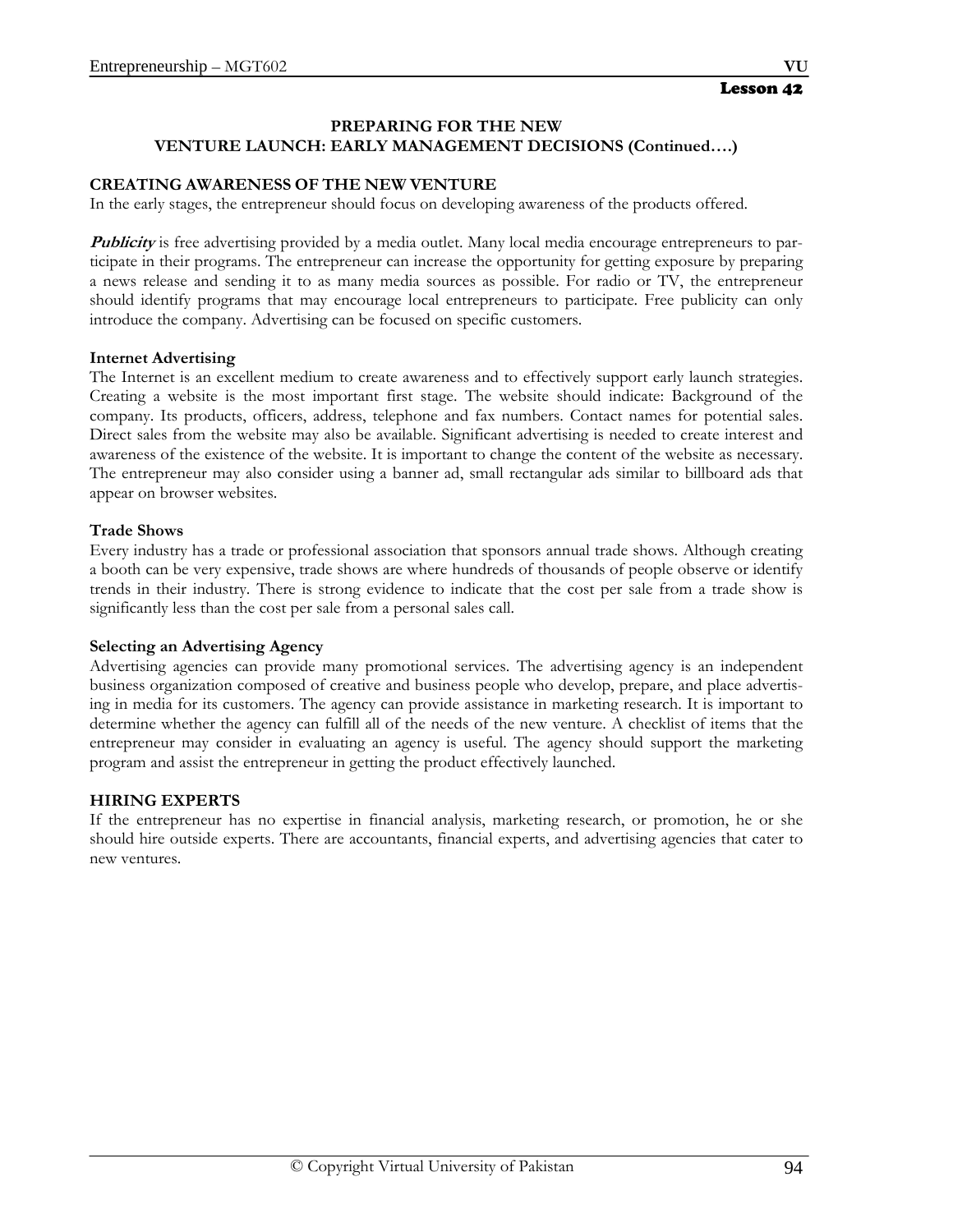#### **NEW VENTURE EXPANSION STRATEGIES AND ISSUES**

#### **LEARNING OBJECTIVES**

- 1. To explain the methods for expanding the venture.
- 2. To discuss the types of joint ventures and their uses.
- 3. To discuss the concepts of acquisitions and mergers.
- 4. To discuss the appropriateness and uses of leveraged buyouts.
- 5. To discuss the different types of franchises.
- 6. To identify the steps in evaluating a franchise opportunity.

## **JOINT VENTURES**

**With the increase in business risks, hyper-competition, and failures, joint ventures have increased.**  A **joint venture** is a separate entity involving two or more participants as partners. They involve a wide range of partners, including universities, businesses, and the public sector.

#### **Historical Perspective**

Joint ventures are not new. In the U.S. joint ventures were first used for large-scale projects in mining and railroads in the 1800s.The largest joint venture in the 1900s was the formation of ARAMCO by four oil companies to develop crude oil reserves in the Middle East. Domestic joint ventures are often vertical arrangements made between competitors allowing economies of scale. The increase in the number of joint ventures has been significantly throughout the 1990s.

#### **Types of Joint Ventures**

The most common type is that between two or more private-sector companies. Some joint ventures are formed to do cooperative research. Another type of joint research for research development is the not-forprofit research organization. Industry-university agreements for the purpose of doing research are also increasing. Two problems have kept this type venture from increasing even faster. A profit corporation wants to obtain tangible results-such as a patent-from its research investment, and universities want to share in the returns. The corporation usually wants to retain all proprietary data while university researchers want to make the knowledge available. Joint ventures between universities and corporations take many forms, depending on the parties involved and the subject of the research. International joint ventures are increasing rapidly due to their relative advantages. Both companies can share in the earnings and growth. The joint venture can have a low cash requirement. Also, the joint venture provides ready access to new international markets.

Such a venture causes less drain on a company's managerial and financial resources than wholly owned subsidiary. There are drawbacks in establishing international joint ventures. The business objectives of the partners can be quite different. Cultural differences can create managerial difficulties. Government policies sometimes can have a negative impact on the venture. The benefits usually outweigh the drawbacks.

#### **Factors in Joint Venture Success**

One critical factor for success is the accurate assessment of the parties involved and how best to manage the new entity. A second factor involves the symmetry between the partners. Another factor is that the expectations about the results of the joint venture must be reasonable. The final factor is the timing. **A joint venture should be considered as one of many options for supplementing the resources of the firm.**

#### **ACQUISITIONS**

An **acquisition** is the purchase of a company or a part of it in such a way that the acquired company is completely absorbed and no longer exists. Acquisitions can provide an excellent way to grow a business and enter new markets. A key issue is agreeing on a price. Often the structure of the deal can be more important to the parties than the actual price. A prime concern is to ensure that the acquisition fits into the overall direction of the strategic plan.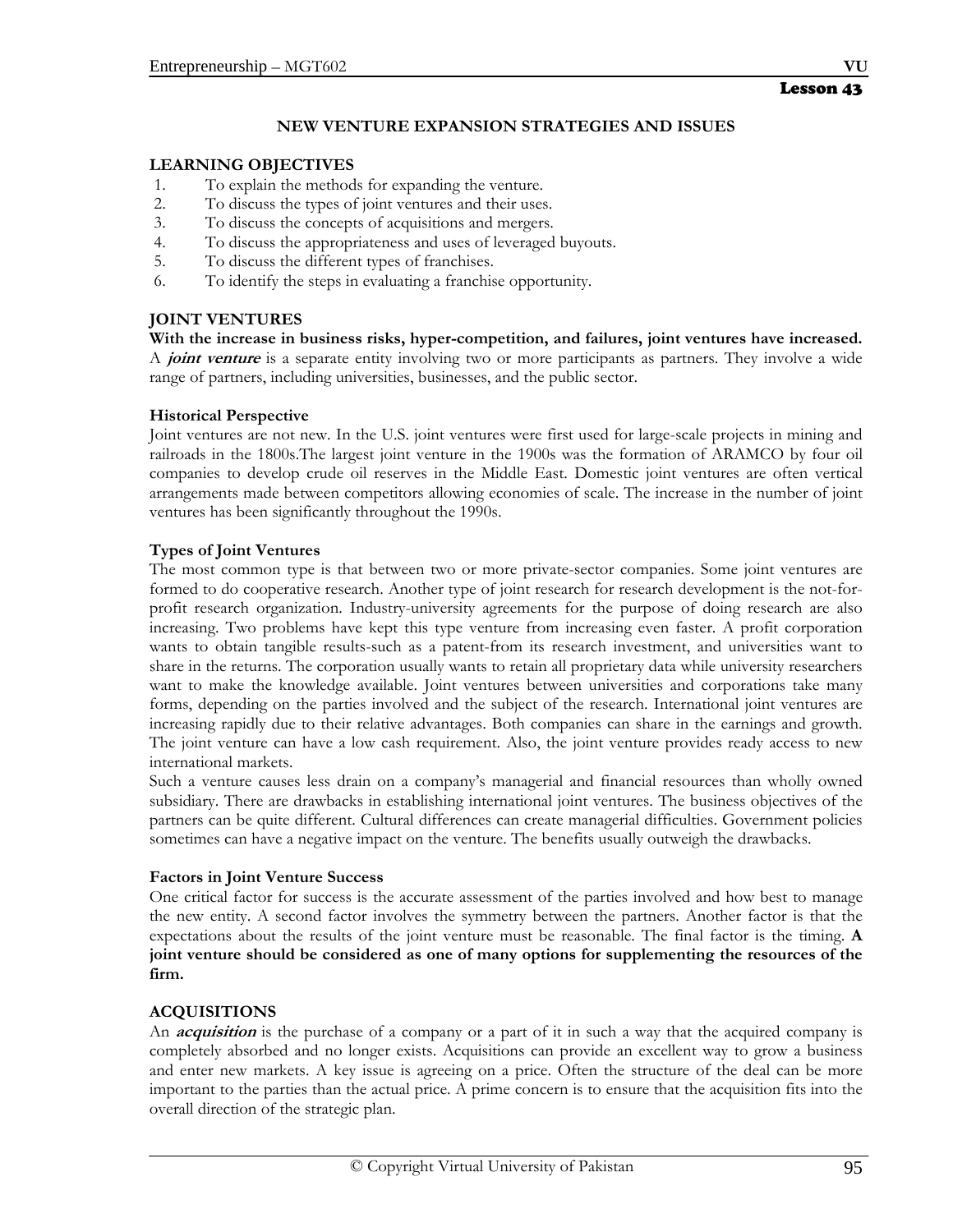## **Advantages of an Acquisition**

- Established business.
- The acquired firm has an established image and track record.
- The entrepreneur would only need to continue the existing strategy to be successful.
- Location is already established.
- Established marketing structure.
- An important factor that affects the value of a firm is its existing marketing channel and sales structure.
- With this structure already in place, the entrepreneur can concentrate on expanding to new target markets.
- The total cost of acquiring a business could be lower than trying to buy a franchise.
- Existing employees.
- The employees of an existing business can be important assets.
- They know the business and can help the business continue.
- Employees already have established relationships with customers, suppliers, and channel members.
- More opportunity to be creative-More time can be spent assessing opportunities to expand or strengthen the business.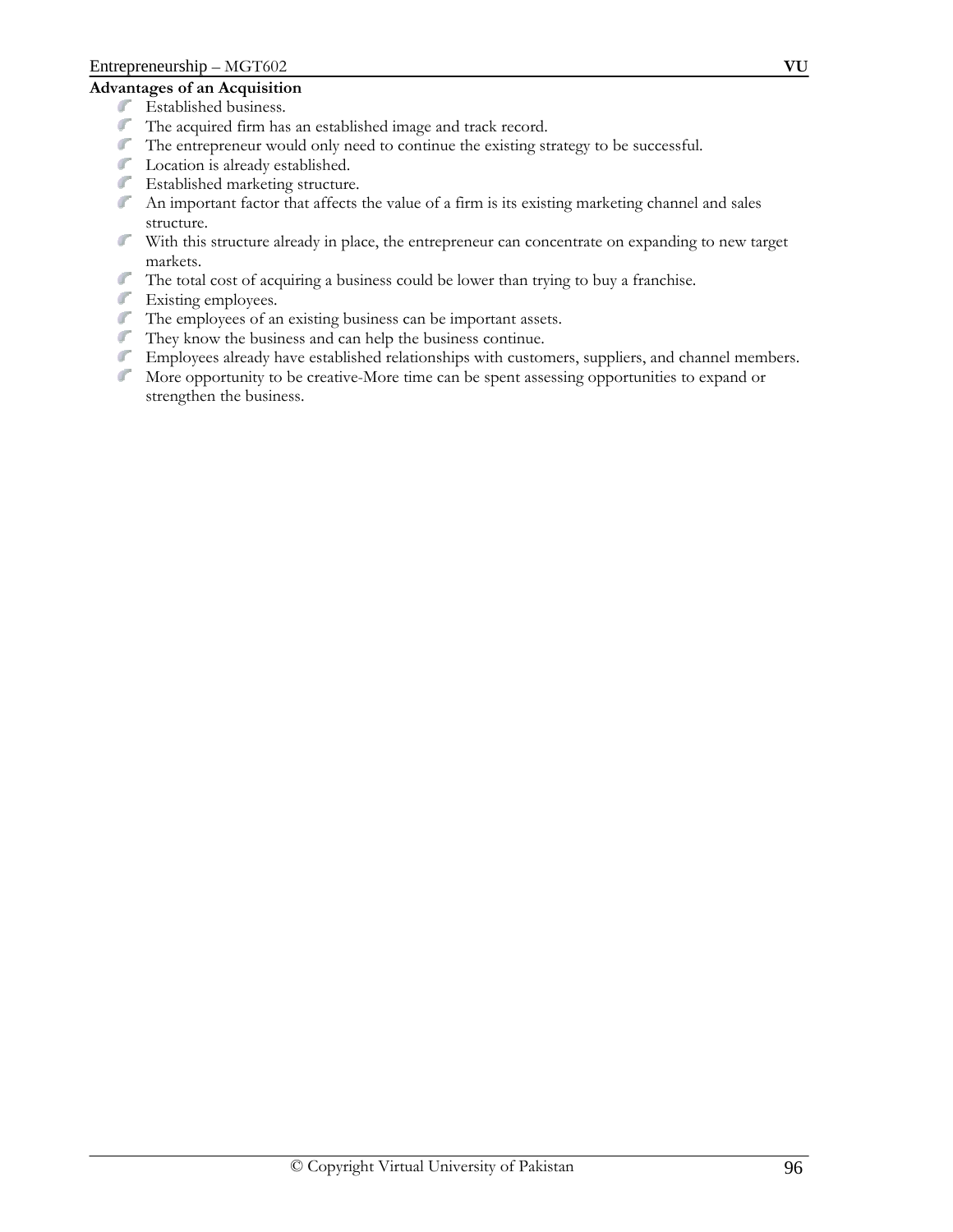#### Lesson 44

## **NEW VENTURE EXPANSION STRATEGIES AND ISSUES (Continued….)**

#### **LEARNING OBJECTIVES**

- 1. To explain the methods for expanding the venture.
- 2. To discuss the types of joint ventures and their uses.
- 3. To discuss the concepts of acquisitions and mergers.
- 4. To discuss the appropriateness and uses of leveraged buyouts.
- 5. To discuss the different types of franchises.
- 6. To identify the steps in evaluating a franchise opportunity.

## **DISADVANTAGES OF AN ACQUISITION**

- Marginal success record
	- Most ventures for sale have an erratic, or even unprofitable, record. It is important to review the records and meet important constituents to assess the future potential.
- Overconfidence in ability-Even though the entrepreneur brings new ideas, the venture may never be successful for reasons not possible to resolve
- Key employee loss

Often when a business changes hands key employees also leave. In a service business, it is difficult to separate the actual service from the person who performs it. Incentives can sometimes be used to assure that key employees will remain with the business.

**Covervalued** 

If the entrepreneur has to pay too much for a business, the return on investment will not be acceptable. The entrepreneur will need to establish a reasonable payback to justify the investment.

#### **DETERMINING THE PRICE FOR AN ACQUISITION**

Some of the key factors used in determining price for an acquisition are assets, owner's equity, earnings, stock value, customer base, personnel and image. The price paid should provide the opportunity to get a reasonable payback and good return on the investment.

## **Valuation Approaches**

- $\mathbb{Z}^n$ Ratios measuring profitability, activity, and liquidity can also be helpful in evaluation. Using the **asset** *valuation method*, the entrepreneur values the underlying worth of the business based on its assets.
	- a. The figure obtained using book value should be only a starting point, as it reflects the accounting practices of the company.
	- b. In adjusted book value the stated book value is adjusted to reflect the actual market value.
	- c. Another method is to determine the amount that could be realized if the assets were sold or liquidated.
	- d. The final method is the replacement value-the current cost of replacing the tangible assets.
- Another way of evaluating a firm is to calculate the prospective **cash flow** from the business.
	- a. Positive cash flow is cash received from the operation of the business.
	- b. A negative cash flow, signifying the company is losing money, can have tax advantages.
	- c. Final cash flow value, the terminal value, is a source of cash when the entrepreneur sells the business.
- **Earnings** *valuation* capitalizes earnings of a company by multiplying earnings by the appropriate factor (the price earnings multiple.)
	- a. The question of earnings involves determining the appropriate earnings period as well as the type of earnings.
	- b. The earnings period can be either historical earnings or future earnings.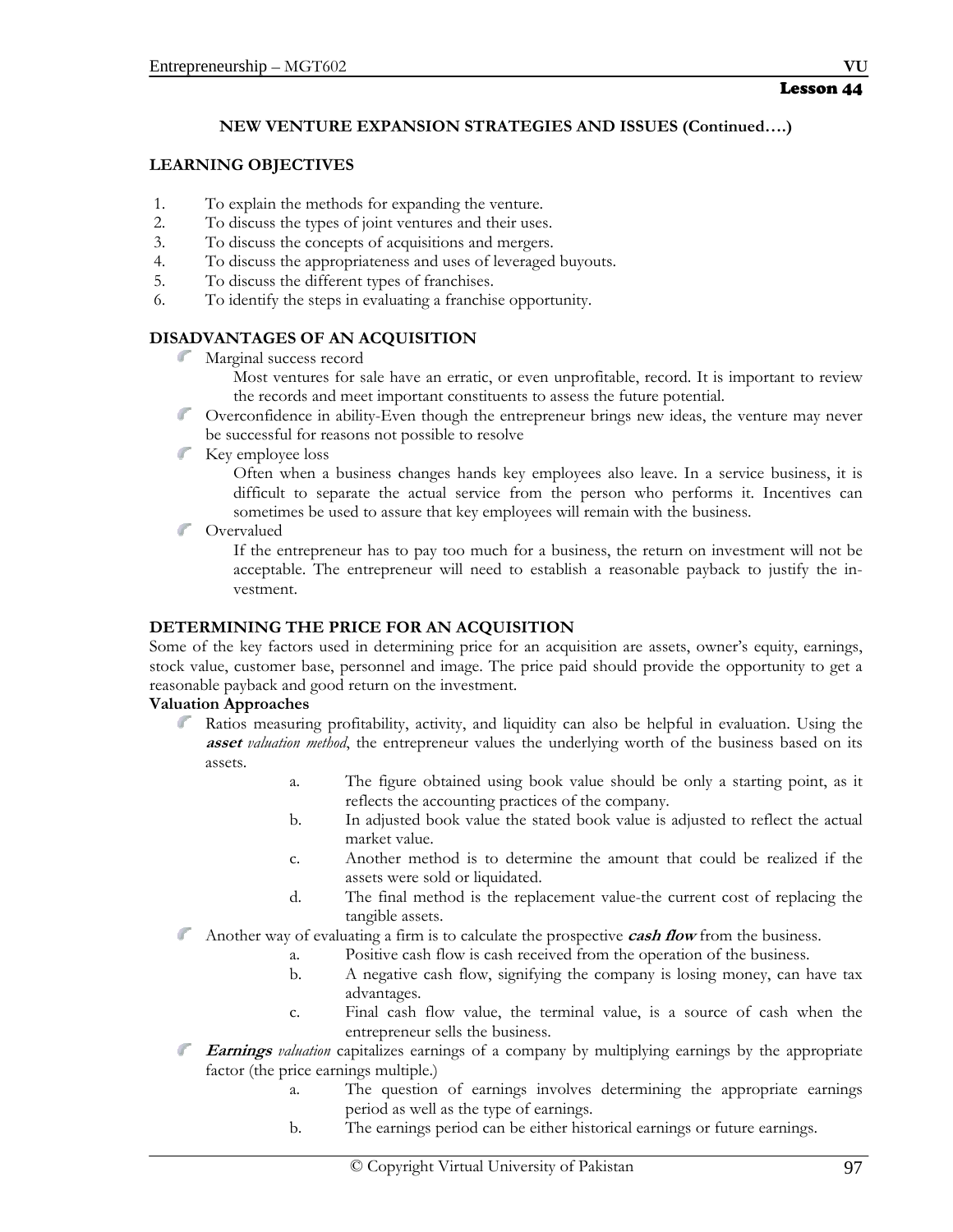- c. Earnings before interest and taxes (EBIT) are the most frequently used.
- d. It is appropriate to select a price earnings multiple of a publicly traded stock similar to the company being evaluated.

The valuation of a business is important in determining the feasibility of the acquisition.

## **SYNERGY**

Synergy is "the whole is greater than the sum of the parts." With reference to the venture synergy refers to the phenomenon in which two or more discrete influences or organizations acting together create an effect greater than that predicted by knowing only the separate effects of the individual organizations.

**An acquisition should positively impact the bottom line.** 

Lack of synergy is a frequent cause of the acquisition failing to meet goals. Evaluation should consider the upside potential, downside risks, and vulnerability to changes in markets and technology. Some of the warning signs include poor corporate communications, poorly prepared financial statements, and few new products.

**The evaluation process begins with financial analysis.** 

Past operating results indicate the potential for future performance. Areas of weakness, such as too much leverage, should be carefully evaluated.

**In considering a firm's product lines study the past, present, and future.** 

The life cycle and present market share of each of the present products should be evaluated. Also consider the compatibility of the firm's product lines. A method for evaluating the product line is the S or life-cycle curve plotting sales and margins for each product over time.

**The future of the firm's products and market position is affected by its research and development.** 

In addition to the absolute dollar amount of R&D spending, it is important to determine whether expenditures are directed by the firm's long-range plans. The output and success of new products developed should be compared with the expenditures.

## **The entrepreneur should evaluate the firm's entire marketing program and capabilities.**

Care should be taken in evaluating the established distribution system, sales force, and manufacturer's representatives. The entrepreneur can also gain insight by look at the company's marketing research efforts.

 $\mathbb{Z}^{\mathbb{Z}^n}$ **The nature of the manufacturing process is important in deciding whether to acquire a particular firm.** 

The entrepreneur should rate the management and key personnel of the candidate firm. **Specific Valuation Method** 

- *Step 1:* Compound the current revenue level forward to yield a revenue level at time of liquidity.
- *Step 2:* Multiply the future revenue level times the expected after-tax profit margin to produce an expected earnings level.
- *Step 3:* Multiply the estimated earnings level at time of liquidity times the expected price/earnings ratio to give a future market valuation.
- *Step 4:* Calculate the present value factor.
- *Step 5:* Divide the future company value by the present value factor to give a present value.
- *Step 6*: Divide the required capital by the present company value to obtain a minimum ownership for the investment required.

## **Structuring the Deal**

The deal structure involves the parties, the assets, the payment form, and the timing of the payment. There are two means of acquisitions.

- The entrepreneur may directly purchase the firm's entire stock using funds from an outside lender.
- Another option is a bootstrap purchase, acquiring a small amount of the firm for cash then purchasing the remainder by a long-term note.

#### **Locating Acquisition Candidates**

There are professional business **brokers***,* operating similarly to a real estate broker that represents the seller. Accountants, attorneys, bankers, business associates, and consultants may be aware of good candidates. It is also possible to find opportunities in the classified sections of the newspaper or trade magazine.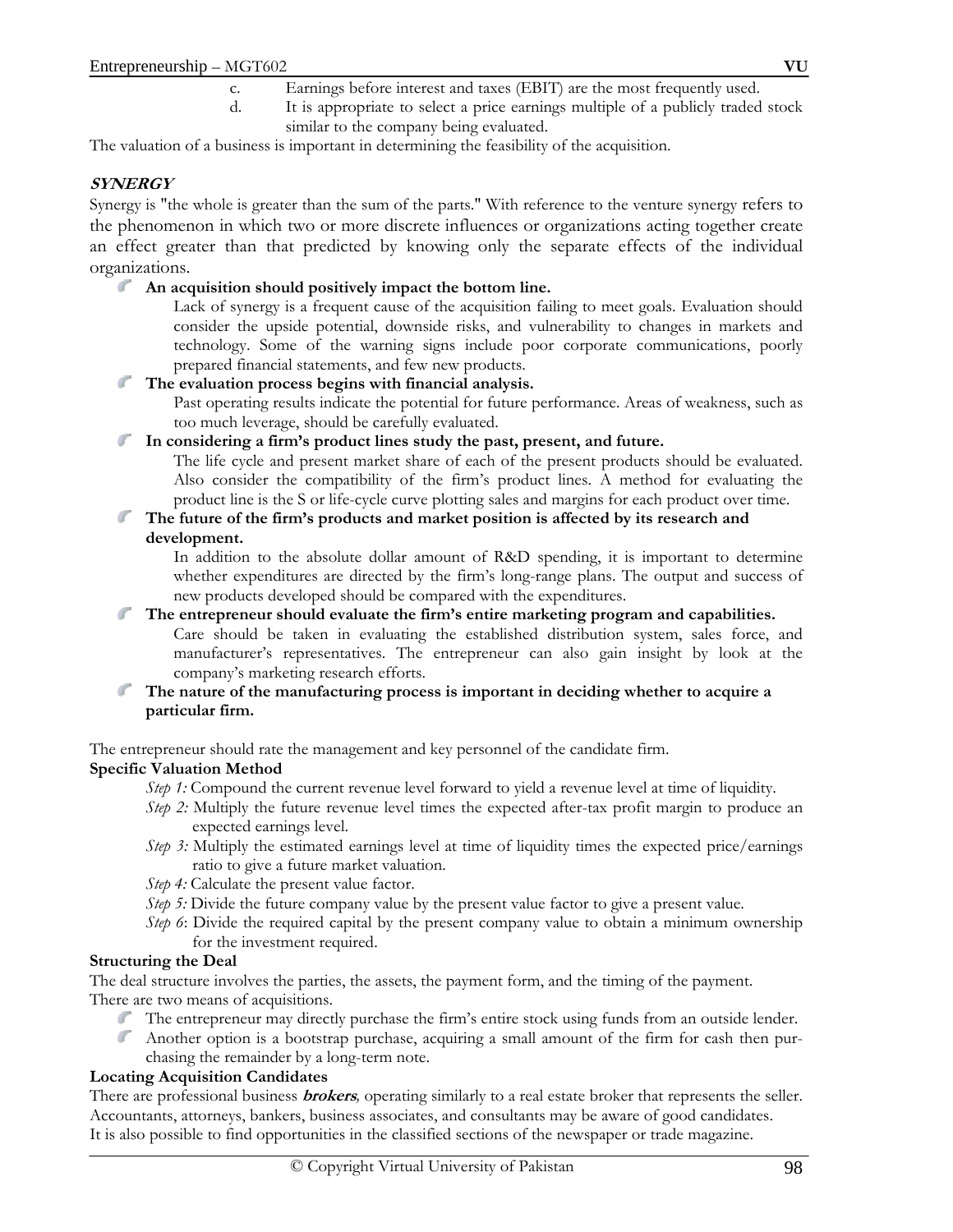## **Analyzing Candidates**

The entrepreneur should gather as much information as possible, read it carefully, consult with advisors, consider the situation, and then make a constructive decision. A profile containing acquisition criteria and prospect data can guide initial screening. Once the prospect passes the initial checklist, more rigorous analysis can evaluate the acquisition.

## **MERGERS**

A **merger** is a transaction involving two or more companies in which only one company survives. Acquisitions are so similar to mergers, that the terms are often used interchangeably. A key concern in any merger or acquisition is the legality of the purchase. The Department of Justice frequently issues guidelines for horizontal, vertical, and conglomerate mergers. Merger motivations range from survival to protection to diversification to growth. A merger requires sound planning by the entrepreneur. Merger objectives must be spelled out with the resulting gains for the owners of both companies delineated.

The entrepreneur must evaluate the other company's management and resources to ensure that the weaknesses of one do not compound those of the other. The entrepreneur should establish a climate of mutual trust. The same methods for valuing the entrepreneur's company can be used to determine the value of a merger candidate. The process involves looking at the synergistic product/market position, the new market position, and undervalued financial strength. A common procedure is to estimate the present value of discounted cash flows and the expected after-tax earnings attributable to the merger.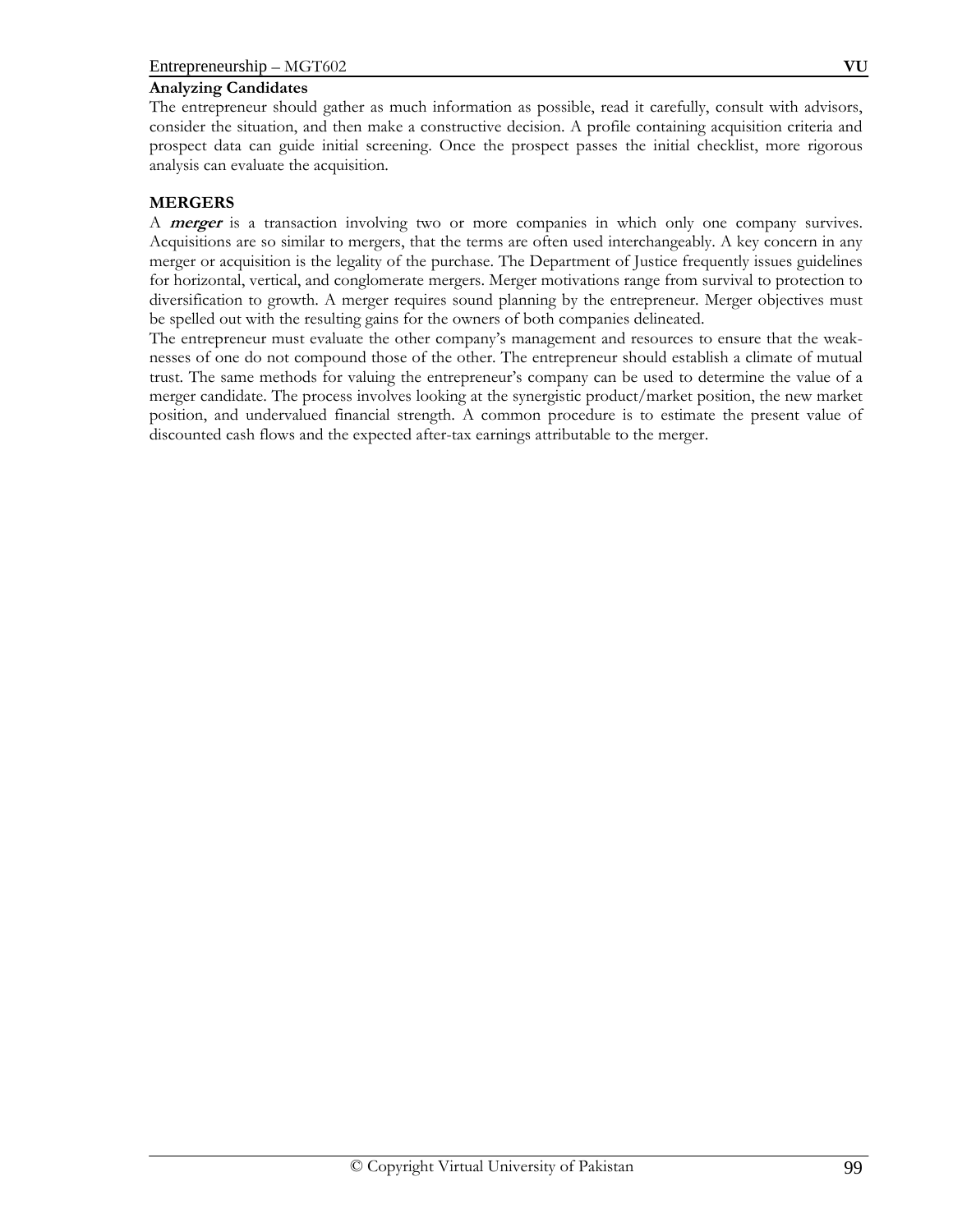# Lesson 45

## **ENTREPRENEURSHIP & PAKISTAN**

#### **LEARNING OBJECTIVES**

- 1. To look at the history of entrepreneurship in Pakistan
- 2. To understand the nature of policies in industrialization.
- 3. To understand the profile of a typical entrepreneur in Pakistan.
- 4. To learn the purpose of new policies induction.
- 5. To identify different fields of entrepreneurship...
- 6. To understand the value of Pakistani entrepreneur in the region.
- 7. To illustrate some of the fundamental issues related to woman entrepreneurs...
- 8. To understand development made in woman entrepreneurship.
- 9. To look at the over all scenario of entrepreneurship in Pakistan.
- 10. Future of entrepreneurship in Pakistan.

#### **ENTREPRENEURS IN PAKISTAN**

Salient Features of Entrepreneurs in Pakistan are:

#### **Age Pattern**

"The mean age of entrepreneur was found to be 42 years and of their enterprises 12 years. It is comparable to the Korean age pattern (46)".

#### **Corporate status**

*Sole owner:* He works with his own hands combines the entrepreneur function of initiating the business making investments, taking decisions and performing managerial functions".

*Heritage:* "Caste played an important role in certain industries and on the other hand heritage is dominant. But overall it is much diversified."

#### **Educational Level**

"Differing from industry to industry 60% have school education and 30% have college or better education only 10% have professional or graduation level".

#### **Skills Level**

Majority is skilled in family business Most of training is as a family member. Technically they are very skilled in heredity business. New generation has professional education

#### **Sizes and Investment**

"Majority started in a small way with less than 10 workers and  $1/2$  to  $2/3$  of the firms started with less than 50,000 investments"

#### **Growth**

"The growth was fast in case of small firms than in large firms".

#### **Profitability**

"Rate of profit is higher in case of small industries in comparison with the large industries."

#### **The Industrial History of Pakistan**

Pakistan's industrial history has been dominated by a single-minded emphasis on industry and that is of large-scale enterprises.

 The fall out of that development strategy was formally adopted in the 60's as conscious policy step in the start of second policy plan period (1960-1965) has been large scale industrial holdings, accounting for much of the country's assets and capital. The feeling among the masses is that a few families control 70 to 80 percent of the country's assets, led to political rebellion. That rebellion also culminated in the dismemberment of the eastern part of the country. The primary causes for that tragedy, were basically economic in nature.

The upheaval also generated a parallel economic thought, exclusive to the peculiarities of Pakistan's economy. That economic thought advocated across the board nationalization of economic assets as a vehicle for ensuring social justice in the society.

The fall out of that strategy was two pronged:

- ď. Inefficient labor
- $\mathbb{Z}^{\mathbb{Z}^n}$ Shaken Business Confidence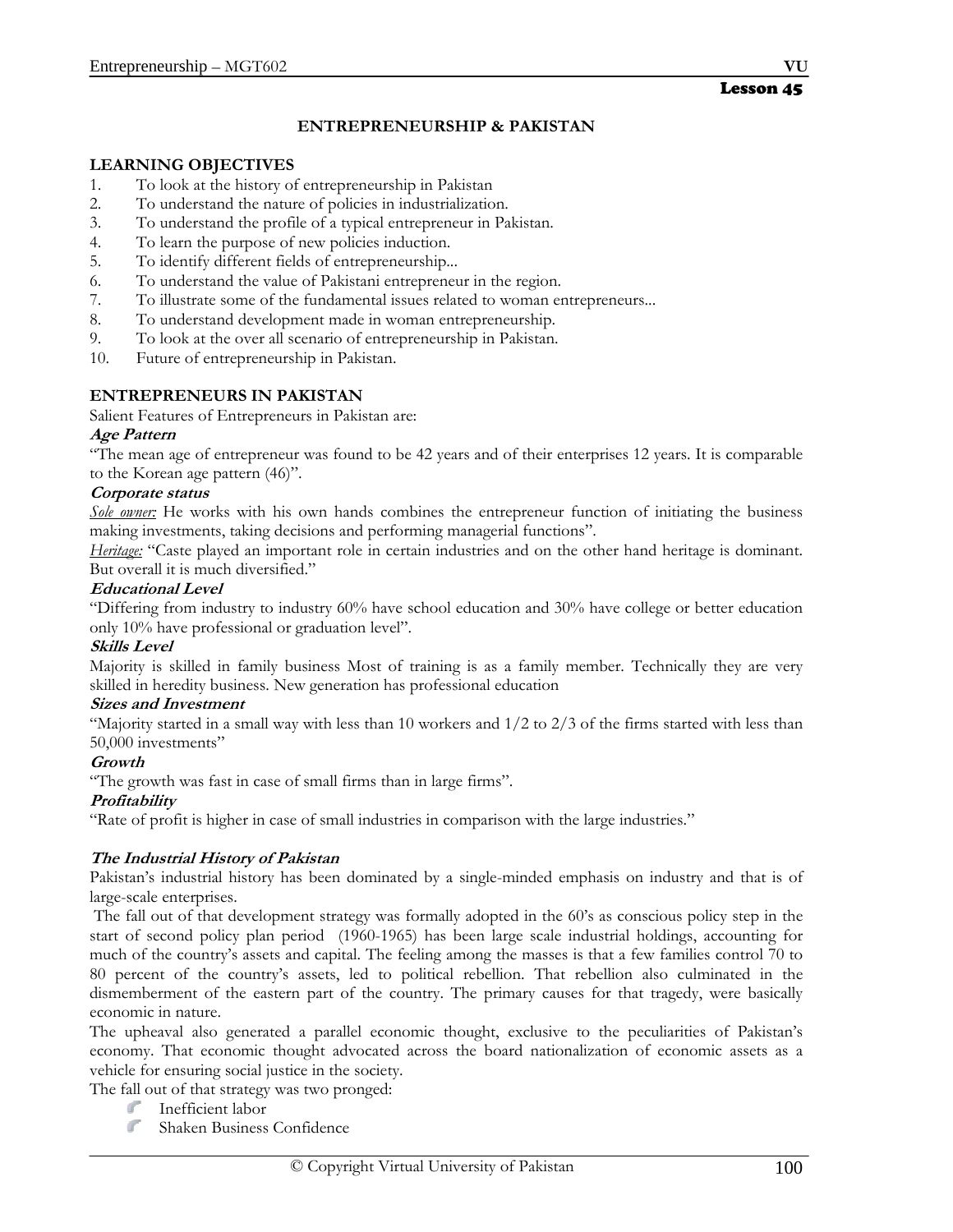The reaction to that policy mix in the early 1980's was revert back to the Ayubian model of economic development.

The model was characterized by**:** 

- Promotion of large-scale units
- $\mathcal{F}$ Expansion of large-scale enterprises
- $\int_{\mathbb{R}^2}$ Banking sector turned to cater to large loans

The IMF conditions and poor recovery rate of huge borrowings played a major role in creating a negative point for the progress curve. These constraints further pushed the economy towards recession, industry towards sickness and individual units towards default. All these factors precipitated the rethinking of a strategy to revive the growth of economy.

It was due to non involvement of banks that medium scale and small-scale enterprises has got the attention of the stakeholders i.e. the economic managers and the private sector. The development of SMEs suits the current situation on account of the following factors.

- **Low overhead cost, low level of financing**
- **Contract Contract Contract** Lesser pressure on the banking system
- Employment generation
- Entrepreneurial development
- Vendor based development
- Development of large-scale industry on firm basis
- **College Road** A more just distribution of resources and profits

The pre-requisites for the development of SME sector rest heavily on an infrastructure tuned to support such developments that include:

- A banking system customized for SME development
- One window operation

Currently, our banking system continues to be the large sector banker. Despite talk of SME development under the auspices of SMEDA and development of SME Bank and Khushali Bank, the financial sector's general response has been influenced by the security issue, i.e. against which asset the bank would be advancing loans to the small and medium scale business entity. In the absence of a customized banking setup, the development in the SME sector so far has been evolutionary and not the result of any conscious activities.

The growth of Pakistani entrepreneurship in good in region and can be compared with INDIA, Sri Links and Malaysia I respect of following

| Pakistan  | Rising stars%<br>60.4 | Lost opportunity $\%$<br>10 |
|-----------|-----------------------|-----------------------------|
| Sri Lanka | 57.1                  | 38.7                        |
| India     | 52.3                  | 29.3                        |
| Malaysia  | 59.6                  | 27.7                        |